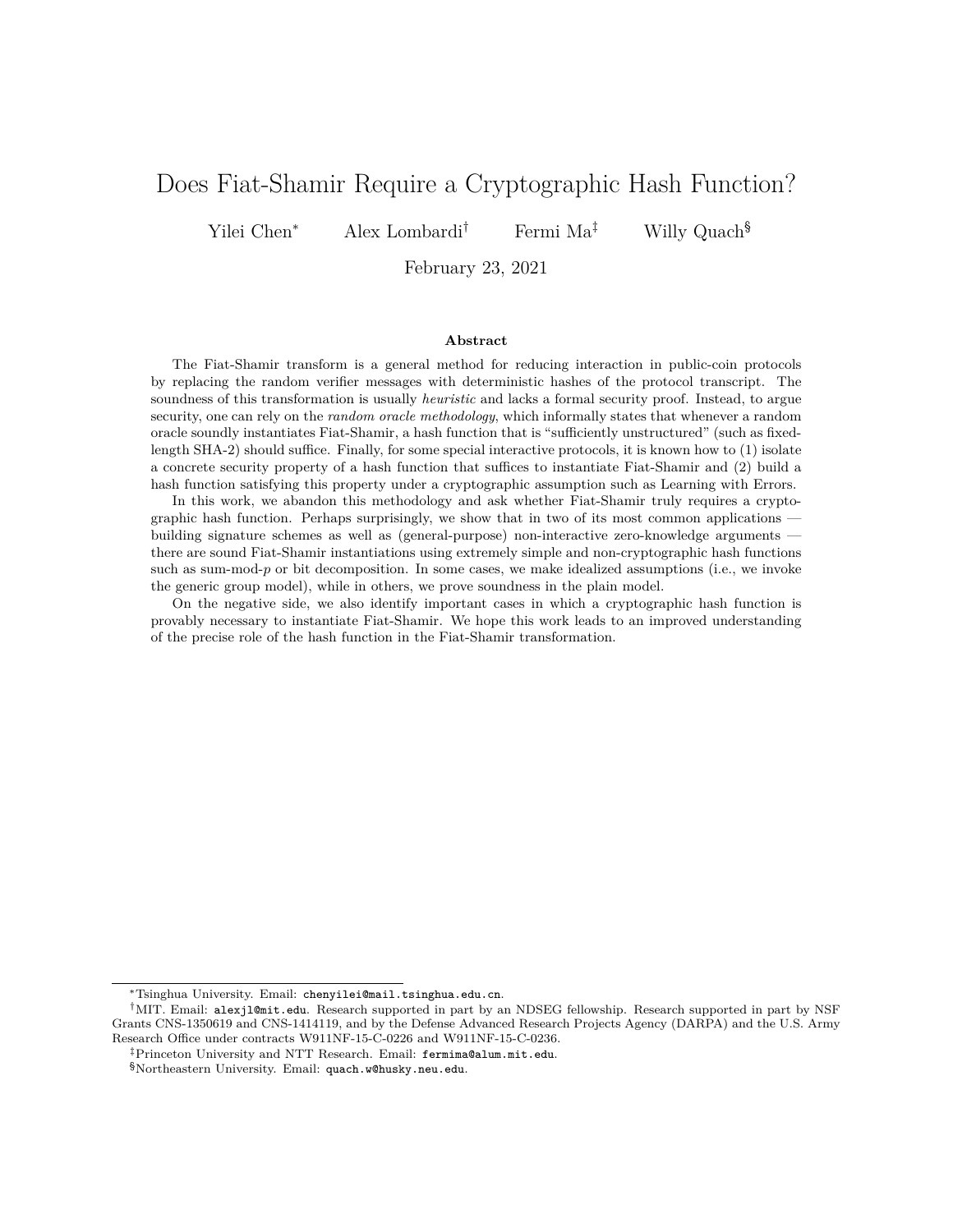# **Contents**

| $\mathbf{1}$   | Introduction<br>1.1<br>1.2<br>1.3                                                                                    | $\mathbf{1}$<br>$\overline{2}$<br>9<br>10 |  |  |
|----------------|----------------------------------------------------------------------------------------------------------------------|-------------------------------------------|--|--|
| $\overline{2}$ | <b>Technical Overview</b><br>2.1<br>2.2<br>2.3                                                                       | 11<br>12<br>13<br>20                      |  |  |
| 3              | Preliminaries<br>21                                                                                                  |                                           |  |  |
| $\overline{4}$ | Lattice-based Identification Protocols<br><b>Preliminaries</b><br>4.1<br>4.2<br>4.3<br>4.4<br>4.5                    | 22<br>22<br>23<br>26<br>27<br>31          |  |  |
| $\overline{5}$ | Fiat-Shamir in the Generic Group Model<br>5.1<br>5.2<br>The Auxiliary-Input Generic Group Model<br>5.3<br>5.4<br>5.5 | 34<br>34<br>35<br>36<br>39<br>43          |  |  |
| 6              | Negative Results for Fiat-Shamir with Non-Cryptographic Hash Functions<br>6.1<br>6.2<br>6.3<br>6.4                   | 43<br>44<br>46<br>46<br>49                |  |  |
|                | A Correlation Intractability and the Idealized Blum Protocol<br>57                                                   |                                           |  |  |
|                | <b>B</b> Security Analysis in Concrete Groups<br>B.1                                                                 | 59<br>60<br>61                            |  |  |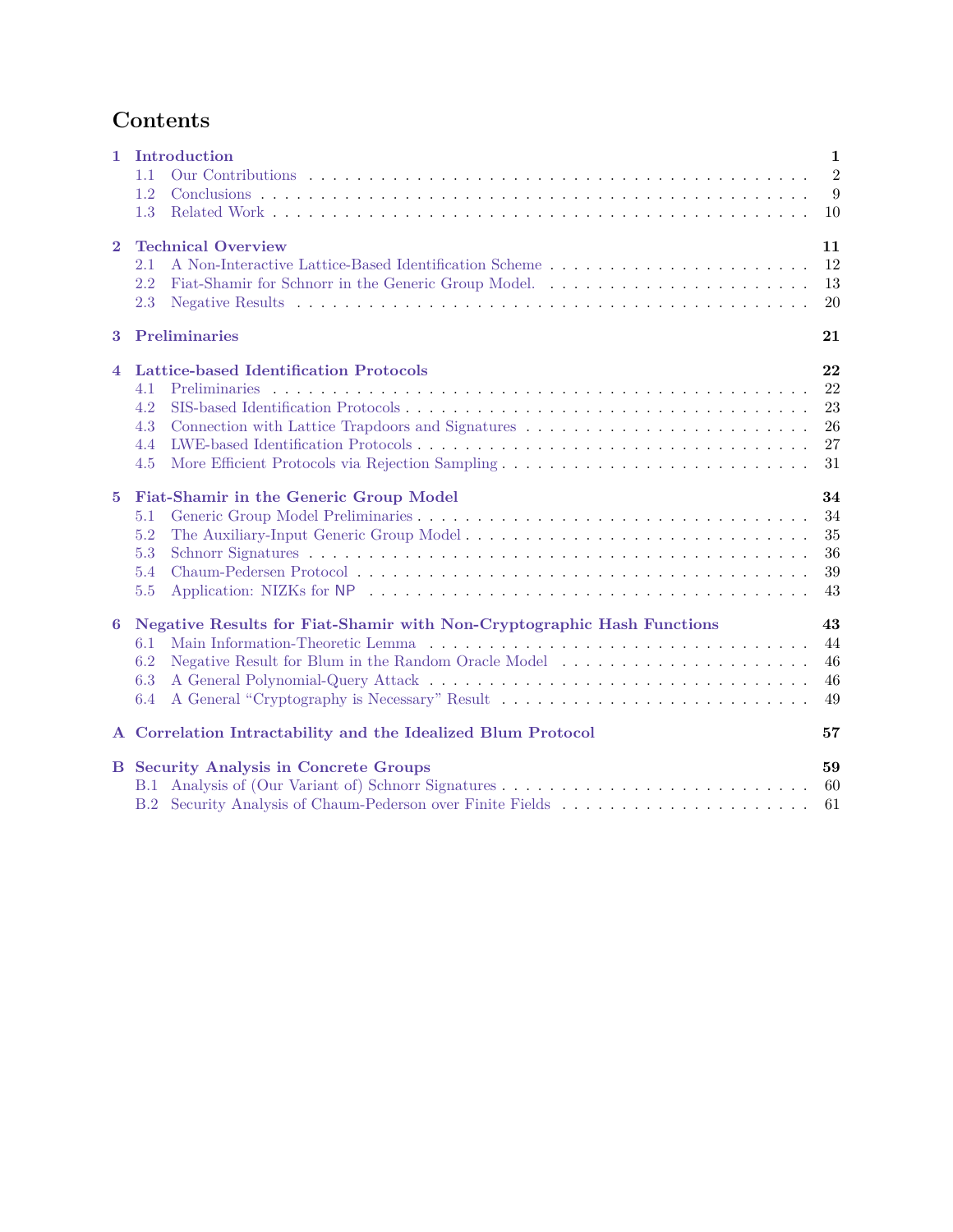## <span id="page-2-0"></span>**1 Introduction**

The Fiat-Shamir transform is a general-purpose method for converting public-coin interactive protocols into *non-interactive* protocols with the same functionality. As a prototypical example, let Π denote a 3-message (public-coin) argument system with transcripts of the form  $(\alpha, \beta, \gamma)$ . Then, given any *hash function h*, the Fiat-Shamir transform of Π using *ℎ*, denoted ΠFS*,ℎ*, is a one-message argument system in which the prover sends an entire transcript  $(\alpha, \beta = h(\alpha), \gamma)$  in one shot.

The Fiat-Shamir transform was introduced by [\[FS87\]](#page-56-0) to remove interaction from a 3-message identification scheme, but it was later realized<sup>[1](#page-2-1)</sup> that the transformation is extremely general: it can plausibly be applied to *any* constant-round public-coin interactive argument system (and more). Due to its generality and its *practical efficiency* (it removes interaction with very low computational overhead), the transformation has been a cornerstone of both theoretical and practical cryptography for over 30 years. Some of its applications include the construction of efficient signature schemes [\[FS87,](#page-56-0) [Sch90,](#page-58-1) [PS96\]](#page-58-2), non-interactive zero-knowledge arguments (NIZKs) [\[BR94,](#page-54-0) [CCRR18,](#page-54-1) [CCH](#page-54-2)<sup>+</sup>19, [PS19\]](#page-58-3), and succinct non-interactive arguments (SNARGs) [\[Kil92,](#page-56-1) [Mic00,](#page-57-0) [BCS16,](#page-54-3) [BBC](#page-53-0)<sup>+</sup>17, [BBHR18b,](#page-54-4) [BBHR18a,](#page-54-5) [WTs](#page-58-4)<sup>+</sup>18, [BCR](#page-54-6)<sup>+</sup>19, [BBHR19\]](#page-54-7).

However, the vast majority of applications of the Fiat-Shamir transform are only *heuristically sound*. That is, the resulting non-interactive protocols do not have proofs of soundness based on the computational intractability of a well-studied mathematical problem [\[GM82\]](#page-56-2). Nonetheless, the protocols appear to be sound in practice, so it has been a long-standing goal of theoretical cryptography to *justify* the soundness of the transformation.

So far, there have been two main approaches for justifying soundness of Fiat-Shamir.

- ∙ **The Random Oracle Model** [\[BR94\]](#page-54-0): In this design methodology, a Fiat-Shamir hash function is first modeled as a random function  $\mathcal O$  to which all parties (honest and dishonest) have public query access. Security is "argued" by showing that the protocol Π<sub>FS</sub>  $\phi$  is sound "in the random oracle model" (i.e., against query-bounded adversaries). In reality, the hash function *ℎ* is instantiated by an "unstructured" hash function (such as SHA-2 on bounded-length inputs), where the implicit expectation is that "Fiat-Shamir for Π" is not an application that can distinguish *ℎ* from a random oracle.
- ∙ **Correlation Intractability**: In a recent line of work [\[KRR17,](#page-57-1) [CCRR18,](#page-54-1) [HL18,](#page-56-3) [CCH](#page-54-2)<sup>+</sup>19, [PS19,](#page-58-3) [CPV20,](#page-55-0) [BKM20,](#page-54-8) [LV20\]](#page-57-2), a different methodology was developed for provably instantiating Fiat-Shamir in the standard model:
	- Identify a special class C of protocols and a cryptographic security property  $P$  of a hash function family *H* such that if *H* satisfies  $\mathcal{P}$ , then *H* soundly instantiates Fiat-Shamir for every  $\Pi \in \mathcal{C}$ . In all cases so far,  $P$  has been a restricted form of correlation intractability [\[CGH98\]](#page-55-1).
	- $-$  Construct a hash function family satisfying  $\mathcal P$  under reasonable (hopefully standard) cryptographic assumptions.

The first of these approaches attempts to justify the use of Fiat-Shamir in high generality, while the second provides full security proofs for carefully chosen protocols and hash functions.

**Why Cryptographic Hash Functions?** In both approaches above, it is essential that the hash function *ℎ* possesses a form of *cryptographic hardness*. In the random oracle methodology, it is heuristically assumed that *ℎ* is indistinguishable from a truly random function (at least in any meaningful way), while in the standard model, results so far have relied on correlation-intractable hash families [\[Oka93,](#page-58-5) [CGH98\]](#page-55-1) whose security can be based on standard cryptographic assumptions  $[CCH<sup>+</sup>19, PS19, BKM20]$  $[CCH<sup>+</sup>19, PS19, BKM20]$  $[CCH<sup>+</sup>19, PS19, BKM20]$  $[CCH<sup>+</sup>19, PS19, BKM20]$  $[CCH<sup>+</sup>19, PS19, BKM20]$ .

All of these results support the intuition that the Fiat-Shamir hash family  $\mathcal H$  provides a form of cryptographic hardness that ensures the soundness of  $\Pi_{FS,H}$ . In this work, we ask whether this intuition is accurate.

<span id="page-2-1"></span><sup>&</sup>lt;sup>1</sup>See discussion in [\[BR94\]](#page-54-0)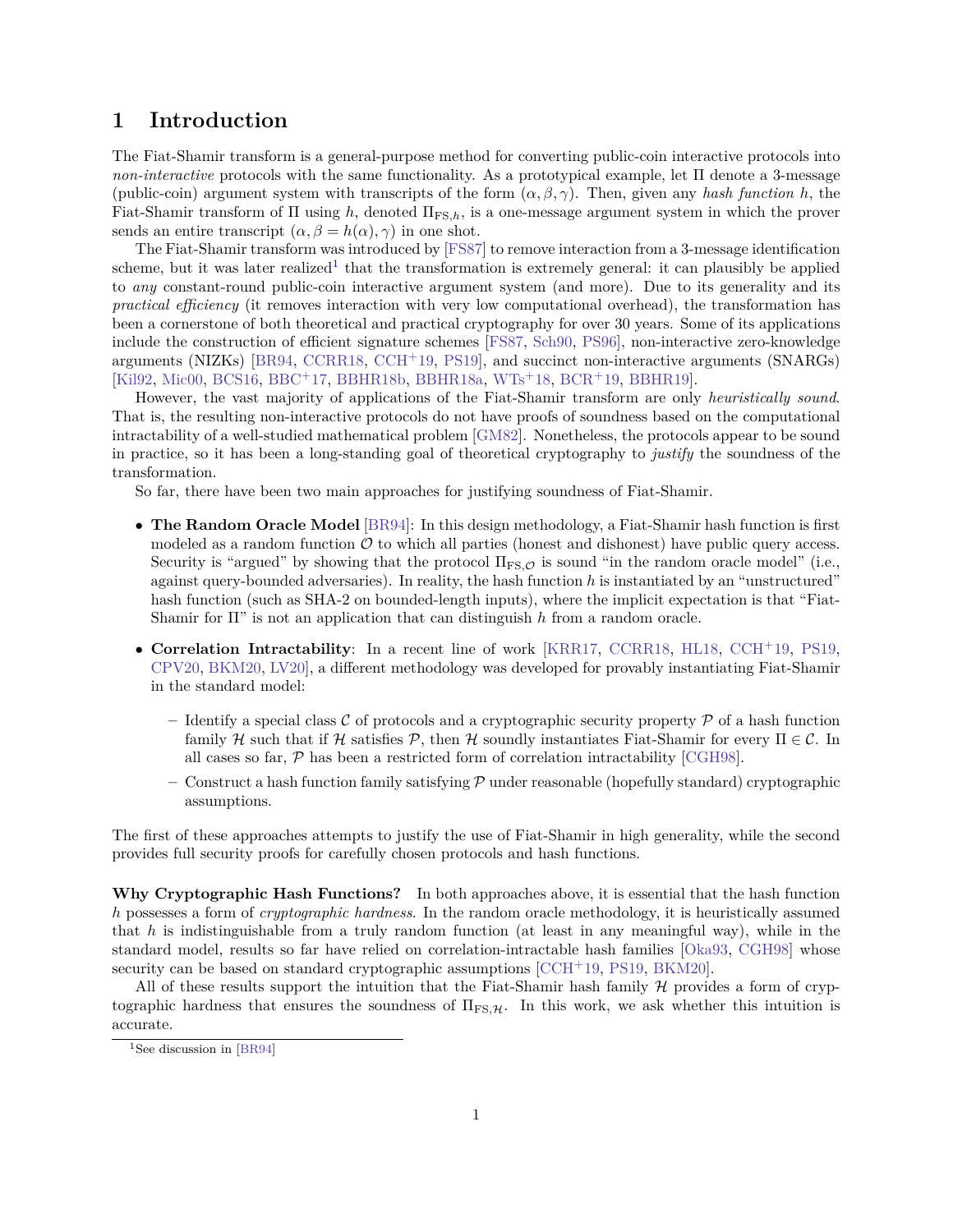#### *Is it possible to instantiate the Fiat-Shamir heuristic with a* non-cryptographic *hash function?*

We note that this question requires formalizing what it means to be a "non-cryptographic" (rather than cryptographic) hash function; we partially address this issue later, but this remains somewhat up to interpretation.

A related question concerns the *design* of Fiat-Shamir hash functions. What should they look like? Again, prior works give us some possible answers:

- ∙ As originally proposed in [\[FS87\]](#page-56-0), a Fiat-Shamir hash function could be instantiated using a pseudorandom function family [\[GGM84\]](#page-56-4) (they give DES as an example instantiation).
- ∙ As proposed in the random oracle methodology [\[BR94\]](#page-54-0), the following design advice is given. "When instantiating a random oracle by a concrete function *ℎ*, care must be taken first to ensure that it is adequately conservative in its design so as not to succumb to cryptanalytic attack, and second to ensure that *ℎ* exposes no relevant 'structure' attributable to its being designed from some lowerlevel primitive." In other words, the hash function should be *unstructured* and *complex* enough to be indistinguishable from a random function.
- In the provably secure instantiations of  $[CCH+19, PS19]$  $[CCH+19, PS19]$  $[CCH+19, PS19]$ , the hash function families are based on flavors of *fully homomorphic encryption*, which can be instantiated from lattice assumptions [\[Gen09,](#page-56-5) [BV11\]](#page-54-9).
- ∙ In a recent work of [\[BKM20\]](#page-54-8), a (modified) *trapdoor hash function* [\[DGI](#page-55-2)<sup>+</sup>19] is used, which has instantiations based on the DDH/LWE/QR/DCR assumptions.

A common theme is that all of the candidate Fiat-Shamir hash functions above are *complex*. Indeed, they have to be complex enough to realize the described security properties. In contrast, we ask:

*Is it possible to instantiate Fiat-Shamir with a* simple *hash function?*

As an example, can we hope to have a *linear* Fiat-Shamir hash function  $h(x) = Ax + b$ ?

We note that for various contrived protocols Π, the answer is "yes" for uninteresting reasons. For example, given any constant-round, public-coin interactive protocol  $\Pi$ , there is a protocol  $\Pi$  that replaces all prover messages  $\alpha_i$  with random-oracle commitments  $\mathcal{O}(\alpha_i)$  and requires the prover to open these commitments in the last round. For this protocol  $\Pi$ , even the identity function can be used to instantiate Fiat-Shamir in the random oracle model, since we have in effect *already* applied a random-oracle Fiat-Shamir transformation when converting  $\Pi$  to  $\Pi$ .

To avoid these trivialities, we phrase our goal more specifically: for various *naturally occurring* protocols (or classes of naturally occurring protocols), determine if simple/non-cryptographic hash functions may suffice for Fiat-Shamir, and give principled justification for this possibility or impossibility.

## <span id="page-3-0"></span>**1.1 Our Contributions**

We begin the systematic study of instantiating Fiat-Shamir with simple and non-cryptographic hash functions. In particular, we focus on two common and important use cases of Fiat-Shamir:

- 1. Round-compressing 3-message identification schemes [\[FS87,](#page-56-0) [Sch90,](#page-58-1) [Lyu12\]](#page-57-3), and
- 2. Round-compressing 3-message honest-verifier zero knowledge argument systems to obtain NIZK arguments for NP [\[BR94,](#page-54-0) [CCRR18,](#page-54-1) [CCH](#page-54-2)<sup>+</sup>19, [PS19,](#page-58-3) [CKU20,](#page-55-3) [CPV20,](#page-55-0) [BKM20\]](#page-54-8).

For these two use cases, we identify some common 3-message protocols to which Fiat-Shamir is applied:

- ∙ Schnorr's identification scheme [\[Sch90\]](#page-58-1).
- ∙ The Chaum-Pedersen interactive proof system for the Diffie-Hellman language [\[CP93\]](#page-55-4).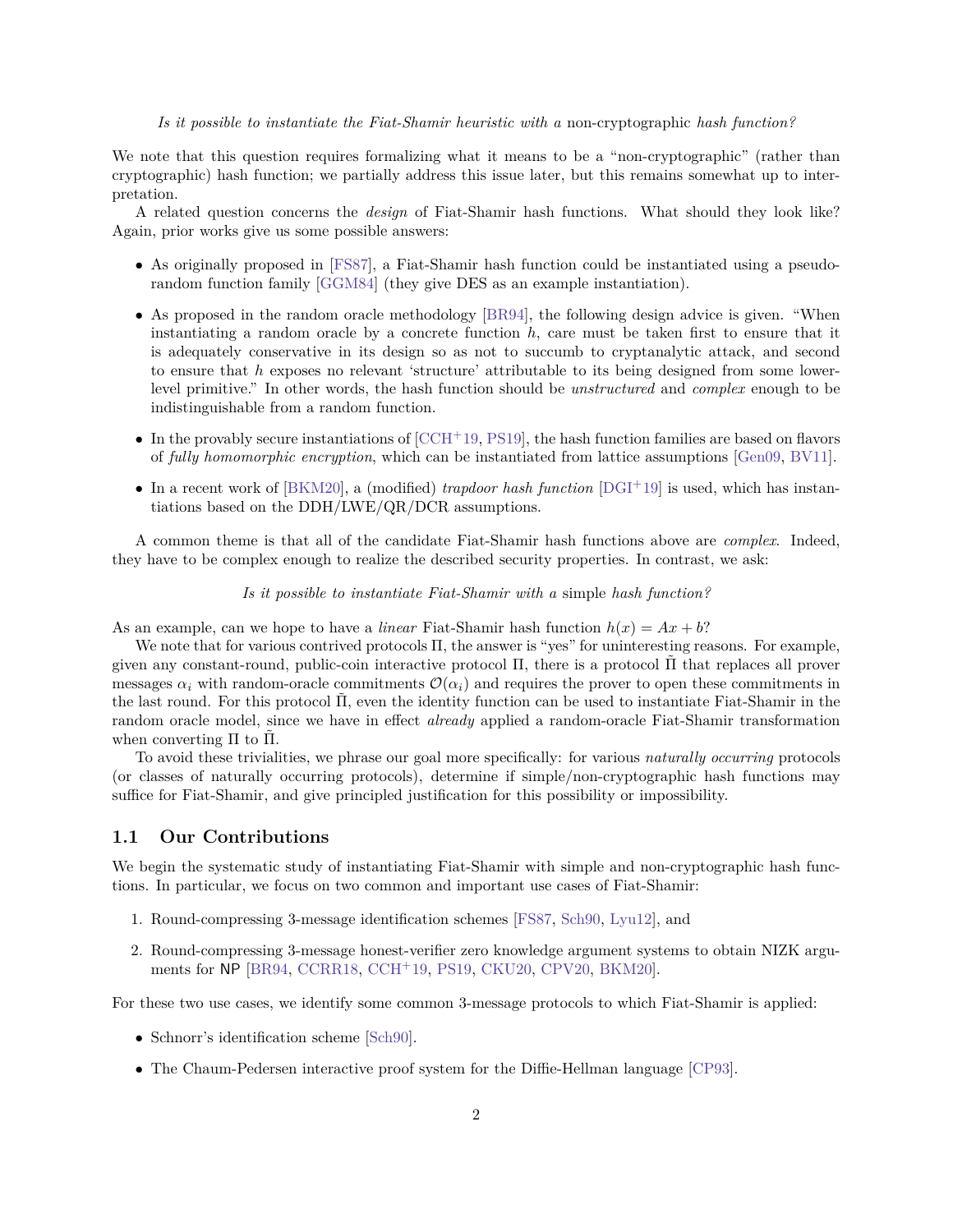- ∙ Lyubashevsky's lattice-based identification scheme [\[Lyu12\]](#page-57-3).
- ∙ More generally, Σ-protocols [\[Dam10\]](#page-55-5), which are typically repeated in parallel to obtain negligible soundness error.

In this work, we consider whether existing protocols from above can be round-compressed using a simple/noncryptographic hash function. We are able to show both negative results and (perhaps surprisingly) *positive* results on this front.

Before stating our results more formally, we discuss (1) the specific problems we want to solve and (2) what constitutes a solution to the problem.

#### **1.1.1 Our Methodology**

There are two major issues to resolve in order to define our problem:

- (i) What does it mean for a hash function to be *cryptographic*?
- (ii) How do we give evidence for the soundness (or lack thereof) of our round-compressed protocols?

We first partially address question (i). One appealing intuitive definition of a cryptographic hash function is as follows:

**Definition 1.1** (Cryptographic Hash Function, definition attempt)**.** *A hash function ℎ (or hash function family* ℋ*) is* cryptographic *if there is a game between a challenger and adversary (who is given ℎ or*  $h \leftarrow \mathcal{H}$ ) with a statistical-computational gap; that is, the maximum probability that a computationally *bounded adversary can win is noticeably smaller than the maximum probability that an unbounded adversary*  $can$  *win*  $\mathcal{G}$ *.* 

Unfortunately, this definition has major issues. In particular, under a literal interpretation of the definition, if NP  $\not\subset$  BPP, then *every* hash function is "cryptographic": just define the game  $\mathcal G$  that ignores the hash family  $H$  and gives the adversary an instance of a hard NP problem to solve.

More specific to our application, the soundness of  $\Pi_{FS,H}$  is precisely a game with a computationalstatistical gap so long as an accepting proof exists but is computationally hard to find. Therefore, no matter how "simple" or "non-cryptographic" H appears to be, as long as it can compile Fiat-Shamir for some protocol, it is necessarily "cryptographic" under this definition.

Indeed, an important philosophical point in this work is that the "computational hardness" within the soundness property of  $\Pi_{FS, H}$  can derive from two different places: the **hash family**  $H$  and the **interactive protocol** Π.

For our purposes, we appeal to the following intuitive (non-technical) definition of a cryptographic hash function:

<span id="page-4-0"></span>**Definition 1.2** (Cryptographic Hash Function, intuition-level)**.** *Informally, a hash function ℎ (or hash function family*  $H$ *) is* cryptographic *if there is a game*  $G$  between a challenger and adversary with a statisticalcomputational gap that does not derive from some separate hard problem*.*

Given this partial answer to question (i), we now describe how we handle (ii):

**How We Give Positive Results.** In order to obtain a positive result, we accomplish (at least) one of three things:

∙ We show that any hash function *ℎ* (or hash family ℋ) satisfying an *information-theoretic property* (e.g., pairwise-independence) suffices to instantiate  $\Pi_{FS,H}$  soundly. We believe that in spirit, this says that Fiat-Shamir for Π does not require a cryptographic hash function (Definition [1.2\)](#page-4-0), as a purely information theoretic property should be insufficient to establish computational hardness.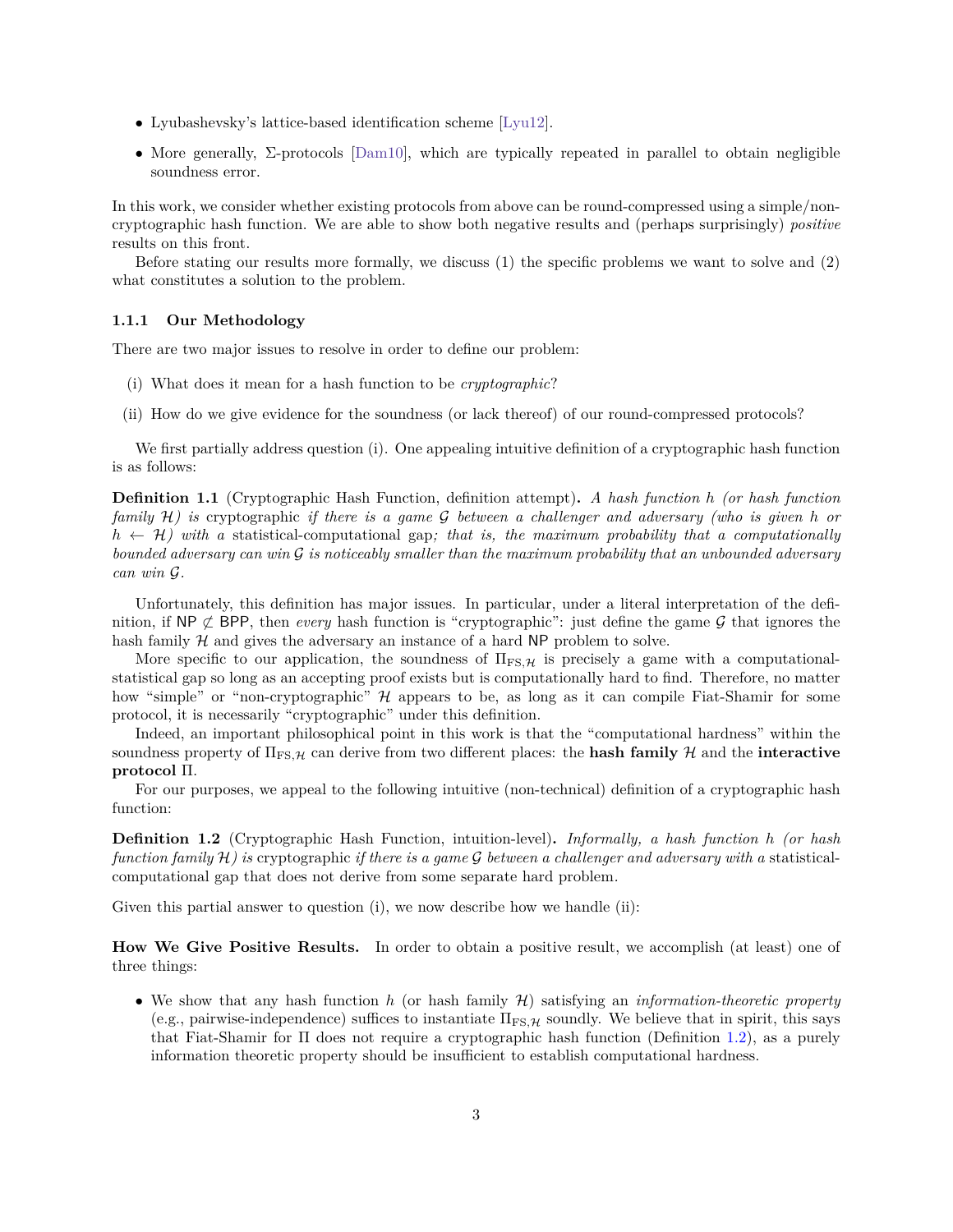- ∙ We show that a *single fixed hash function ℎ* (rather than a distribution on hash functions) is enough to soundly instantiate ΠFS*,ℎ*. More specifically, we show "average-case soundness", i.e., soundness on a random NO-instance. This is at least enough to strongly distinguish our Fiat-Shamir instantiations from random-oracle hash functions as well as correlation-intractable hash functions, which crucially rely on the randomness of the hash function to derive computational hardness.
- ∙ We instantiate ΠFS*,ℎ* with an *extremely simple* hash function *ℎ*, such as a linear function modulo a prime *p* or the bit decomposition function  $\mathbf{G}^{-1} : \mathbb{Z}_q^n \to \mathbb{Z}_2^{n \log q}$ . This does not directly prove that *h* is not cryptographic, but it again distinguishes our constructions from prior work, in which the Fiat-Shamir hash functions are comparatively complex (see above). Indeed, they are sufficiently complex to guarantee security properties such as correlation intractability.

While some of our positive results hold in the standard model, others are shown to hold in the (auxiliaryinput) generic group model [\[Nec94,](#page-57-4) [Sho97,](#page-58-6) [Unr07,](#page-58-7) [CDG18,](#page-55-6) [CK18\]](#page-55-7). One might ask why such a result is meaningful — after all, we are replacing one random oracle (the hash function) with another (the generic group labeling). However, the idealized assumptions in our constructions are used quite differently from assuming that a Fiat-Shamir hash function behaves like a random oracle. Indeed, our hash functions are information-theoretic and do not make any calls to the group oracle. As a result, our constructions are examples of *naturally occurring* interactive protocols Π (unlike the contrived example from the introduction) that possess enough hardness to guarantee that  $\Pi_{FS,h}$  is sound for *simple* choices of *h* satisfying only information-theoretic properties.

Additionally, our lower bounds in the GGM suggest candidate schemes over concrete groups  $(\mathbb{Z}_p^{\times})$  and elliptic curve groups) that are plausibly secure. Although interpreting hardness results in the GGM in the standard model requires care [\[Fis00,](#page-56-6) [SPMS02,](#page-58-8) [Den02\]](#page-55-8), we believe that it would be very interesting to understand the real-world security of the resulting (extremely simple!) schemes. We do some preliminary analysis of the concrete schemes — finding non-generic attacks for one of our two GGM-based protocols but not the other — but largely leave these questions open.

**How We Give Negative Results.** In order to obtain a negative result, we would like to show that for a particular protocol  $\Pi$ , if  $\Pi_{FS,\mathcal{H}}$  is sound, then  $\mathcal{H}$  necessarily satisfies some concrete cryptographic security property  $P$ . However, as already discussed, such a theorem is not meaningful  $-P$  can just be "the soundness" of  $\Pi_{\text{FS},\mathcal{H}}$ ." In other words, this fails to distinguish between hardness in the hash function family  $\mathcal{H}$  from hardness in the protocol Π.

Instead, we switch the order of quantifiers in the theorem statement: we show that there exists a *universal* security property  $\mathcal P$  such that for any protocol  $\Pi \in \mathcal C$  in a large class, if a hash function family  $\mathcal H$  soundly instantiates Fiat-Shamir for Π then  $\mathcal H$  necessarily satisfies  $\mathcal P$ . Since  $\mathcal P$  is independent of the protocol Π, this comes closer to distinguishing  $H$ -hardness from hardness in  $\Pi$ .

However, there is still one issue with the above strategy: NP-completeness also gives a (trivial) universal property  $P$ . To avoid this problem, we prove a *relativizing* result: the same property  $P$  is satisfied by  $H$ even if it instantiates Fiat-Shamir for various protocols  $\Pi^{\mathcal{O}(\cdot)}$  that exist relative to an oracle distribution  $\mathcal{O}$ . This establishes that the property  $P$  is not "cheating" using NP-completeness. As an example, our negative results will capture the {0*,* 1}-challenge variant of Schnorr's identification scheme in the generic group model as well as Blum's Hamiltonicity protocol [\[Blu86\]](#page-54-10) instantiated in the random-oracle model.

Finally, we show that hash functions satisfying our property  $\mathcal P$  imply the existence of one-way functions. the quintessential cryptographic object. This results in a formalization of the statement "one-way functions are necessary to instantiate Fiat-Shamir hash functions for natural protocols."

As an added bonus, we are also sometimes able to give direct attacks on  $\Pi_{FS, H}$  relative to an oracle (i.e., in the generic group model or the random oracle model). That is, for the idealized protocols, we show unconditional polynomial-query attacks on the non-interactive protocol. This is further evidence that a sound Fiat-Shamir instantiation must sometimes rely on hardness from the hash function family  $\mathcal{H}$ , in direct contrast to our positive results.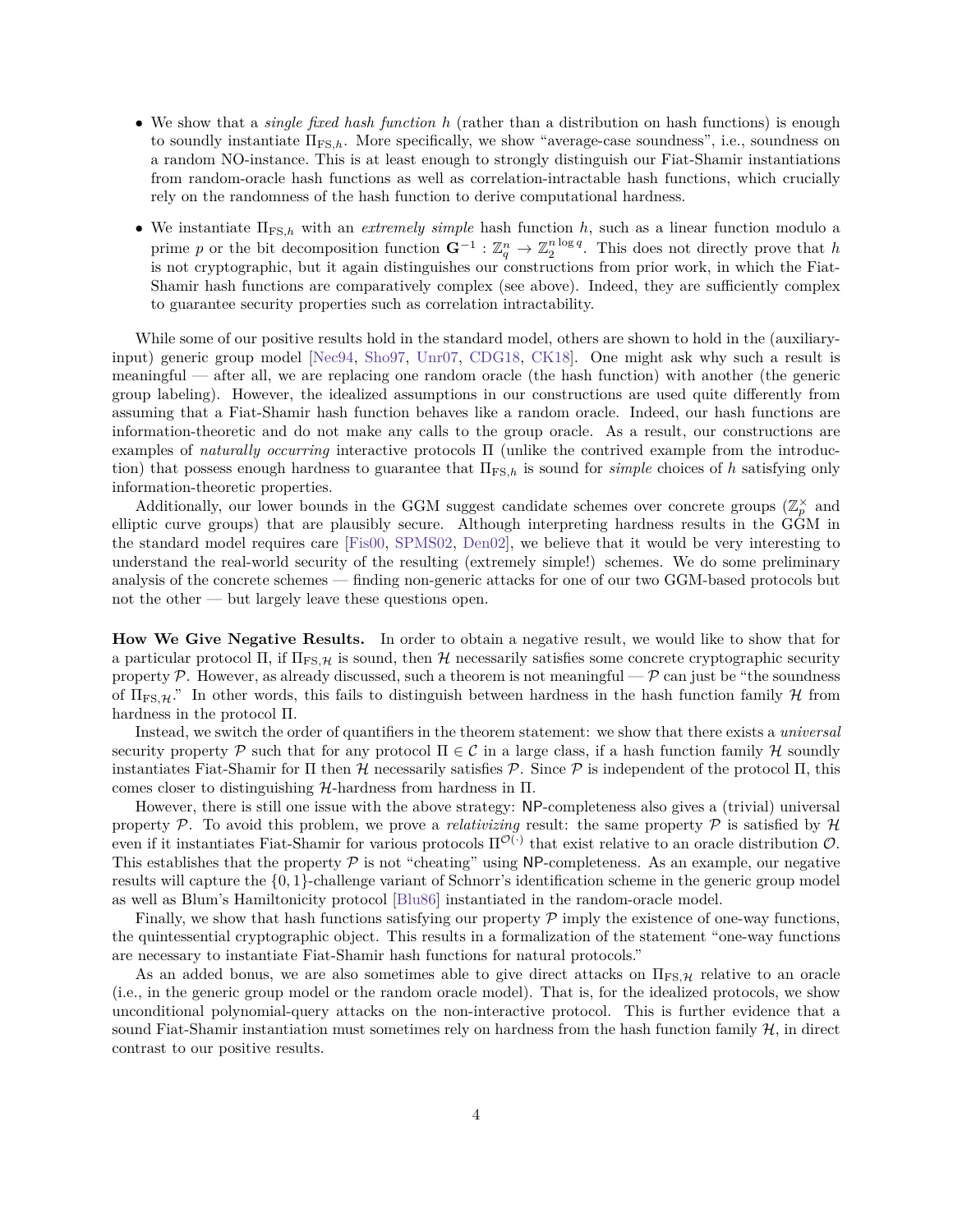#### **1.1.2 Our Results**

With the above discussion in mind, we are now ready to formally state our results. First, we give several positive results for soundly instantiating Fiat-Shamir with *non-cryptographic* hash functions.

**Fiat-Shamir for Lattice-Based Identification Schemes.** We first describe our positive results in the standard model, which hold for lattice-based analogues of the Schnorr protocol. In particular, we consider common variants of Lyubashevsky's identification schemes [\[Lyu08,](#page-57-5) [Lyu09,](#page-57-6) [Lyu12\]](#page-57-3), which were designed to obtain efficient signature schemes in the random oracle model via Fiat-Shamir.

We obtain a sound Fiat-Shamir instantiation for the main protocol Π defined in [\[Lyu12\]](#page-57-3). Our Fiat-Shamir hash function in  $\Pi_{\text{FS},h}$  maps  $\mathbb{Z}_q$  elements to their bit-decomposition (also known as the  $\mathbf{G}^{-1}$  function).

<span id="page-6-0"></span>**Theorem 1.3.** *Consider Lyubashevsky's identification scheme over*  $\mathbb{Z}_q$  *in dimension n. Define the hash*  $\mathit{function}\,\, h:\mathbb{Z}_q^n\rightarrow\mathbb{Z}_2^{n\log q}\,\, \mathit{as}\,\,the\,\,bit\,\,de{decomposition}\,\,function$ 

$$
h(v) = \mathbf{G}^{-1}(v).
$$

*Then, under the Short Integer Solution (SIS) assumption, Fiat-Shamir applied to Lyubashevsky's scheme using hash function ℎ is sound on random instances.*

We note the following interesting details about our result.

- ∙ We obtain a meaningful soundness guarantee using a **deterministic hash function**. This stands in contrast to typical Fiat-Shamir instantiations.
- ∙ More generally, we prove Theorem [1.3](#page-6-0) for a class of Fiat-Shamir hash functions (including bit-decomposition) satisfying an **information-theoretic property**.
- ∙ Most importantly, and uniquely to the lattice setting, we emphasize that soundness is proved in the **standard model**! More specifically, the SIS assumption suffices to argue *average-case* soundness, where soundness requires that a cheating prover cannot convince a verifier to accept on a random instance. We stress that this is the typical soundness notion for the setting of identification/signature schemes and a necessary relaxation for the case of deterministic hash functions.

To contrast this with prior work on Fiat-Shamir in the standard model [\[KRR17,](#page-57-1) [CCRR18,](#page-54-1) [CCH](#page-54-2)<sup>+</sup>19, [PS19,](#page-58-3) [BKM20\]](#page-54-8), we note that (1) it was not known how to do Fiat-Shamir for the [\[Lyu12\]](#page-57-3) protocol in the correlation intractability framework, and (2) our Fiat-Shamir compiler uses the bit decomposition function and *not* any form of CI.

Finally, as an extension of Theorem [1.3,](#page-6-0) we prove that variants of our protocol  $\Pi_{FS}$  show a surprising connection to Micciancio-Peikert lattice trapdoors [\[MP12,](#page-57-7) [LW15\]](#page-57-8). Namely, the prover algorithm in  $\Pi_{\text{FS}}$  can be interpreted as a preimage sampling algorithm using a Micciancio-Peikert trapdoor.

**Theorem 1.4** (Informal)**.** *Lattice-based Lyubashevsky signatures using the bit-decomposition Fiat-Shamir hash function are equivalent to lattice-based Hash-and-Sign signatures.*

This highlights a strong connection between two seemingly orthogonal paths to build signatures from lattice-based assumptions: one using lattice trapdoors [\[GPV08,](#page-56-7) [CHKP10,](#page-55-9) [MP12\]](#page-57-7) and the other through the Fiat-Shamir heuristic [\[Lyu08,](#page-57-5) [Lyu09,](#page-57-6) [Lyu12\]](#page-57-3). To the best of our knowledge (see [\[Pei16\]](#page-58-9)), no such connection was known before. We discuss this connection in more detail in the technical overview.

**Schnorr Signatures with a Linear Fiat-Shamir Hash Function.** Our next result concerns the Schnorr signature scheme, obtained by applying Fiat-Shamir to Schnorr's three-message protocol for proving knowledge of a discrete logarithm. We show that for signing *short* messages (i.e. the message space is a sparse subset of  $\mathbb{Z}_p$ , this classic application of the Fiat-Shamir paradigm does not seem to require any cryptographic properties from the underlying Fiat-Shamir hash function.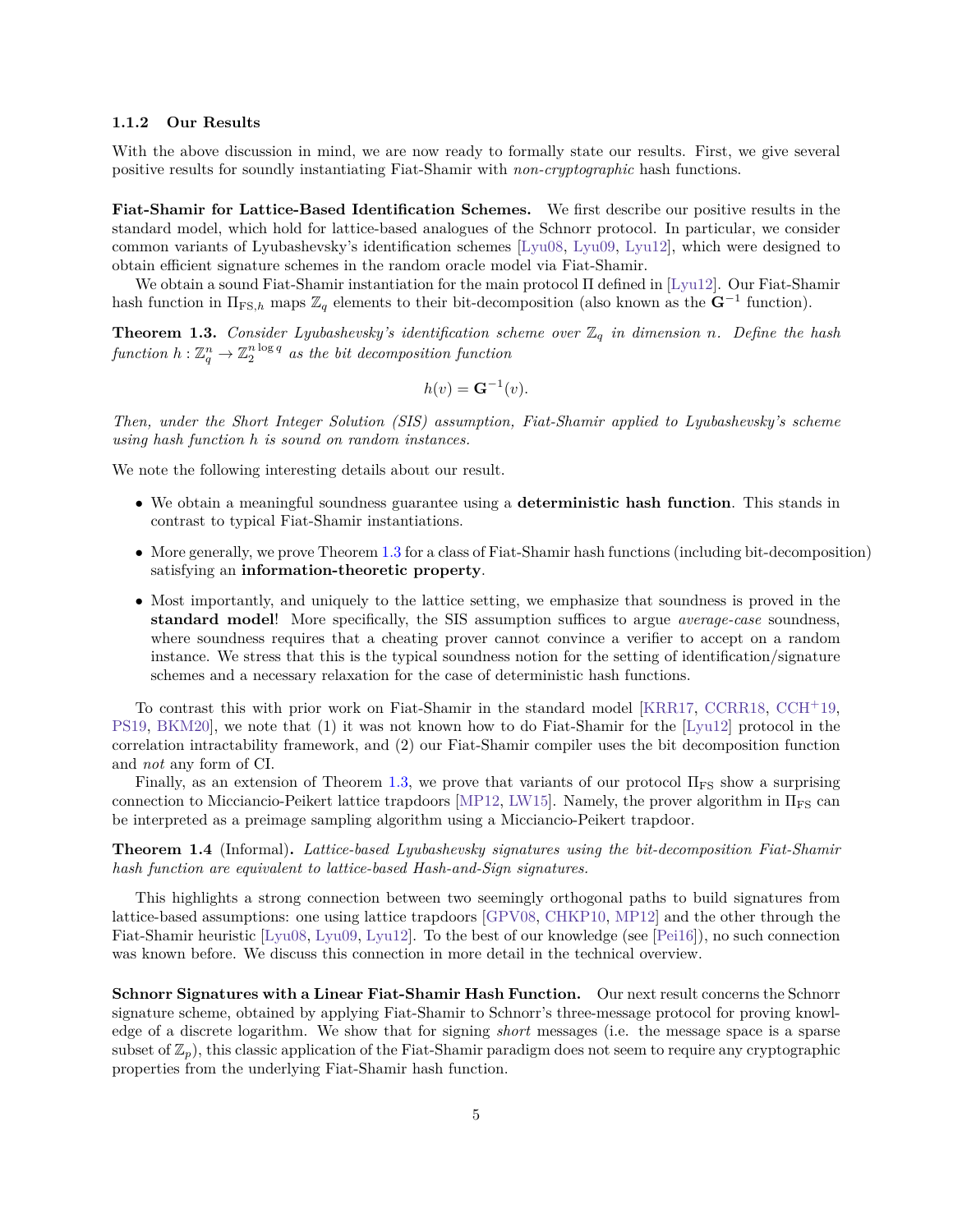Recall that the Schnorr protocol works over a cryptographic group  $G$  of order  $p$ , and that the Fiat-Shamir hash function takes as input a group element  $g \in G$  along with a message  $m \in \mathcal{M}$  to be signed, and outputs an element in  $\mathbb{Z}_p$ .

<span id="page-7-0"></span>**Theorem 1.5** (Schnorr Signatures with a  $\mathbb{Z}_p$ -Linear Hash Function). *Consider the Schnorr signature scheme over a group* G of order *p*, where the message space M is a sparse subset of  $\mathbb{Z}_p$ , i.e.  $\mathcal{M} \subset \mathbb{Z}_p$  and  $|\mathcal{M}|/\mathbb{Z}_p \leq$ negl( $\lambda$ ). Let  $\ell$  be the maximum bit-length representation of any group element, so that any  $g \in G$  can be *viewed as*  $g \in \{0,1\}^{\ell} = [2^{\ell}]$ . Define the hash family

$$
h_k(g,m) \coloneqq g + m + k \pmod{p},
$$

where on the right-hand side, g is the integer with binary representation  $g \in \{0,1\}^{\ell}$ .

*In the auxiliary-input generic group model [\[Unr07\]](#page-58-7), the Schnorr signature scheme instantiated using ℎ as the Fiat-Shamir hash function is existentially unforgeable against chosen message attacks (EUF-CMA).*

As in the lattice setting, we can actually prove that Fiat-Shamir for Schnorr is sound whenever *ℎ* (or the family  $\mathcal{H}$ ) satisfies an information-theoretic property. However, our security proof relies on the GGM and does not seem to carry over to the standard model. Nonetheless, we view Theorem [1.5](#page-7-0) as another interesting example of a Fiat-Shamir instantiation whose soundness does not rely on any cryptographic property of the hash function. Instead, **strong cryptographic hardness from the group turns out to be sufficient!**

Another takeaway from Theorem [1.5](#page-7-0) is that Schnorr-like signatures can plausibly be obtained by combining a collision-resistant hash function (to implement hash-and-sign) with an information-theoretic Fiat-Shamir hash function (for Schnorr signatures on short messages). While this does not appear significantly different from using a cryptographic Fiat-Shamir hash function *in implementation*, it highlights the fact that cryptographic hashing is required for signatures only to (computationally) avoid *collisions* between long messages, and *not* for ensuring soundness of the Fiat-Shamir compilation.

**Aside on Generic Groups.** The Generic Group Model  $[\text{Sho97}]$  models a cryptographic group G as a random injection  $G \to [L]$  for a sufficiently large "label space" L, by providing an oracle  $\mathcal O$  that computes group products and inverses on (pairs of) labels.<sup>[2](#page-7-1)</sup> The auxiliary-input GGM [\[Unr07,](#page-58-7) [CDG18\]](#page-55-6) gives the adversary the additional power to *record* an arbitrary (S-bounded) function of the group's truth table to use for solving computational problems later.

In the plain GGM, soundness of our variant of Schnorr signatures follows from analysis due to [\[NSW09\]](#page-58-10); this work characterized a security property of  $\mathcal{H}$  that suffices for (long-message) signatures schemes in the GGM. For our purposes, it turns out that an *information-theoretic* property of *ℎ* suffices; see Section [2](#page-12-0) for details. In fact, using the even simpler (keyless) function  $h(g, m) = g + m$  is secure in the GGM.

However, since soundness is proved in the GGM, it is reasonable to ask whether the hardness result plausibly translates to concrete groups such as  $\mathbb{Z}_p^{\times}$  or elliptic curve groups. Indeed, it is known that GGM lower bounds sometimes fail to carry over to these groups in cases of interest (see, e.g., [\[Fis00,](#page-56-6) [SPMS02\]](#page-58-8)). In this work, we observe that this issue *also* comes up in the case of Schnorr signatures as analyzed by [\[NSW09\]](#page-58-10). In more detail, [\[NSW09\]](#page-58-10) proves that as long as a hash family  $\mathcal H$  satisfies two (possibly computational) properties, then Schnorr signatures using  $\mathcal H$  are secure in the GGM. On the other hand, we find choices of  $\mathcal H$ that satisfy the premises of [\[NSW09\]](#page-58-10), but attacks exist over *all concrete groups*. This highlights an important situation where GGM-based analysis spectacularly fails to capture real-world attacks on a scheme.

On the other hand, we further observe that these non-generic attacks can be captured by the auxiliaryinput GGM; that is,

• Given some (possibly hard-to-compute) short piece of information  $w$  about  $G$  (but independent of the Schnorr public parameters), Schnorr signatures using  $\mathcal{H}$  are insecure, **and** 

<span id="page-7-1"></span><sup>2</sup>There is an alternative formulation of a Generic Group Model due to Maurer [\[Mau05\]](#page-57-9), but the *honest parties* in Schnorr's signature scheme execute non-generic algorithms according to this definition (since Maurer's GGM does not provide concrete representations of group elements, which are necessary to evaluate the Fiat-Shamir hash function), so a [\[Mau05\]](#page-57-9)-generic analysis is not applicable.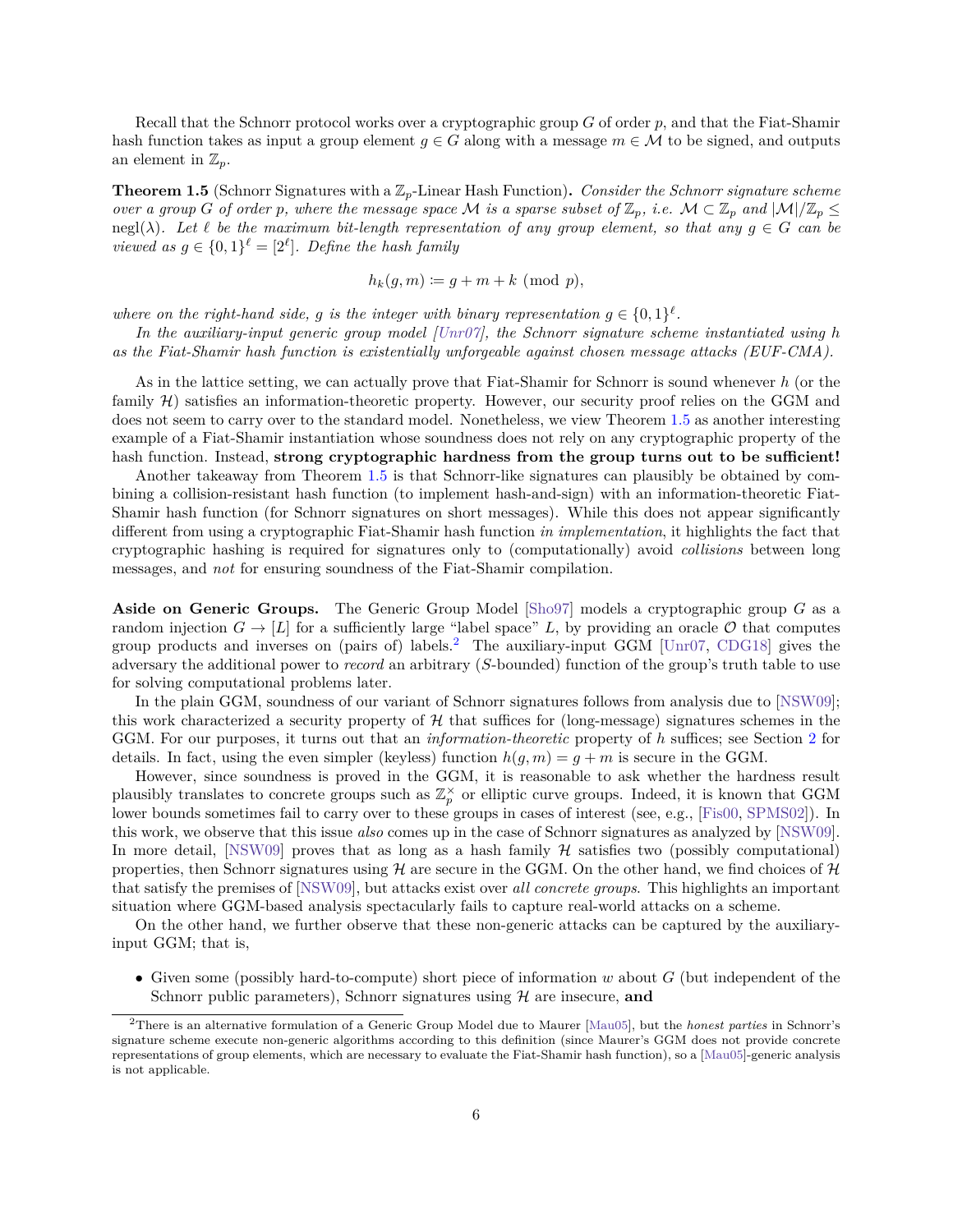• Over important concrete groups such as  $\mathbb{Z}_p^{\times}$  or elliptic curve groups, this information w is actually efficiently computable.

For example, the short information could be a solution z to the equation  $a^z = \ell$ , where  $\ell \in [L]$  is a fixed label such that  $\ell \equiv -1 \pmod{p}$ . To remedy this problem, we prove a lower bound in the aux-input GGM, thus avoiding an important class of "non-generic" attacks for the hash function in Theorem [1.5](#page-7-0) (and more). This proof is the new technical component of Theorem [1.5.](#page-7-0)

In fact, we know of no efficient attacks on the scheme from Theorem [1.5](#page-7-0) over the group  $\mathbb{Z}_p^{\times}$ . We find the question of whether this scheme is secure to be interesting, as it would result in a signature scheme that is extremely simple to write down — in fact, key generation, signing, and verifying only require random sampling and arithmetic over  $\mathbb{Z}_p$ . We do some preliminary analysis of the scheme in Appendix [B](#page-60-0) but leave the question largely out of the scope of this paper.

**The Chaum-Pedersen Protocol and NIZKs for** NP**.** Next, we consider a minor variant of the interactive proof system due to Chaum and Pedersen [\[CP93\]](#page-55-4) for proving membership in the Diffie-Hellman language  $\mathcal{L}_{\text{DH}} \coloneqq \{(g, g^u, g^v, g^{uv})\}_{g \in G, u, v \in \mathbb{Z}_p}$ . The protocol was originally introduced to instantiate a (special-purpose) blind signature scheme, but it has since found other applications (e.g., to the Cramer-Shoup cryptosystem [\[CS98\]](#page-55-10)). Notably, a recent line of work [\[CH19,](#page-55-11) [KNYY19,](#page-57-10) [QRW19,](#page-58-11) [CKU20\]](#page-55-3) has shown that a non-interactive, adaptively sound, (single-theorem) zero-knowledge argument for  $\mathcal{L}_{\text{DH}}$  (along with CDH) suffices to instantiate non-interactive zero-knowledge (NIZK) arguments for all of NP.

We prove in the (auxiliary-input) GGM that a simple, fixed Fiat-Shamir hash function *ℎ* suffices to compile the modified<sup>[3](#page-8-0)</sup> Chaum-Pedersen protocol into an argument for  $\mathcal{L}_{\text{DH}}$  satisfying an intermediate (i.e., in between selective and adaptive) notion of soundness we call *semi-adaptive* soundness. Here, the prover is given a random  $g^u$ , and wins if it convinces the verifier to accept a NO-instance of  $\mathcal{L}_{\text{DH}}$  of the form  $(g, g^u, g^y, g^z).$ 

<span id="page-8-1"></span>**Theorem 1.6.** *Let*  $\Pi^{CP}$  *denote the modified Chaum-Pedersen protocol over a group G of order p*. Let  $\ell$  be the maximum bit-length representation of any group element, so that any  $q \in G$  can be viewed as  $g \in \{0,1\}^{\ell} = [2^{\ell}]$ . Define the hash function

$$
h(g_1, g_2, g_3, g_4) = g_1 + g_2 + g_3 + g_4 \pmod{p},
$$

where on the right-hand side, each  $g_i$  is the integer with binary representation  $g_i \in \{0,1\}^{\ell}$ .

*In the auxiliary-input generic group model,*  $(\Pi^{CP})_{FS,h}$  *is a semi-adaptively sound argument system for*  $\mathcal{L}_{\rm DH}$ .

In Section [5,](#page-35-0) we prove a stronger result: as long as *h* satisfies an (easily satisfied but complicated to state) information theoretic property,  $(\Pi^{\text{CP}})_{\text{FS},h}$  is sound in the aux-input GGM.

By tweaking the hash function to be  $h'(\cdot) := h(\cdot) + r$  where r is a common random string,  $(\Pi^{\text{CP}})_{\text{FS},h'}$ becomes a (single-theorem) NIZK argument for  $\mathcal{L}_{DH}$  with semi-adaptive soundness. It turns out that semiadaptive soundness suffices to instantiate the hidden bits model of [\[FLS99\]](#page-56-8), and consequently NIZKs for NP in the standard model [\[CH19,](#page-55-11) [KNYY19,](#page-57-10) [QRW19,](#page-58-11) [CKU20\]](#page-55-3).

However, we also cryptanalyze this protocol over concrete groups such as  $\mathbb{Z}_p^{\times}$  and elliptic curve groups (see Appendix [B\)](#page-60-0), and unlike the case of Schnorr signatures above, we find non-generic attacks (that fall outside the aux-input GGM) on the scheme. Thus, Theorem [1.6](#page-8-1) should be viewed as a theoretical result that does *not* have direct implications over commonly used groups. This disparity between the GGM and the standard model appears to be quite subtle and deserves further study, as further discussed in our conclusion (Section [1.2\)](#page-10-0).

<span id="page-8-0"></span><sup>&</sup>lt;sup>3</sup>Our modification simply requires the verifier to reject if the third message z is equal to  $0 \in \mathbb{Z}_p$ .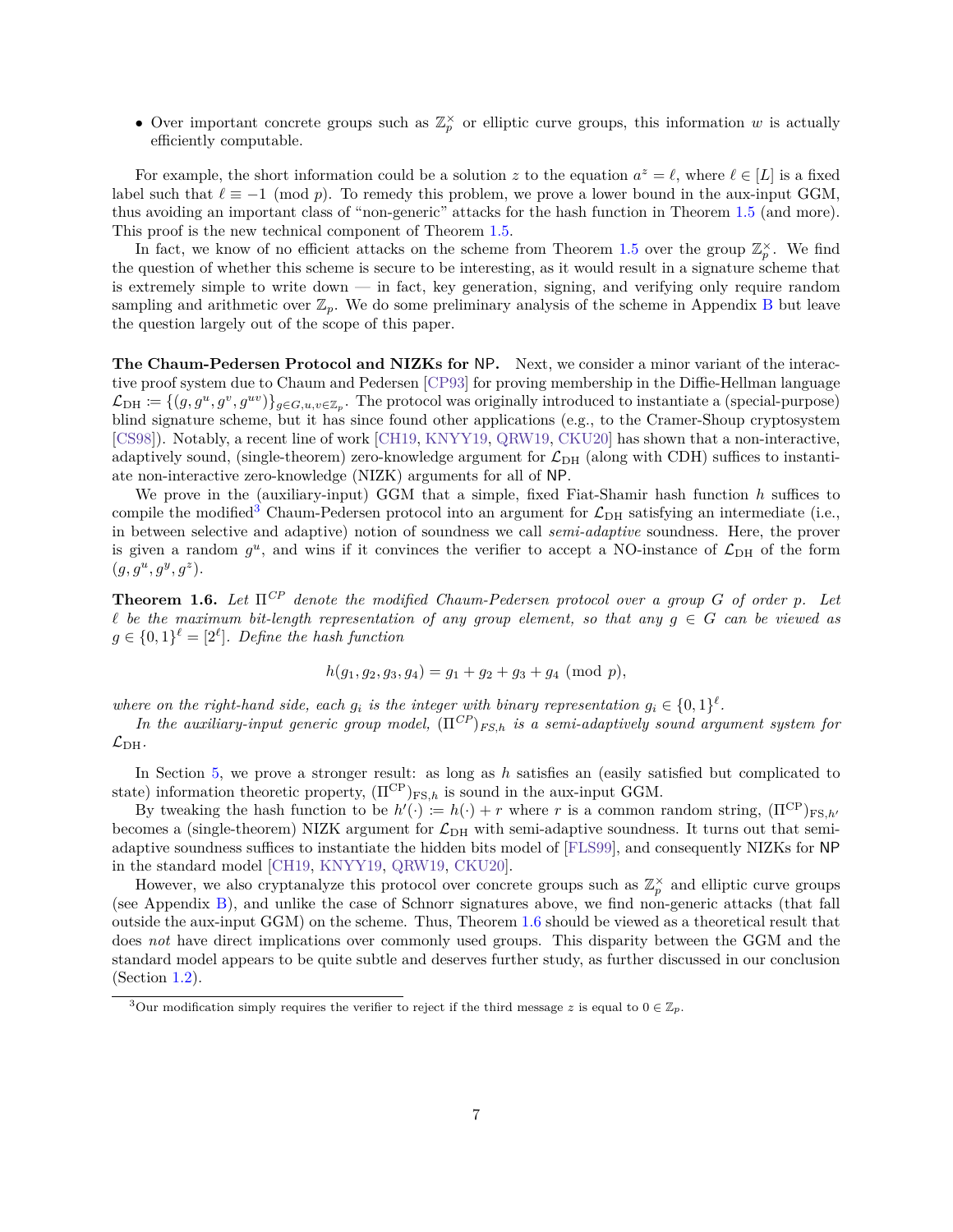**Negative Results.** To complement our positive results, we also show that for some protocols, Fiat-Shamir necessarily requires a cryptographic hash function. Our negative results apply to a large class  $\mathcal C$ of **three-message honest-verifier zero-knowledge (HVZK) arguments** (or proofs), in particular, those obtained by taking parallel repetitions of sigma protocols with polynomial-size challenge space. Two prototypical examples to have in mind are:

- ∙ Blum's Hamiltonicity protocol [\[Blu86\]](#page-54-10), repeated in parallel to obtain negligible soundness error.
- ∙ The one bit challenge variant Πbit−Sch of Schnorr's identification scheme, again repeated in parallel.

We analyze Fiat-Shamir for these protocols in **both** the standard model and in idealized models (the random-oracle model and the preprocessing GGM, respectively). We give evidence that analogues to Theorem [1.5,](#page-7-0) Theorem [1.6,](#page-8-1) and Theorem [1.3](#page-6-0) *do not exist* for these protocols. Our two results are as follows.

∙ **Polynomial-Query Attacks**: First, we show that in idealized models, there will (unconditionally) be a polynomial-query attack on Π<sub>FS</sub><sub>*H*</sub>, *as long as H does not depend on the oracle*. In other words, a (poly-query) sound Fiat-Shamir instantiation requires that  $\mathcal H$  depends on the oracle, which is one way of arguing that  $H$  is cryptographic.

<span id="page-9-1"></span>**Theorem 1.7** (Informal). For  $\Pi = \Pi^{\text{bit-Sch}}$  *instantiated in the generic group model, if*  $\mathcal{H}$  *is a hash family that does not call the group oracle, then*  $\Pi_{\textrm{FS},\mathcal{H}}^{t}$  *is unsound in the GGM.* 

*For* any *instantiation of the [\[Blu86\]](#page-54-10)* protocol in the random oracle model, if H is a hash family that *does not depend on the oracle*  $\mathcal{O}$ *, then*  $\Pi_{\text{FS},\mathcal{H}}$  *is unsound.* 

*More generally, for any*  $\Pi \in \mathcal{C}$  *constructed relative to an oracle*  $\mathcal{O}$ *, if*  $\mathcal{H}$  *does not depend on*  $\mathcal{O}$ *, then*  $\Pi_{\text{FS},\mathcal{H}}$  *is unsound.* 

This is in contrast to Schnorr/Chaum-Pedersen reuslts, in which an oracle-independent hash function suffices for a sound Fiat-Shamir instantiation.

**Generalization: What is the class**  $C$ **?** In full generality (see Theorem [6.7\)](#page-49-0), the class  $C$  of protocols II for which we give a polynomial-query attack on  $\Pi_{FS,μ}$  is informally characterized as follows.

- $\Pi := \Pi_{\text{Base}}^t$  is the parallel repetition of a 3-message public-coin HVZK argument system  $\Pi_{\text{Base}} =$  $\Pi_{\text{Base}}^{\mathcal{O}(\cdot)}$  (with simulator Sim) relative to an oracle  $\mathcal{O}$ .
- The Verifier's challenge space  $\Sigma$  in  $\Pi_{\text{Base}}$  is polynomial-size.
- $-$  The underlying language  $L \notin$  BPP.
- **–** (ΠBase*,* Sim) is challenge hiding (Definition [6.4\)](#page-48-0).

The last requirement (challenge hiding) is a technical condition that slightly strengthens the standard notion of HVZK.

We emphasize that our result makes no assumptions about the way in which the oracle  $\mathcal O$  is used in the construction of the interactive protocol  $\Pi_{Base}$ . The most substantial requirement is that  $\Pi$  is the result of *parallel repetition* applied to a protocol with a small (i.e., polynomial) challenge space. This property distinguishes the protocols that we can attack from the protocols for which we find sound Fiat-Shamir instantiations.

<span id="page-9-0"></span>∙ **Conditional Polynomial-time Attacks and Mix-and-Match Resistance**: We describe a concrete security property (which we call "mix-and-match resistance" (Definition [6.8\)](#page-50-1)) such that for any protocol  $\Pi$  in a large class  $\mathcal{C}'$  (again including the two example protocols above, *in the standard model*), any hash function (family)  $\mathcal H$  that instantiates Fiat-Shamir for  $\Pi$  must possess this security property. In other words, we show: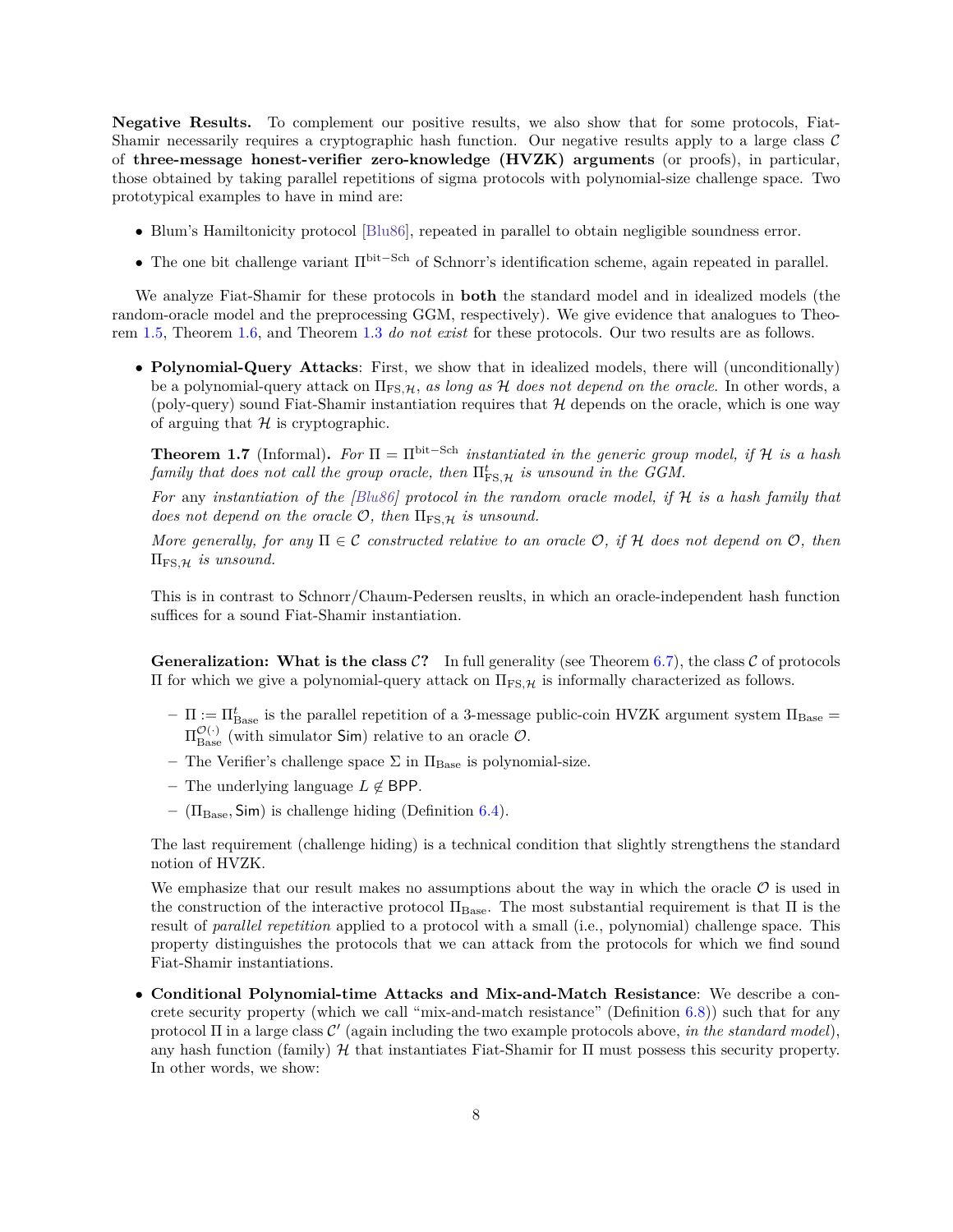**Theorem 1.8** (Informal, see Theorem [6.10\)](#page-51-0). If H is not mix-and-match resistant, then for any  $\Pi \in \mathcal{C}$ . *there is a polynomial-time attack on the soundness of*  $\Pi_{\text{FS},\mathcal{H}}$ .

At a high level, mix-and-match resistance is a security property asserting the hardness of finding a *combination* of many partial inputs that hashes to a corresponding *combination* of prescribed outputs. We also show (Lemma  $6.9$ ) that mix-and-match resistant hash functions imply the existence of OWFs. Therefore, Theorem [1.8](#page-9-0) implies that (in the setting above) if  $\Pi_{FS, H}$  is sound, then H can be used to build a OWF (obliviously to the protocol Π).

This result also holds in the ROM and the GGM, in the sense that if  $\mathcal H$  does not depend on the oracle and is *not* mix-and-match resistant, then the polynomial-query attack from Theorem [1.7](#page-9-1) can be upgraded to a polynomial-time attack. As discussed above, this further establishes that the "mix-andmatch resistance" property of  $\mathcal H$  is not "borrowing hardness" from the protocol  $\Pi$ , since our analysis applies to protocols whose security is unconditional.

Somewhat orthogonally, one might wonder whether mix-and-match resistant hash functions (as introduced in this work) are known to exist under standard cryptographic assumptions. The works of  $[CCH<sup>+</sup>19, PS19]$  $[CCH<sup>+</sup>19, PS19]$  $[CCH<sup>+</sup>19, PS19]$  tell us that the answer is "yes," because they give a standard-model instantiation of Fiat-Shamir for a protocol  $\Pi \in \mathcal{C}$  under standard assumptions. In Appendix [A,](#page-58-0) we explore this connection further by showing that correlation-intractable hash functions (as constructed by  $[CH^+19, PS19]$  $[CH^+19, PS19]$ ) suffice to instantiate Fiat-Shamir for (a variant of) the *idealized* Blum protocol.

## <span id="page-10-0"></span>**1.2 Conclusions**

One of the main takeaways of this work is that our title question "Does Fiat-Shamir require a cryptographic hash function?" is surprisingly deep and difficult to resolve. We believe that our positive and negative results improve our understanding of the ground truth and point to fascinating new research directions.

Before now, the prevailing intuition was that for any natural protocol (Schnorr, Lyubashevsky, Blum, etc.), sound Fiat-Shamir compilation necessitates a carefully-constructed *cryptographic* hash function. In this methodology, the soundness of Fiat-Shamir has been argued by either (1) treating the hash function as a random oracle or (2) invoking some concrete security property of the function family. That is, the computational hardness of some problem derived from  $H$  guarantees the soundness of the protocol.

In this work, we argue soundness of Fiat-Shamir (for certain protocols) by using an *information-theoretic* property of  $H$  together with cryptographic hardness from the interactive protocol. Despite the caveats in our results, the conceptual point is clear: it is possible to prove meaningful notions of soundness for a Fiat-Shamir protocol by using security properties of the interactive protocol itself *instead* of security properties of the hash function.

Moreover, the instantiations of our positive results have noticeable qualitative differences from prior approaches to Fiat-Shamir, such as being able to use a *single* hash function *ℎ* (rather than a family), much simpler hash functions, and ones that contain no associated cryptographic hardness. This constrasts strongly with how we usually think of Fiat-Shamir; essentially all prior work required that the hash function be complex and/or cryptographic.

On the other hand, we also show (and formalize a way to show) that some protocols *do* require a cryptographic Fiat-Shamir hash function. This implies that the ground truth is complicated and hard to characterize, but in our view, worth understanding.

**What about Fiat-Shamir in Practice?** Since Schnorr signatures are heavily used in practice, one might ask how our positive results over groups relate to the use of Fiat-Shamir over concrete groups. The answer to this question crucially depends on how accurately the generic group model (with preprocessing) reflects the concrete security of these protocols.

While generic group analysis is often considered to be a meaningful reflection of real-world attacks, we discovered multiple non-generic attacks on Fiat-Shamir protocols over groups. Such attacks are therefore not covered by prior generic analyses such as [\[NSW09\]](#page-58-10).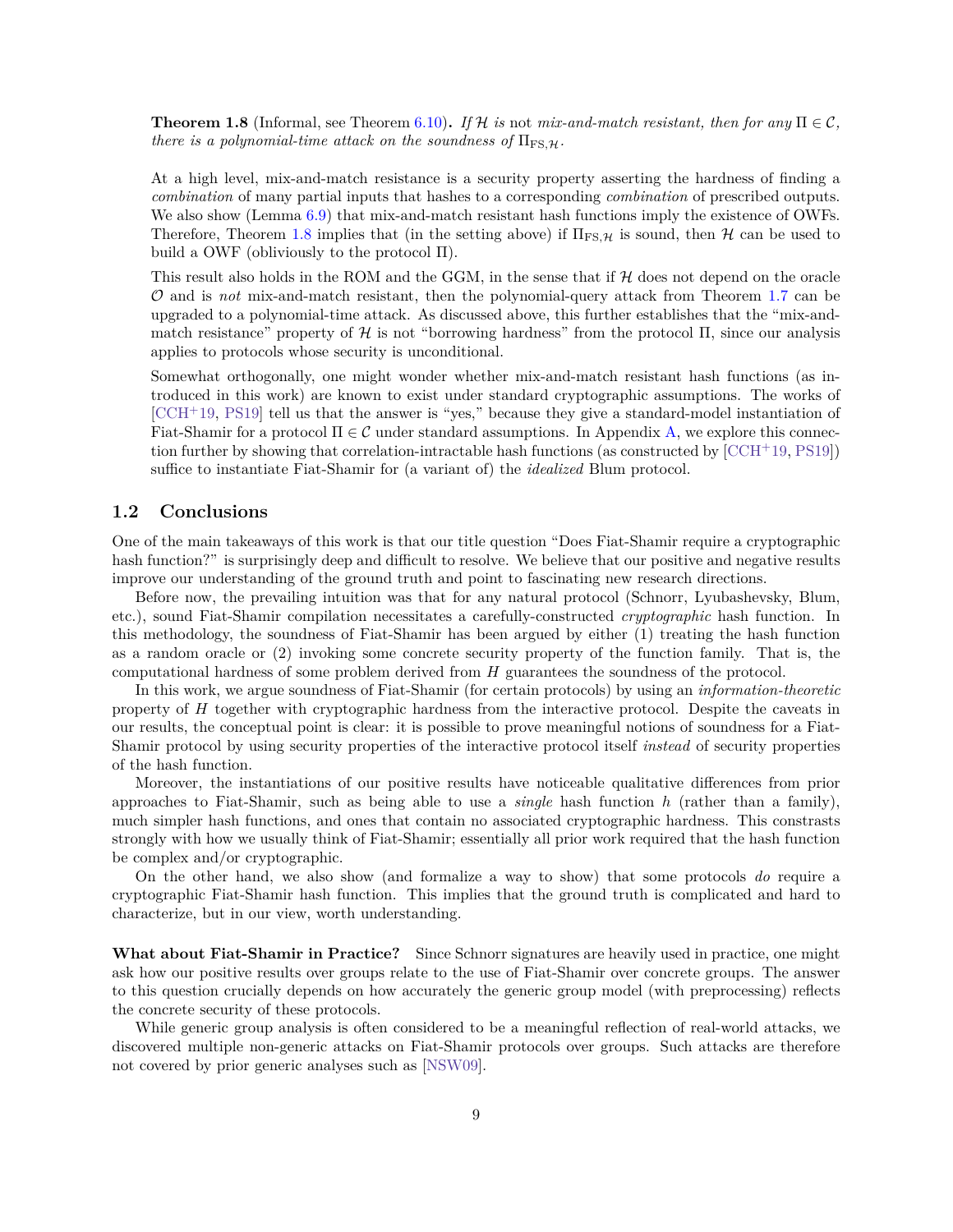- In the case of Schnorr signatures over  $\mathbb{Z}_p^{\times}$ , all of the new attacks we found were captured by the *preprocessing* generic group model, and so our new analysis in the preprocessing model rules out all such attacks on many variants of Schnorr signatures. Therefore, we view our positive results for Schnorr as a first step towards finding secure simple variants of Schnorr signatures, such as the candidate given in Construction [2.5.](#page-20-0)
- ∙ On the other hand, we have already discovered attacks (see Appendix [B\)](#page-60-0) on certain variants of our Chaum-Pedersen protocol over groups such as  $\mathbb{F}_p^{\times}$ , even in settings where we have a valid (preprocessing) generic group analysis.

This results in a bizarre state of affairs in which it is unclear how to interpret generic group analyses for Fiat-Shamir protocols over groups; this deserves future attention and cryptanalytic effort. Nonetheless, we consider the conceptual contributions of these aux-input GGM analyses to be valuable whether they turn out to reflect real-world attacks or not.

**Future Work.** We believe that our framework can serve as a potential complement to the correlation intractability framework for provable Fiat-Shamir soundness. Towards this end, we broadly ask,

## *Which interactive protocols allow for "simple" Fiat-Shamir compilers?*

To start with, we consider differences between the protocols in our positive and negative results. Heuristically, we note that all protocols in our positive results achieve negligible soundness error using a *single non-separable large challenge*. In contrast, the separability of the challenge in the parallel repetition of a Σ-protocol appears to necessitate using a cryptographic hash function.

In this context, our contributions are a starting point for a more precise understanding of *when* hardness is required from a Fiat-Shamir hash function.

### <span id="page-11-0"></span>**1.3 Related Work**

To the best of the authors' knowledge, the only prior work to explicitly consider Fiat-Shamir for *noncryptographic* hash functions is the work of Mittelbach and Venturi [\[MV16\]](#page-57-11). They identify a class of socalled "highly sound" protocols for which Fiat-Shamir can be soundly applied using any  $q$ -wise independent hash function.<sup>[4](#page-11-1)</sup> Moreover, they showed that using indistiguishability obfuscation, any 3-round public coin interactive proof system can be converted into one that is "highly sound." However, the class of protocols for which their compiler works is extremely narrow; the only non-trivial protocols we are aware of satisfying their criteria are obtained through indistinguishability obfuscation.

**Negative Results for Fiat-Shamir.** A celebrated result of [\[DNRS99\]](#page-55-12) shows that Fiat-Shamir *in the standard model* is not instantiable for a 3-message protocol Π that is *malicious-verifier* zero knowledge. This result can be seen as an extension of prior impossibility results [\[GO94,](#page-56-9) [GK90\]](#page-56-10) for constant-round public-coin zero knowledge.

The basic ideas present in these (and other) negative results — use a zero-knowledge simulator for the protocol to contradict the soundness of a related protocol — appear in an altered form in our negative results (Theorem [6.10,](#page-51-0) Theorem [6.7\)](#page-49-0). However, in this work, we show that (in some settings) even honest-verifier zero knowledge (which is easily satisfied by many 3-message protocols) of the interactive protocol is sufficient to imply that a Fiat-Shamir hash function must be cryptographic.

**Correlation Intractability and Fiat-Shamir.** In a long sequence of works [\[KRR17,](#page-57-1) [CCRR18,](#page-54-1) [HL18,](#page-56-3)  $CCH<sup>+</sup>19$  $CCH<sup>+</sup>19$ , [PS19,](#page-58-3) [BKM20,](#page-54-8) LV20, it was shown that Fiat-Shamir in the standard model can be provably instantiated (for an interesting class of protocols) by using a Fiat-Shamir hash family  $H$  satisfying variants

<span id="page-11-1"></span> $^{4}$ In fact,  $q$ -wise independence was only used to obtain  $q$ -theorem zero-knowledge; soundness follows from 1-wise independence.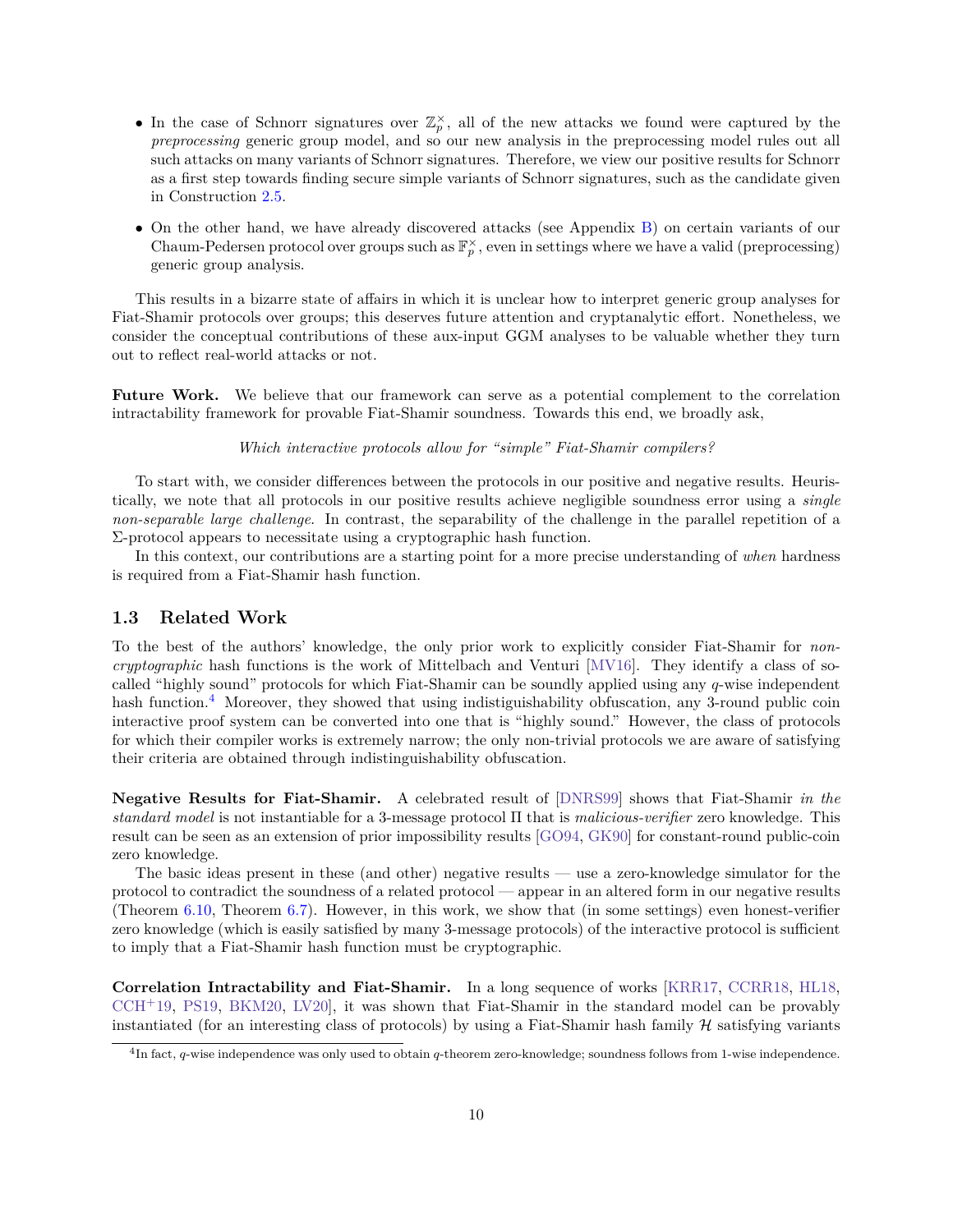of *correlation intractability* [\[CGH98\]](#page-55-1). A hash family  $\mathcal{H}$  is correlation intractable for a sparse relation  $R(x, y)$ if given  $h \leftarrow \mathcal{H}$ , it is computationally hard to find an input x such that  $(x, h(x)) \in R$ .

There is a fairly strong established connection between correlation-intractability and Fiat-Shamir (see discussion in  $[CCRR18]$ ; in fact, it is known that (under appropriate formulations) for a hash family  $\mathcal{H}$ , correlation intractability for *all* sparse relations is equivalent to soundly instantiating Fiat-Shamir for *all* constant-round public-coin (statistically sound) interactive proofs. This implies a weak negative result for Fiat-Shamir with information-theoretic hash functions: it says that if H instantiates Fiat-Shamir *simultaneously* for a large class of interactive protocols, then  $\mathcal{H}$  is cryptographic.<sup>[5](#page-12-1)</sup>

As a result, one could attempt to study the questions in this paper through the correlation intractability lens. However, our questions do not appear to translate well into the language of correlation intractability. This is mainly because we do not ask  $H$  to instantiate Fiat-Shamir for such a large class of protocols (such as all 3-round public coin interactive proofs) at once. For any fixed 3-message protocol Π, correlation intractability for the "transcript relation"  $R_x = \{(\alpha, \beta) : \exists \gamma \text{ such that } V(x, \alpha, \beta, \gamma) = 1\}$  is too strong of a security property to exactly capture the soundness of Fiat-Shamir for Π. This is because correlation intractability does not capture the hardness of finding an accepting third message  $\gamma$  along with the first message  $\alpha$ .

On a related note, the work of Dodis et al. [\[DRV12\]](#page-56-11) shows that a property of hash function families called "entropy preservation" is necessary for the soundness for Fiat-Shamir for proofs (it is shown in [\[CCR16\]](#page-54-11) that entropy preservation and correlation intractability are equivalent in some parameter settings). This is also a characterization of when a hash family ℋ instantiates FS *simultaneously* for *all* (constant-round public coin) interactive proofs. The result of Dodis et al. does not show that entropy preservation is necessary for instantiating FS for any fixed protocol such as Blum's protocol for Hamiltonian cycles.

**Subsequent Work.** A recent work of Mour [\[Mou20\]](#page-57-12) studies the relationship between Fiat-Shamir/CI and one-way functions by proving a bidirectional black-box separation between the notions. In particular, Mour shows that for every constant-round public-coin interactive proof system  $\Pi$ , there exists an oracle  $\mathcal O$ relative to which a Fiat-Shamir hash function for Π exists but OWFs do not. An earlier version of this paper [\[CLMQ20\]](#page-55-13) did not relate our negative results (Theorems [1.7](#page-9-1) and [1.8\)](#page-9-0) to OWFs, but we have updated our paper with a proof that mix-and-match resistant hash functions imply OWFs; as a result, Theorem [1.8](#page-9-0) states that certain Fiat-Shamir instantiations imply OWFs. One reason this does not contradict [\[Mou20\]](#page-57-12) — even though our results relativize! — is that Mour's Fiat-Shamir hash function (which does not imply one-way funcitons) *depends* on the oracle  $\mathcal{O}$ . Our relativized results crucially assume that the hash function *h* does not depend on the oracle to show that *ℎ* implies OWFs.

One possible interpretation of Mour's result is that for any protocol Π, there exists an oracularized form of computational hardness based on Π that can lead to a Fiat-Shamir instantiation without OWFs; on the other hand, we show that (for our class of protocols) a Fiat-Shamir hash function that is *not* based on an oracle implies OWFs (and that  $\Pi_{\text{FS}}$  can be broken unconditionally with polynomially many queries and unbounded computation).

## <span id="page-12-0"></span>**2 Technical Overview**

We give an overview of our positive results for lattice-based identification protocols in Section [2.1](#page-13-0) and our positive results for group-based protocols in Section [2.2.](#page-14-0) We then describe some of our negative results in Section [2.3.](#page-21-0)

<span id="page-12-1"></span><sup>&</sup>lt;sup>5</sup>It is not hard to see that correlation-intractable hash functions (for a fairly small class of sparse relations) imply the existence of one-way functions: in the case that *h* is shrinking by a factor of 2, consider the function family  $f(x) = h(x) + p(x)$ for  $h \leftarrow \mathcal{H}$  and p sampled from a pairwise independent hash family.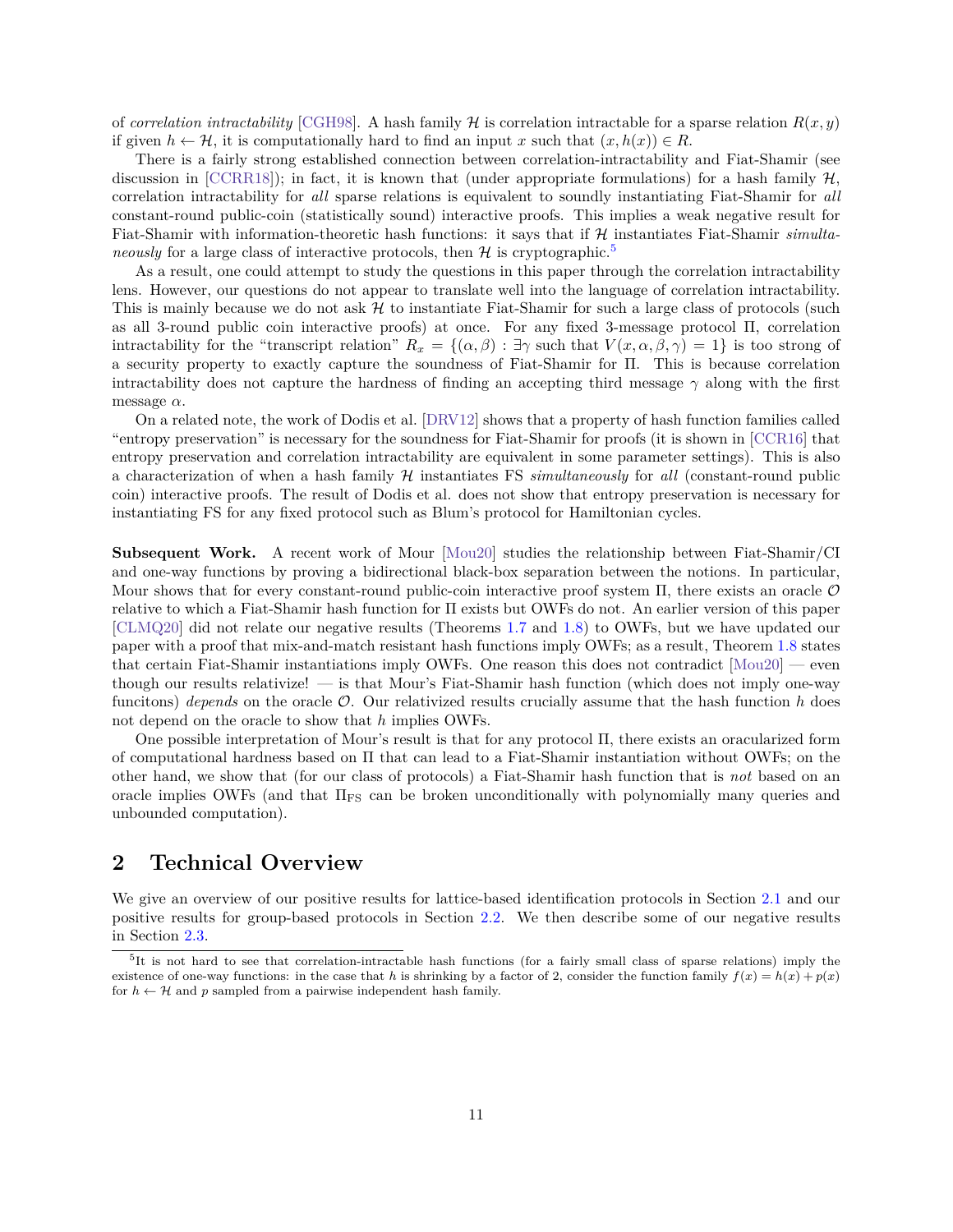### <span id="page-13-0"></span>**2.1 A Non-Interactive Lattice-Based Identification Scheme**

We describe how we obtain positive results in the lattice setting (Theorem [1.3\)](#page-6-0). We consider Lyubashevky's three-message identification protocol [\[Lyu12\]](#page-57-3), which can be seen as a lattice analogue to the Schnorr protocol.

To sample an instance for the protocol, we sample a uniformly random wide matrix **A** over  $\mathbb{Z}_q$  along with a wide matrix **R** with random small entries. The shared instance is  $(\mathbf{A}, \mathbf{Y} = \mathbf{A}\mathbf{R} \mod q)$ , and the prover's goal is to convince the verifier it knows a short **R** satisfying  $AR = Y \mod q$ .

The interactive protocol Π then executes as follows:

- The prover samples a short vector **t** and sends  $\alpha := At \mod q$ .
- ∙ The verifier responds by sending a random vector **c** with small entries.
- The prover responds with  $z := t + \mathbf{R}c$ .
- The verifier accepts if  $\mathbf{A} \cdot \mathbf{z} = \boldsymbol{\alpha} + \mathbf{Y} \cdot \mathbf{c} \mod q$  and **z** is short.

As in [\[Lyu12\]](#page-57-3), this interactive protocol is average-case sound under the SIS assumption. We now analyze the non-interactive protocol ΠFS*,***<sup>h</sup>** for a (vector-valued) Fiat-Shamir hash function **h**. A malicious prover attacking the average-case soundness of  $\Pi_{FS,h}$  must solve the following problem.

- ∙ **Input:** Random matrices (**A***,* **Y**) and the description of a (vector-valued) hash function **h**. [6](#page-13-1)
- **Output:** Vectors  $\alpha$ , **z** such that  $\mathbf{A} \cdot \mathbf{z} = \alpha + \mathbf{Y} \cdot \mathbf{h}(\alpha) \mod q$  and **z** is short.

Our main insight is that this problem is provably hard for a fixed Fiat-Shamir hash function **h** if simple information-theoretic conditions are satisfied.

<span id="page-13-2"></span>**Theorem 2.1.** *Suppose* **h** *satisfies the following properties:*

- *1.* **h** *produces "short" output, i.e, the entries are small relative to the modulus*
- 2.  $\alpha$  is a linear function of  $\mathbf{h}(\alpha)$ , i.e. there exists a matrix **G** such that for all  $\alpha$ ,  $\mathbf{G} \cdot \mathbf{h}(\alpha) = \alpha \mod q$ .

*Then,* ΠFS*,***<sup>h</sup>** *is one-time (average-case) sound.*

Theorem [2.1](#page-13-2) can be proved as follows. If the condition in Theorem [2.1](#page-13-2) are satisfied, then the relation  $\mathbf{A} \cdot \mathbf{z} - \alpha - \mathbf{Y} \cdot \mathbf{h}(\alpha) = 0 \mod q$  checked by the verifier can be rewritten as

<span id="page-13-3"></span>
$$
\left[\mathbf{A}\|\mathbf{Y}+\mathbf{G}\right]\cdot\begin{bmatrix} \mathbf{z} \\ -\mathbf{h}(\boldsymbol{\alpha}) \end{bmatrix} = \mathbf{0} \mod q. \tag{1}
$$

Since  $\mathbf{A}, \mathbf{Y}$  are (statistically) uniformly random and  $\mathbf{z}, \mathbf{h}(\alpha)$  are short, a malicious prover outputting  $\alpha, \mathbf{z}$ is solving SIS for the random matrix  $[\mathbf{A}||\mathbf{Y} + \mathbf{G}]$ .

A simple concrete instantiation of **h** is the bit-decomposition function that maps (vectors of)  $\mathbb{Z}_q$  elements to (the concatenation of) their bit decomposition in  $\{0,1\}^{\lceil \log q \rceil}$  (also called  $\mathbf{G}^{-1}(\cdot)$  in the lattice literature). The corresponding **G** is the "powers-of-two" gadget matrix of Micciancio-Peikert [\[MP12\]](#page-57-7).

**Extensions.** In Section [4,](#page-23-0) we study several variants of Π for the purposes of handling security against the *verifier* (e.g., zero-knowledge):

∙ In its most basic variant, we instantiate Π using noise flooding to ensure (single-theorem) zeroknowledge in the common random string (CRS) model. This gives a conceptually simple protocol closely related to the Schnorr protocol over groups, but at the cost of being less practically efficient. We note that to obtain zero-knowledge, we require a *family* of hash functions indexed by the CRS (although soundness can be argued for deterministic hash functions).

<span id="page-13-1"></span> ${}^6\mathbf{Y}$  is technically sampled as  $\mathbf{A} \cdot \mathbf{R}$  for some a "short" matrix  $\mathbf{R}$ , but parameters are set so that **Y** is statistically close to uniform.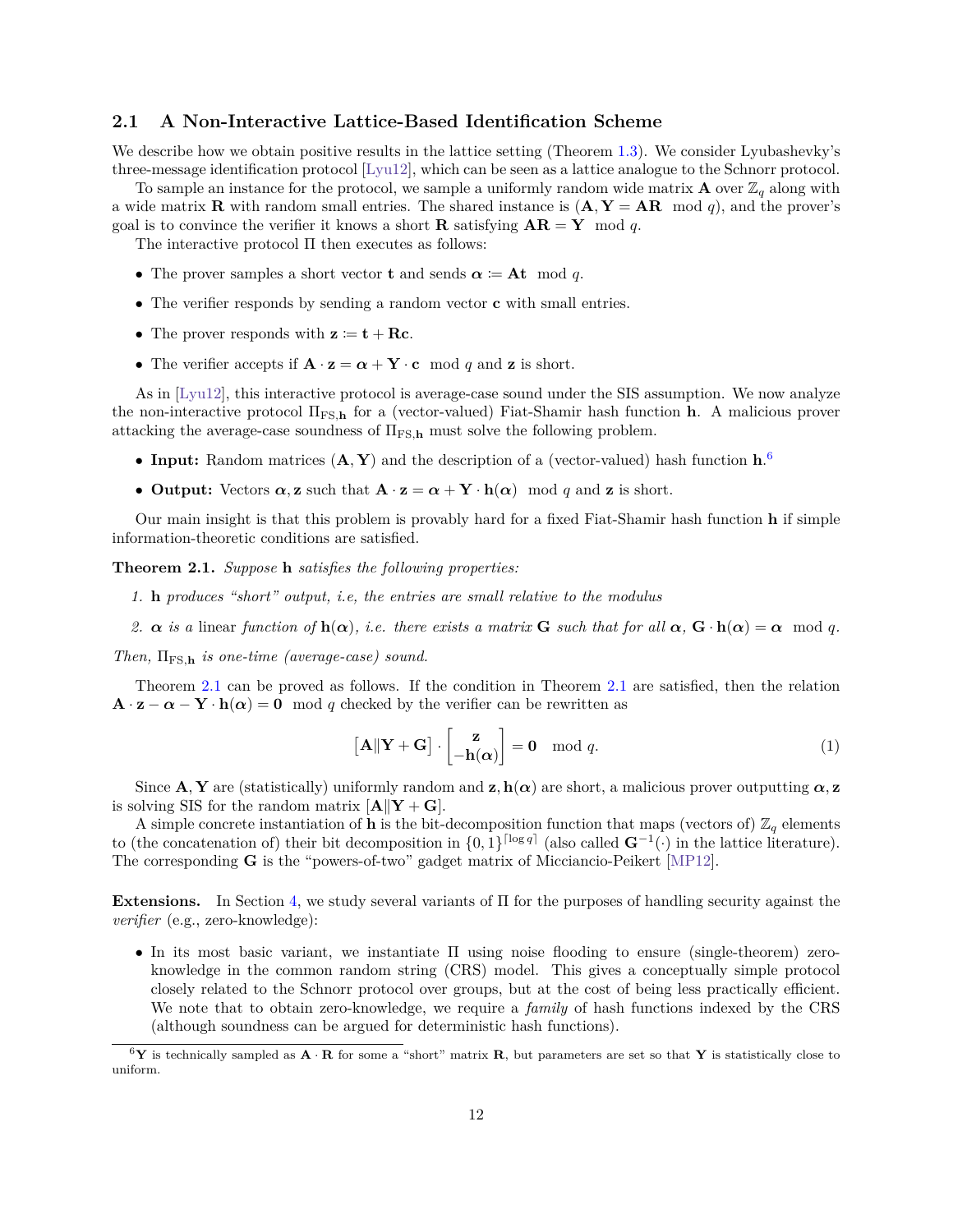∙ We also consider more efficient protocols that use rejection sampling [\[Lyu08,](#page-57-5) [Lyu09,](#page-57-6) [Lyu12\]](#page-57-3), where the prover aborts the execution of the protocol with some probability to ensure that the transcript is independent of his secret. Those protocols are in the plain model, but only guarantee witness indistinguishability. Note that because the prover has to run his algorithm several times in his head until it does not abort, the resulting non-interactive protocol is not directly the result of applying the Fiat-Shamir heuristic as is, but rather a "Fiat-Shamir with aborts" [\[Lyu09\]](#page-57-6).

**Connections to Lattice Signatures from Lattice Trapdoors.** Interestingly, it turns out the honest prover algorithm of the rejection sampling-based protocol *exactly* matches the trapdoor preimage sampling algorithm of Lyubashevsky-Wichs [\[LW15\]](#page-57-8) using a Micciancio-Peikert trapdoor [\[MP12\]](#page-57-7). This can be seen by considering Eq. [\(1\)](#page-13-3), which implies that the transcript of the protocol gives a short preimage of **0** of a matrix with a Micciancio-Peikert trapdoor (here **R**). Average-case soundness implies that this should be hard to do without knowledge of **R** (further using that  $[A||AR + G]$  looks uniformly random over the randomness of **R**), and witness-indistinguishability implies that the preimage sampling algorithm reveals no more information about the trapdoor **R**.

In fact, our protocol shows the connection between seemingly orthogonal paths to obtain signatures from lattice-based assumptions: one relying on lattice trapdoors and trapdoor preimage sampling [\[GPV08,](#page-56-7) [MP12,](#page-57-7) [LW15\]](#page-57-8) and another through Fiat-Shamir [\[Lyu08,](#page-57-5) [Lyu09,](#page-57-6) [Lyu12\]](#page-57-3). The lattice signature schemes constructed from lattice trapdoors [\[GPV08,](#page-56-7) [MP12,](#page-57-7) [LW15\]](#page-57-8) can actually be *derived* by applying the Fiat-Shamir heuristic (with aborts) using the bit-decomposition function (namely **G**<sup>−</sup><sup>1</sup> (·)) as the hash function to Lyubashevsky's three-message identification scheme [\[Lyu12\]](#page-57-3). Let us start by describing the signature scheme for signing a short random message  $\mathbf{v} \in \mathbb{Z}_q^n$ . The Fiat-Shamir hash function takes as input the first message  $\alpha$  from the protocol, and the message **v**, and outputs

$$
h(\alpha, \mathbf{v}) = \mathbf{G}^{-1}(\alpha - \mathbf{v}).
$$

The signature consists of the challenge  $\mathbf{c} = \mathbf{G}^{-1}(\boldsymbol{\alpha} - \mathbf{v})$  and **z** from the third message of the protocol. The verifier of the signature takes **v** and its signature, and accepts if  $\mathbf{A} \cdot \mathbf{z} = \boldsymbol{\alpha} + \mathbf{Y} \cdot \mathbf{c}$  mod q and **z** is short, that is:

$$
\left[\mathbf{A} \, \|\, \mathbf{G} + \mathbf{Y}\right] \begin{bmatrix} \mathbf{z} \\ -\mathbf{c} \end{bmatrix} = \mathbf{v} \pmod{q}.
$$
 (2)

We now argue that this gives a signature scheme for random (short) messages, where the adversary can receive signature of random messages, and seeks to forge a signature for a random message given by the

challenger. To handle signing queries, one can sample  $(z, c)$ , and set the message as  $v = [A \mid G + Y]$ −**c**  $\cdot$ 

Then, the hardness of signing a random message **v** is then equivalent to breaking the SIS problem for a random target **v**.

To sign an arbitrary long message  $\mu$ , we replace **v** in the previous protocol by  $H(\mu)$  where H is a random oracle. This exaclty recovers the trapdoor-based lattice signatures [\[GPV08,](#page-56-7) [MP12,](#page-57-7) [LW15\]](#page-57-8) in the random oracle model. We stress that here, the only purpose of the random oracle is to compress the message (in a hash-and-sign manner), as opposed to collapse an interactive protocol. In particular the Fiat-Shamir hash function is still the non-cryptographic **G**<sup>−</sup><sup>1</sup> function.

### <span id="page-14-0"></span>**2.2 Fiat-Shamir for Schnorr in the Generic Group Model.**

The following section on the generic group model (GGM) contains a number of technical arguments, designed to motivate and provide intuition for our group-based results. We provide a roadmap for the discussion:

1. First we explain why Fiat-Shamir for Schnorr is secure in the (plain) GGM, even for simple, informationtheoretic hash functions. We start with the case of "no-message" signatures (non-interactive identification) and then extend our reasoning to handle messages and signing queries.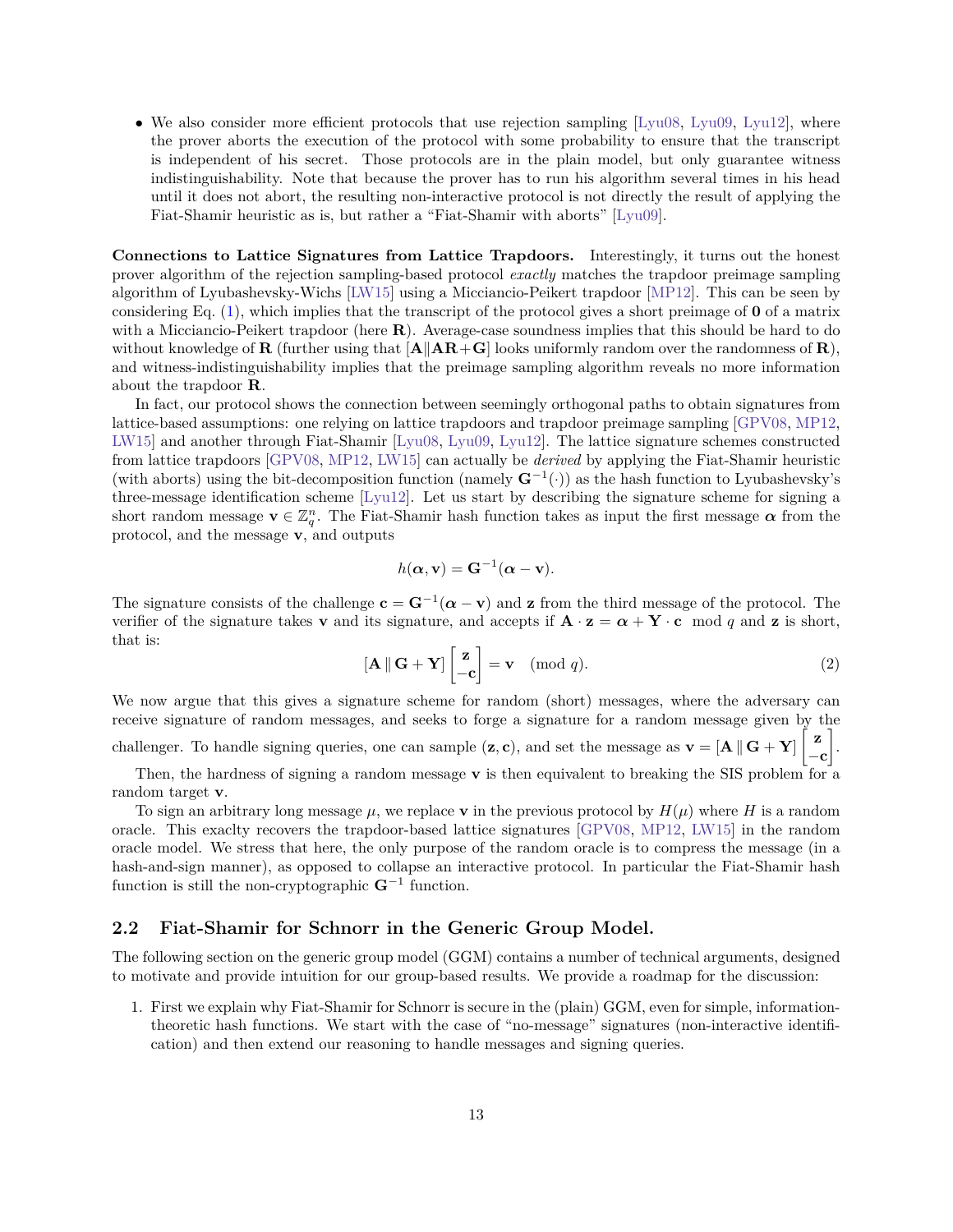We remark that our security claims for Schnorr in the *plain* GGM could have been proven using prior analysis of [\[NSW09\]](#page-58-10). However, we have two reasons for "re-doing" the analysis here: (1) our goal is to provide clear intuition tailored to *information-theoretic* Fiat-Shamir hash functions, and (2) our analysis will readily extend to the auxiliary-input setting, which we motivate next.

- 2. We will demonstrate that for Schnorr signatures, a (plain) GGM security proof does not capture a class of non-uniform attacks that work on *any concrete group*. In fact, we show that for common groups such as  $\mathbb{Z}_p^*$ , these attacks do not even require non-uniform advice.
- 3. We address these issues by extending our analysis to hold in the *auxiliary-input* GGM, albeit for a slightly more restricted class of Fiat-Shamir hash functions. We show this class still contains simple, information-theoretic hash functions, and we discuss potential implications of these results.

**Non-Interactive Identification in the Generic Group Model.** We begin by considering the classic Schnorr protocol for proving knowledge of a discrete logarithm. Recall that the protocol relies on a cryptographic group  $G = \langle g \rangle$  of prime order p. The prover and verifier share an instance  $g^u$  for a random u known to the honest prover, and engage in the following interaction:

- The prover samples a random  $r \leftarrow \mathbb{Z}_p$  and sends  $g^r$ .
- The verifier replies with a random  $c \leftarrow \mathbb{Z}_p$ .
- The prover sends  $z = r + cu$ .
- The verifier accepts if  $g^z = (g^r)(g^u)^c$ .

To build intuition, we will try to construct a (one-time secure) non-interactive identification scheme using a simple Fiat-Shamir hash function. In a moment, we will extend this (to handle messages and signing queries) to build full-fledged digital signatures.

For a Fiat-Shamir hash function *ℎ*, a malicious prover for the non-interactive Schnorr protocol must solve the following problem.

- **Input:** A group description  $G = (g, p)$ , a hash function  $h : G \to \mathbb{Z}_p$ , and a random group element  $g^u$ .
- Output:  $g^r$ , *z* satisfying  $g^z = (g^r)(g^u)^{h(g^r)}$ .

We want to identify simple choices of *ℎ* that make this problem hard in the GGM. However, it will be illuminating to instead identify which choices of *ℎ* will make this problem *easy*.

This problem is clearly easy if *h* is a constant function, i.e.  $h(g^x) = c$  for all  $g^x$ ; the malicious prover could always win by outputting  $z = 0$  and  $g^r = ((g^u)^c)^{-1} = g^{-uc}$ . Taking this a step further, we can argue that for any constant  $c \in \mathbb{Z}_p$ , the hash function *h* should not output c on a  $1/\text{poly}(\lambda)$  fraction of its inputs. Otherwise, a malicious prover can pick a random z and set  $g^r = g^{-uc+z}$ . Since  $g^r$  is distributed randomly,  $h(g^r) = c$  holds with  $1/\text{poly}(\lambda)$  probability, in which case  $z, g^{-uc+z}$  is a solution.

Put another way, as long as the min-entropy of *h* on a random input is  $O(log(\lambda))$ , the above is a completely generic method (i.e. one that works on any cyclic group) for breaking the resulting non-interactive protocol.

It turns out that this simple class of *h* — those functions which, on random inputs, produce a low min-entropy output — are the *only* hash functions for which generic group algorithms (in the sense of Shoup [\[Sho97\]](#page-58-6)) exist to solve the above problem. That is, all hash functions *h* with super-logarithmic min-entropy can be proven to soundly compile non-interactive Schnorr in the GGM:

<span id="page-15-0"></span>**Theorem 2.2.** *In the generic group model (GGM), the non-interactive Schnorr protocol is one-time secure provided*  $h(\cdot)$  *on a random input has entropy*  $\omega(\log \lambda)$ *.* 

Recall that in the generic group model, group elements  $g^x$  are replaced by labels  $\sigma(x)$  where  $\sigma$  is a random injection from  $\mathbb{Z}_p$  to an exponentially-larger label space  $[L]$  (say of size  $\Omega(p^3)$ , where p itself is a  $\lambda$ -bit prime). The attacker interacts with an oracle (who knows the truth table of  $\sigma$ ) to perform honest group operations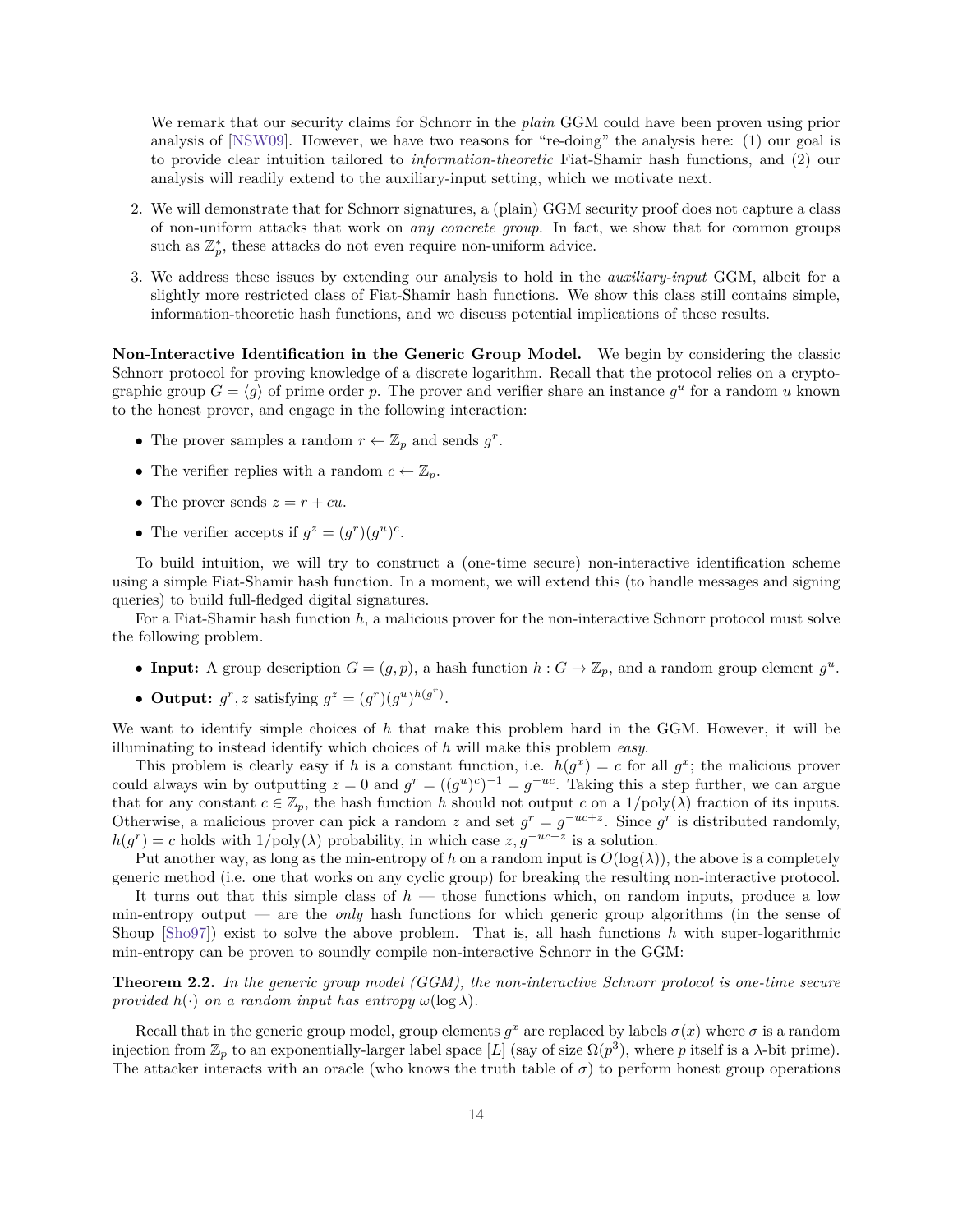such as raising a group element to a known exponent, performing the group operation on any two group elements, and taking the inverse.

In this model, the only way an attacker can output a valid group label  $\sigma(r)$  is to obtain this label from oracle queries (with overwhelming probability, any other label it might choose to output will not have a preimage). Furthermore, if the attacker is initialized with  $\sigma(1), \sigma(u)$  for random  $u \leftarrow \mathbb{Z}_p$ , then any label it obtains from the oracle is of the form  $\sigma(\alpha \cdot u + \beta)$ , where  $\alpha, \beta$  can be determined from prior oracle queries. In other words, the attacker must "know"  $\alpha$  and  $\beta$ .

The attacker is trying to find z along with  $\sigma(r)$  such that  $z = r + u \cdot h(\sigma(r))$ . But the attacker knows  $\alpha$  and  $\beta$  such that  $r = \alpha \cdot u + \beta$ , so this equation can be written as  $z = \alpha \cdot u + \beta + u \cdot h(\sigma(\alpha \cdot u + \beta))$ . If  $\alpha + h(\sigma(\alpha \cdot u + \beta)) \neq 0$ , then the attacker can solve for u. However, this means the attacker has found a discrete log, which it can only do with negligible probability [\[Sho97\]](#page-58-6).

Therefore, it must be the case that  $\alpha + h(\sigma(\alpha \cdot u + \beta)) = 0$ . However, the poly-query attacker only learns  $\sigma(\alpha \cdot u + \beta)$  for poly-many choices of  $(\alpha, \beta)$ , and for each distinct choice of  $(\alpha, \beta)$ , the resulting label  $\sigma(\alpha \cdot u + \beta)$  is random. *h* evaluated on a random input has min-entropy  $\omega(\log(\lambda))$ , so the probability  $\alpha + h(\sigma(\alpha \cdot u + \beta)) = 0$  holds is negligible; a union bound over the polynomially-many  $(\alpha, \beta)$  oracle queries completes the argument.

**Schnorr Signatures in the Generic Group Model.** We now consider a slightly more difficult task: compiling Schnorr's identification protocol into a digital signature scheme with existential unforgeability against chosen-message attacks (EUF-CMA security).

Note that the semantics of the hash function itself are now different: the standard Fiat-Shamir compiler for signatures takes as input a message  $m \in M$  to be signed (in addition to the first message of the interactive protocol), i.e.  $h: G \times M \to \mathbb{Z}_p$ . For the purposes of this technical overview, we will restrict to the case where M is a poly( $\lambda$ )-size set.<sup>[7](#page-16-0)</sup> We stress that a restriction to only signing "short" messages will be crucial to the following discussion.

Furthermore, the EUF-CMA security experiment requires security in the presence of an unbounded number of signing queries. So the EUF-CMA attacker must solve following task:

- **Input:** A group description  $G = (g, p)$ , a hash function  $h : G \times M \to \mathbb{Z}_p$ , and a random group element  $g^u$ .
- ∙ **Oracle Queries:** The attacker is free to make an unbounded number of queries to a signing oracle who knows u. It submits any  $m \in \mathcal{M}$ , the signing oracle samples a random  $r \leftarrow \mathbb{Z}_p$ , computes  $z = r + h(g^r, m) \cdot u$ , and returns the signature  $(g^r, z)$ .
- **Output:** Any  $(m^*, (g^{r^*}, z^*))$  where  $m^* \in \mathcal{M}$  satisfying  $g^{z^*} = (g^{r^*})(g^u)^{h(g^{r^*}, m^*)\cdot u}$  that was not the result of a signing query.

We would like to identify a class of hash functions *ℎ* for which this problem is hard, and as in the previous section, we will start by identifying choices of *ℎ* that make this problem *easy*.

Suppose that *h* has the following *undesirable* property: for some choice of  $m \in \mathcal{M}$ , the random variable obtained by sampling random  $g^r \leftarrow G$  and outputting  $h(g^r, m)$  has min-entropy  $O(\log \lambda)$ . In this case, breaking EUF-CMA security can be done efficiently without any signing queries. Let  $c \in \mathbb{Z}_p$  be such that  $h(g^r, m) = c$  holds with noticeable probability (guaranteed to exist by the low min-entropy property). The attack is to a uniformly random value  $z \leftarrow \mathbb{Z}_p$ , and then compute  $g^r = g^{-uc+z}$ . Since  $g^r$  is randomly distributed, then  $h(g^r, m) = c$  with noticeable probability, and the resulting  $(g^r, z)$  constitutes a valid signature on m. To prevent this attack, we must require that for all  $m \in \mathcal{M}$ , the random variable  $h(g^r, m)_{g^r \leftarrow G}$  has min-entropy  $\omega(\log \lambda)$ .

Another *undesirable* property of *h* is the following: suppose for some choice of distinct  $m, m' \in \mathcal{M}$ , the random variable  $(\chi_{h(g^r,m)=h(g^r,m')})_{g^r\leftarrow G}$  (where  $\chi_{x=y}$  is the indicator function that equals 1 if  $x=y$  and

<span id="page-16-0"></span><sup>7</sup>This restriction can in fact be relaxed somewhat, but our positive statements for information-theoretic Fiat-Shamir hash functions in the generic group model will crucially rely on  $|\mathcal{M}|/p$  being negligible in  $\lambda$ .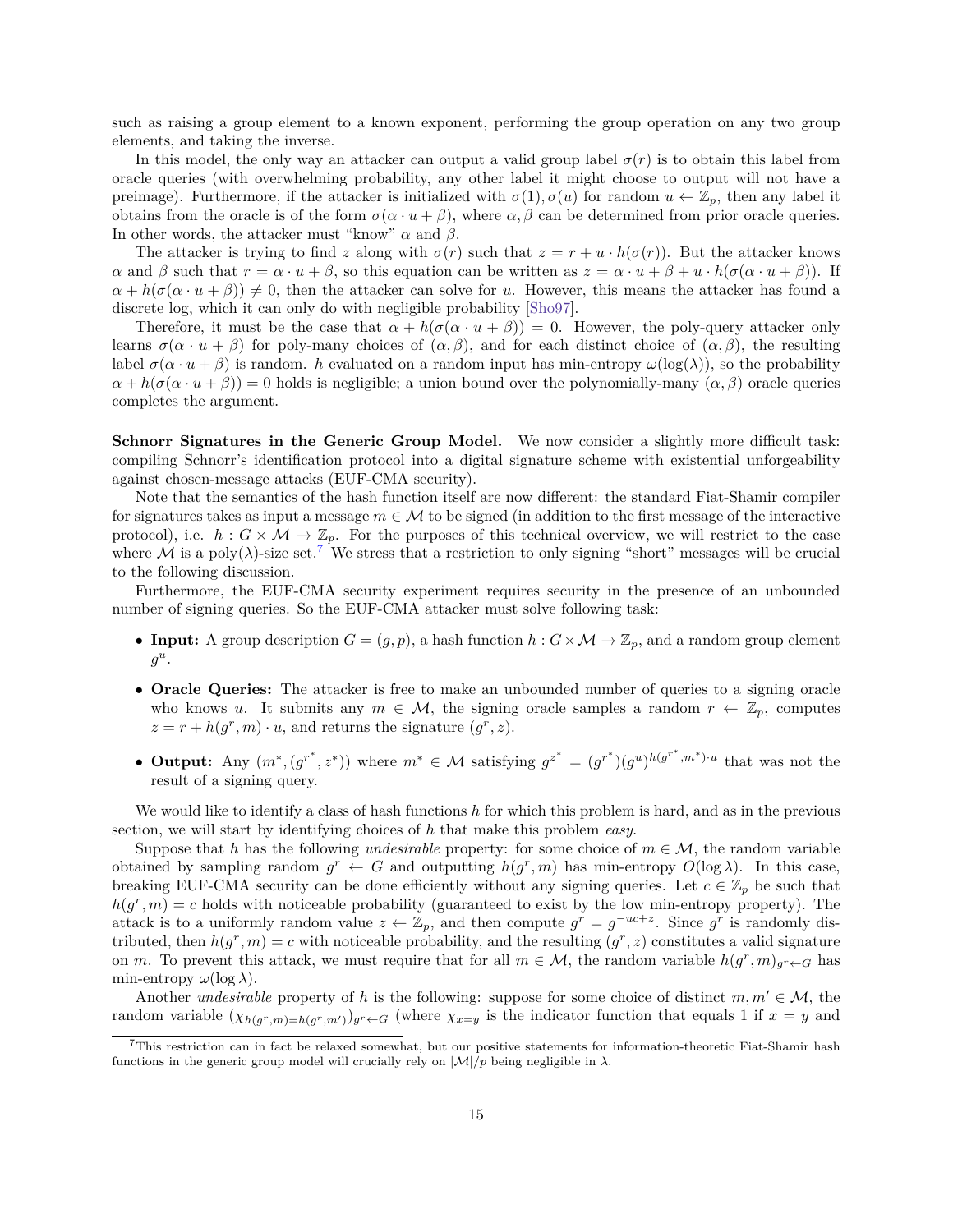0 otherwise) has noticeable expected value, i.e.  $h(g^r, m) = h(g^r, m')$  occurs with noticeable probability. If *h* satisfies this property, there is a straightforward attack using one signing query: the attacker queries on m, learns a random valid signature  $(g^r, z)$ , and then submits  $(m', (g^r, z))$  as its forgery. Since the signing oracle provides a randomly generated valid signature (i.e.  $g^r$  is random in  $G$ ), the Fiat-Shamir challenge for the *m* and *m'* executions will be identical with noticeable probability, meaning the signature  $(g^r, z)$  for *m* is a valid signature for  $m'$  with noticeable probability. To prevent this attack, we must require that for all distinct  $m, m' \in \mathcal{M}$ , the random variable  $(\chi_{h(g^r,m)=h(g^r,m')})_{g^r \leftarrow G}$  has negligible expectation.

To recap, we have the following *minimum* requirements on  $h^3$ .

- 1. For all  $m \in \mathcal{M}$ , we the min entropy of  $h(g^r, m)_{g^r \leftarrow G}$  is  $\omega(\log \lambda)$ .
- 2. For all distinct  $m, m' \in \mathcal{M}$ , we have  $E_{g^r \leftarrow G}[(\chi_{h(g^r, m) = h(g^r, m')})] \leq {\rm negl}(\lambda)$ .

It turns out that these minimum requirements on *ℎ* are sufficient to guarantee EUF-CMA security of Schnorr in the GGM:

<span id="page-17-1"></span>**Theorem 2.3.** Suppose  $M \subset \mathbb{Z}_p$  and  $M = \text{poly}(\lambda)$ . Let  $h : G \times M \to \mathbb{Z}_p$  be any function satisfying *conditions (1) and (2) above. Then the resulting Schnorr signature scheme is EUF-CMA secure in the generic group model.*

We first note that our proof of Theorem [2.2](#page-15-0) implies that an attacker cannot generate a valid forgery before it has received any signing queries. That is, given  $\sigma(u)$ , the attacker cannot output  $(m^*, (\sigma(r^*), z^*))$ where  $m^* \in \mathcal{M}$  and  $z^* = r^* + h(\sigma(r^*), m^*) \cdot u$ . To see this, note that for any fixed m, the hash function  $h(\cdot,m)$  satisfies the same min-entropy property required for non-interactive identification (by condition (1) on *h*). A union bound over M implies the attacker cannot provide a forgery for any  $m$ .

Given this analysis, we prove Theorem [2.3](#page-17-1) in two steps.

∙ **Step 1: Generate signing queries without knowledge of .** In this step, we write down a hybrid experiment in which the adversary's view has *no explicit dependence* on the discrete logarithm u. We accomplish this by instead *programming* the group oracle.

In more detail, when signing queries are answered honestly, the adversary receives  $(\sigma(r), r + u)$  $h(\sigma(r), m)$ . However, these signing queries can be *simulated* in the following way:

- Sample a random label  $\ell \leftarrow [L]$
- Sample a random exponent  $z \leftarrow \mathbb{Z}_p$ .
- $–$  Program the value  $σ(z_i x \cdot h(\ell, m)) = \ell$ . If the oracle  $σ$  was already programmed at  $\ell$ , abort.
- $-$  Output the signature  $(\ell, z, m)$

Moreover, this gives us an *implicit representation* of the group element corresponding to label *ℓ* as a *publicly known* linear combination of  $g^u$  and g, namely,  $(g^z \cdot (g^u)^{-h(\ell,m)})$ . These group elements will all be distinct with high probability over the choice of  $u$ .

Essentially, this simulated experiment is indistinguishable from the real security game as long as the programmed values  $\sigma(z_i - u \cdot h(\ell, m))$  do not contradict any of the adversary's previous queries to the group oracle. One can show that the probability of this is negligible because of the randomness of  $u$ according to the adversary's view. This is effectively an invocation of the generic group hardness of computing discrete logs.

∙ **Step 2: Invoke the statistical properties of** *ℎ***.** Now that we have simulated all of the signature queries, we consider a potential forgery  $(\sigma(r^*), z^* = r^* + u \cdot h(\sigma(r^*), m^*), m^*)$  and break into two cases.

<span id="page-17-0"></span><sup>&</sup>lt;sup>8</sup>This is the characterization for the case  $|M| = \text{poly}(\lambda)$ . For larger message spaces (that still satisfy  $|M|/p \leq \text{negl}(\lambda)$ ), the requirements are mildly strengthened: we require that (1) for all targets  $c \in \mathbb{Z}_p$ , the probability over a random choice of r that  $h(g^r, m) = c$  for any m is negligible, and that for any  $m \in \mathcal{M}$ , the probability over a random choice of r that  $h(g^r, m') = h(g^r, m)$  for any m' is negligible (i.e., we reversed an order of quantifiers in each requirement). These are exactly information-theroetic analogues of the RPP and RPSP properties defined in [\[NSW09\]](#page-58-10).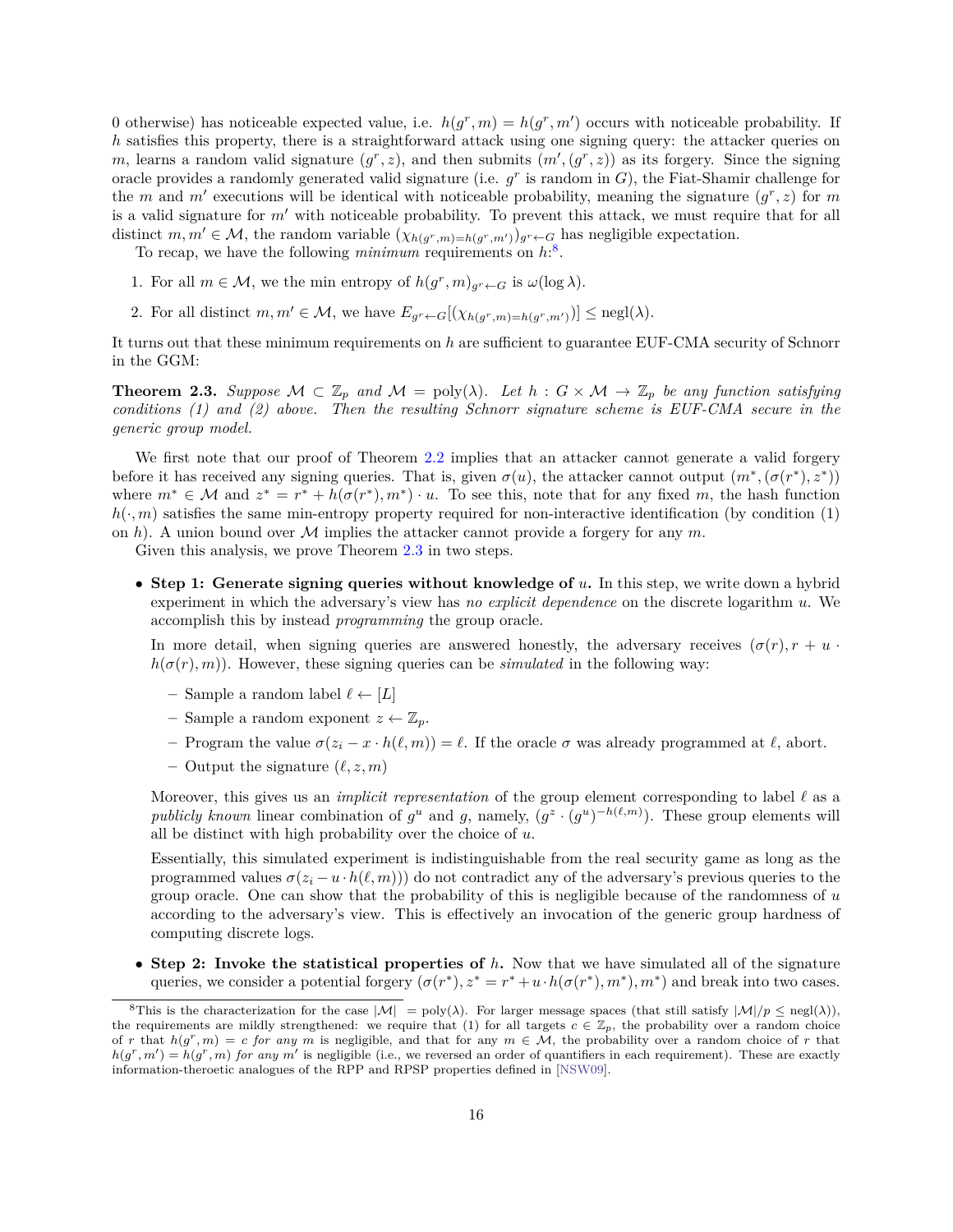**– Case 1:**  $\ell^* := \sigma(r^*)$  **matches one of the signing queries**. In this case, we claim that a forgery allows us to compute the discrete logarithm  $u$ . Indeed, this is because we have a signing query equation of the form

$$
z = r^* + h(\ell^*, m)u
$$

and a forgery equation of the form

$$
z^* = r^* + h(\ell^*, m^*)u.
$$

Moreover, the two hash values  $(h(\ell^*, m), h(\ell^*, m^*))$  must be distinct because (1) the marginal distribution on  $\ell^*$  is random, and (2) we assumed that for a random  $\ell^*$ , there will not exist an *ℎ*-collision with prefix *ℓ* \* .

**– Case 2:** *ℓ* \* **does not match any signing query**. In this case, we also claim that a forgery allows us to compute the discrete logarithm  $u$ . Indeed, the forgery equation

$$
z^* = r^* + h(\ell^*, m^*)u
$$

along with the adversary's implicit representation of the exponent

$$
r^* = \alpha + \beta u
$$

(which follows from the fact that the advesary's view can be computed generically given only  $g^u$ ) implies that

$$
z^* = \alpha + (\beta + h(\ell^*, m^*))u.
$$

Then, either  $\beta + h(\ell^*, m^*) \neq 0$ , in which case the adversary can indeed compute u, or  $\beta$  +  $h(\ell^*, m^*) = 0$ . We claim that the high min-entropy of  $h(\ell, m)$  for *random*  $\ell$  implies that this event is unlikely. Indeed, *ℓ* \* must have been obtained by *some* group oracle query, so this follows by a union bound over all group oracle queries made by the adversary.

This completes our proof sketch of Theorem [2.3.](#page-17-1)

**Preprocessing Attacks.** We next show how the [\[NSW09\]](#page-58-10) characterization of Schnorr signature security in the GGM fails to capture security in concrete groups. Since the attacks that we discover fall into the framework of the auxiliary-input GGM [\[Unr07,](#page-58-7) [CDG18\]](#page-55-6), we then analyze Schnorr signatures in this stronger adversary model.

We first describe an attack in the case of Schnorr signatures for short messages, using the hash function  $h(g^r, m) = g^r + m \pmod{p}$  over the group<sup>[9](#page-18-0)</sup>  $G = \mathbb{Z}_p^{\times}$ . We showed above that this signature scheme is secure in the generic group model, but we will nonetheless give an attack over  $\mathbb{Z}_p^{\times}$ .

In order to have a well-specified protocol, we need to fix a mapping  $\overline{\text{Int}} : G \to \mathbb{Z}$  from group elements to integers. For simplicity, we choose our mapping so that  $R \in \mathbb{Z}_p^{\times}$  maps to the unique integer  $a \in \left[-\frac{p-1}{2}, \frac{p-1}{2}\right]$ such that  $R \equiv a \pmod{p}$ .

The attack proceeds as follows: we are given a random group element  $g^u$  and want to output  $m, g^r, z$ satisfying  $g^z = (g^r)(g^u)^{\text{Int}(g^r)+m}$ . We do this by picking r, m such that  $\text{Int}(g^r) + m = 0 \pmod{p-1}$  and then setting  $r = z$ . So, for example, if the message space M contains  $m = p - 2$ , then we can pick  $r = 0$ , so that  $g^r \equiv 1 \pmod{p}$  and  $1 + p - 2 \equiv 0 \pmod{p-1}$ . This choice is by no means special; if  $1 \in \mathcal{M}$ , then we can pick  $r = \frac{p-1}{2}$  and obtain another forgery.

This strategy readily generalizes to groups beyond  $\mathbb{Z}_p^{\times}$ : for a cyclic group G of order p, all that is required to produce a forgery is knowledge of an exponent  $r \in \mathbb{Z}_p$  and a message  $\mu \in \mathcal{M} \subset \mathbb{Z}_p$  such that  $\text{Int}(g^r) = -\mu \pmod{p}$ . It also generalizes to the case of full Schnorr signatures over G, using hash functions of the form  $h(g^r, m) = Int(g^r) + H(m)$  for a collision-resistant hash function H. One can check that the

<span id="page-18-0"></span> $9$ This group does not have prime order, but this detail is not relevant to our analysis.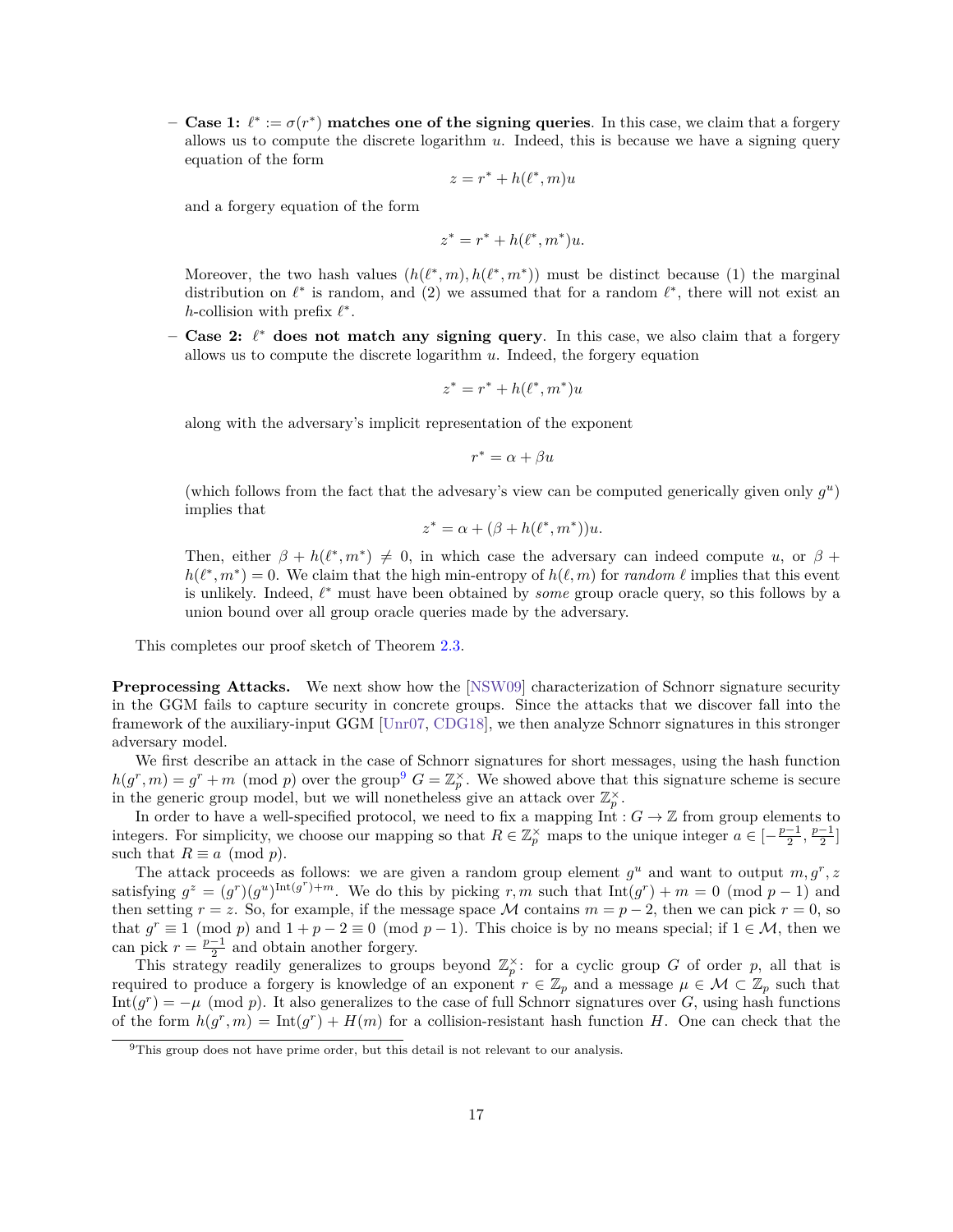hash function (family) *ℎ* satisfies the hypotheses of [\[NSW09\]](#page-58-10), so Schnorr signatures using *ℎ* are secure in the GGM. However, if  $G$  has a known equation of the form

$$
Int(g^r) = -\mu,
$$

and H additionally satisfies  $H(0) = \mu$  (which can be arranged without sacrificing collision resistance by hard-coding this value into a hash function  $H$  whose range excludes  $\mu$ ), then again  $(r, r)$  is a valid signature. Thus, we see that for every group G with some hard-coded equation  $\text{Int}(g^r) = -\mu$ , there exists a hash family *h* satisfying the [\[NSW09\]](#page-58-10) hypotheses which leads to an *insecure* instantiation of Schnorr signatures.

We now observe that one can view this attack as an attack in the *auxiliary-input generic group model*. The Aux-Input GGM is the following adversary model for some problem  $P$  over a group G.

- The adversary is given the description of a group G as a random injection from  $G \to [L]$  (i.e., the adversary is given the full truth tables of the group operation).
- The adversary then stores  $S$  bits of information about this group  $G$  (and forgets everything else).
- The adversary then receives an instance of  $P$  (as characterized by a security game with a challenger). As in the GGM, the adversary can also query the group oracle.

In other words, an aux-input GGM adversary is a GGM adversary that is augmented with some  $S$  bits of non-uniform advice about the group.

Given this definition, it is easy to see that the attacks described above fall into the aux-input GGM. Indeed, as long as the adversary "remembers" one equation of the form  $Int(g^r) = -\mu$  (of which many are guaranteed to exist), it will be able to execute an attack. Thus, one can view the attacks on  $\mathbb{Z}_p^{\times}$  and other groups as the result of the following three-step process:

- ∙ There exist attacks on the schemes above in the auxiliary-input GGM. This means that for every concrete group  $G$ , there exists a *non-uniform* attack on the scheme.
- In the case of specific groups such as  $\mathbb{Z}_p^{\times}$ , the non-uniform advice necessary to carry out the attack can be computed efficiently given the group description.

**Security in the Aux-Input GGM.** Given the existence of preprocessing attacks as above, in order to have confidence in the *concrete* security of a Schnorr signature scheme using hash family *ℎ*, it is necessary to prove security in the auxiliary-input GGM.

Just as in the case of our GGM lower bounds, we give a characterization of hash functions (and hash function families) *h* that lead to secure Schnorr signatures in the auxiliary-input GGM. We state a special case of our result (Theorem [5.12\)](#page-37-1) for the purposes of this overview.

<span id="page-19-0"></span>**Theorem 2.4.** Let  $M \subset \mathbb{Z}_p$  and  $|M|/\mathbb{Z}_p \leq \text{negl}(\lambda)$ . Suppose the (keyed) Fiat-Shamir hash function  $H_k: [L] \times \mathcal{M} \rightarrow \mathbb{Z}_p$  satisfies the following properties:

- For any  $m \in \mathcal{M}$ ,  $h(g^u, m)$  has min-entropy  $\log(|\mathcal{M}|) \cdot \log \lambda$  on a random  $g^u \leftarrow G$ .
- **Zero-avoidance**: For any (stateful, potentially unbounded) adversary A:

 $\Pr[H_k(\ell,m) = 0 \, | \, \ell \leftarrow \mathcal{A}(1^{\lambda}), k \leftarrow \mathcal{K}, m \leftarrow \mathcal{A}(k)] \leq \text{negl}(\lambda);$ 

*Then Schnorr signatures with Fiat-Shamir hash function*  $H_k$  are EUF-CMA secure in the AI-GGM against *adversaries*  $(A_1, A_2)$  *with advice of size*  $S = \text{poly}(\lambda)$ ,  $T = \text{poly}(\lambda)$  *oracle queries*,  $Q = \text{poly}(\lambda)$  *signing queries.*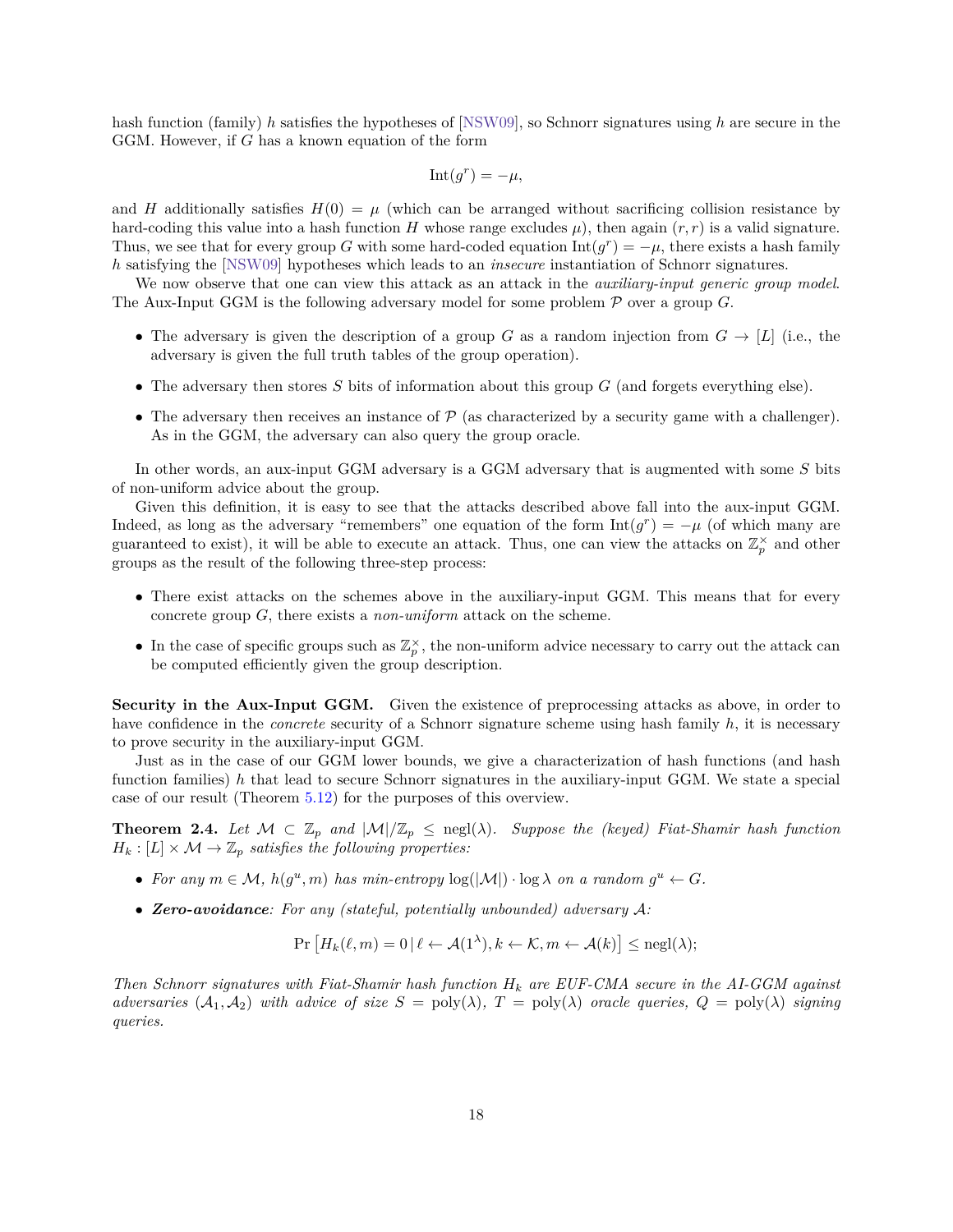The first of the two hypotheses is the same as in Theorem [2.3;](#page-17-1) the second rules out the preprocessing attacks described above. Similarly to before, Theorem [2.4](#page-19-0) says that once these attacks are avoided, no further attacks in the Aux-Input GGM exist.

We prove Theorem [2.4](#page-19-0) (formally in Section [5.3\)](#page-37-0) using the framework of [\[CDG18\]](#page-55-6), who show a rough equivalence between the auxiliary-input GGM and an a priori weaker adversary model called the *bit-fixing GGM (BF-GGM)*. Informally, in the BF-GGM, instead of learning an arbitrary S bits of information about a random group  $G$ , the adversary can only remember the *labels* of  $P$  group elements (and their corresponding exponents with respect to the canonical generator). In [\[CDG18\]](#page-55-6), it is shown that for any (efficient and generic) challenger-adversary game, security in the AI-GGM follows from security in the (ostensibly weaker) BF-GGM with a slight loss in parameters. We can apply this result directly to the soundness of Schnorr signatures, reducing our problem to proving a lower bound in the BF-GGM.

Now, we can conveniently extend all of our GGM analysis (i.e., the proof of Theorem [2.3](#page-17-1) to apply in the BF-GGM (and therefore to the AI-GGM via [\[CDG18\]](#page-55-6)). The BF-GGM lower bound will look very similar to before:

- ∙ **Step 1: Generate signing queries without knowledge of .** We simulate signing queries in exactly the same way as before. Some care is required to argue that indistinguishability still holds, because the adversary additionally has access to a short list of hard-coded group labels.
- **Step 2: Invoke the statistical properties of** *h***. We again consider a potential forgery**  $(\sigma(r^*), z^* =$  $r^* + h(\sigma(r^*), m^*)u, m^*$ . This time, we break into *three* cases:
	- **– Case 0:** *ℓ* \* **appears in the adversary's auxiliary information.** This case is unique to the BF-GGM setting; however, the forgery equation

$$
z^* = r^* + h(\ell^*, m)u
$$

allows us to solve for *u* unless  $h(\ell^*, m) = 0$ , which cannot happen (except with negligible probability) because we assumed that *h* was 0-avoiding.

- **Case 1:**  $\ell^* := \sigma(r^*)$  matches one of the signing queries. This case matches our GGM analysis above.
- **– Case 2:** *ℓ* \* **does not match any signing query**. This case also matches our GGM analysis above.

This completes our proof sketch of Theorem [2.4.](#page-19-0)

**Application: (Candidate) Simple Schnorr Signatures.** One takeaway of our analysis is that it *might* be possible that simple compilations of Schnorr signatures (for small message space) are secure. The appeal of such a signature scheme is that all of the operations are extremely simple, and can be implemented with random sampling and modular arithmetic. We stress that the only evidence we have for security is that this scheme resists *generic preprocessing attacks*, and that so far, we have been unable to leverage non-generic properties of  $\mathbb{Z}_p^{\times}$  to break this scheme. Further analysis of this simple scheme is beyond the immediate scope of this work, and we *strongly recommend* against considering this scheme "secure" unless it withstands significant cryptanalytic effort.

<span id="page-20-0"></span>**Construction 2.5.** *Consider the Schnorr signature scheme for group*  $\mathbb{Z}_p^{\times}$ , where the Fiat-Shamir hash  $function$  has random  $k \leftarrow \mathbb{Z}_q$ , and outputs  $g^r + m + k \pmod{q}$  on input  $(g^{r}, m)$ :

- *Group:*  $\mathbb{Z}_p^{\times}$  *with a generator g of a cyclic subgroup of order q, where*  $p = 2q + 1$ *.*
- *Message space: Any subset*  $M \subset \mathbb{Z}_q$  *of*  $\text{poly}(\lambda)$  *size.*
- *Signing key:*  $sk \leftarrow \mathbb{Z}_q$ .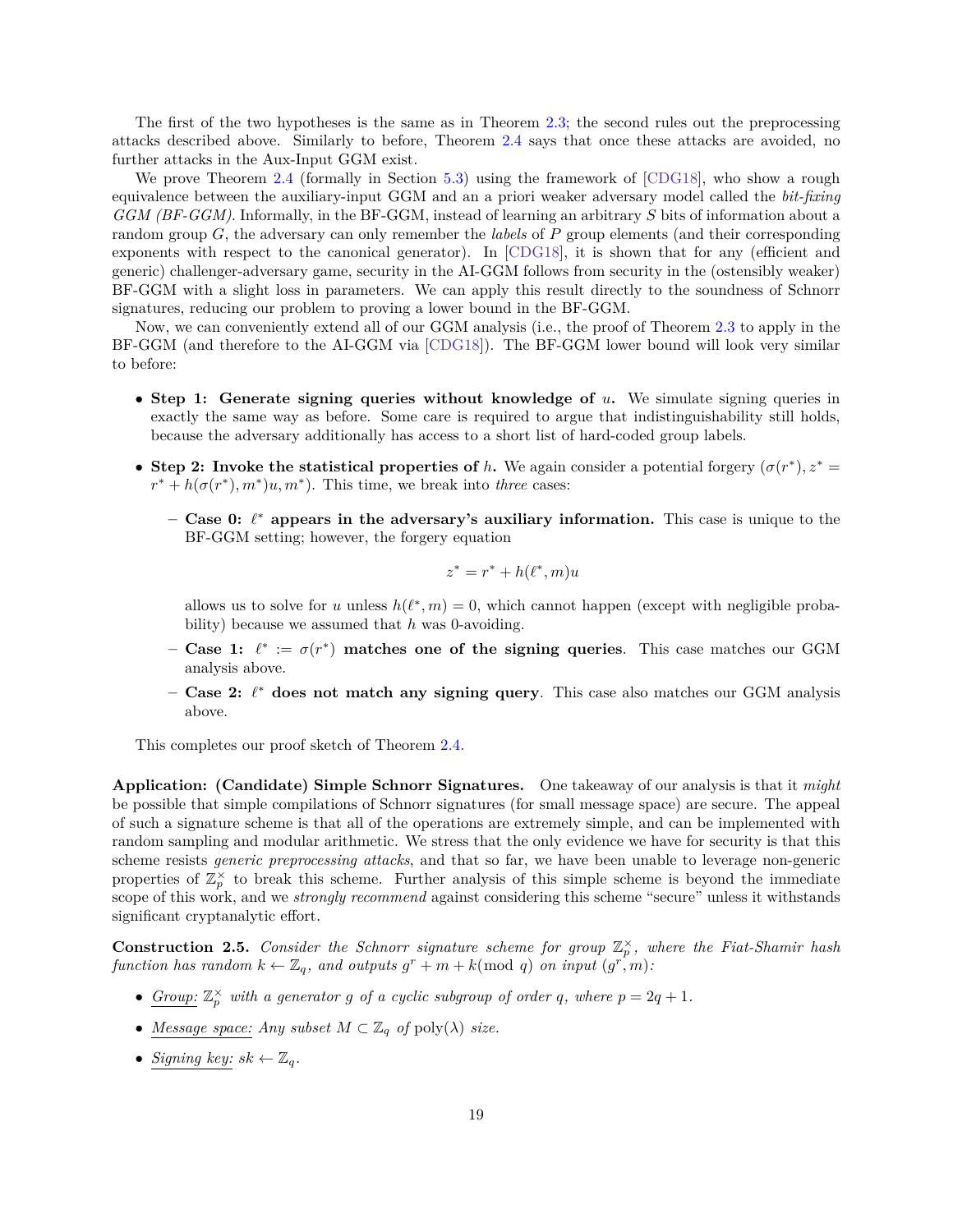- *Verification key:*  $(k, g^{sk})$  *where*  $k \leftarrow \mathbb{Z}_q$ .
- Sign(sk, m): Sample  $r \leftarrow \mathbb{Z}_q$ . Let  $z = r + (g^r + m + k) \cdot sk \pmod{q}$ . Output  $(g^r, z)$ .
- Ver(vk, m,  $(g^r, z)$ ): Accept if  $g^z = g^r \cdot (g^{sk})^{g^r + m + k}$ (mod p).

**Extensions to Chaum-Pedersen and NIZKs for** NP**.** Our analysis for Schnorr signatures in the AI-GGM easily extends to prove *semi-adaptive* soundness of the Chaum-Pedersen protocol for proving validity of a Diffie-Hellman tuple. As the security analysis is extremely similar to our analysis for Schnorr, we defer this result (and its implications for NIZKs for NP) to Section [5.4.](#page-40-0)

## <span id="page-21-0"></span>**2.3 Negative Results**

In this section, we give a simple example of a negative result that we can prove using our methods. In particular, we consider an idealized variant of Blum's Hamiltonicity protocol [\[Blu86\]](#page-54-10) in which the commitment scheme is instantiated with a random oracle.

<span id="page-21-1"></span>

| $P(G,\sigma)$                                                                |          |                                             |  |  |  |
|------------------------------------------------------------------------------|----------|---------------------------------------------|--|--|--|
| $\pi \leftarrow S_n$ , $G' = \pi(G)$<br>$\alpha \leftarrow \mathsf{Com}(G')$ | $\alpha$ |                                             |  |  |  |
|                                                                              |          | $\beta \leftarrow \{0,1\}$                  |  |  |  |
| If $\beta = 0$ :                                                             |          |                                             |  |  |  |
| decommit to G' and reveal $\pi$ .                                            |          | Accept if                                   |  |  |  |
| If $\beta = 1$ :                                                             | $\gamma$ | all decommitments are valid and:            |  |  |  |
| reveal $\pi \circ \sigma$ and decommit to                                    |          | either $\beta = 0$ and $G' = \pi(G)$        |  |  |  |
| the edges in $G'$ corresponding                                              |          | or $\beta = 1$ and all decommitments are 1. |  |  |  |
| to the cycle $\pi \circ \sigma$ .                                            |          |                                             |  |  |  |

Figure 1: The Zero Knowledge Proof System Π<sup>Blum</sup> for Graph Hamiltonicity.

The Blum protocol  $\Pi = \Pi^{\text{Blum}}$  is described in Fig. [1.](#page-21-1) For this example, we instantiate  $\text{Com}(b; r) = \mathcal{O}(b, r)$ as an idealized bitwise commitment scheme in the random oracle model. Π then is repeated times in parallel to obtain soundness error  $2^{-t}$ .

At first glance, especially given our positive results for Schnorr and Chaum-Pedersen, one might hypothesize that since we have made the commitment scheme "super-secure", Fiat-Shamir for  $\Pi^t$  might be instantiable with a simple hash function *ℎ*. In fact, we show that even for this idealized variant of the Blum protocol, a (successful) Fiat-Shamir hash function *h* for this protocol necessarily satisfies a cryptographic security property.

As discussed earlier, there are two variants of this result. First, we give a polynomial-query attack on  $\Pi_{\text{FS},h}^t$  for any hash function *h* that does not invoke the random oracle  $\mathcal{O}$ . Then, we extend this polynomialquery attack to a polynomial-time attack assuming the *easiness* of some computational problem depending on *ℎ*.

To understand our attack, we first consider an "obviously broken" choice of hash function *ℎ*: define  $h(\alpha_1, \ldots, \alpha_t) = (f(\alpha_1), \ldots, f(\alpha_t))$  to be a fixed function applied to each commitment separately. This corresponds to a parallel repetition of  $\Pi_{\text{FS},f}$ , which is the application of Fiat-Shamir to a protocol with constant soundness error. We know that such a non-interactive protocol is unsound via a *reset attack*: given an instance G, it is possible to prepare a commitment  $\alpha_1$  that can successfully answer either a "0" challenge or a "1" challenge. Therefore, if  $\alpha_1$  is prepared to answer the challenge b (for a uniformly random bit b), we have that  $f(\alpha_1) = b$  with probability  $1/2$  (since  $\alpha_1$  hides b) and so after an expected constant number of string commitment queries, we obtain an accepting transcript  $(\alpha_1, b_1, \gamma_1)$  for the first repetition. This can be done for each "slot", giving a polynomial-query break of soundness for the overall protocol.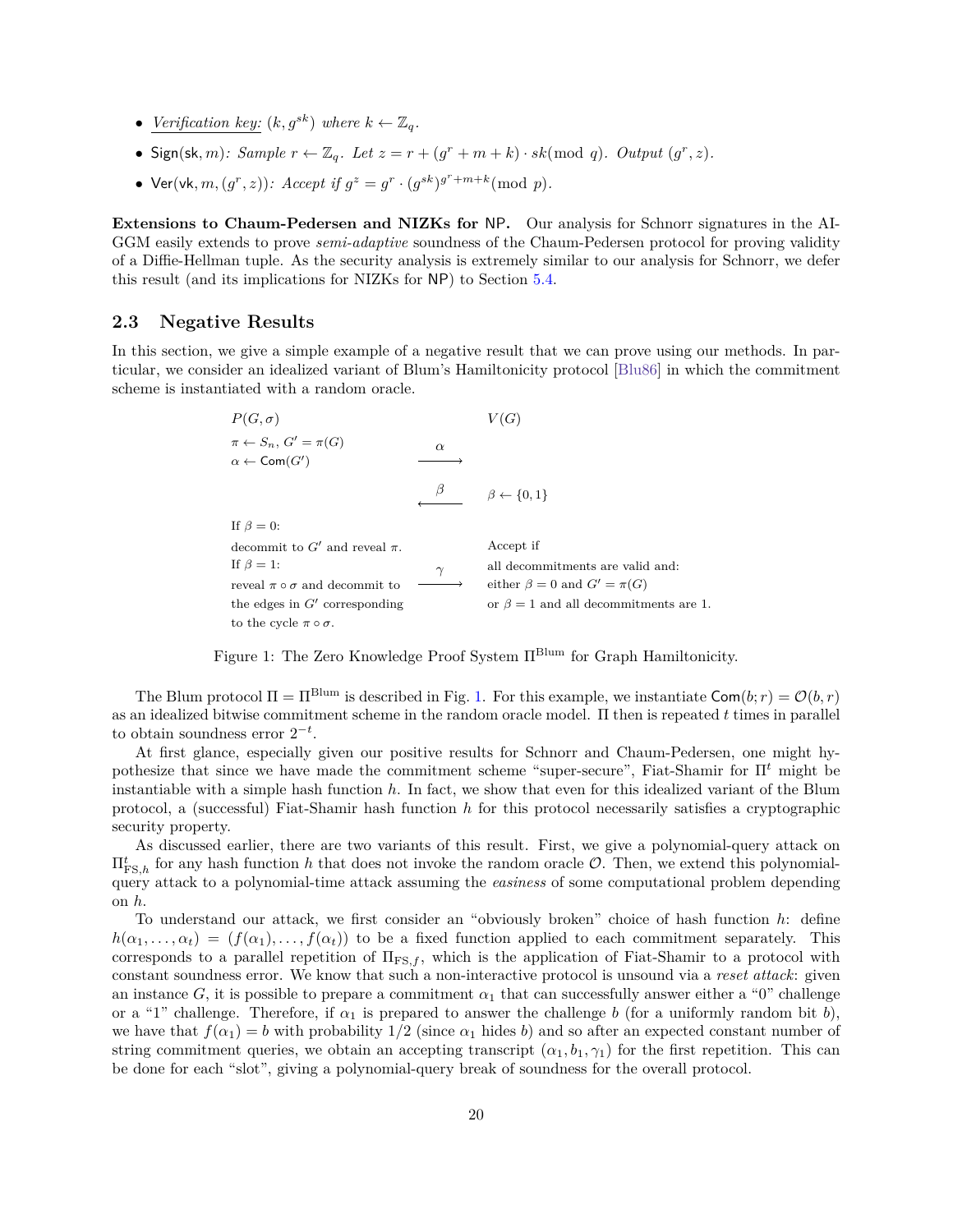To rephrase the attack, for our example choice of *h*, if one prepares enough "fake commitments"  $\{\alpha_1^{(i)}\}$ ,  $\{\alpha_2^{(i)}\},\ldots,\{\alpha_t^{(i)}\}$  for each of the t repetitions, then with high probability, there exists a *combination* of the individual commitments that hashes to the "bad challenge" whose answer was generated along with the commitments. We show that the above argument generalizes to *all* hash functions *ℎ*. The poly-query attack is as follows.

- 1. For  $1 \leq i \leq t, 1 \leq \ell \leq q$ , sample a random bit  $y_{\ell}^{(i)} \leftarrow \{0,1\}$  and sample message  $\alpha_{\ell}^{(i)}$  $y_{\ell}^{(i)}$ : if  $y_{\ell}^{(i)} = 0$ , sample  $\alpha_{\ell}^{(i)}$  $\ell_{\ell}^{(i)}$  as in the honest protocol, while if  $y_{\ell}^{(i)} = 1$ , and sample  $\alpha_i^{(\ell)}$  as a commitment to a cycle graph.
- 2. Find  $v \in [q]^t$  such that  $h(\alpha[v]) = y[v]$ . Abort if no such v exists.
- 3. Output  $\alpha[v]$  as well as the necessary decommitments to  $\alpha[v]$  (either the entire graph or just the edges in the cycle).

This constitutes a poly-query attack on the protocol  $\Pi_{\text{FS},H}^t$  in the random oracle model as long as Step (2) has a solution with high probability over  $(\alpha, y)$ . In the case  $h = (f, \ldots, f)$  as above, this condition follows immediately. We show in Section [6](#page-44-1) (Lemma [6.1\)](#page-45-1) that for *any h*, as long as  $q = \omega(t)$ , Step (2) has a solution with high probability over  $(\alpha, y)$ .

To obtain a (conditional) polynomial-*time* attack on the protocol, we note that if the solution to the problem in Step (2) can be found *efficiently*, then the above attack can be implemented in polynomial time.

Crucially, the above analysis generalizes well because the computational problem in Step (2) does not depend on the protocol. We accomplish this by reducing breaking the soundness of  $\Pi_{\text{FS},h}^t$  to solving a "mixand-match" problem of the following form: given many strings  $\{\alpha_{\ell}^{(i)}\}$  $\binom{n}{\ell}$  (*q* strings for each slot) which are each associated with a random bit  $b_{\ell}^{(i)}$  $\alpha_{\ell}^{(i)}$ , find a concatenation  $\alpha[v]$  of t different  $\alpha_{\ell}^{(i)}$  $\ell$ <sup>(*i*</sup>) (one for each slot) such that  $h(\alpha[v]) = b[v]$  (the corresponding combination of bits). This motivates our definition of "mix-and-match" resistance" Definition [6.8,](#page-50-1) a security property which captures the analogous problems for a wide class of protocols Π.

While the analysis above is tailored to (parallel repeated)  $\Pi^{\text{Blum}}$ , it turns out that the argument only relies on a couple of (basic) properties of the protocol, namely:

- Given a challenge  $\beta$ , it is possible to sample a (pseudorandom) first message  $\alpha$  along with an accepting response  $\gamma$  for  $\alpha$ , even when the statement x is false. This property is used to construct a mix-andmatch problem in our attack, and essentially follows from an *honest-verifier zero knowledge* property of the protocol.
- ∙ The protocol is obtained by applying parallel repetition to a protocol with *polynomial-size* challenge space. This independence property is enough to guarantee that the "mix-and-match" problem information-theoretically has a solution.

We refer the reader to Section [6](#page-44-1) for more details on the extent to which the result generalizes.

## <span id="page-22-0"></span>**3 Preliminaries**

In cryptography, the security parameter (denoted as  $\lambda$ ) is a variable that is used to parameterize the computational complexity of the cryptographic algorithm or protocol, and the adversary's probability of breaking security. An algorithm is "efficient" if it runs in (probabilistic) polynomial time over  $\lambda$ .

Let  $\mathbb{R}, \mathbb{Z}, \mathbb{N}$  be the set of real numbers, integers and positive integers. For  $q \in \mathbb{N}_{\geq 2}$ , denote  $\mathbb{Z}/q\mathbb{Z}$  by  $\mathbb{Z}_q$ . For  $n \in \mathbb{N}$ , let  $[n] := \{1, ..., n\}$ . A vector in  $\mathbb{R}^n$  (represented in column form by default) is written as a bold lower-case letter, e.g. **v**. For a vector **v**, the  $i^{th}$  component of **v** will be denoted by  $v_i$ . A matrix is written as a bold capital letter, e.g. **A**. We denote the transpose of a matrix **A** (resp. of a vector **v**) as  $A<sup>T</sup>$  (resp.  $(\mathbf{v}^T)$ ). For matrices **A**, **B**, we denote their horizontal concatenation as [**A**||**B**]. The  $i^{th}$  column vector of **A**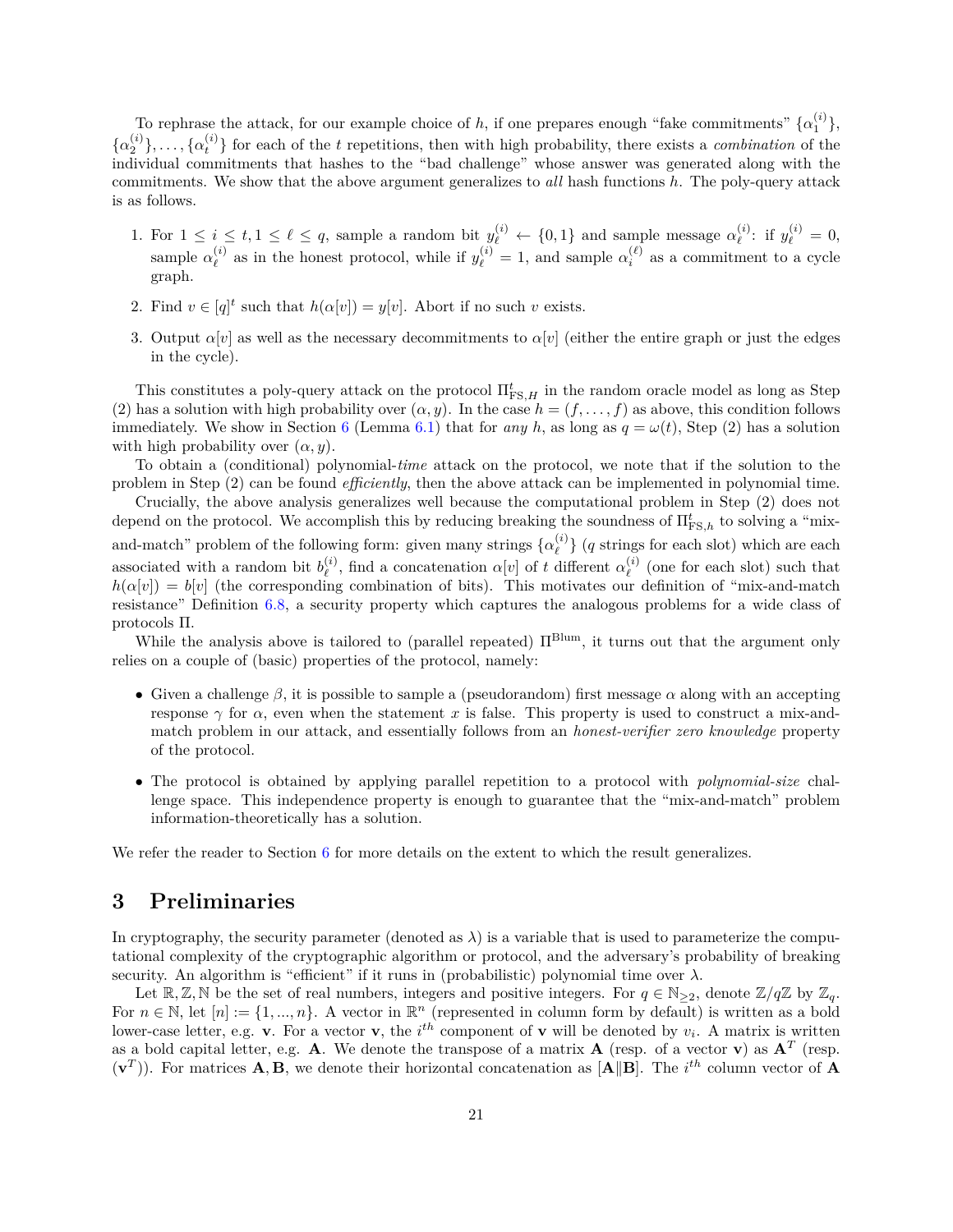is denoted  $a_i$ . The infinity norm of a vector **v** is defined as  $\|\mathbf{v}\|_{\infty} := \max_i \{|v_i|\}$ . When a variable v is drawn uniformly random from the set S we denote as  $v \leftarrow \mathcal{U}(S)$  or  $v \leftarrow S$ .

**Definition 3.1** (Fiat-Shamir Transformation [\[FS87\]](#page-56-0))**.** *Given a three round public coin interactive protocol* Π*, the Fiat-Shamir transformation with hash function family* ℋ *(possibly a singleton) syntactically transform*  $\Pi$  *to a non-interactive protocol*  $\Pi$ <sub>FS, *H*</sub> *as follows. Sample h* ← *H and let h be the common reference string. The prover in*  $\Pi_{FS,H}$  *runs the prover in*  $\Pi$  *on h to obtain the first message*  $\alpha$ *, then compute*  $\beta = h(\alpha)$ *, then runs the prover in*  $\Pi$  *on*  $h, \alpha, h(\alpha)$  *to obtain the third message*  $\gamma$ . The prover in  $\Pi_{FS,H}$  *then outputs*  $\alpha, \beta, \gamma$ *as the proof.*

In the most common applications of the Fiat-Shamir transformation like constructing signature schemes or non-interactive protocols, it is crucial to include the strings under the adversary's control in the input of the hash function (in addition to the first message  $\alpha$ ). For example, the message m in the signature schemes should be included in the input of the hash function (the hash function takes input  $(\alpha, m)$ ); when considering protocols with adaptive soundness, the instance under the adversary's choice should be included in the input of the hash function.

The precise security properties for the non-interactive protocol vary in the applications. We will explicitly define them when needed.

## <span id="page-23-0"></span>**4 Lattice-based Identification Protocols**

In this section, we describe our positive results in the lattice setting, where we compile common variants of the Lyubashevsky identification protocol using the bit-decomposition function as the Fiat-Shamir hash function.

In Section [4.1,](#page-23-1) we recall some definitions and useful properties related to lattices. In Section [4.2,](#page-24-0) we show our main positive result concerning a basic Lyubashevsky variant and Fiat-Shamir. In Section [4.3,](#page-27-0) we show a connection between the construction of Section [4.2](#page-24-0) and trapdoor preimage sampling algorithms [\[MP12,](#page-57-7) [LW15\]](#page-57-8). In Section [4.4,](#page-28-0) we show how to extend our techniques to protocols based on LWE rather than SIS. In Section [4.5,](#page-32-0) we analyze more efficient protocols that rely on rejection sampling rather than noise flooding.

## <span id="page-23-1"></span>**4.1 Preliminaries**

<span id="page-23-2"></span>We review basic definitions and lemmas we will use throughout the section.

**Lemma 4.1** (Noise flooding). Let  $B = B(\lambda)$ ,  $B' = B'(\lambda)$  be integers such that  $B'/B = \text{negl}(\lambda)$ . Then for  $all \ x \in [-B', B'], \ the \ distributions \ \mathcal{U}([-B, B] + x) \ and \ \mathcal{U}([-B, B]) \ are \ within \ negligible \ statistical \ distance$ *from each other.*

**Lemma 4.2** (Leftover Hash Lemma). Let  $\mathcal{H} = \{h : \mathcal{X} \to \mathcal{Y}\}\$ be a 2-universal hash function family. Then *for any random variable*  $X \in \mathcal{X}$ , *for*  $\epsilon > 0$  *s.t.* log( $|\mathcal{Y}|$ )  $\leq H_{\infty}(X) - 2 \log(1/\epsilon)$ , the distributions

$$
(h, h(X))
$$
 and  $(h, U(Y))$ 

*are -statistically close.*

*Furthermore, the family*  ${A \in \mathbb{Z}_q^{n \times m} : \mathbf{r} \mapsto \mathbf{Ar}}$  *is 2-universal for prime q.* 

**SIS and LWE.** We first recall the short integer solution (SIS) problem.

**Definition 4.3** (Short Integer Solution (SIS) [\[Ajt96\]](#page-53-1)). For any  $n, m, q \in \mathbb{Z}$  and  $B \in \mathbb{R}$ , define the short  $\int$ *integer solution problem*  $\text{SIS}_{n,m,q,B}$  as follows: Given  $\mathbf{A} \in \mathbb{Z}_q^{n \times m}$ , find a non-zero vector  $\mathbf{x} \in \mathbb{Z}^m$  such that  $\|\mathbf{x}\|_{∞}$  ≤ *B*, and

$$
\mathbf{A}\mathbf{x} = \mathbf{0} \bmod q.
$$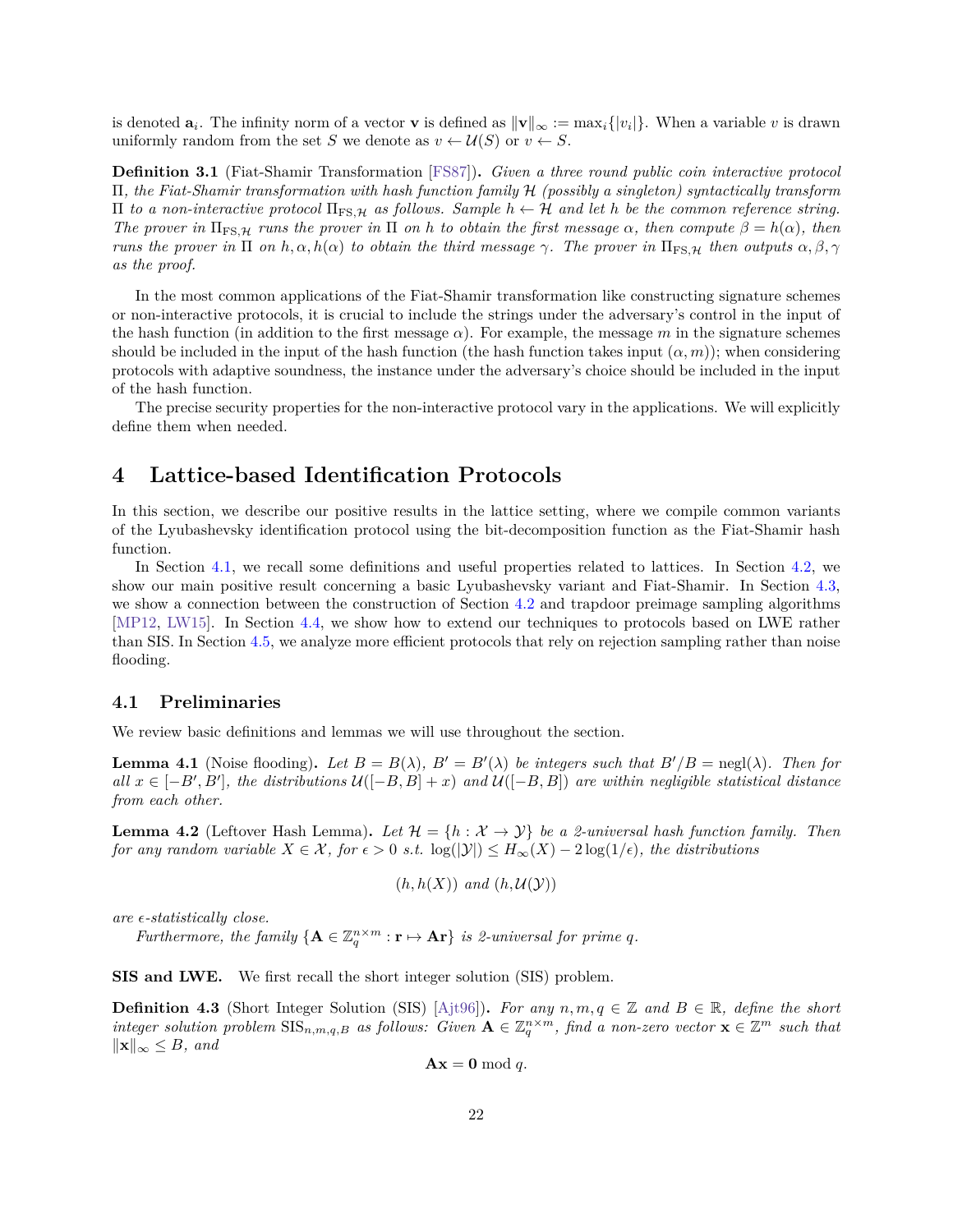**Definition 4.4** (Inhomogeneous Short Integer Solution (iSIS)). For any  $n, m, q \in \mathbb{Z}$  and  $B \in \mathbb{R}$ , define the  $i$  *inhomogeneous short integer solution problem*  $\text{iSIS}_{n,m,q,B}$  as follows: Given  $\mathbf{A} \in \mathbb{Z}_q^{n \times m}$ ,  $\mathbf{y} \in \mathbb{Z}_q^n$ ,  $\text{find } \mathbf{x} \in \mathbb{Z}^m$ *such that*  $\|\mathbf{x}\|_{\infty} \leq B$ , and

$$
\mathbf{A}\mathbf{x} = \mathbf{y} \bmod q.
$$

**Lemma 4.5** (Hardness of (i)SIS based on the lattice problems in the worst case [\[Ajt96,](#page-53-1) [GPV08\]](#page-56-7))**.** *For any*  $m = \Omega(n \log q)$ , any  $\beta > 0$ , and any sufficiently large  $q \geq \beta \cdot poly(n)$ , solving  $\text{SIS}_{n,m,q,\beta}$  or  $\text{tSIS}_{n,m,q,\beta}$  (where  ${\bf y}$  *is sampled uniformly from*  $\mathbb{Z}_q^n$  ) with non-negligible probability is as hard as solving  $\widehat{\rm{GapSVP}}_\gamma$  and  $\widehat{\rm{SIVP}}_\gamma$  on *arbitrary n*-dimensional lattices with overwhelming probability, for some approximation factor  $\gamma = \beta \cdot poly(n)$ .

We recall the decisional learning with errors (LWE) problem.

**Definition 4.6** (Decisional Learning with Errors (LWE) [\[Reg05\]](#page-58-12)). For  $n, m \in \mathbb{N}$  and modulus  $q \geq 2$ , *distributions for secret vectors, public matrices, and error vectors*  $\theta, \pi, \chi \subseteq \mathbb{Z}_q$ . An LWE sample is obtained *from sampling*  $\mathbf{s} \leftarrow \theta^n$ ,  $\mathbf{A} \leftarrow \pi^{n \times m}$ ,  $\mathbf{e} \leftarrow \chi^m$ , and outputting  $(\mathbf{A}, \mathbf{y}^t := \mathbf{s}^t \mathbf{A} + \mathbf{e}^t \mod q)$ .

We say that an algorithm solves  $LWE_{n,m,q,\theta,\pi,\chi}$  if it distinguishes the LWE sample from a random sample distributed as  $\pi^{n \times m} \times \mathcal{U}(\mathbb{Z}_q^m)$  with probability greater than  $1/2$  plus non-negligible.

<span id="page-24-1"></span>**Lemma 4.7** (Hardness of LWE based on the lattice problems in the worst case [\[Reg05\]](#page-58-12)). *Given*  $n \in \mathbb{N}$ *, for*  $\lim_{n \to \infty} m = poly(n), \ q \leq 2^{poly(n)}.$  Let  $\theta = \pi = \mathcal{U}(\mathbb{Z}_q), \ \chi = D_{\mathbb{Z},s}$ , the discrete Gaussian distribution of width  $s \geq 2\sqrt{n}$ . If there exists an efficient (possibly quantum) algorithm that breaks LWE<sub>n,m,q, $\theta$ , $\pi$ , $\chi$ , then there</sub> *exists an efficient (possibly quantum) algorithm for solving*  $GapSVP_{\gamma}$  and  $SIVP_{\gamma}$  on arbitrary *n*-dimensional *lattices with overwhelming probability, for some approximation factor*  $\gamma = O(nq/s)$ .

The next lemma shows that LWE with the secret sampled from the error distribution is as hard as the standard LWE.

**Lemma 4.8** ([\[ACPS09\]](#page-53-2)). For  $n, m, q, s$  chosen as in Lemma [4.7,](#page-24-1) LWE<sub>n,m',q,Dz,s,U(Z<sub>q)</sub>,Dz,s</sub> is as hard as  $LWE_{n,m,q,\mathcal{U}(\mathbb{Z}_q),\mathcal{U}(\mathbb{Z}_q),D_{\mathbb{Z},s}}$  for  $m' \leq m - (16n + 4\log \log q)$ .

Throughout the paper we will denote by  $LWE_{n,m,q,\chi}$  the assumption implicitly setting  $\theta = \chi$ ,  $\pi = \mathcal{U}(\mathbb{Z}_q)$ .

<span id="page-24-2"></span>**Definition 4.9** (Gadget Matrix). We say that a matrix  $\mathbf{G} \in \mathbb{Z}_q^{k \times \ell}$  is a gadget matrix if there exists an  $f(x) = \frac{f(x)}{g(x)}$  *efficient deterministic procedure*  $\mathbf{G}^{-1}$ , which, on input  $\mathbf{X} \in \mathbb{Z}_q^k$ , output a matrix  $\mathbf{G}^{-1}(\mathbf{X})$  with small norm *such that*  $GG^{-1}(X) = X$ *. A common choice of the gadget matrix is the following "power-of-b" matrix, where the base b is a small integer (say*  $b = 2$ *). Let*  $\mathbf{G} = \mathbf{I}_k \otimes \mathbf{g}^t \in \mathbb{Z}_q^{k \times k \lceil \log_b q \rceil}$  *with*  $\mathbf{g}^t = (1, b, \ldots, b^{\lceil \log_b q \rceil - 1})$  $(implicitly setting \ell = k[log_b q])$ . The  $G^{-1}$  function is then the base-b decomposition function. By default *we will consider the "power-of-two" gadget matrix, but all our results apply with any matrix* **G** *with the following property:*

• *There exists a deterministic function*  $\mathbf{G}^{-1}(\cdot)$ , which on input  $\boldsymbol{\alpha} \in \mathbb{Z}_q^k$  outputs a "short" **c** such that  $G(c) = \alpha$ ,

Looking ahead, if we do not use the "powers-of-two" gadge matrix, the "shortness" of  $c = G^{-1}(\alpha)$  will slightly modify the parameters of the schemes, namely the final check of the verifier with respect to the norm of the third message, and the parameters of the underlying SIS problem used to argue soundness.

### <span id="page-24-0"></span>**4.2 SIS-based Identification Protocols**

We first describe a common variant of Lyubashevsky identification protocol. This can be also seen as a variant of the Schnorr protocol ported to the SIS setting, using many secrets in parallel. For the sake of simplicity, we will first present a protocol that uses noise flooding rather than rejection sampling, which capture our core ideas. We then present an LWE counterpart and a version based on rejection sampling in Section [4.4](#page-28-0) and Section [4.5,](#page-32-0) respectively.

Let  $n, m, q$ , and  $\ell, B$  be integers.

Consider the following identification protocol: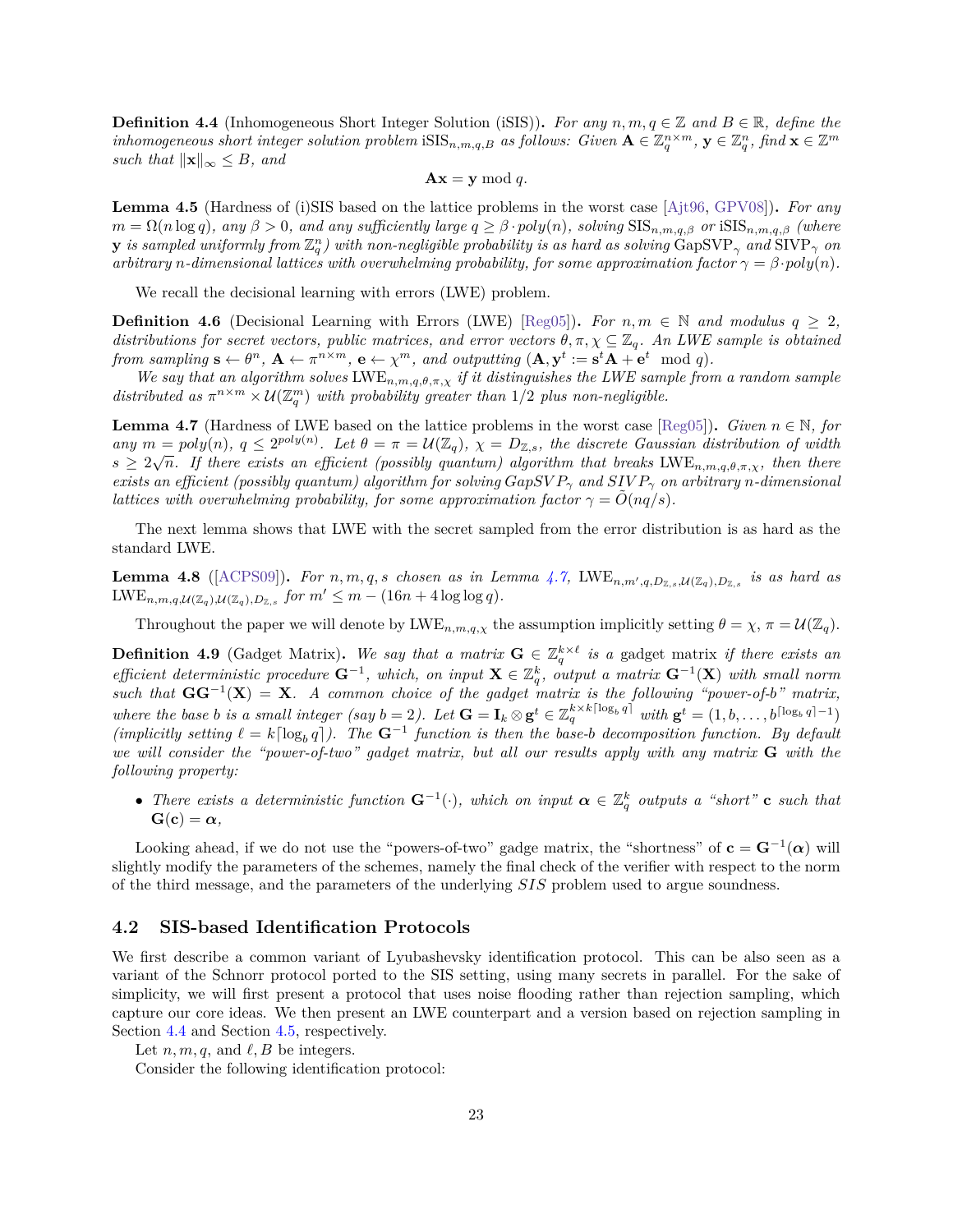

<span id="page-25-3"></span>Figure 2: Identification Protocol ΠSIS based on SIS.

- The public key is  $(\mathbf{A}, \mathbf{Y})$  where  $\mathbf{A} \leftarrow \mathbb{Z}_q^{n \times m}$ , and  $\mathbf{Y} = \mathbf{A}\mathbf{R} \in \mathbb{Z}_q^{n \times \ell}$  where  $\mathbf{R} \leftarrow \{0,1\}^{m \times \ell}$ . The secret key is **R**.
- The prover samples  $\mathbf{t} \leftarrow [-B, B]^m$ , and sends  $\boldsymbol{\alpha} = \mathbf{A} \mathbf{t} \in \mathbb{Z}_q^n$  to the verifier.
- The verifier sends a challenge  $\mathbf{c} \leftarrow \{0,1\}^{\ell}$  as the second message.
- The prover computes  $\mathbf{z} = \mathbf{t} + \mathbf{R}\mathbf{c} \in \mathbb{Z}_q^m$ , and sends it to the verifier .
- The verifier accepts if  $Az = \alpha + Yc$  and  $||z||_{\infty} \leq B + \ell$ .

**Claim 4.10** (Completeness). The identification protocol  $\Pi^{\text{SIS}}$  is complete.

*Proof.* By linearity,  $Az = At + ARc = \alpha + Yc$ . Further, we have  $||t||_{\infty} \leq B$  and  $||Rc||_{\infty} \leq \ell$ , so that  $\|\mathbf{z}\|_{\infty} \leq B + \ell.$  $\Box$ 

Next, we show that  $\Pi^{\rm SIS}$  satisfies special soundness. Unfortunately, we are not able to extract a short matrix **R**<sup>′</sup> such that  $AR' = Y$ . Instead, we show how to obtain a short (non-zero) vector  $\mathbf{r} \in \mathbb{Z}_q^{m+\ell}$  such that  $[A||Y] \cdot r = 0$ . Note that for uniformly random **A** and **Y**, this is hard to do assuming SIS.

<span id="page-25-2"></span>**Claim 4.11** (Relaxed Special Soundness). Suppose that  $\alpha$ ,  $z$ ,  $z'$  and  $c \neq c'$  such that  $(\alpha, c, z)$  and  $(\alpha, c', z')$ *are both accepting transcripts for*  $\Pi^{\text{SIS}}$ . Then there exists an extractor  $\mathcal{E}((\alpha, \mathbf{c}, \mathbf{z}), (\alpha, \mathbf{c}', \mathbf{z}'))$  that computes *a* non-zero element  $\mathbf{r} \in \mathbb{Z}_q^{m+\ell}$  such that  $[\mathbf{A} \Vert \mathbf{Y}] \cdot \mathbf{r} = \mathbf{0}$  and  $\|\mathbf{r}\|_{\infty} \leq 2(B+\ell)$ .

*Proof.* We have  $\mathbf{z} - \mathbf{z}' = \mathbf{R}(\mathbf{c} - \mathbf{c}')$ , so that  $\mathbf{A}(\mathbf{z} - \mathbf{z}') = \mathbf{Y}(\mathbf{c} - \mathbf{c}')$ . Therefore  $\mathbf{r} := \begin{bmatrix} \mathbf{z} - \mathbf{z}' \\ \mathbf{z}' & \mathbf{z}' \end{bmatrix}$  $\Big]$  is a non-zero  $\mathbf{c}'-\mathbf{c}$ vector (as  $c \neq c'$ ) such that  $[\mathbf{A} || \mathbf{Y}] \cdot \mathbf{r} = \mathbf{0}$  with  $||\mathbf{r}||_{\infty} \leq 2(B + \ell)$ .  $\Box$ 

<span id="page-25-1"></span>**Claim 4.12** (Honest-Verifier Zero-Knowledge). Suppose  $\ell/B = \text{negl}(\lambda)$ . Then the identification protocol ΠSIS *is statistically honest-verifier zero-knowledge.*

*Proof.* We define the honest-verifier simulator  $S$  as follows. On input  $(A, Y, c)$ , it samples **z** uniformly from  $[-B, B]^m$ , and sets  $\boldsymbol{\alpha} = \mathbf{A}\mathbf{z} - \mathbf{Y}\mathbf{c}$ .

For  $\mathbf{c} \leftarrow \{0,1\}^{\ell}$ , by Lemma [4.1,](#page-23-2) the resulting distribution  $(\mathbf{c}, \mathbf{z})$  is statistically close to the one produced by real proofs. Given  $(c, z)$ , for accepting proofs,  $\alpha$  satisfies  $\alpha = Az - Yc$  and therefore the output  $(\alpha, c, z)$ of  $S$  is distributed statistically close to honestly generated proofs.  $\Box$ 

**Fiat-Shamir for**  $\Pi^{\text{SIS}}$ . We now show that instantiating the Fiat-Shamir heuristic on  $\Pi^{\text{SIS}}$  with the hash function  $\mathbf{G}^{-1}(\cdot)$  (Fig. [3\)](#page-26-0) preserves (average-case) soundness. In order to preserve zero-knowledge, we additionally rely on a common random string.

**Claim 4.13** (Completeness). *The protocol* ( $\Pi^{\text{SIS}}$ )<sub>FS  $G^{-1}$ </sub> *is complete.* 

<span id="page-25-0"></span>*Proof.* This follows by completeness of the interactive variant  $\Pi^{\text{SIS}}$ .

 $\Box$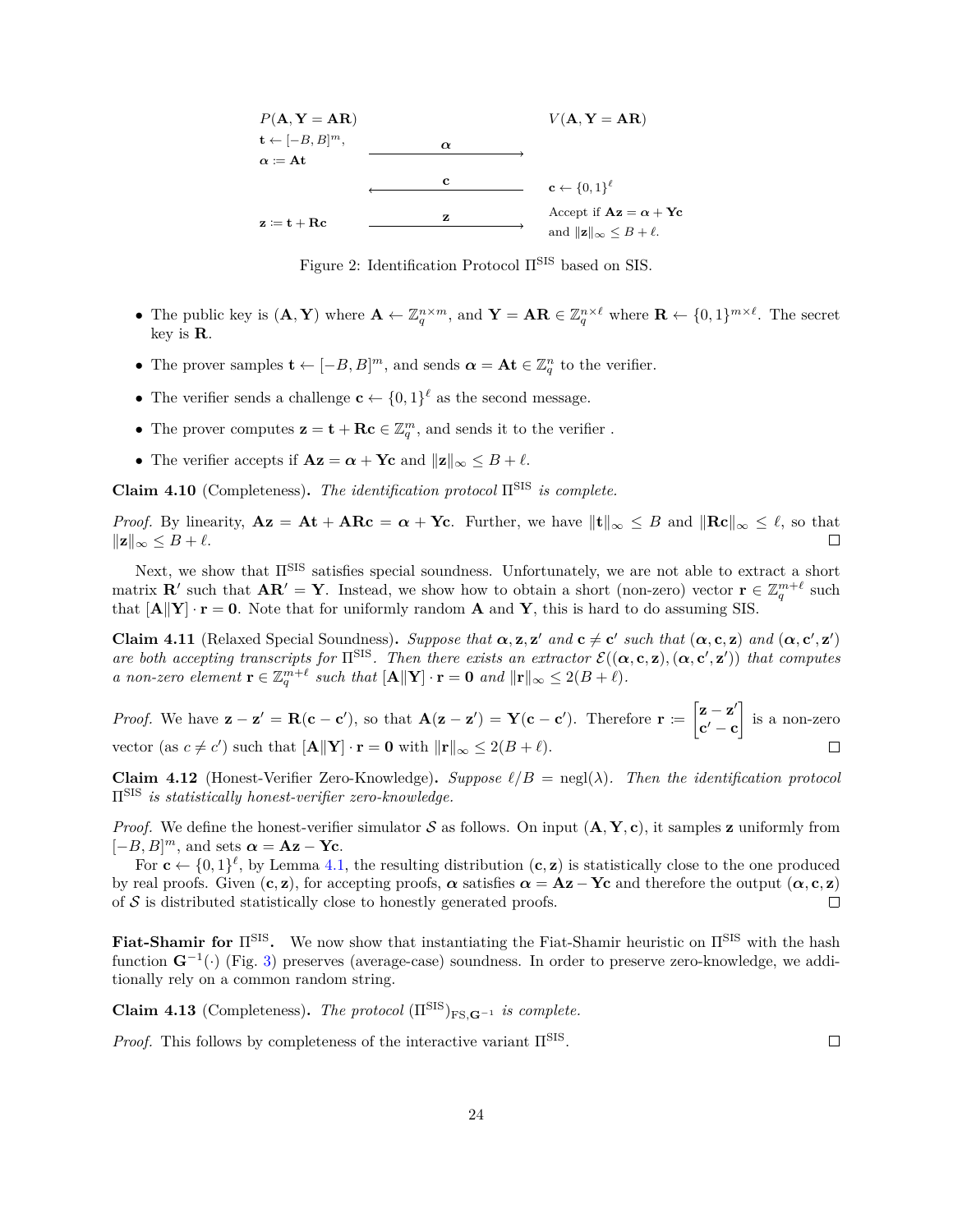<span id="page-26-0"></span>
$$
P(\mathbf{A}, \mathbf{Y} = \mathbf{A}\mathbf{R}, \mathbf{R})
$$
\n
$$
\mathbf{t} \leftarrow [-B, B]^m,
$$
\n
$$
\mathbf{a} := \mathbf{A}\mathbf{t}
$$
\n
$$
\mathbf{c} = \mathbf{G}^{-1}(\alpha - \rho)
$$
\n
$$
\mathbf{z} = \mathbf{t} + \mathbf{R}\mathbf{c}
$$
\n
$$
\mathbf{c} = \mathbf{A}\mathbf{t}
$$
\n
$$
\mathbf{c} = \mathbf{A}\mathbf{t}
$$
\n
$$
\mathbf{c} = \mathbf{A}\mathbf{t}
$$
\n
$$
\mathbf{c} = \mathbf{A}\mathbf{t}
$$
\n
$$
\mathbf{a} \times \mathbf{b}
$$
\n
$$
\mathbf{b} \times \mathbf{c} = \mathbf{b}
$$
\n
$$
\mathbf{a} \times \mathbf{b}
$$
\n
$$
\mathbf{b} \times \mathbf{c} \times \mathbf{c}
$$
\n
$$
\mathbf{a} \times \mathbf{b}
$$
\n
$$
\mathbf{b} \times \mathbf{c}
$$
\n
$$
\mathbf{b} \times \mathbf{c}
$$
\n
$$
\mathbf{c} \times \mathbf{b}
$$
\n
$$
\mathbf{a} \times \mathbf{b}
$$
\n
$$
\mathbf{b} \times \mathbf{c}
$$
\n
$$
\mathbf{a} \times \mathbf{b}
$$
\n
$$
\mathbf{b} \times \mathbf{c}
$$
\n
$$
\mathbf{a} \times \mathbf{b}
$$
\n
$$
\mathbf{b} \times \mathbf{c}
$$
\n
$$
\mathbf{a} \times \mathbf{b}
$$
\n
$$
\mathbf{a} \times \mathbf{b}
$$
\n
$$
\mathbf{b} \times \mathbf{c}
$$
\n
$$
\mathbf{a} \times \mathbf{b}
$$
\n
$$
\mathbf{b} \times \mathbf{c}
$$
\n
$$
\mathbf{a} \times \mathbf{b}
$$
\n
$$
\mathbf{b} \times \mathbf{c}
$$
\n
$$
\mathbf{b} \times \mathbf{c}
$$
\n
$$
\mathbf
$$

Figure 3: Non-interactive Identification Protocol  $(\Pi^{\text{SIS}})_{\text{FS},\mathbf{G}^{-1}}$  based on SIS.

**Claim 4.14** (Average-case soundness). *Under the*  $iSIS_{n,m+\ell,B+\ell}$  *assumption, we have that for all efficient cheating prover*  $P^*$  *for*  $(\Pi^{\text{SIS}})_{\text{FS},\mathbf{G}^{-1}}$ *:* 

$$
\Pr_{\mathrm{crs} \leftarrow \mathbb{Z}_q^\ell, \mathbf{A} \leftarrow \mathbb{Z}_q^{n \times m}, \mathbf{Y} \leftarrow \mathbb{Z}_q^{n \times \ell}} \left[ (P^*(\mathrm{crs}, \mathbf{A}, \mathbf{Y}) \leftrightarrow V(\mathrm{crs}, \mathbf{A}, \mathbf{Y}) \right) = \mathrm{Accept} \right] \leq \mathrm{negl}(n).
$$

*In particular,*  $(\Pi^{\text{SIS}})_{\text{FS},\mathbf{G}^{-1}}$  *is a one-time secure identification scheme.* 

*Proof.* Accepting proofs  $(\boldsymbol{\alpha}, \mathbf{c}, \mathbf{z})$  for  $(\Pi^{\text{SIS}})_{\text{FS}, \mathbf{G}^{-1}}$  satisfy  $\mathbf{A}\mathbf{z} = \boldsymbol{\alpha} + \mathbf{Yc}$  where  $\|\mathbf{z}\|_{\infty} \leq B + \ell$ . This can be rewritten as

$$
[\mathbf{A} \parallel \mathbf{G} + \mathbf{Y}] \begin{bmatrix} \mathbf{z} \\ -\mathbf{G}^{-1}(\alpha - \rho) \end{bmatrix} = \rho.
$$

Let  $(\mathbf{B}, \boldsymbol{\rho})$  be an inhomogeneous SIS instance where  $\mathbf{B} = [\mathbf{B}_1 || \mathbf{B}_2] \leftarrow \mathbb{Z}_q^{n \times (m+\ell)}$ , and  $\boldsymbol{\rho} \leftarrow \mathbb{Z}_q^n$  and let  $P^*(\text{crs}, \mathbf{A}, \mathbf{Y})$  be a cheating prover breaking average-case soundness of  $(\Pi^{\text{SIS}})_{\text{FS},\mathbf{G}^{-1}}$  with probability  $\epsilon$  over the randomness of  $(\mathsf{crs}, \mathbf{A}, \mathbf{Y}) \leftarrow \mathbb{Z}_q^n \times \mathbb{Z}_q^{n \times m} \times \mathbb{Z}_q^{n \times \ell}$ . Then, any accepting transcript  $(\alpha, \mathbf{c}, \mathbf{z})$  produced by  $P^*$  on input  $(\rho, \mathbf{B}_1, \mathbf{B}_2 - \mathbf{G})$  (which is distributed uniformly) induces an inhomogeneous SIS solution  $\mathbf{r} = \begin{bmatrix} \mathbf{z} \\ \mathbf{z} \end{bmatrix}$ which is non-zero, as  $(\mathbf{z}, \mathbf{c}) \neq (\mathbf{0}, \mathbf{0})$ , and such that  $\|\mathbf{r}\|_{\infty} \leq B + \ell$ .  $\Box$  $-\mathbf{G}^{-1}(\boldsymbol{\alpha}-\boldsymbol{\rho})$ 

Note that the proof of Claim [4.14](#page-25-0) does not strongly rely on the randomness of  $\rho$ . In particular, we could set  $\rho = 0$  and still argue soundness of  $(\Pi^{SIS})_{FS,G^{-1}}$ , by relying directly on SIS instead of its inhomogeneous version in the proof. In other words, using the *single, deterministic* Fiat-Shamir hash function **G**<sup>−</sup><sup>1</sup> (·) preserves soundness of ΠSIS; it is only for zero-knowledge that we consider a (slightly modified) *family of* hash functions  $\mathbf{G}_{\rho}^{-1}(\alpha) = \mathbf{G}^{-1}(\alpha - \rho)$ .

Next, we argue zero-knowledge of our construction. Note that the way we add the CRS to our protocol is technically different from the one we use in the group-based setting. In more details, defining  $\mathbf{G}^{-1} \rho(\alpha) =$  $\mathbf{G}^{-1}(\alpha) + \rho$  would break the structural requirement that we use to argue soundness. Instead, we define  $\mathbf{G}^{-1}(\alpha) := \mathbf{G}^{-1}(\alpha - \rho)$ , and we directly argue (single-theorem) zero-knowledge without using the fact that ΠSIS is honest-verifier zero-knowledge.

<span id="page-26-1"></span>**Claim 4.15** (Zero-Knowledge). The protocol  $(\Pi^{\text{SIS}})_{\text{FS},\mathbf{G}^{-1}}$  *is (single-theorem) statistically zero-knowledge.* 

*Proof.* We define our simulator **S** as follows. On input  $(A, Y)$ , it samples  $\mathbf{u} \leftarrow \mathbb{Z}_q^n$ , and sets  $\mathbf{c} = \mathbf{G}^{-1}(\mathbf{u})$ . It samples **z** uniformly from  $[-B, B]^m$ , and sets  $\rho = [\mathbf{A} || \mathbf{G} + \mathbf{Y}]$ −**c** l. It sets  $\alpha = \mathbf{u} + \boldsymbol{\rho}$ , and outputs  $(crs = \rho, (\alpha, c, z)).$ 

Let us justify that the simulated distribution is statistically close to the real one. In the real distribution,  $\rho$  is distributed uniformly, so  $\alpha + \rho$  is distributed uniformly. The simulated **z** is distributed statistically close to its honestly generated counterpart, by Lemma [4.1,](#page-23-2) even conditioned on **c** and **u**. Given **z** and  $\mathbf{c} = \mathbf{G}^{-1}(\mathbf{u})$ , the simulated  $\rho$  is entirely determined as  $\rho = [\mathbf{A} || \mathbf{G} + \mathbf{Y}] \begin{bmatrix} z \end{bmatrix}$ , where  $\rho$  is (taken alone) statistically close −**c** to uniform by the leftover hash lemma (over the randomness of **z**). This in turn defines  $\alpha$  as  $\mathbf{u} + \rho$ , which makes the distribution output by  $S$  statistically close to honestly generated proofs overall.  $\Box$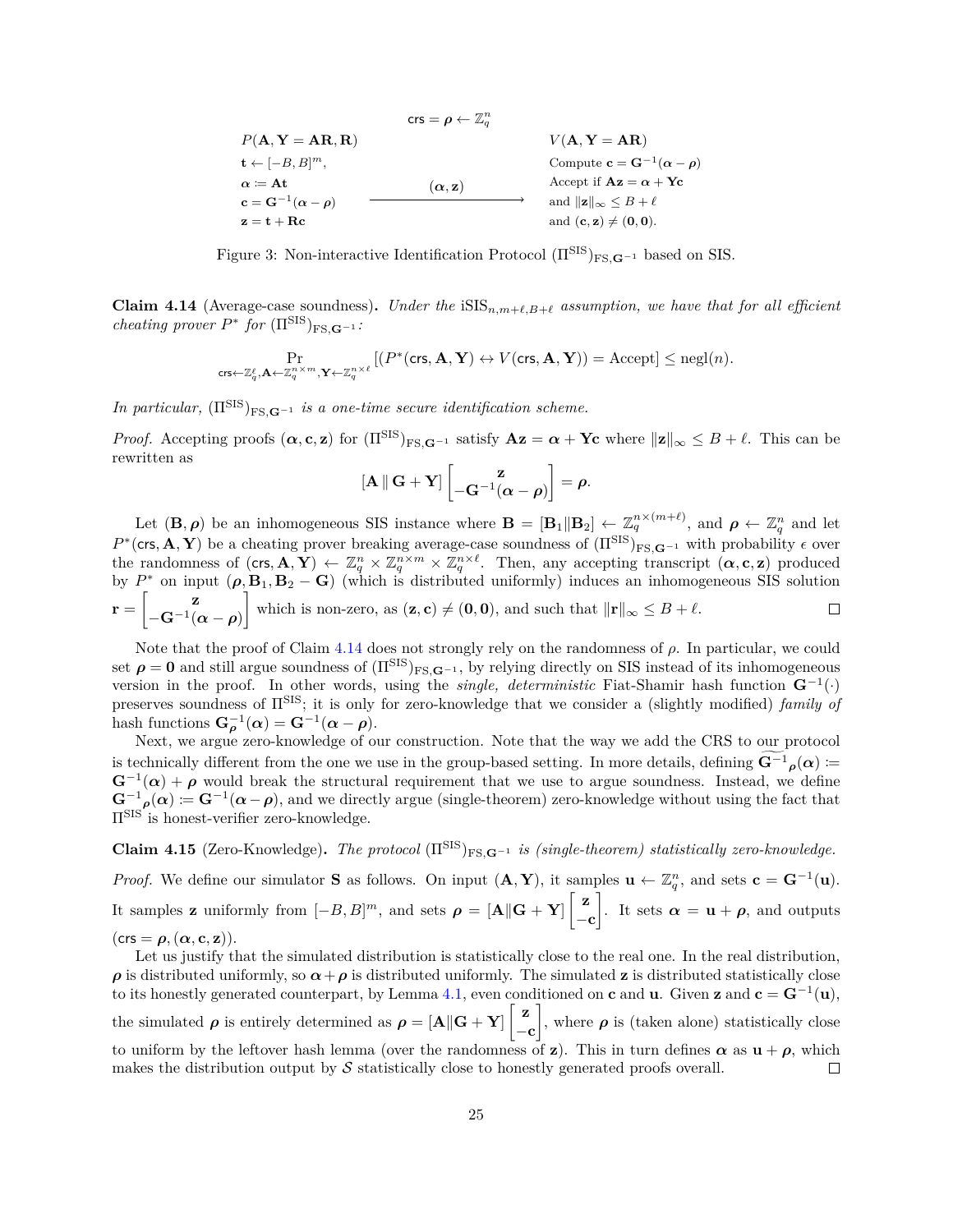**Parameters.** To argue security of  $\Pi^{\text{SIS}}$  and  $(\Pi^{\text{SIS}})_{\text{FS}}$   $\mathbf{G}^{-1}$ , we used the following properties:

- $\mathbf{G} \in \mathbb{Z}_q^{n \times \ell}$  is a gadget matrix. It suffices to set  $\ell = n \lceil \log q \rceil$  to satisfy this property when instantiating **G** as the "powers-of-two" matrix. We stress that one could use any gadget matrix satisfying the requirements of Definition [4.9,](#page-24-2) albeit with slightly different parameters depending on the gadget matrix.
- $\ell/B \leq$  negl(*n*) to argue zero-knowledge in Claims [4.12](#page-25-1) and [4.15;](#page-26-1)
- ∙ (**A***,* **AR**) (resp. (**A***,* **Az**)) are statistically close to uniform, to argue that relaxed special soundness of Claim  $4.11$  is non-vacuous (resp. zero-knowledge of  $(\Pi^{\text{SIS}})_{\text{FS},\mathbf{G}^{-1}}$  in Claim [4.15\)](#page-26-1). By the leftover hash lemma it suffices to set  $m = 2n \log q$ ;
- iSIS<sub>n,m+ $\ell$ , $q$ , $B+\ell$  is hard, to argue soundness of  $(\Pi^{\text{SIS}})_{\text{FS},\mathbf{G}^{-1}}$  in Claim [4.14.](#page-25-0)</sub>

Overall, setting  $m = 2n \lceil \log q \rceil$ ,  $\ell = n \lceil \log q \rceil$ ,  $q = 2^{n^{\epsilon}}$  for any  $0 < \epsilon < 1$ , and any  $B = n^{\omega(1)}$ , our scheme is secure under  $\text{iSIS}_{n,m+\ell,q,B+\ell}$  (where statistical zero-knowledge holds with statistical distance  $\approx \ell/B + q^{n/2}$ ), and therefore under the hardness of GapCVP and SIVP with sub-exponential approximation factors.

## <span id="page-27-0"></span>**4.3 Connection with Lattice Trapdoors and Signatures**

It turns out that the prover algorithm for the identification scheme  $(\Pi^{\text{SIS}})_{\text{FS},\mathbf{G}^{-1}}$  (Fig. [3\)](#page-26-0) can be seen as a *preimage sampling algorithm* using a [\[MP12\]](#page-57-7) trapdoor. Namely, it samples a short  $\mathbf{r} \in \mathbb{Z}_q^{m+\ell}$  such that

$$
[\mathbf{A} \, || \, \mathbf{G} + \mathbf{A} \mathbf{R}] \cdot \mathbf{r} = \boldsymbol{\rho},
$$

such that the distribution of **r** is independent of the trapdoor **R** (over the randomness of the target  $\rho$ ): this follows from  $(\Pi^{\text{SIS}})_{\text{FS},\mathbf{G}^{-1}}$  being (single-theorem) zero-knowledge.

While this only gives the ability to perform preimage sampling over *random* targets  $\rho$ , looking ahead. starting with our improved variant based on rejection sampling  $(\Pi^{SIS-Rej})_{FS, \mathbf{G}^{-1}}$  (Section [4.5,](#page-32-0) Fig. [7\)](#page-33-0) allows to remove that restriction. In a nutshell, this is because  $(\Pi^{\text{SIS}-\text{Rej}})_{\text{FS},\mathbf{G}-1}$  is secure in the *plain model* (at the cost of only ensuring witness indistinguishability as opposed to zero-knowledge), and the protocol remains secure using *arbitrary* values  $\rho$  (computing the challenge as  $\mathbf{G}^{-1}(\alpha - \rho)$  as in  $(\Pi^{\text{SIS}})_{\text{FS},\mathbf{G}^{-1}}$ ). In fact, the prover algorithm of  $(\Pi^{\text{SIS}-\text{Rej}})_{\text{FS},\mathbf{G}^{-1}}$  *exactly matches* the preimage sampling algorithm of [\[LW15\]](#page-57-8), which uses the same [\[MP12\]](#page-57-7) trapdoor (up to the format of the output). We refer to Section [4.5](#page-32-0) for a more detailed comparison of  $(\Pi^{\text{SIS}-\text{Rej}})_{\text{FS},\mathbf{G}^{-1}}$  and the trapdoor sampling algorithm of [\[LW15\]](#page-57-8).

We now show that this connection extends to *signature schemes* built using lattice trapdoors and preimage sampling algorithms [\[GPV08,](#page-56-7) [LW15\]](#page-57-8) in the random oracle model. More precisely, one can recover the [\[GPV08\]](#page-56-7) signature scheme in the random oracle model (using [\[MP12\]](#page-57-7)) trapdoors) by applying Fiat-Shamir on the identification protocol (ΠSIS). In order to embed messages into the identification scheme, we will rely on a random oracle  $H$ , in order to hash the message into a random target for the (i)SIS instance. Notably, even though our connection uses a random oracle, it is only used to *hash the message*, while we are still using a simple Fiat-Shamir hash function  $G^{-1}(\cdot)$  to compress the identification protocol ( $\Pi^{\text{SIS}}$ ).

For comparison, we give a quick overview of the signature scheme of [\[GPV08\]](#page-56-7) in the random oracle model. The verification key is a matrix **B**, and the signing key a "trapdoor" for **B** (typically either from [\[GPV08\]](#page-56-7) or [\[MP12\]](#page-57-7)). To sign a message  $\mu$ , one samples a "short" **r** such that  $\mathbf{B} \cdot \mathbf{r} = H(\mu)$ , where H is the random oracle. Note that this is possible using the trapdoor for **B**, and more precisely, using a *preimage sampling algorithm*.

Consider the following signature scheme:

- The secret key is a random  $\mathbf{R} \leftarrow \{0, 1\}^{m \times \ell}$ .
- The public key is  $(\mathbf{A}, \mathbf{Y})$ , where  $\mathbf{A} \leftarrow \mathbb{Z}_q^{n \times m}$  and  $\mathbf{Y} = \mathbf{A}\mathbf{R} \in \mathbb{Z}_q^{n \times \ell}$ .
- To sign a message  $\mu$ , the signer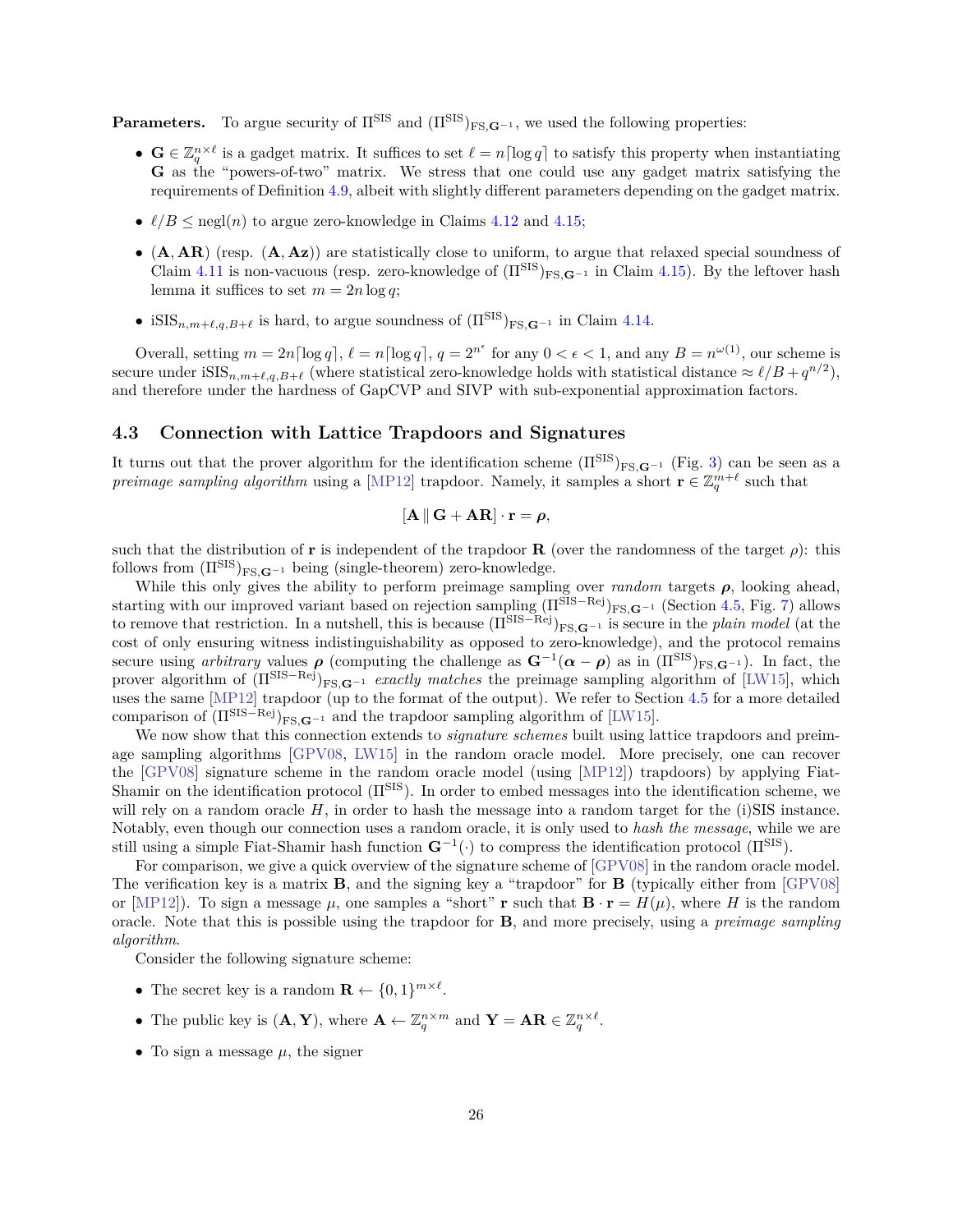- 1. samples **t** ←  $[-B, B]^m$ , and computes  $\boldsymbol{\alpha} = \mathbf{At} \in \mathbb{Z}_q^n$ ,
- 2. obtains the challenge  $\mathbf{c} \in \{0,1\}^{\ell}$  by computing  $\mathbf{c} = \mathbf{G}^{-1}(\boldsymbol{\alpha} H(\mu)),$
- 3. computes  $\mathbf{z} = \mathbf{u} + \mathbf{R}\mathbf{c} \in \mathbb{Z}^m$ .

The signer outputs  $(z, \alpha)$  as the signature.

• The verifier takes  $(\mu, \alpha, \mathbf{z})$  accepts if  $\|\mathbf{z}\|_{\infty} \leq B$  and

$$
\left[\mathbf{A} \, \|\, \mathbf{G} + \mathbf{Y}\right] \begin{bmatrix} \mathbf{z} \\ -\mathbf{G}^{-1}(\boldsymbol{\alpha} - H(\mu)) \end{bmatrix} = H(\mu). \tag{3}
$$

#### **Theorem 4.16.** *The signature scheme is EU-CMA in the random oracle model assuming iSIS*

*Proof.* Let us first verify correctness. The relation that the verifier checks can be expanded as

$$
\left[\mathbf{A} \, \|\, \mathbf{G} + \mathbf{Y}\right] \left[\begin{matrix} \mathbf{z} \\ -\mathbf{G}^{-1}(\boldsymbol{\alpha} - H(\mu)) \end{matrix}\right] = \mathbf{A}\mathbf{z} - \boldsymbol{\alpha} + H(\mu) - \mathbf{Y}(\mathbf{G}^{-1}(\boldsymbol{\alpha} - H(\mu))) = \mathbf{A}(\mathbf{u} + \mathbf{R}\mathbf{c}) - \boldsymbol{\alpha} + H(\mu) - \mathbf{Y}\mathbf{c} = H(\mu). \tag{4}
$$

To prove EU-CMA in the random oracle model under iSIS, we first simulate the signature queries as follows. Upon receiving a signature query for  $\mu'$ , the simulator calls the (one-time) zero-knowledge simulator of  $(\Pi^{\text{SIS}})_{\text{FS},\mathbf{G}^{-1}}$ . It obtains  $(\rho,(\alpha,\mathbf{c},\mathbf{z}))$ , and programs  $H(\mu')$  as  $\rho$ . This is (statistically) close to the distrubution of real signatures by (statistical, one-time) zero-knowledge of  $(\Pi^{\text{SIS}})_{\text{FS}}$  $\mathbf{G}^{-1}$ .

To prove it is hard for the adversary to produce the signature for the challenged message  $\mu^*$ , we argue that the hardness is equivalent to solving an iSIS instance with public matrix  $\begin{bmatrix} \mathbf{A} \mathbf{G} + \mathbf{Y} \end{bmatrix}$  and target  $H(\mu^*)$ . Indeed, if the adversary succeeds by producing **z** and  $\alpha$ , we can efficiently compute a short **c** =  $G^{-1}(\boldsymbol{\alpha} - H(\mu^*))$  and let  $\begin{bmatrix} \mathbf{z} \\ 0 \end{bmatrix}$ I be the short preimage for the iSIS instance. −**c**  $\Box$ 

**On the use of random oracles.** Even though the main objective of the paper is to prove security for concrete (simple) Fiat-Shamir hash functions (as opposed to random oracles), the signature scheme above still relies on random oracles. We believe this does not contradict the spirit of this work: we still use a simple hash function **G**<sup>−</sup><sup>1</sup> (·) to compress the interactive ID scheme, and only use the random oracle to hash the message to be signed. In other words, the use of the random oracle is similar to the one of [\[GPV08\]](#page-56-7) which does not appear to be related to Fiat-Shamir.

**Rejection Sampling.** Looking ahead, this connection with [\[GPV08\]](#page-56-7) signatures also extend to the identification scheme  $(\Pi^{\text{SIS}-\text{Rej}})_{\text{FS},\mathbf{G}^{-1}}$  (Section [4.5,](#page-32-0) Fig. [7\)](#page-33-0), which uses rejection sampling instead of noise flooding. In a nutshell, this is because  $(\Pi^{\text{SIS}-\text{Rej}})_{\text{FS},\mathbf{G}-1}$  using a CRS (in a similar way than  $(\Pi^{\text{SIS}})_{\text{FS},\mathbf{G}-1}$ ) is actually (single-theorem, statistical) zero-knowledge, which allows the proof above to go through.

#### <span id="page-28-0"></span>**4.4 LWE-based Identification Protocols**

Next, we show LWE counterparts to the identification schemes above. We will consider here the Hermite Normal Form of LWE [\[ACPS09\]](#page-53-2), where the secret is sampled from the error distribution. Looking ahead, doing so will make the third message of the protocol short, which will be crucial to analyze the soundness of our non-interactive version.

Let *n*, *m*, *q*, and  $\ell$ , *B* be integers, and let  $\chi$  be a  $\beta$ -bounded error distribution for some integer  $\beta$ . Consider the following identification protocol:

• The public key is  $(\mathbf{A}, \mathbf{Y})$  where  $\mathbf{A} \leftarrow \mathbb{Z}_q^{n \times m}$ , and  $\mathbf{Y} = \mathbf{SA} + \mathbf{E} \in \mathbb{Z}_q^{\ell \times m}$  where  $\mathbf{S} \leftarrow \chi^{\ell \times n}$  and  $\mathbf{E} \leftarrow \chi^{\ell \times m}$ . The secret key is  $\mathbf{S} \in \mathbb{Z}_q^{\ell \times n}$ .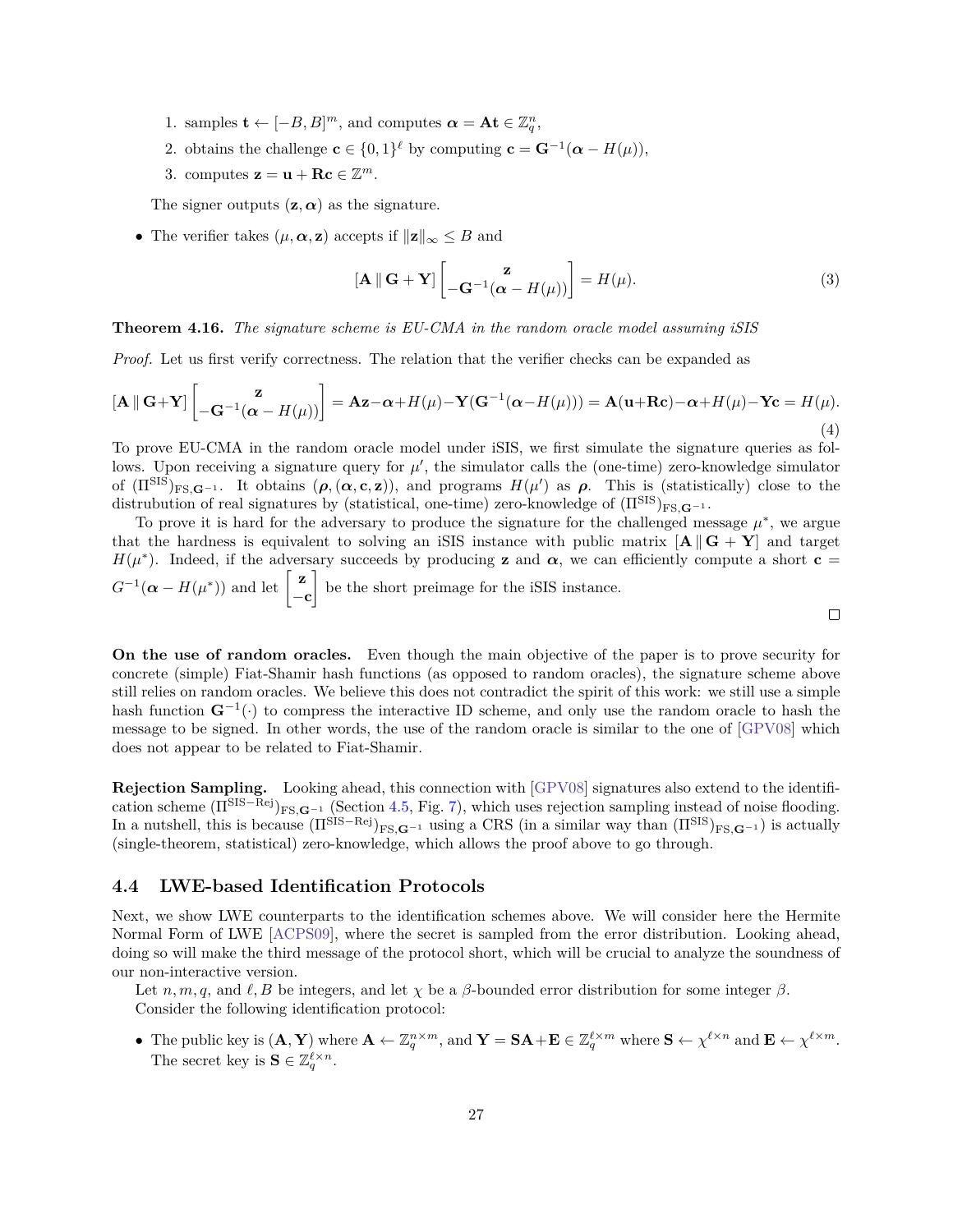

Figure 4: Identification Protocol  $\Pi^{\rm LWE}$  based on LWE.

- The prover samples  $\mathbf{t} \leftarrow [-B, B]^{1 \times n}$ ,  $\mathbf{e} \leftarrow \chi^{1 \times m}$ , and sends  $\boldsymbol{\alpha} = \mathbf{t} \mathbf{A} + \mathbf{e} \in \mathbb{Z}_q^{1 \times m}$  to the verifier.
- The verifier sends a challenge  $\mathbf{c} \leftarrow \{0,1\}^{1 \times \ell}$  as the second message.
- The prover computes  $z = t + cS \in \mathbb{Z}_q^{1 \times n}$ , and sends it to the verifier.
- The verifier accepts if  $||\mathbf{z}\mathbf{A} \alpha \mathbf{c}\mathbf{Y}||_{\infty} \leq (\ell+1)\beta$  and  $||\mathbf{z}||_{\infty} \leq B + \ell\beta$ .

**Claim 4.17** (Completeness). *The identification protocol*  $\Pi^{\text{LWE}}$  *is complete.* 

*Proof.* We have  $z\mathbf{A} - \alpha - c\mathbf{Y} = -e - c\mathbf{E}$ , where  $||\mathbf{e}||_{\infty} \leq B$  and  $||\mathbf{E}||_{\infty} \leq \beta$ , and therefore  $||\mathbf{z}\mathbf{A} - \alpha - c\mathbf{Y}||_{\infty} \leq$  $B + \ell \beta$ . Similarly,  $\|\mathbf{t}\|_{\infty} \leq B$  and  $\|\mathbf{S}\|_{\infty} \leq \beta$ , so that  $\|\mathbf{z}\|_{\infty} \leq B + \ell \beta$ .

Next, we show that there are no (even inefficient) cheating strategies succeeding over random instances  $(A, Y)$ .

<span id="page-29-1"></span>**Claim 4.18** (Average-Case Soundness). *Suppose that*  $m \geq 2n \log q$  and  $B + \ell \beta \leq q/2$ .

*Then identification protocol* ΠLWE *is average-case statistically sound. Namely, for all (potentially inefficient) cheating provers* \* *:*

$$
\Pr_{\mathbf{A} \leftarrow \mathbb{Z}_q^{n \times m}, \mathbf{Y} \leftarrow \mathbb{Z}_q^{\ell \times m}} \left[ (P^*(\mathbf{A}, \mathbf{Y}) \leftrightarrow V(\mathbf{A}, \mathbf{Y})) = \text{Accept} \right] \le \text{negl}(n),
$$

where  $P^*(\mathbf{A}, \mathbf{Y}) \leftrightarrow V(\mathbf{A}, \mathbf{Y})$  denotes the output of the verifier after interacting with  $P^*$ .

*Proof.* By the leftover hash lemma, the distribution  $(Y, cY)$  is statistically close to  $(Y, U)$  where  $U \leftarrow$  $\mathbb{Z}_q^{1 \times m}$ . Let  $\boldsymbol{\alpha}^* = \boldsymbol{\alpha}^*(\mathbf{A}, \mathbf{Y})$  be the first message sent by  $P^*$ . Then  $(\mathbf{A}, \mathbf{Y}, \boldsymbol{\alpha}^*, \mathbf{c}\mathbf{Y})$  is statistically close to  $(\mathbf{A}, \mathbf{Y}, \boldsymbol{\alpha}^*, \mathbf{U}).$ 

Fix  $\boldsymbol{\alpha}^* \in \mathbb{Z}_q^{1 \times m}$ . For a fixed  $\mathbf{z} \in \mathbb{Z}_q^{1 \times m}$ , the probability over  $\mathbf{u} \leftarrow \mathbb{Z}_q^{1 \times m}$  that  $\|\mathbf{z}\mathbf{A} - \boldsymbol{\alpha}^* - \mathbf{u}\|_{\infty} \leq B + \ell \beta$ is at most  $((\ell+1)\beta)^m/q^m$ .

By union bound over **z**, the probability over  $\mathbf{u} \leftarrow \mathbb{Z}_q^{1 \times m}$  that there exists  $\mathbf{z} \in \mathbb{Z}_q^{1 \times n}$  such that  $\|\mathbf{z}\mathbf{A} - \boldsymbol{\alpha}^* - \boldsymbol{\alpha}^*\|$  $\mathbf{u}\|_{\infty} \leq B + \ell\beta$  is at most

$$
q^n \cdot (B + \ell \beta)^m / q^m \le q^n / 2^m \le q^{-n}
$$

which is negligible, so that with overwhelming probability no prover message in step 3 can make the verifier accept.  $\Box$ 

<span id="page-29-0"></span>**Claim 4.19** (Honest-Verifier Zero-Knowledge).  $Suppose (\ell \beta)/B \leq negl(\lambda)$ . The identification protocol  $\Pi^{\text{LWE}}$ *is statistically honest-verifier zero-knowledge.*

*Proof.* We define our honest-verifier simulator S as follows. On input  $(A, Y, c)$ , it samples  $z \leftarrow [-B, B]^{1 \times n}$ . It samples  $\mathbf{e} \leftarrow [-B, B]^{1 \times m}$ , sets  $\boldsymbol{\alpha} = \mathbf{z}\mathbf{A} - \mathbf{c}\mathbf{Y} + \mathbf{e}$ ,  $\mathbf{c} = \mathbf{G}^{-1}(\boldsymbol{\alpha})$ , and outputs  $(\boldsymbol{\alpha}, \mathbf{c}, \mathbf{z})$ .

By Lemma [4.1,](#page-23-2) the distribution of **z** is statistically close to the one produced by real proofs. Then, for  $\alpha$  accepting proofs,  $\alpha$  is distributed as  $\alpha = \mathbf{tA} + \mathbf{e} = \mathbf{zA} - \mathbf{cY} + \mathbf{cE} + \mathbf{e}$  where  $\mathbf{Y} = \mathbf{SA} + \mathbf{E}$ ,  $\mathbf{E} \leftarrow \chi^{\ell \times m}$ , and **e** ←  $[-B, B]^{1 \times m}$ . But by Lemma [4.1,](#page-23-2) for all **c** ∈  $\{0,1\}^{1 \times \ell}$ , this distribution is statistically close to  $\alpha = zA - cY + e$  where  $e \leftarrow [-B, B]^{1 \times m}$ : this is the distribution output by the simulator S.  $\Box$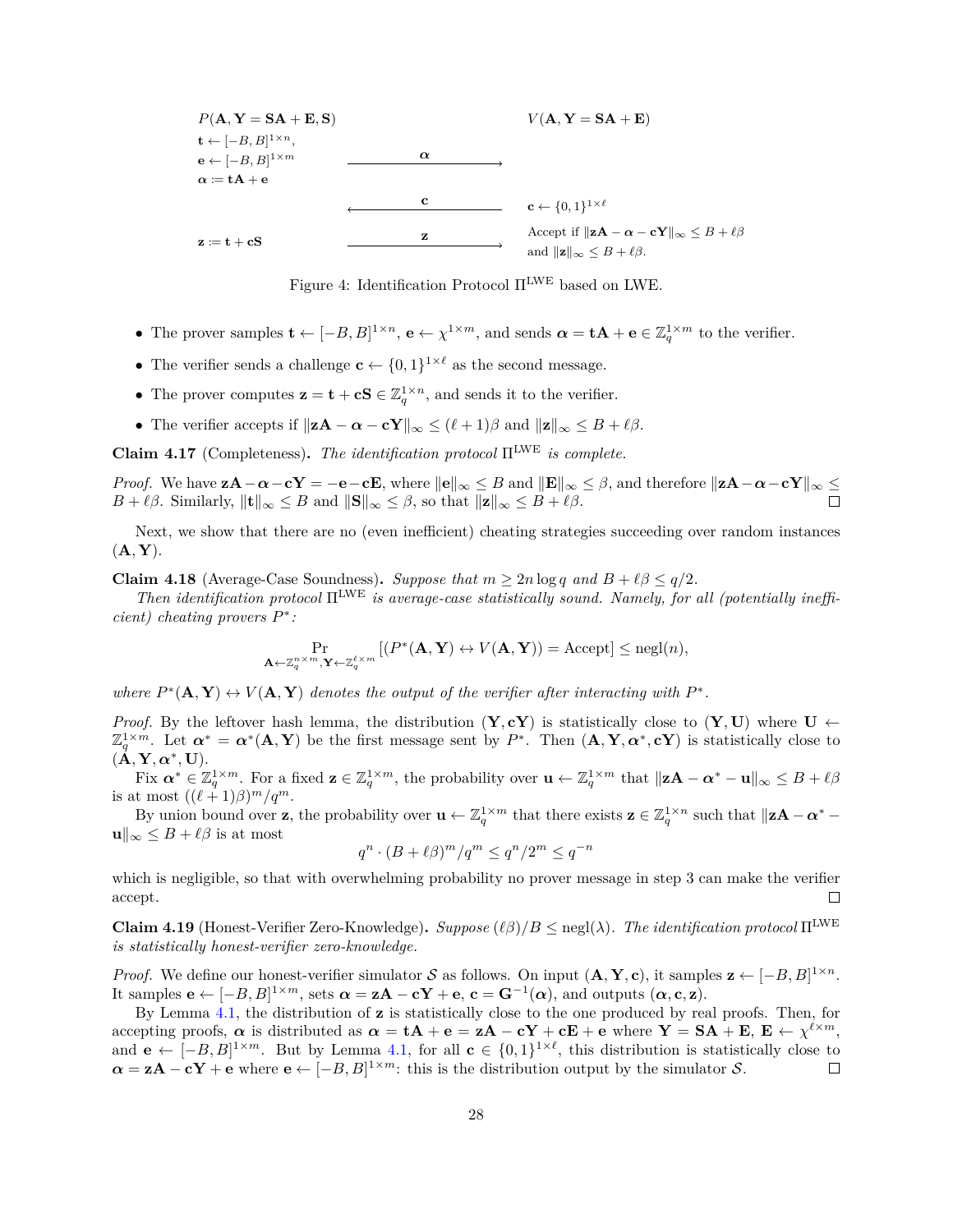**Fiat-Shamir for**  $\Pi^{\text{LWE}}$ . Next, we show that instantiation the Fiat-Shamir heuristic on  $\Pi^{\text{LWE}}$  with the hash function  $\mathbf{G}^{-1}(\cdot)$  preserves (average-case) soundness. As for the SIS version, we additionally rely on a common random string to argue zero-knowledge.

> crs  $= \boldsymbol{\rho} \leftarrow \mathbb{Z}_q^{1 \times m}$  $V(\mathbf{A}, \mathbf{S}\mathbf{A} + \mathbf{E}, \mathbf{S})$   $V(\mathbf{A}, \mathbf{S}\mathbf{A} + \mathbf{E})$  $\mathbf{t} \leftarrow [-B, B]^{1 \times m}$  $\mathbf{e} \leftarrow [-B, B]^{1 \times n}$  $\alpha := \mathbf{t}\mathbf{A} + \mathbf{e}$  $\mathbf{c} = (\mathbf{G}^{-1}(\boldsymbol{\alpha}^T - \boldsymbol{\rho}^T))^T$  $\mathbf{z} = \mathbf{t} + \mathbf{cS}$  $(\alpha, z)$ Compute  $\mathbf{c} = \mathbf{G}^{-1}(\boldsymbol{\alpha}^T + \boldsymbol{\rho}^T)$ Accept if  $||\mathbf{z}\mathbf{A} - \boldsymbol{\alpha} - \mathbf{c}\mathbf{Y}||_{\infty} \leq B + \ell \beta$ and  $\|\mathbf{z}\|_{\infty} \leq B + \ell \beta$ and  $(c, z) \neq (0, 0)$ .

Figure 5: Non-interactive Identification Protocol  $(\Pi^{\text{LWE}})_{\text{FS},\mathbf{G}^{-1}}$  based on LWE.

Notice that now  $\alpha, \rho \in \mathbb{Z}_q^{1 \times m}$  are row vectors. Therefore,  $(\mathbf{G}^{-1}(\boldsymbol{\alpha}^T + \boldsymbol{\rho}^T)) \in \mathbb{Z}_q^{\ell}$  is a column vector and  $\mathbf{c} = (\mathbf{G}^{-1}(\boldsymbol{\alpha}^T + \boldsymbol{\rho}^T))^T \in \mathbb{Z}_q^{1 \times \hat{\ell}}$  is in turn a row vector. In other words, in our syntax,  $\mathbf{G}^{-1}(\cdot)$  expands column vectors to column vectors (instead of row vectors to row vectors), which introduces the transposes in the hash function  $\mathbf{G}^{-1}(\cdot)$ .

**Claim 4.20** (Completeness). *The protocol* ( $\Pi^{\text{LWE}}$ )<sub>FS</sub>  $\mathbf{G}^{-1}$  *is complete.* 

*Proof.* This follows by completeness of the interactive variant  $\Pi^{\text{LWE}}$ .

<span id="page-30-0"></span>**Claim 4.21** (Average-case soundness). *Under the* iSIS $_{m,n+\ell+m,q,B+\ell\beta}$  assumption, we have that for all *efficient cheating prover* \* *:*

$$
\Pr_{\mathsf{crs} \leftarrow \mathbb{Z}_q^{1 \times m}, \mathbf{A} \leftarrow \mathbb{Z}_q^{n \times m}, \mathbf{Y} \leftarrow \mathbb{Z}_q^{\ell \times m}} \left[ (P^*(\mathsf{crs}, \mathbf{A}, \mathbf{Y}) \leftrightarrow V(\mathsf{crs}, \mathbf{A}, \mathbf{Y}) \right) = \mathrm{Accept} \right] \leq \mathrm{negl}(n).
$$

*In particular,*  $(\Pi^{\text{LWE}})_{\text{FS},\mathbf{G}^{-1}}$  *is a one-time secure identification scheme.* 

*Proof.* Accepting proofs  $(\boldsymbol{\alpha}, \mathbf{c}, \mathbf{z})$  for  $(\Pi^{\text{LWE}})_{\text{FS}, \mathbf{G}^{-1}}$  satisfy  $\|\mathbf{z}\mathbf{A} - \boldsymbol{\alpha} - \mathbf{c}\mathbf{Y}\|_{\infty} \leq B + \ell \beta$  where  $\|\mathbf{z}\|_{\infty} \leq B + \ell$ . This can be rewritten as

$$
\|\mathbf{z}\| - \mathbf{c}\|\mathbf{z}\mathbf{A} - \alpha - \mathbf{c}\mathbf{Y}\| \begin{bmatrix} \mathbf{A} \\ \mathbf{Y} + \mathbf{G}^T \\ -\mathbf{I} \end{bmatrix} = \rho,
$$

where  $\mathbf{c} = (\mathbf{G}^{-1}(\boldsymbol{\alpha}^T - \boldsymbol{\rho}^T))^T$ .

Let  $P^*(\mathbf{A}, \mathbf{Y})$  be a cheating prover breaking average-case soundness of  $\Pi^{\text{LWE}}$  over the randomness of  $(\mathsf{crs}, \mathbf{A}, \mathbf{Y}) \leftarrow \mathbb{Z}_q^{1 \times m} \times \mathbb{Z}_q^{n \times m} \times \mathbb{Z}_q^{\ell \times m}$ . Let  $(\mathbf{B}, \boldsymbol{\tau}^T)$  where  $\mathbf{B} = [\mathbf{B}_1 || \mathbf{B}_2 || \mathbf{B}_3] \leftarrow \mathbb{Z}_q^{m \times (n+\ell+m)}$  and  $\boldsymbol{\tau} \leftarrow \mathbb{Z}_q^{1 \times m}$  be an inhomogeneous SIS instance.

We define a reduction as follows. If  $\mathbf{B}_3$  is not invertible mod q, the reduction aborts. Otherwise, it computes  $C = -B_3^{-1}B = [C_1||C_2|| - I]$  where  $C_1 \in \mathbb{Z}_q^{m \times n}$ ,  $C_2 \in \mathbb{Z}_q^{m \times \ell}$ , and computes  $\rho^T = -B_3^{-1}\tau^T$  so that  $-\mathbf{B}_3 \boldsymbol{\rho}^T = \boldsymbol{\tau}^T$ .

Then, any accepting transcript  $(\alpha, \mathbf{c}, \mathbf{z})$  produced by  $P^*$  on input  $(\rho, \mathbf{C}_1^T, (\mathbf{C}_2 - \mathbf{G}^T)^T)$  (which is distributed uniformly as  $\mathbf{B}_3^{-1}$  is invertible) gives **r** =  $\lceil$  $\overline{a}$  $\mathbf{z}^T$  $-c<sup>T</sup>$  $(\mathbf{z}\mathbf{A} - \boldsymbol{\alpha} - \mathbf{c}\mathbf{Y})^T$ ⎤  $\in \mathbb{Z}_q^{n+\ell+m}$  which is non-zero, as

 $(\mathbf{z}, \mathbf{c}) \neq (\mathbf{0}, \mathbf{0})$  such that  $\|\mathbf{r}\|_{\infty} \leq B + \ell \beta$ . Furthermore, we have  $\mathbf{C}\mathbf{r} = [\mathbf{C}_1 \|\mathbf{C}_2\| - \mathbf{I}] \cdot \mathbf{r} = \boldsymbol{\rho}^T$  so that  $\mathbf{Br} = -\mathbf{B}_3 \mathbf{Cr} = -\mathbf{B}_3 \rho^T = \boldsymbol{\tau}^T$ , and therefore **r** is an inhomogeneous SIS solution for  $(\mathbf{B}, \boldsymbol{\tau}^T)$ .

As for the protocols based on SIS, the randomness of the CRS  $\rho$  is only used for zero-knowledge, and could be set to **0** if we only cared about soundness. So as for the SIS case, using the *single, deterministic* Fiat-Shamir hash function  $\mathbf{G}^{-1}(\cdot)$  preserves soundness of  $\Pi^{\text{LWE}}$ ; it is only for zero-knowledge that we consider

 $\Box$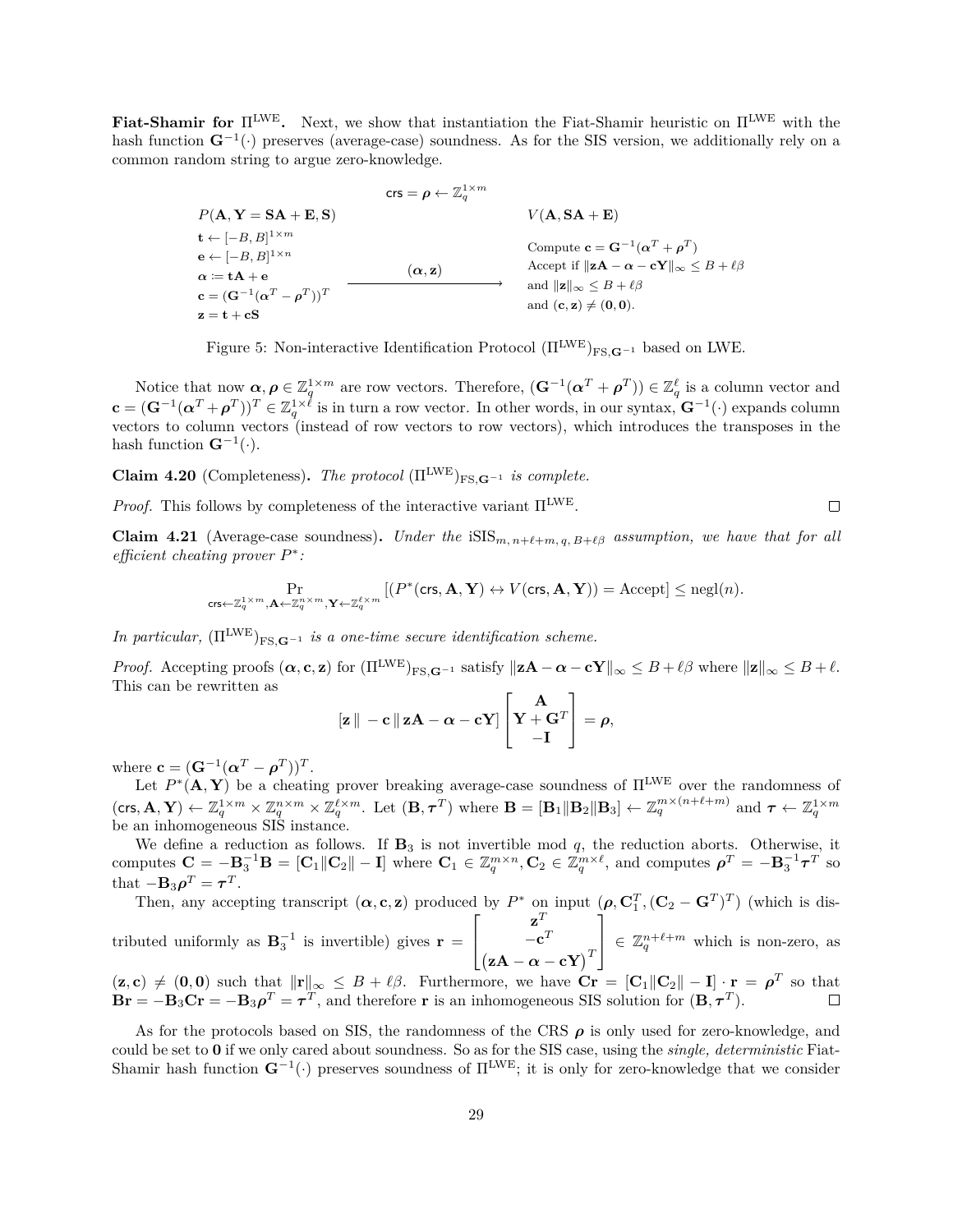a (slightly modified) *family of* hash functions  $(\mathbf{G}_{\rho}^{-1})^T(\boldsymbol{\alpha}) = (\mathbf{G}^{-1}(\boldsymbol{\alpha}^T - \boldsymbol{\rho}^T))^T$ . Note that, as in the SIS version, we directly argue zero-knowledge of the non-interactive protocol instead of relying on the honestverifier zero-knowledge property of the interactive version.

<span id="page-31-2"></span>**Claim 4.22** (Zero-Knowledge). *Suppose*  $\ell\beta/B \leq$  negl(n), let  $\delta$  be the uniform distribution over  $[-B, B]^m$ . *Under the*  $\text{LWE}_{n,m,q,\delta}$  *assumption*,<sup>[10](#page-31-0)[11](#page-31-1)</sup>  $(\Pi^{\text{LWE}})_{\text{FS},\mathbf{G}^{-1}}$  *is (single-theorem)* computationally zero-knowledge.

We define our simulator **S** as follows. On input  $(A, Y)$ , it samples  $\mathbf{u} \leftarrow \mathbb{Z}_q^m$ , and sets  $\mathbf{c} = (\mathbf{G}^{-1}(\mathbf{u}))^T$ . It samples **z** and **e** uniformly from  $[-B, B]^m$ , and sets  $\rho = [\mathbf{z} \mid -\mathbf{c} \mid \mathbf{e}]$  $\lceil$  $\overline{a}$ **A**  $\mathbf{Y} + \mathbf{G}^T$ −**I** ⎤ |. It sets  $\boldsymbol{\alpha} = \mathbf{u}^T + \boldsymbol{\rho}$ , and

outputs (crs =  $\rho$ , ( $\alpha$ , **c**, **z**)).

First, **u** is statistically close to uniform over  $\mathbb{Z}_q^m$  over the randomness of  $\rho$  alone. Then, by Lemma [4.1,](#page-23-2) **z** is distributed statistically close to  $z + cS$  even conditioned on **c** and **u**. Similarly, **e** is distributed statistically close to  $z\mathbf{A} - \alpha - c\mathbf{Y} = \mathbf{e} + c\mathbf{E}$  even conditioned on **c** and **u**. Now  $\rho$  is entirely determined as

$$
\rho = \left[\mathbf{z}\,\right]_{} - \mathbf{c} \left[\,\mathbf{z}\,\mathbf{A} - \boldsymbol{\alpha} - \mathbf{c}\,\mathbf{Y}\right] \left[\mathbf{Y} + \mathbf{G}^T\right].
$$

By the LWE<sub>n,m,q, $\chi$ </sub> assumption,  $\rho$  is computationally indistinguishable from uniform. This in turn determines  $\alpha = \mathbf{u}^T - \rho$ , and therefore the distribution output by S is computationally indistinguishable to honestly generated proofs.

**Parameters.** To argue security of  $\Pi^{\text{LWE}}$  and  $(\Pi^{\text{LWE}})_{\text{FS }G^{-1}}$ , we used the following properties:

- $\mathbf{G} \in \mathbb{Z}_q^{m \times \ell}$  is a gadget matrix. It suffices to set  $\ell = m \lceil \log q \rceil$  to satisfy this property when instantiating G as the "powers-of-two" matrix. We stress that we could technically use any gadget matrix satisfying the requirements of Definition [4.9,](#page-24-2) albeit with slightly different parameters.
- $B + \ell \beta \le q/2$  and  $m \ge 2n \log q$  to argue average-case soundness of  $\Pi^{\text{LWE}}$ ;
- $\ell\beta/B \leq$  negl(n) to argue zero-knowledge in Claims [4.19](#page-29-0) and [4.22;](#page-31-2)
- LWE<sub>n,m,q,[−*B*,*B*]<sup>*m*</sup> holds to argue zero-knowledge of  $(\Pi^{\text{LWE}})_{\text{FS},\mathbf{G}^{-1}}$  in Claim [4.22.](#page-31-2) Note that this holds</sub> assuming LWE<sub>n,*m,q,x*</sub> for any  $\beta$ -bounded distribution  $\chi$  such that  $\beta/B \leq$  negl(n);
- SIS<sub>n,m+ $\ell$ , $g$ , $B+\ell$  holds, to argue soundness of  $(\Pi^{\text{SIS}})_{\text{FS},\mathbf{G}^{-1}}$  in Claim [4.14;](#page-25-0)</sub>
- LWE<sub>n,m,q, $\chi$ </sub> to argue that the base language is hard.

Overall, we can set  $m = 2n \lceil \log q \rceil$ ,  $\ell = m \lceil \log q \rceil$ ,  $q = 2^{n^{\epsilon}}$  for any  $0 < \epsilon < 1$ , any  $B = n^{\omega}(1) < q/4$ , and  $\chi$ a  $\beta$ -bounded distribution such that  $\beta/B \leq \text{negl}(n)$ .

Then our scheme is secure assuming both the  $LWE_{n,m,q,\chi}$  and  $SIS_{n,m+\ell,q,B+\ell}$  assumptions (and where statistical zero-knowledge holds with statistical distance  $\approx \ell \beta / B + q^{-n/2}$ , and is therefore under the (quantum) hardness of GapCVP and SIVP with sub-exponential approximation factors.

**Attacks on Worst-Case Soundness.** Our claims for soundness for  $\Pi^{\text{LWE}}$  (Claim [4.18\)](#page-29-1) and  $(\Pi^{\text{LWE}})_{\text{FS},\mathbf{G}^{-1}}$ (Claim [4.21\)](#page-30-0) hold over *random* instances. One can naturally ask if they satisfy a standard notion of *worstcase* soundness, which require that no cheating prover should convince a verifier on *any* false instance. Here, by false instance, we mean any instance (**A***,* **Y**) such that there does not exist **E** (nor **S**) with norm at most  $\beta$  such that  $\mathbf{Y} = \mathbf{SA} + \mathbf{E}$ .

<span id="page-31-0"></span><sup>&</sup>lt;sup>10</sup>Recall that this refers to the HNF form of LWE, where the secret is also taken from the distribution  $\delta$ .

<span id="page-31-1"></span><sup>&</sup>lt;sup>11</sup>This assumption is in particular implied by LWE<sub>n,m,q, $\chi$ </sub> for any  $\beta$ -bounded distribution  $\chi$  such that  $\beta/B \le \text{negl}(n)$ .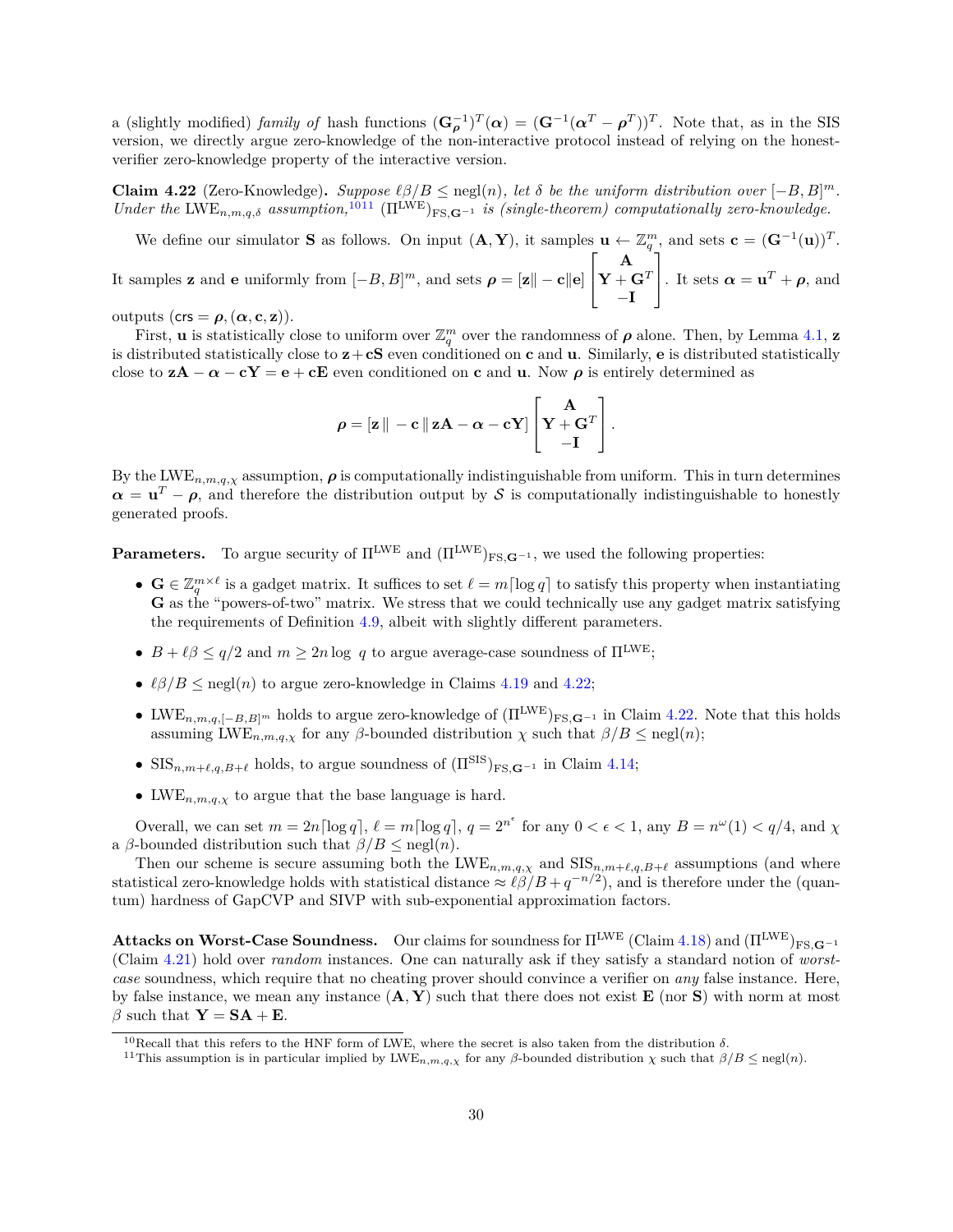We show here that they do not satisfy worst-case soundness as is, by showing an attack on particular instances ΠLWE that breaks soundness with probability 1*/*2, and a full attack on particular instances of  $(\Pi^{\text{LWE}})_{\text{FS},\mathbf{G}^{-1}}.$ 

Pick  $\mathbf{A} \in \mathbb{Z}_q^{n \times m}$  uniformly at random. Suppose the first  $\ell - 1$  rows of **Y** are LWE samples, that is, are set as  $Y_i = S_i A + E_i$  for some short  $S_i, E_i$ , and suppose the last row of Y is  $(0, \ldots, 0, q/2)$ . Then, with high probability over the randomness of **A**,  $(0, \ldots, 0, q/2)$  cannot be written as  $sA + \epsilon$  for any short **e**, and therefore defines a false instance.<sup>[12](#page-32-1)</sup>

Then, if **c** is set such that  $c_\ell = 0$ , then a cheating prover can convince the verifier using his knowledge of  $S_i$ , by running the honest prover (which would not use  $S_\ell$  in that case). This gives a cheating prover strategy with success probability (negligibly close to) 1*/*2.

The same strategy also applies for  $(\Pi^{\text{LWE}})_{\text{FS},\mathbf{G}^{-1}}$ , but now the cheating prover can sample  $\alpha \neq 0$  honestly until the last coordinate of  $G^{-1}(\alpha)$  is zero, in which case he succeeds with probability close to 1 (notice that under the LWE assumption,  $\mathbf{G}^{-1}(\alpha)$  is distributed computationally close to  $\mathbf{G}^{-1}(\mathbf{u})$  where  $\mathbf{u} \leftarrow \mathbb{Z}_q^{1 \times m}$ ).

## <span id="page-32-0"></span>**4.5 More Efficient Protocols via Rejection Sampling**

One drawback of the previous identification protocols is that zero-knowledge is argued using noise flooding. This requires the modulus  $q$  to be super-polynomially larger than the secret (namely, **R** in the SIS versions and **S** in the LWE ones), and in particular  $q$  has to be super-polynomial. This leads to quite inefficient schemes in practice.

Here, we describe variants of  $\Pi^{\text{SIS}}$  (Fig. [2\)](#page-25-3) and  $(\Pi^{\text{SIS}})_{\text{FS},\mathbf{G}^{-1}}$  (Fig. [3\)](#page-26-0) that are compatible with a polynomial modulus q, using the rejection sampling technique of  $[Ly109, Ly112, LW15]$  $[Ly109, Ly112, LW15]$ . In a nutshell, instead of flooding the dependence of the response **z** in the secret, the prover now uses a much smaller masking term, but aborts the protocol with some probability. This will ensure that the distribution of the resulting response is independent of his secret.

Unfortunately, this results in downgrading security from zero-knowledge to witness indistinguishability: this is essentially because sampling from this secret-independent distribution is hard without any secrets. While this is meaningful in the SIS regime, it is vacuous for LWE languages as the witness there is unique (with overwhelming probability over **A**). We therefore focus on the SIS variants in this section.

Our interactive identification scheme only features weak properties: the prover has some chance of aborting the execution of the protocol, compromising both completeness and witness-indistinguishability. Instead, we obtain our non-interactive variant using the *Fiat-Shamir with aborts* technique of [\[Lyu09\]](#page-57-6), where the prover only sends a complete execution over to the verifier.

Interestingly this unveils a connection between lattice trapdoors and identification schemes. Indeed, the transcript of our non-interactive protocol  $(\Pi^{\text{SIS}-\text{Rej}})_{\text{FS},\mathbf{G}^{-1}}$  (Fig. [7\)](#page-33-0) exactly matches the output of the trapdoor presampling algorithm of [\[LW15\]](#page-57-8) where the target is **0**. We develop on that connection at the end of the section.

Let *n*, *m*, *q*, and  $\ell$ , *B* be integers. Let  $P_t$  and  $P_z$  be two probability distributions over  $\mathbb{Z}_q^m$ , and let  $M > 0$ be a real. We first present an interactive identification protocol based on rejection sampling.

Completeness holds whenever the prover sends  $z \neq \bot$ , and relaxed special soundness follows from a proof nearly identical to Claim [4.11.](#page-25-2)

The advantages of using rejection sampling comes at the cost of downgrading zero-knowledge to witnessindistinguishability. The proof of the following claim is essentially in [\[Lyu09,](#page-57-6) Section 3.1] for the following distributions.

**Claim 4.23** (Witness Indistinguishability)**.** *Suppose* **<sup>t</sup>** *is a -dimensional discrete gaussian with parameter*  $\sigma$ , and let  $I = [-(mn\sigma - \ell), mn\sigma - \ell]^m$ . Set  $M = 1/P_t(I)$  and define  $P_z$  as  $P_z(z) = P_t(z)$  if  $z \in I$  and 0 *otherwise. Then, conditioned on* **z** *being sent in the third round,* Π<sup>SIS−Rej *is witness-indistinguishable.*</sup>

The protocol Π<sup>SIS–Rej</sup> has quite a few drawbacks: it only achieves weak completeness and weak witnessindistinguishability. A natural idea to boost completeness would be to repeat the protocol until some  $\mathbf{z} \neq \bot$ 

<span id="page-32-1"></span><sup>&</sup>lt;sup>12</sup>This can be seen by a union bound on the  $q^n$  balls centered on points  $zA$ , *e.g.* [\[GPV08,](#page-56-7) Lemma 5.3].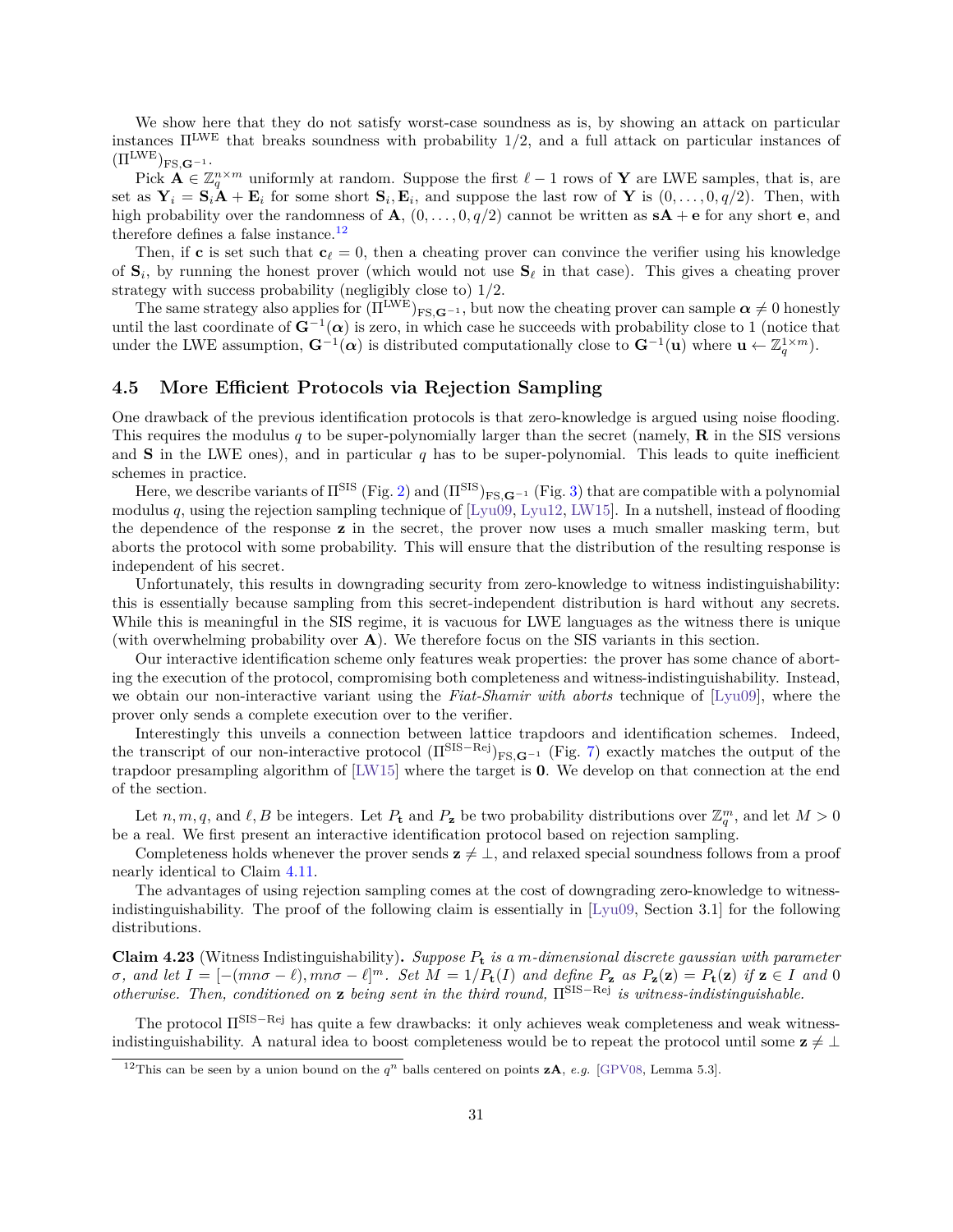$$
P(\mathbf{A}, \mathbf{Y} = \mathbf{AR})
$$
\n
$$
\mathbf{t} \leftarrow P_{\mathbf{t}},
$$
\n
$$
\alpha := \mathbf{At}
$$
\n
$$
\mathbf{t} \leftarrow P_{\mathbf{t}},
$$
\n
$$
\alpha := \mathbf{At}
$$
\n
$$
\mathbf{t} \leftarrow P_{\mathbf{t}},
$$
\n
$$
\mathbf{t} \leftarrow P_{\mathbf{t}},
$$
\n
$$
\mathbf{t} \leftarrow P_{\mathbf{t}},
$$
\n
$$
\mathbf{t} \leftarrow P_{\mathbf{t}},
$$
\n
$$
\mathbf{t} \leftarrow \mathbf{R} \mathbf{t}
$$
\n
$$
\mathbf{t} \leftarrow \{0,1\}^{\ell}
$$
\n
$$
\mathbf{t} \leftarrow \{0,1\}^{\ell}
$$
\n
$$
\mathbf{t} \leftarrow \{0,1\}^{\ell}
$$
\n
$$
\mathbf{t} \leftarrow \{0,1\}^{\ell}
$$
\n
$$
\mathbf{t} \leftarrow \{0,1\}^{\ell}
$$
\n
$$
\mathbf{t} \leftarrow \{0,1\}^{\ell}
$$
\n
$$
\mathbf{t} \leftarrow \{0,1\}^{\ell}
$$
\n
$$
\mathbf{t} \leftarrow \{0,1\}^{\ell}
$$
\n
$$
\mathbf{t} \leftarrow \{0,1\}^{\ell}
$$
\n
$$
\mathbf{t} \leftarrow \{0,1\}^{\ell}
$$
\n
$$
\mathbf{t} \leftarrow \{0,1\}^{\ell}
$$
\n
$$
\mathbf{t} \leftarrow \{0,1\}^{\ell}
$$
\n
$$
\mathbf{t} \leftarrow \{0,1\}^{\ell}
$$
\n
$$
\mathbf{t} \leftarrow \{0,1\}^{\ell}
$$
\n
$$
\mathbf{t} \leftarrow \{0,1\}^{\ell}
$$
\n
$$
\mathbf{t} \leftarrow \{0,1\}^{\ell}
$$
\n
$$
\mathbf{t} \leftarrow \{0,1\}^{\ell}
$$
\n
$$
\mathbf{t} \leftarrow \{0,1\}^{\ell}
$$
\n
$$
\mathbf{t} \
$$

<span id="page-33-0"></span>Figure 6: Identification Protocol  $\Pi^{\text{SIS}-\text{Rej}}$  based on SIS.

is sent. However, this is in general breaks witness indistinguishability: even though the third message **z** = **t** + **Rc** itself does not reveal which secret **R** is used, the *probability* of sending  $z \neq \bot$  *does* depend **R**. In other words, seeing aborted transcripts could break security.

The key idea, introduced by [\[Lyu09\]](#page-57-6), consists in applying the Fiat-Shamir heuristic regardless of the weak properties of the base protocol. Now, for the resulting non-interactive protocol, the prover can keep producing transcripts in his head until some outputs some  $z \neq \bot$ : this allows us to obtain (statistical) completeness. Furthermore, the fact the prover only sends the one accepting transcript allows us to argue witness indistinguishability. The resulting protocol is therefore not directly the result of the Fiat-Shamir heuristic itself, but of a *Fiat-Shamir with aborts*.

We now define our protocol  $(\Pi^{\text{SIS}-\text{Rej}})_{\text{FS},\mathbf{G}^{-1}}$  in Fig. [7.](#page-33-0)

$$
P(\mathbf{A}, \mathbf{Y} = \mathbf{A}\mathbf{R})
$$
  
\n $\mathbf{t} \leftarrow P_{\mathbf{t}},$   
\n $\alpha := \mathbf{A}\mathbf{t}$   
\n $\mathbf{c} = \mathbf{G}^{-1}(\alpha)$   
\nWith probability min  $\left(\frac{P_z(\mathbf{z})}{M \cdot P_t(\mathbf{z} - \mathbf{R}\mathbf{c})} 1\right)$ :  
\n $\mathbf{z} := \mathbf{t} + \mathbf{R}\mathbf{c}$   
\n $\alpha, \mathbf{z}$   
\n $\mathbf{z} := \mathbf{t} + \mathbf{R}\mathbf{c}$   
\n $\alpha$   
\n $\mathbf{z} := \mathbf{t} + \mathbf{R}\mathbf{c}$ 

Otherwise Repeat from the beginning.

Figure 7: Identification Protocol (Π<sup>SIS−Rej</sup>)<sub>FS</sub>,**G**<sup>−1</sup> based on SIS.

Completeness and average-case soundness for  $(\Pi^{\text{SIS}-\text{Rej}})_{\text{FS},\mathbf{G}^{-1}}$  follow from arguments nearly identical to the ones of Section [4.2,](#page-24-0) where we implicitly set  $\rho = 0$ : we do not need any common random string as the rejection sampling will ensure witness indistinguishability.

**Claim 4.24** (Completeness)**.** *Suppose* **<sup>t</sup>** *is a -bounded distribution for some . Then the expected running time of the prover is at most*  $2M$ , and the protocol  $(\Pi^{\text{SIS}-\text{Rej}})_{\text{FS},\mathbf{G}-1}$  *is complete.* 

**Claim 4.25** (Average-case soundness)**.** *Suppose the distribution* **<sup>z</sup>** *is -bounded for some . Then, under*  $the$   $\text{SIS}_{n,m+\ell,q,B+\ell}$  assumption, we have that for all efficient cheating prover  $P^*$  for  $(\Pi^{\text{SIS}-\text{Rej}})_{\text{FS},\mathbf{G}^{-1}}$ .

$$
\Pr_{\mathbf{A} \leftarrow \mathbb{Z}_q^{n \times m}, \mathbf{Y} \leftarrow \mathbb{Z}_q^{n \times \ell}} \left[ (P^*(\mathbf{A}, \mathbf{Y}) \leftrightarrow V(\mathbf{A}, \mathbf{Y})) = \text{Accept} \right] \le \text{negl}(n).
$$

*In particular,*  $(\Pi^{\text{SIS}})_{\text{FS},\mathbf{G}^{-1}}$  *is a one-time secure identification scheme.* 

<span id="page-33-1"></span>It remains to argue witness indistinguishability. This proof of the following claim is identical to the one of [\[LW15,](#page-57-8) Section 3].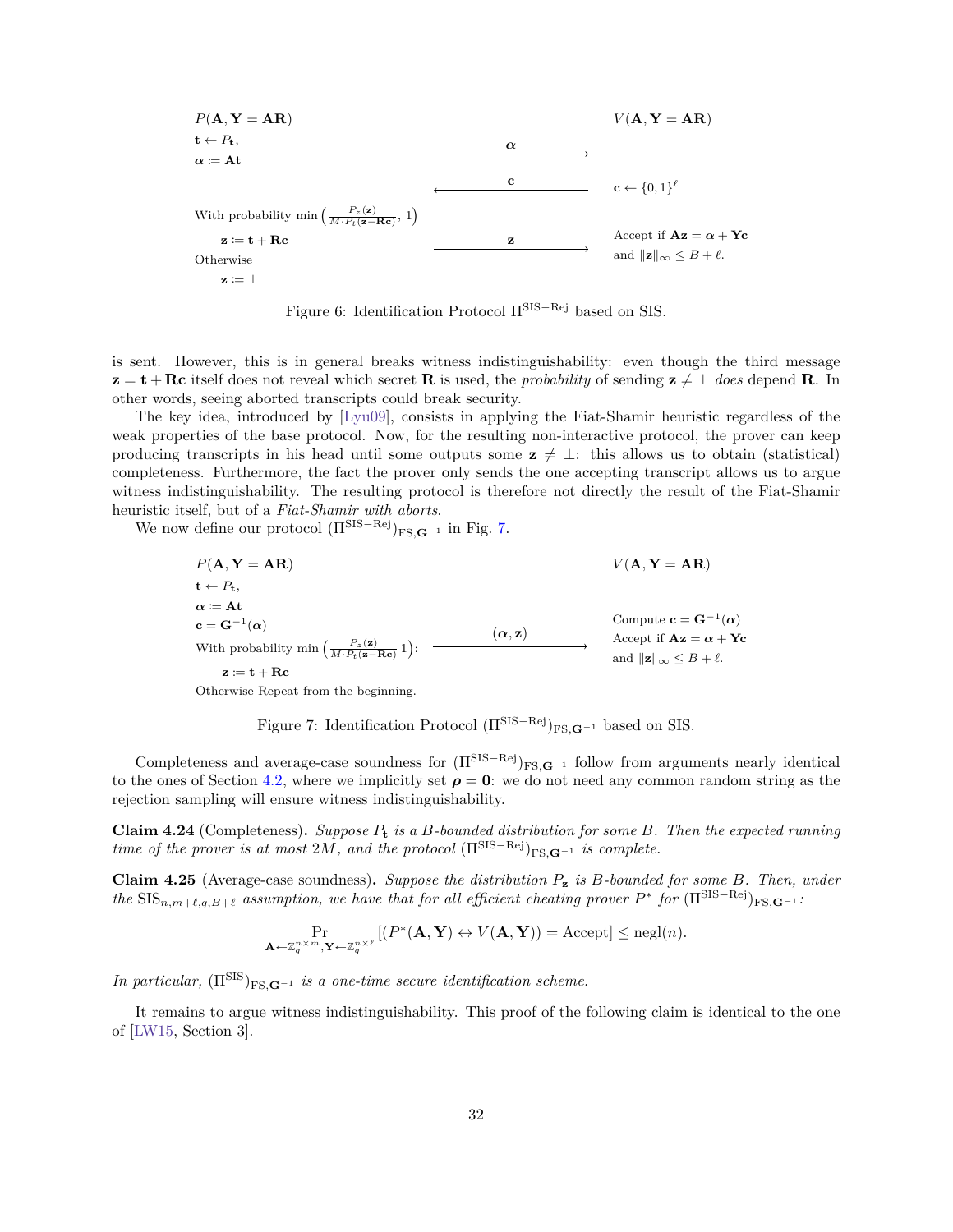**Claim 4.26** (Witness-Indistinguishability)**.** *Suppose that the distributions* **At** *and* **Az** *are statistically close to uniform* mod *q*, where  $\mathbf{t} \leftarrow P_{\mathbf{t}}$  and  $\mathbf{z} \leftarrow P_{\mathbf{z}}$ .<sup>[13](#page-34-0)</sup>

Suppose furthermore that, over the randomness of  $\alpha \leftarrow \mathbb{Z}_q^n$ ,  $\mathbf{c} = \mathbf{G}^{-1}(\alpha)$ , and  $\mathbf{z} \leftarrow P_{\mathbf{z}}$  conditioned on **Az** = **u** + **Yc***:*

$$
\Pr\left[\frac{P_{\mathbf{z}}(\mathbf{z})}{P_{\mathbf{t}}(\mathbf{z}-\mathbf{R}\mathbf{c})} \leq M\right] \geq 1 - \operatorname{negl}(n).
$$

*Then the protocol*  $(\Pi^{\text{SIS}-\text{Rej}})_{\text{FS.G}-1}$  *is statistically witness-indistinguishable.* 

*Proof.* Consider the following (inefficient) simulator S. It first generates  $\alpha \leftarrow \mathbb{Z}_q^n$ , and sets  $\mathbf{c} = \mathbf{G}^{-1}(\alpha)$ . It then samples  $z \leftarrow P_z$  conditioned on  $Az = u + Yc$ . Notice that this last step is inefficient. Finally, the simulator outputs  $(\alpha, \mathbf{c}, \mathbf{z})$ .

The proof of [\[LW15,](#page-57-8) Theoreom 3.1] exactly shows that the resulting distribution is statistically indistinguishable from a honestly generated transcript (setting their target **t** as **0**).  $\Box$ 

**Instantiations and parameters.** As in Section [4.2,](#page-24-0) we can use the "powers-of-two" gadget matrix  $\mathbf{G} \in$  $\mathbb{Z}_q^{n\times\ell}$ , which sets  $\ell = n \lceil \log q \rceil$ .. We stress that we could technically use any gadget matrix satisfying the requirements of Definition [4.9,](#page-24-2) albeit with slightly different parameters.

To ensure the first hypothesis of Claim [4.26,](#page-33-1) we can set  $m = n \lceil \log q \rceil$  as well (and require that the distributions  $P_t$  and  $P_z$  have enough min-entropy to apply the leftover hash lemma).

The main parameters left to instantiate are the distributions  $P_t$  and  $P_z$ . [\[LW15\]](#page-57-8) proposes two instantiations that can directly be used to instantiate our theorems.

One is to set  $P_t$  to be the uniform distribution over the cube  $[-(m+1)\ell,(m+1)\ell]^m$ , and  $P_z$  as the uniform distribution over  $[-m\ell, m\ell]^m$ . This sets  $M \approx e$ , and therefore the prover will run the loop  $1/M = 1/e$  times in expectation. This leads to a very simple "rejection sampling" step: the prover sends  $z \neq \bot$  if and only if  $||bz||_{\infty}$  ≤ *ml*. This makes the proof rely on the hardness of SIS<sub>*n*,*m*+*t*,*q*,(*m*+1)*t*.</sub>

Another possible choice is to set  $P_t$  and  $P_z$  as discrete gaussians over with the same parameter  $\sigma =$  $\Theta(\ell\sqrt{\lambda})$ , where  $\lambda$  denotes the security parameter. One can set  $M = e^{1+1/\lambda}$ , which makes the prover run the loop  $<$  3.5 times in expectation. This makes the proof rely on the hardness of  $\text{SIS}_{n,m+\ell,q,\Theta(\ell\sqrt{\lambda})}$ .

In all cases security is implied by the (quantum) hardness of GapCVP and SIVP with polynomial approximation factors.

**Relation with the preimage sampling algorithm of [\[LW15\]](#page-57-8).** As mentioned in Section [4.3,](#page-27-0) the prover algorithm of the protocol  $(\Pi^{\text{SIS}-\text{Rej}})_{\text{FS},\mathbf{G}^{-1}}$  (Fig. [7\)](#page-33-0) is *exactly* the trapdoor preimage sampling algorithm of [\[LW15\]](#page-57-8). In their context, the goal is to sample a short  $\mathbf{r} \in \mathbb{Z}_q^{m+\ell}$  such that

$$
[\mathbf{A} \parallel \mathbf{G} + \mathbf{A}\mathbf{R}] \cdot \mathbf{r} = \mathbf{0},
$$

such that the distribution of **r** is independent of the ([\[MP12\]](#page-57-7)-)trapdoor **R**. One could sample such a vector **r** from Gaussian distribution using the techniques of  $[MP12]$ . The main observation of  $[LW15]$  is that we can use rejection sampling to sample preimages from more general distributions (using the same trapdoor). Their algorithm is exactly the prover algorithm in  $(\Pi^{\text{SIS}-\text{Rej}})_{\text{FS},\mathbf{G}^{-1}}$ , with the syntactical difference of outputting  $\mathbf{r} = \left[\begin{array}{c} \mathbf{z} \end{array}\right]$ −**c** instead of  $(\alpha, \mathbf{c}, \mathbf{z})$  (note that  $\alpha$  can be recovered as  $\alpha = \mathbf{G} \mathbf{c}$ ). In other words, the prover of  $(\Pi^{\text{SIS}-\text{Rej}})_{\text{FS},\mathbf{G}^{-1}}$  samples a short preimage of **0** under  $[\mathbf{A}||\mathbf{G} + \mathbf{A}\mathbf{R}]$ : this can be done efficiently using his knowledge of **R**, and witness indistinguishability ensures that the output distribution is independent of **R**. Furthermore, we can augment the protocol with any arbitrary  $\rho \in \mathbb{Z}_q^n$  as in  $(\Pi^{\text{SIS}})_{\text{FS},\mathbf{G}^{-1}}$  (Section [4.2,](#page-24-0) Fig. [3\)](#page-26-0), such that the challenge is computed as  $\mathbf{c} = \mathbf{G}^{-1}(\alpha - \rho)$ . This does not affect security, and allows to sample a short  $\mathbf{r} = \begin{bmatrix} z \end{bmatrix}$ −**c**  $\Big]$  such that:  $\begin{bmatrix} \Delta \end{bmatrix} \begin{bmatrix} C \end{bmatrix}$   $\perp$   $\Lambda$ **D**<sup>1</sup>

$$
[\mathbf{A} \, \| \, \mathbf{G} + \mathbf{A} \mathbf{R}] \cdot \mathbf{r} = \boldsymbol{\rho},
$$

thus matching the [\[LW15\]](#page-57-8) preimage sampling algorithm for arbitrary targets  $\rho$ .

<span id="page-34-0"></span><sup>&</sup>lt;sup>13</sup>By the leftover hash lemma, this holds if  $\mathbf{A} \leftarrow \mathbb{Z}_q^{n \times m}$  and  $P_t$ ,  $P_z$  have sufficiently high min-entropy.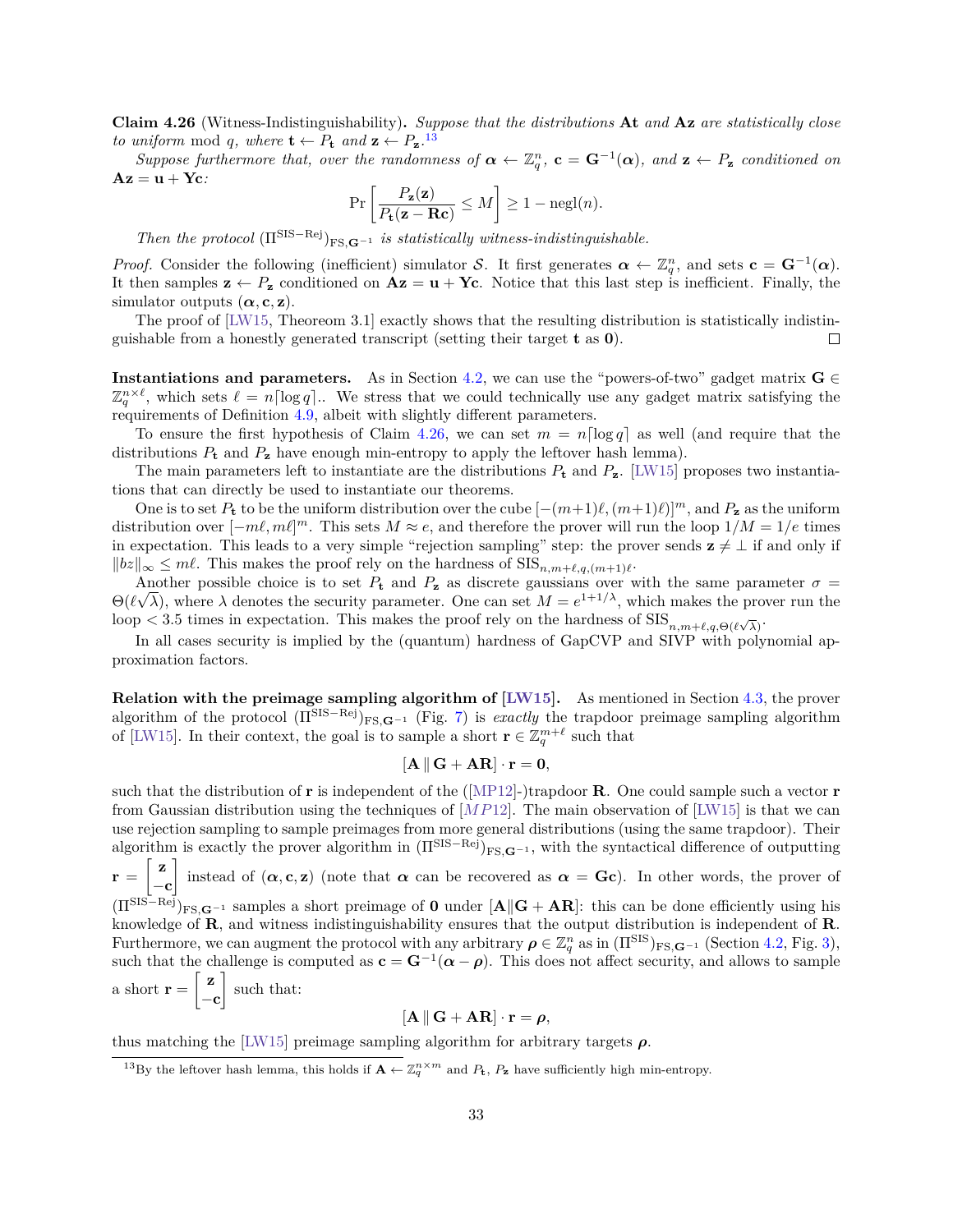## <span id="page-35-0"></span>**5 Fiat-Shamir in the Generic Group Model**

## <span id="page-35-1"></span>**5.1 Generic Group Model Preliminaries**

The generic group model (GGM) [\[Nec94,](#page-57-4) [Sho97\]](#page-58-6) is an idealization of a cryptographic group in which the representation of a group element leaks no information about the underlying exponent beyond what can be learned through honest group operations. This is typically formalized by an oracle interface that implements the group operations. Each group element is represented by a randomly chosen "label," and the attacker interacts with the oracle to perform meaningful operations on the labels. A generic group attacker is measured by the number of oracle queries, but is otherwise computationally unbounded.

<span id="page-35-2"></span>**Definition 5.1** (Generic Group Model, Standard Formulation)**.** *In the generic group model, a cyclic group of order* p is represented with a label space of size  $L \geq p \cdot 2^{\lambda}$ . The generic group labeling function is a randomly sampled injection  $\sigma : \mathbb{Z}_p \to [L]$ . For any  $x \in \mathbb{Z}_p$ , the corresponding  $\sigma(x) \in [L]$  is the label representing  $g^x$ .

*In any application of the GGM, an attacker* A is initialized with a list of labels  $(\tau_1 = \sigma(1), \ldots, \tau_N =$  $\sigma(x_N)$ ; the number N of initial labels as well as how each  $x_i$  is sampled will depend on the particular *application. The attacker is usually given access to a canonical group generator, which can be formalized by requiring that*  $\tau = \sigma(1)$  *be included in the set of initial labels.* 

*The attacker* A is given oracle access to the group operation oracle  $\mathcal{O}_G(\cdot, \cdot)$ *, which on input*  $\tau_1, \tau_2 \in [L]$ *does the following:*

- If either of  $\sigma^{-1}(\tau_1)$  or  $\sigma^{-1}(\tau_2)$  are undefined, return  $\perp$ .
- Otherwise, set  $x = \sigma^{-1}(\tau_1)$  and  $y = \sigma^{-1}(\tau_2)$ , compute  $x + y \in \mathbb{Z}_p$ , and return  $\sigma(x + y)$ .

We remark that  $\mathcal{O}_G$  suffices to implement all of the standard group element manipulations. Raising a known group element to an arbitrary exponent  $a \in \mathbb{Z}_p$  can be done via repeated squaring with  $O(\log p)$ queries to  $\mathcal{O}_G$ . Computing the inverse of a group element is equivalent to raising the group element to the exponent  $p-1$ , and the attacker is explicitly given p as input.

A cryptographic application is said to be  $(T, \epsilon)$ -secure in the GGM if a (computationally unbounded) T-query attacker A cannot succeed with advantage greater than  $\epsilon$  (over the randomness of the application and the labeling function  $\sigma$ ).

**Discrete Log and Linear Relations.** Throughout this section, we will rely on a theorem of Shoup [\[Sho97\]](#page-58-6) stating that discrete log is hard in the GGM. Recall that in the discrete-log problem, the attacker  $A$  is instantiated with labels  $(\sigma(1), \sigma(x))$  for a random  $x \leftarrow \mathbb{Z}_p$ , and it wins if it can output x.

**Theorem 5.2** (Hardness of Discrete Log [\[Sho97\]](#page-58-6)). The discrete-log problem is  $(T, O(T^2/p))$ -secure in the *GGM.*

An almost immediate corollary of Shoup's result is that if a GGM attacker  $A$  is instantiated with  $d$  random group elements, it is hard to find a non-trivial linear relation among them. Formally, in the linear relation problem parameterized by  $d \geq 1$ , A is instantiated with labels  $(\sigma(1), \sigma(x_1), \ldots, \sigma(x_d))$  where  $x_1, \ldots, x_d$  are all uniformly random in  $\mathbb{Z}_p$ , and wins if it outputs a non-zero vector  $\vec{\alpha} \in \mathbb{Z}_p^{d+1}$  such that  $\langle \vec{\alpha}, (1, x_1, \ldots, x_d) \rangle = 0$ over  $\mathbb{Z}_p$ .

**Theorem 5.3** (Hardness of Finding a Linear Relation)**.** *The linear relation problem with parameter is*  $(T, O(dT^2/p))$ -secure in the GGM.

*Proof.* A T-query attacker A solving outputting a linear relation  $\vec{\alpha}$  with advantage  $\epsilon(\lambda)$  implies a T-query attacker A for discrete-log with advantage  $\epsilon(\lambda)/d$ . The reduction randomly samples  $d-1$  uniformly random group elements and places the discrete-log challenge  $\sigma(u)$  in a random position. At least one of the entries of  $\vec{\alpha}$  other than the first entry must be non-zero, so a non-zero entry of  $\vec{\alpha}$  coincides with the random position of the discrete-log challenge with probability at least 1*/* independent of the attacker's view. If this occurs and the attacker succeeds, the reduction can solve for  $u$ .  $\Box$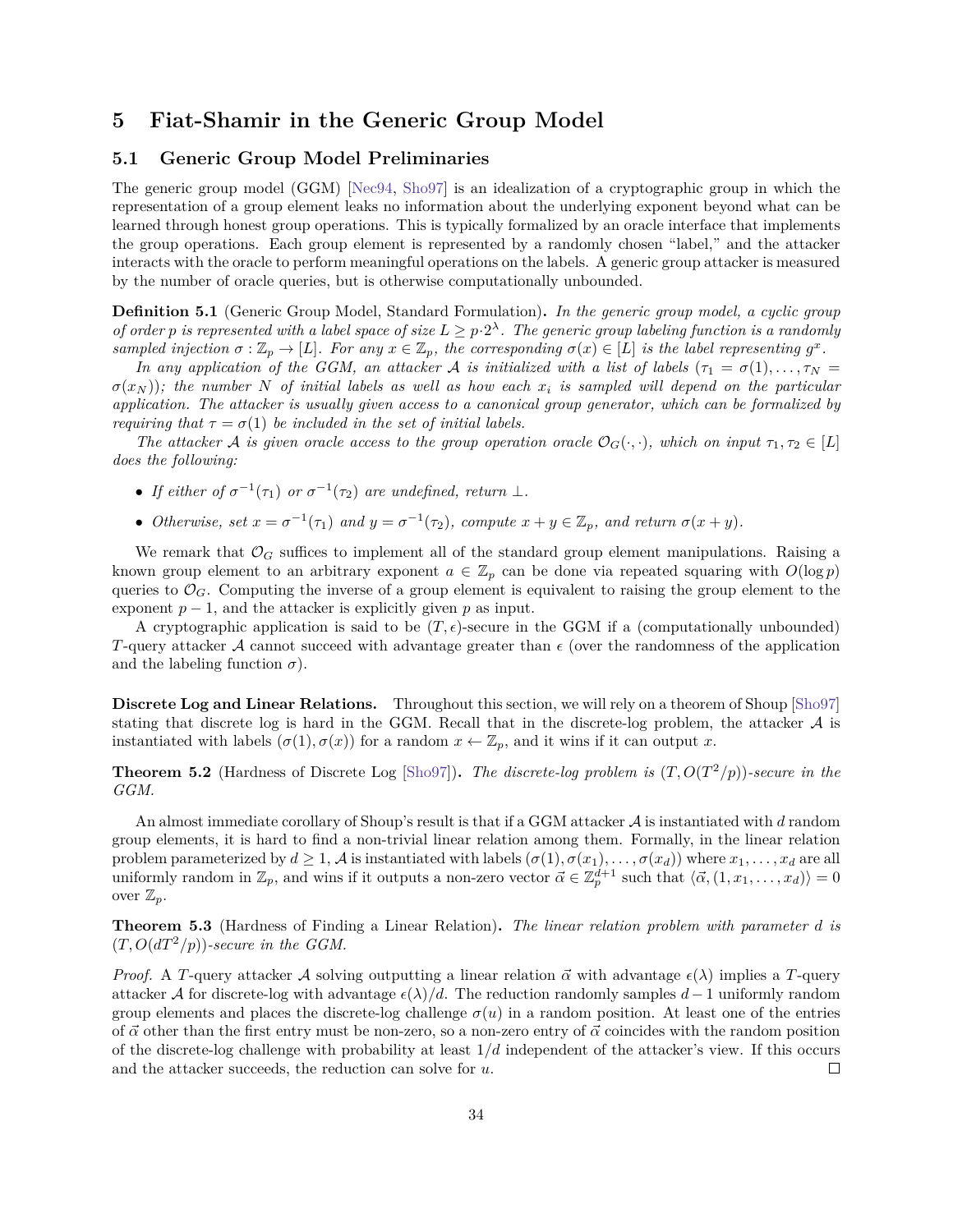#### **5.1.1 An Alternative Formulation of the GGM**

For our purposes, it will be more convenient to think of the GGM as an interface that permits an attacker to perform arbitrary linear queries, but nothing else.

<span id="page-36-1"></span>**Definition 5.4** (Generic Group Model, Linear-Query Formulation)**.** *The setup is the same as the previous formulation of the GGM, except the oracle*  $\mathcal{O}_G$  *is replaced by a linear-query oracle*  $\mathcal{O}_{Lin}$ .

*C* initializes A with the labels  $\tau_1 = \sigma(x_1), \ldots, \tau_N = \sigma(x_N)$  and the group generator  $\tau = \sigma(1)$ .  $\mathcal{O}_{Lin}$  takes *as input*  $\alpha_1, \ldots, \alpha_N, \beta \in \mathbb{Z}_p$ *, and outputs* 

$$
\sigma\big(\big(\sum_{i\in[N]}\alpha_i\cdot x_i\big)+\beta\big).
$$

Generic group model security proofs frequently rely on the equivalence of these two formulations. For the sake of completeness, we state this equivalence in the following claims.

**Claim 5.5.** If an application is  $(T, \epsilon)$ -secure in the linear-query GGM, then the application is  $(T, \epsilon)$  $O(T/2<sup>\lambda</sup>))$ -secure in the standard GGM.

*Proof.* We prove that a T-query attacker  $A$  in the standard GGM attaining advantage  $\epsilon$  implies a T-query attacker  $\mathcal{A}'$  in the linear-query GGM attaining advantage  $\epsilon - O(T/2^{\lambda})$ .

Let E be the event that the attacker A ever queries  $\mathcal{O}_G$  on a label  $\tau$  which is not the output of a prior query to  $\mathcal{O}_G$ , or one of the elements A is initialized with. Since  $\sigma$  is a random injection from  $\mathbb{Z}_p$  to [L] where  $L \geq p \cdot 2^{\lambda}$ , any label it tries which is not the result of a prior query to  $\mathcal{O}_G$  will have a valid preimage under  $\sigma$  with probability at most  $O(\frac{1}{2^{\lambda}})$ . A union bound over all T queries shows that E occurs with probability at most  $O(\frac{T}{2^{\lambda}})$ .

Conditioned on  $\neg E$ , any query that A makes to  $\mathcal{O}_G$  can be perfectly replaced by a single query to  $\mathcal{O}_{Lin}$ . We argue this by induction on the queries. The first query that A makes to  $\mathcal{O}_G$  is can be represented as a linear combination of (the preimages of) the initial labels  $(\sigma(1), \sigma(x_1), \ldots, \sigma(x_N))$  since  $\neg$ **E** implies the inputs to  $\mathcal{O}_G$  are in this list. For the inductive step, suppose each of the first *i* queries to  $\mathcal{O}_G$  can be represented as a linear combination of (the preimages of) the initial labels  $(\sigma(1), \sigma(x_1), \ldots, \sigma(x_N))$ . Given  $\neg E$ , the query  $(\tau_1, \tau_2)$  to  $\mathcal{O}_G$  must be from the results of prior queries to  $\mathcal{O}_G$  or the initial labels. But all such labels are linear combinations of the initial labels, so this must be true for query  $i + 1$ . It is straightforward to recover the coefficients  $(\alpha_1, \ldots, \alpha_N, \beta)$  for the query  $i+1$  given the initial labels and the input/output transcript of the first  $i$  queries.  $\Box$ 

**Claim 5.6.** *If an application is*  $(T, \epsilon)$ -secure in the standard GGM, then the application is  $(T/(\Theta(N \log p), \epsilon)$ *secure in the linear-query GGM.*

*Proof.* Any query to  $\mathcal{O}_{Lin}$  can be simulated with  $\Theta(N \log p)$  total queries to  $\mathcal{O}_G$ . Each  $\sigma(\alpha_i x_i)$  as well as  $\sigma(\beta)$  can be computed in  $O(\log p)$  queries to  $\mathcal{O}_G$  by repeated squaring. Combining these labels to obtain  $\sigma((\sum_{i\in[N]} \alpha_i \cdot x_i) + \beta)$  takes an additional  $\Theta(N)$  queries. The cost is dominated by the first step, which takes  $\Theta(N \log p)$  queries.  $\Box$ 

## <span id="page-36-0"></span>**5.2 The Auxiliary-Input Generic Group Model**

We recall the definition of the Auxiliary-Input Generic Group Model (AI-GGM) [\[CDG18\]](#page-55-6), which extends security of the GGM to adversaries that can mount *preprocessing attacks* on the group.

**Definition 5.7** (Auxiliary-Input Generic Group Model)**.** *In the auxiliary-input generic group model (AI-GGM*), a cyclic group of order p is represented with a label space of size  $L \geq p \cdot 2^{\lambda}$ . The generic group labeling *function is a randomly sampled injection*  $\sigma : \mathbb{Z}_p \to [L]$ . For any  $x \in \mathbb{Z}_p$ , the corresponding  $\sigma(x) \in [L]$  is the *label representing*  $g^x$ .

In any application of the AI-GGM, an attacker  $A$  is split into two phases,  $A_1$  and  $A_2$ . In a first phase, *a computationally unbounded algorithm*  $A_1$  *takes as input the whole truth table of*  $\sigma$ *, and produces an advice*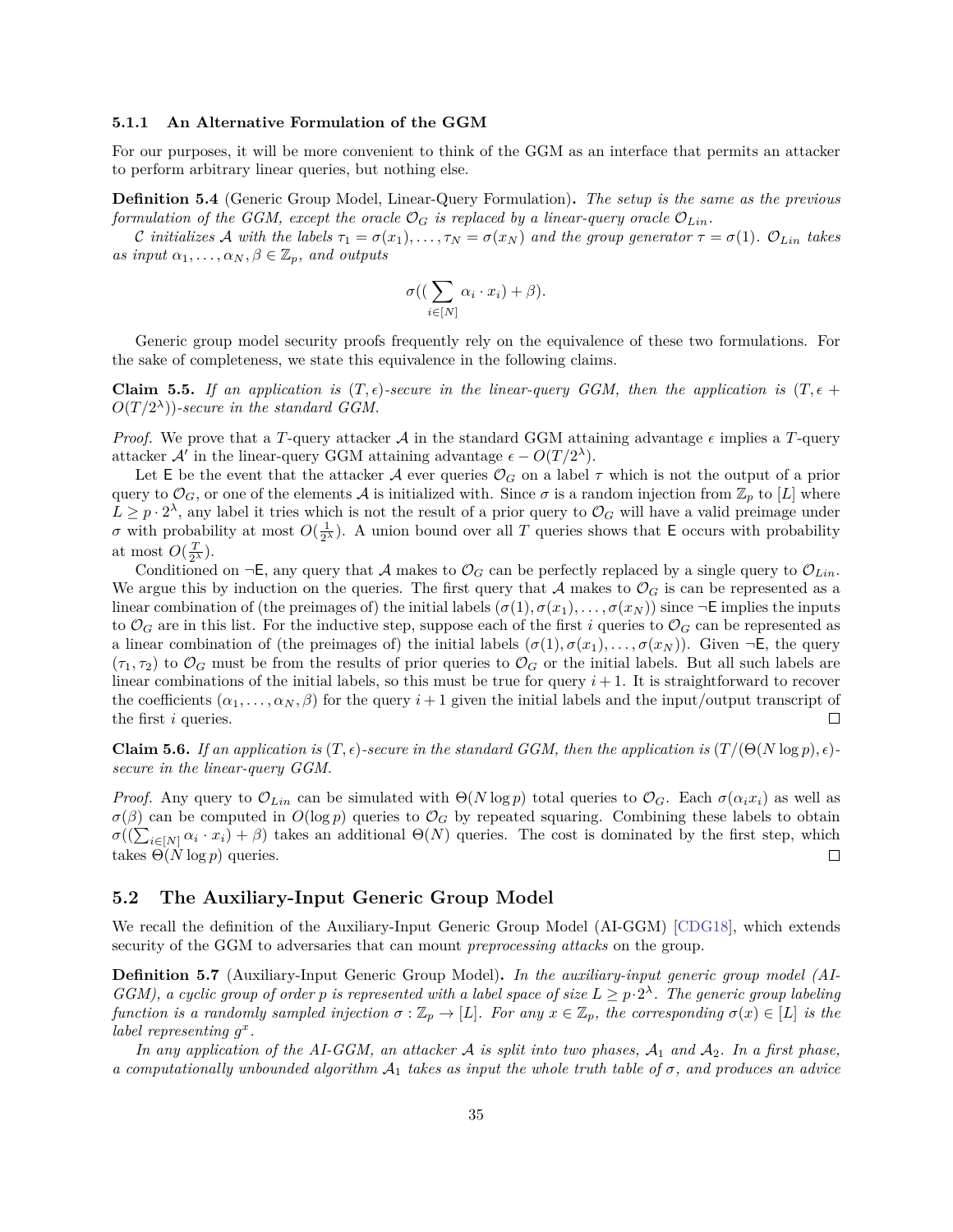aux *of size S*. In the second phase,  $A_2$  *is given the auxiliary information* aux *and proceeds as in the standard GGM Definition [5.1.](#page-35-2)*

A cryptographic application is said to be  $(S,T,\epsilon)$ -secure in the AI-GGM if any (computationally un*bounded) attackers*  $(A_1, A_2)$  *where*  $A_1$  *produces advice of size S*, and  $A_2$  *makes T*-queries to  $\mathcal{O}_G$ , *cannot* succeed with advantage greater than  $\epsilon$  (over the randomness of the application and the labeling function  $\sigma$ ).

A more convenient model for us to work with will be the *Bit-Fixing GGM* (BF-GGM) [\[CDG18\]](#page-55-6), where the preprocessing phase of the adversary is allowed to (weakly) program a limited number of input-output pairs of the labelling function  $\sigma$ , but the preprocessing advice aux can only depend on these input-output pairs, as opposed to the whole truth table.

**Definition 5.8** (Bit-Fixing Generic Group Model)**.** *The bit-fixing generic group model (BF-GGM) is defined as the AI-GGM except with the following difference for the first phase attacker*  $A_1$  *and the labelling function*  $\sigma.$ 

In a first phase, a computationally unbounded algorithm  $A_1$  is given a set of p distinct labels  $\mathcal{Y} =$  $\{\ell_i\}_{i\in\mathbb{Z}_p}\in[L]^p$  sampled at random, which correspond to the range of  $\sigma$ . It produces a set  $F=\{(r_j,\ell_{i_j})\}_{j\in[P]}$ *of size*  $P = |F|$ , where  $r_i \in \mathbb{Z}_p$ . A<sub>1</sub> additionally produces some auxiliary information aux of size *S*, which *is given to*  $A_2$ . The truth table of  $\sigma$  *is then sampled as a random injection*  $\sigma : \mathbb{Z}_p \to \mathcal{Y}$ , conditioned on  $\sigma(r_j) = \ell_{i_j}$  for all  $j \in [P]$ .

A cryptographic application is said to be  $(S, T, P, \epsilon)$ -secure in the BF-GGM if any (computationally un*bounded) attackers*  $(A_1, A_2)$  *where*  $A_1$  *programs*  $P = |F|$  *input-output pairs of*  $\sigma$ *, and produces advice of size S*, and where  $A_2$  makes T-queries to  $\mathcal{O}_G$ , cannot succeed with advantage greater than  $\epsilon$  (over the randomness *of the application and the labeling function*  $\sigma$ ).

<span id="page-37-2"></span>**Theorem 5.9** (Bit-fixing security implies auxiliary-input security [\[CDG18\]](#page-55-6))**.** *Let* App *be an application of the GGM where the challenger*  $C$  makes  $Q_C = \text{poly}(\lambda)$  *calls to the group oracle. Suppose*  $S, T, P = \text{poly}(\lambda)$ *. Suppose* App *is*  $(S, T, P, \text{negl}(\lambda))$ -secure in the BF-GGM. Then there exists  $S', T' = \text{poly}(\lambda)$  such that App is  $(S', T', \text{negl}(\lambda))$ -secure in the AI-GGM.

**Remark 5.10.** *Linear-Query Formulation in the BF-GGM. The equivalence of the linear-query formulation of the GGM directly ports to the bit-fixing setting (up to some mild loss in the parameters). This is because both the group oracle and any reduction can store all the programmed input-output pairs*  $(r_i, \ell_i) \in F$  as *advice, and consider all the*  $\ell_i$  *as initial labels associated to*  $r_i$ .

We will also use following theorem of hardness of the discrete logarithm problem in the BF-GGM:

<span id="page-37-3"></span>**Theorem 5.11** (Hardness of Discrete Log in the BF-GGM [\[CDG18\]](#page-55-6)). *Any algorithm*  $A = (A_1, A_2)$  *for the discrete logarithm problem in the BF-GGM with advice of size S*, that makes *T* group oracle queries and *fixes*  $P$  input-output pairs in the bit-fixing phase has advantage at most  $O((TP + T^2)/N)$ . In particular, if  $S, T, P = \text{poly}(\lambda)$ , the advantage of A is negligible.

#### <span id="page-37-0"></span>**5.3 Schnorr Signatures**

<span id="page-37-1"></span>**Theorem 5.12.** *Suppose the (keyed) Fiat-Shamir hash function*  $H_k : [L] \times \mathcal{M} \rightarrow \mathbb{Z}_p$  *satisfies the following properties:*

● *Zero-avoidance: For all stateful (potentially unbounded) adversary*  $\mathcal{A}$ *:* 

$$
\Pr\left[H_k(\ell,m) = 0 \,|\, \ell \leftarrow \mathcal{A}(1^{\lambda}), k \leftarrow \mathcal{K}, m \leftarrow \mathcal{A}(k)\right] \leq \text{negl}(\lambda);
$$

∙ *Random-prefix second-preimage resistance (*rpsp*): For all stateful (potentially unbounded) adversary :*

 $\Pr[H_k(R, m) = H_k(R, m') \mid k \leftarrow \mathcal{K}, m \leftarrow \mathcal{A}(k), R \leftarrow [L], m' \leftarrow \mathcal{A}(k, R)] \leq \text{negl}(\lambda);$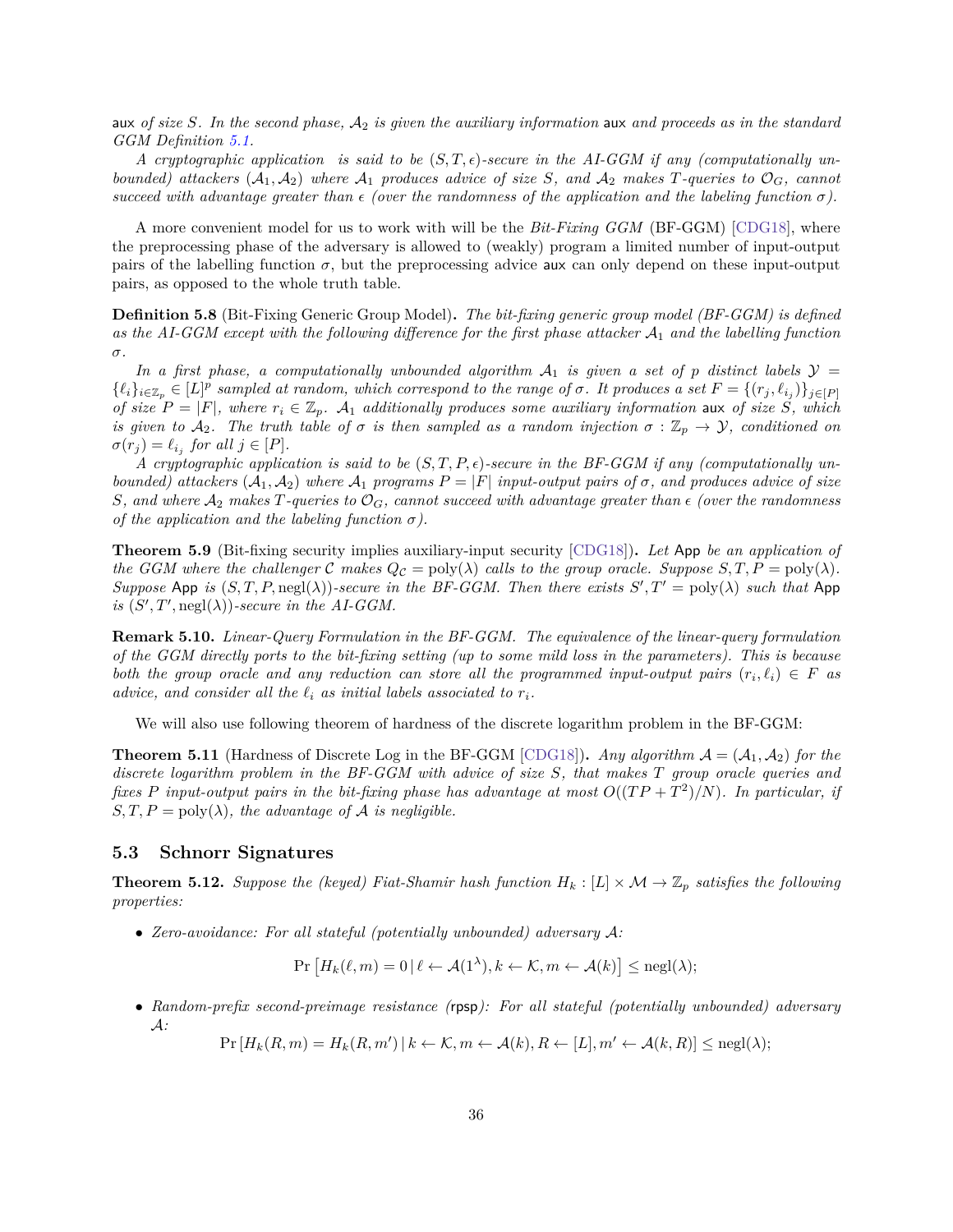∙ *Random-prefix preimage resistance (*rpp*): For all stateful (potentially unbounded) adversary :*

$$
Pr[H_k(R, m) = h | k \leftarrow \mathcal{K}, h \leftarrow \mathcal{A}, R \leftarrow [L], m \leftarrow \mathcal{A}(k, R)] \leq negl(\lambda).
$$

*Then Schnorr signatures with Fiat-Shamir hash function are EUF-CMA secure in the BF-GGM against adversaries*  $(A_1, A_2)$  *with advice of size*  $S = \text{poly}(\lambda)$ ,  $T = \text{poly}(\lambda)$  *oracle queries,*  $Q = \text{poly}(\lambda)$  *signing queries and that fix*  $P = \text{poly}(\lambda)$  *input-output pairs during the bit-fixing stage.* 

Combined with Theorem [5.9,](#page-37-2) we obtain the following:

**Corollary 5.13.** Suppose the Fiat-Shamir hash function  $H_k$  satisfies the properties above. Then Schnorr *signatures are unforgeable in the auxiliary-input GGM against adversaries with polynomially-sized advice and polynomial number of group oracle and signing queries.*

**Remark 5.14** (Keyed and unkeyed hash functions.)**.** *The properties of the hash function in Theorem [5.12](#page-37-1) are stated for keyed functions. It is straightforward to specialize these properties to unkeyed hash functions by considering hash functions that ignore their keys. In that case, the zero-avoidance property collapses to the condition that*  $H(\ell, m) \neq 0$  *for all*  $\ell, m$ .

We now prove Theorem  $5.12$ .

*Proof.* In the initial bit-fixing stage, the attacker  $\mathcal{A}_1$  receives a range  $\mathcal{Y} = \{\ell_i\}_{i \in \mathbb{Z}_p}$ . It picks a set  $F \subset \mathbb{Z}_p$  of size  $|F| = \text{poly}(\lambda)$ , and for each  $r \in F$ , it chooses a corresponding label  $\ell_{i_r} \in \mathcal{Y}$ , and produces some auxiliary information aux. Then the generic group oracle is sampled as a uniformly random injection  $\sigma : \mathbb{Z}_p \to \mathcal{Y}$ satisfying  $\sigma(r) = \ell_{i_r}$  for all  $r \in F$ .

Next, the challenger samples a uniformly random signing key  $u \leftarrow \mathbb{Z}_p$ , and uniformly random  $k \leftarrow \mathcal{K}$  as the key for the Fiat-Shamir hash function. The attacker receives  $(\sigma(u), k)$ .

The attacker is free to request  $t = \text{poly}(\lambda)$  signing queries. On the *i*th query, the attacker sends a message  $m_i \in \mathcal{M}$ , the challenger samples a uniformly random  $r_i \leftarrow \mathbb{Z}_p$ , computes  $z_i = r_i + H_k(\sigma(r_i), m_i)u$ , and returns  $(\sigma(r_i), z_i, m_i)$  to the attacker.

Finally, the attacker sends a forgery  $(\ell^*, z^*, m^*) \in [L] \times \mathbb{Z}_p \times \mathcal{M}$ , and wins the game if  $g^{z^*} = \ell^*$ .  $(g^u)^{H_k(\ell^*,m^*)}.$ 

The outline of the proof is as follows. We first define hybrid experiments and prove that they are indistinguishable from the EUF-CMA experiment for the Schnorr signature scheme. Then, we argue that any adversary succeeding in winning the EUF-CMA can be converted in an adversary that breaks one of the properties of the Fiat-Shamir hash function.

0**.** This hybrid corresponds to the security experiment in the BF-GGM.

 $H_1$ . We change the way the signing queries are handled. For a signing query for message  $m_i$ , the reduction now samples  $z_i \leftarrow \mathbb{Z}_p$ . It queries the oracle  $\sigma$  on input  $(z_i - u \cdot H_k(\ell_i, m_i))$ , receives a label  $\ell_i$  and ouputs the signature  $(\ell_i, z_i, m_i)$ .

2**.** We change the way group oracle queries are handled. The queries are internally stored by the reduction as  $(h, \alpha, \beta) \in [L] \times \mathbb{Z}_p \times \mathbb{Z}_p$ . Intuitively, this will capture the equation  $h = g^{\alpha + \alpha \cdot \beta}$ . The group generator g is stored as  $(g, 1, 0)$ ; bit-fixing queries  $r_i \in F$  stored as  $(\ell_i, r_i, 0)$ ; the verification key for the Schnorr signature scheme  $g^u$  stored as  $(g^u, 0, 1)$ . Signature queries are answered by sampling  $\ell_i \leftarrow [L], z \leftarrow \mathbb{Z}_p$ , outputting  $(\ell_i, z_i, m_i)$  and storing  $(\ell_i, z_i, -H_k(\ell_i, m_i))$  (and implicitly programs  $\sigma(z_i - u \cdot H_k(\ell_i, m_i)) = \ell_i$ ).

For any group operation query  $(g_1, g_2)$ , the reduction looks at whether  $(g_1, \alpha_1, \beta_1)$  and  $(g_2, \alpha_1, \beta_2)$  have been previously stored, and aborts if not. If there exists some element *h* such that  $(h, \alpha_1 + \alpha_2, \beta_1 + \beta_2)$  has been stored, the output is set to *h*. Otherwise, it samples a random  $h \leftarrow [L]$ , stores  $(h, \alpha_1 + \alpha_2, \alpha_1 + \alpha_2)$ and answers the query with *ℎ*.

**Claim 5.15.** *The hybrids*  $H_0$  *and*  $H_1$  *are identically distributed.*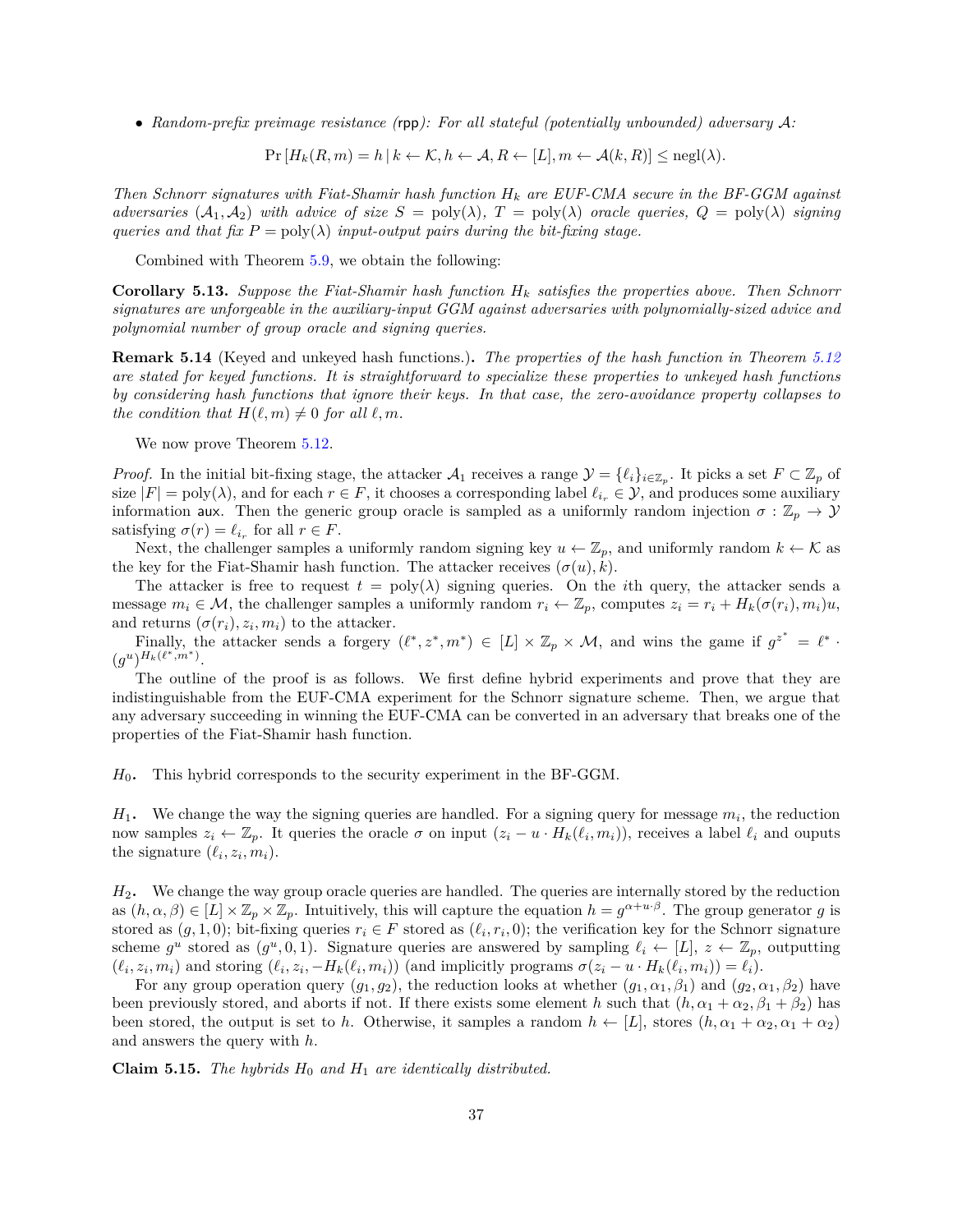#### **Claim 5.16.** *The hybrids*  $H_1$  *and*  $H_2$  *are statistically indistinguishable.*

*Proof.* We change the way the reduction handles the preprocessing phase of  $H_2$  in the following way. Let Q and  $Q_G$  be the number of signing and group oracle queries made by  $A_2$ , respectively. Upon receiving p independent labels  $\mathcal{Y} = {\{\overline{\ell_i}\}}_{i \in [p]}$  in the bit-fixing stage, the reduction samples  ${\{\ell_i\}}_{i \in [Q]} \leftarrow [L]^Q$  and  ${h_i}_{i \in [Q_G]} \leftarrow [L]^{Q_G}$ . It picks a random  $(p - Q - Q_G)$ -sized subset of  $\mathcal{Y} = {\overline{\ell_i}}_{i \in [p]}$  and sends to  $\mathcal{A}_1$  the  $(\text{multi-})\text{set } \mathcal{Y} = {\ell_{i_1}, \ldots, \ell_{i_{(p-Q-Q)}}} \cup {\ell_i}_{i \in [Q]} \cup {\{h_i\}}_{i \in [Q_G]}$  as the labels. The view of  $\mathcal{A}_1$  is identical from the one in hybrid  $H_0$  as long as all the elements of  $\mathcal Y$  are distinct, which happen with overwhelming probability by union bound. Furthermore, with overwhelming probability,  $A_1$  does not include any  $\ell_i$  or  $h_i$  in its set F of fixed input-output pairs.

In the online phase, on a signing query  $m_i$  made by  $\mathcal{A}_2$ , the reduction now implicitly programs  $\sigma(z_i - u \cdot$  $H_k(\ell_i, m_i) = \ell_i$ , and  $\sigma(\alpha + u \cdot \beta) = h_i$  for previously undefined group oracle queries. It aborts if a previously stored element is of the form  $(\ell_i,*,*)$  or  $(h_i,*,*)$  respectively. Conditioned on not aborting, the marginal distribution of  $\sigma$  in  $H_2$  is statistically close to the one in  $H_1$ .

We define the following event:

E: There exists two distinct stored elements  $(h_1, \alpha_1, \beta_1)$ ,  $(h_2, \alpha_2, \beta_2)$  such that  $\alpha_1 + u \cdot \beta_1 = \alpha_2 + u \cdot$  $\beta_2 \mod p$ .

 $H_1$  and  $H_2$  only differ if some element  $\ell \in [L]$  is sampled twice when initializing stored values, or if E occurs. The probability of the first event happening is negligible by union bound.

Let  $\mathcal L$  be the set of (distinct) elements  $(h, \alpha, \beta)$  stored by the reduction, and  $\mathcal L_i$  the first (distinct) i stored elements. Let  $E_i$ ,  $i \in \mathcal{L}$  denote the event that there exists  $(h_1, \alpha_1, \beta_1), (h_2, \alpha_2, \beta_2) \in \mathcal{L}_i$  such that  $\alpha_1 + u \cdot \beta_1 = \alpha_2 + u \cdot \beta_2$  mod p. Conditioned on  $E_i$  not occurring, the marginal distribution of u given the first *i* stored elements is uniformly random in  $\mathbb{Z}_p$ . Therefore:

$$
\Pr[E_{i+1} | \neg E_i] = \Pr[\exists (h_j, \alpha_j, \beta_j) \in \mathcal{L}_i | \alpha_i + u \cdot \beta_i = \alpha_j + u \cdot \beta_j \mod p]
$$
  
\n
$$
\leq \sum_{(h_j, \alpha_j, \beta_j) \in \mathcal{L}_i} \Pr_{u \leftarrow \mathbb{Z}_p} [u = (\alpha_1 - \alpha_2) / (\beta_2 - \beta_1) \mod p]
$$
  
\n
$$
= i/p,
$$

which is negligible. Summing over  $i$ , we obtain that the probability that  $E$  occurs is negligible.

 $\Box$ 

Next, we argue that any adversary succeeding in producing a forgery  $(\ell^*, z^*, m^*)$  in  $H_2$  can be used to break some property of the Fiat-Shamir hash function. Our reduction, given  $F$  provided by  $\mathcal{A}_1$ , distinguishes three cases:

**Case 1:**  $l^* \in F$ . In other words, the group element  $l^*$  from the forgery  $(l^*, z^*, m^*)$  is taken from the bit-fixing phase set F. The reduction, given F, first finds  $r^* \in F$  such that  $\ell^* = \sigma(r)$ . If the adversary succeeds, the forged signature satisfies  $z^* = r^* + u \cdot H_k(\ell^*, m^*)$ . If  $H_k(\ell^*, m^*) \neq 0$ , one can use  $z^*, r^*, k, \ell^*$ and  $m^*$  to recover  $u = z^* - r^* / H_k(\ell^*, m^*) \mod p$ . Note that the reduction does not use u in  $H_2$ . Therefore this case can only happen with negligible probability, given the hardness of the discrete logarithm problem in the BF-GGM (Theorem [5.11\)](#page-37-3). We use here the fact that the reduction would be a  $(S,(T+Q),P)$ -algorithm in the BF-GGM for the discrete logarithm problem on instance  $(g, g^u)$  (and in particular does not use u within its execution).

**Case 2:**  $\ell^* = \ell_i$  where  $(\ell_i, z_i, m_i)$  is the output of a signing query for message  $m_i$ . We show a reduction to the rpsp property of  $H_k$ . Let Q be the number of signing queries made by  $A_2$ . The reduction guesses  $i^* \leftarrow [Q]$ , and picks  $z_{i^*} \leftarrow \mathbb{Z}_p$ . It sets  $m_i$  for its rpsp experiment, and receives  $R \in [L]$ . It outputs the signature  $(R, z_{i^*}, m_{i^*})$ , and stores the element  $(R, z_{i^*}, H_k(R, m_{i^*}))$ . Its adversary  $\mathcal{A}_2$  replies with a forgery  $(\ell^*, z^*, m^*)$ . If  $\ell^* \neq R$  or if  $m^* = m_i$ , the reduction aborts. Otherwise, it outputs  $m^*$  in the rpsp experiment.

First, we show that storing this element  $(R, z_{i^*}, H_k(R, m_{i^*}))$  looks consistent with the preprocessing phase, even though R was not among the set of initial labels in the output range  $\mathcal Y$  of  $\sigma$  sampled in the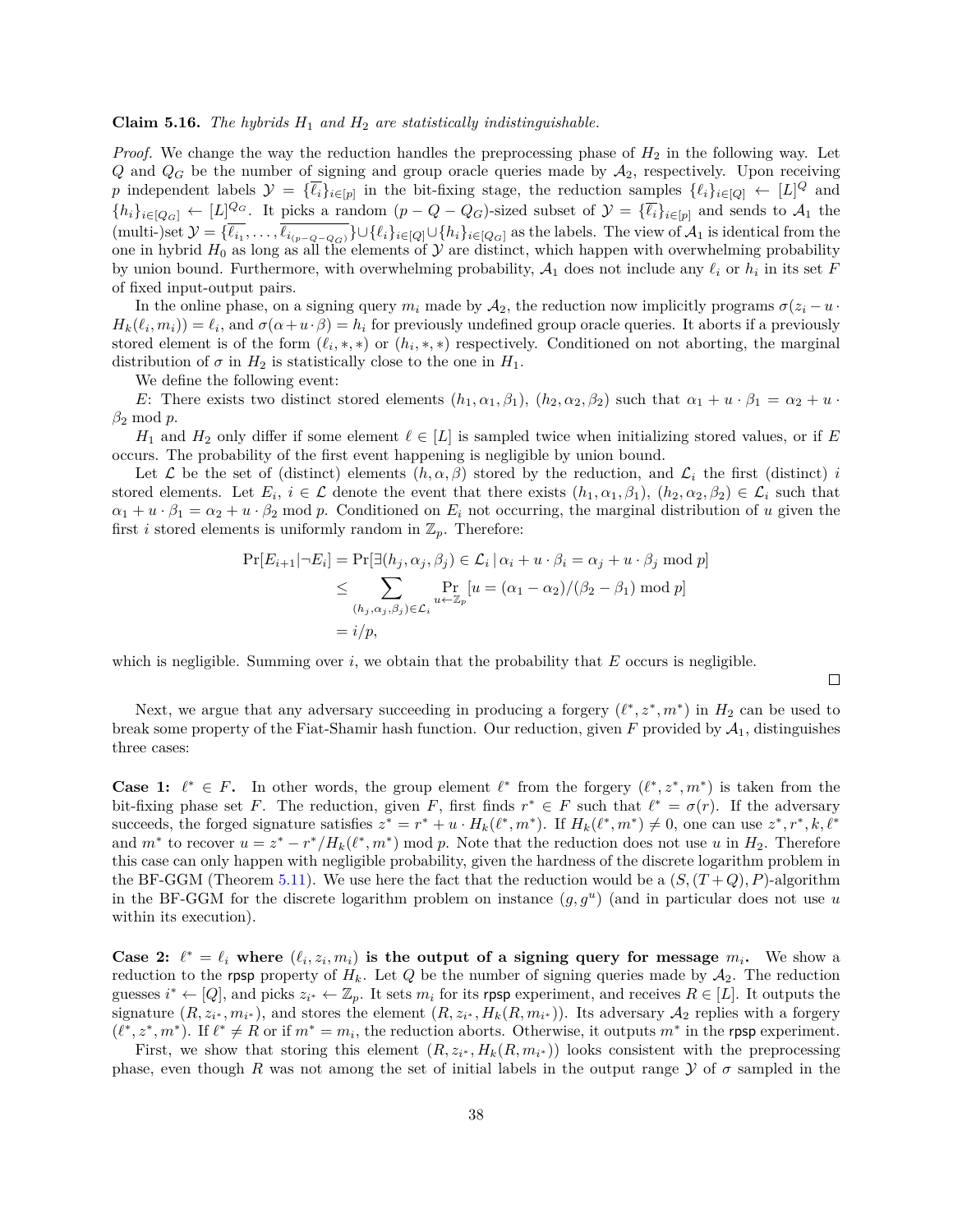preprocessing phase. This is because  $\mathcal{A}_2$  only gets (at most) poly( $\lambda$ ) bits of auxiliary information on  $\mathcal{Y}$ , any randomly chosen element of  $\mathcal Y$  (implicitly corresponding to the label associated with  $\alpha^* + \beta^* u$ , which is sampled independently after the bit-fixing phase) has (negligibly close to) full entropy even given  $F$ . Therefore one can replace any random element of  $Y$  with  $R$  in a statistically indistinguishable manner.

Then, assuming there are no two distinct group elements (queried in the game) with label  $R$ , which happens with overwhelming probability over the randomness of the reduction, the view of the forger is identically distributed as in the hybrid  $H_2$ . Assuming the reduction correctly guesses  $i^*$ , the forgery  $(\ell^*, z^*, m^*)$ is valid if and only if  $z^* = z_{i^*}$  and  $m^* \neq m_{i^*}$ , which implies  $H_k(\ell_i, m^*) = H_k(\ell_{i^*}, m_{i^*})$  and  $m^* \neq m_{i^*}$ , so that the reduction wins the rpsp experiment of  $H_k$ .

**Case 3:**  $\ell^* \notin F$  and  $\ell^* \neq \ell_i$  for all signing query answers  $(\ell_i, z_i, m_i)$ . Without loss of generality,  $\mathcal{A}_2$ has made a query to the reduction, which answered with  $\ell^*$ ; otherwise  $\ell^*$  does not correspond to a label of a valid group element with high probability. The reduction as a result stored a corresponding tuple  $(\ell^*, \alpha^*, \beta^*)$ . We distinguish two subcases:

- 1.  $H_k(\ell^*, m^*) + \beta^* \neq 0$ . Then the forgery being valid can be rewritten  $z^* = \alpha^* + u \cdot (v + H_k(\ell^*, m^*))$ , from which the reduction can recover  $u = (z^* - \alpha^*)/(v + H_k(\ell^*, m^*)) \mod p$ . By the hardness of the discrete logarithm problem in the BF-GGM Theorem [5.11,](#page-37-3) this can only happen with negligible probability. We use here the fact that the reduction would be a  $(S,(T+Q), P)$ -algorithm for the discrete logarithm problem (and in particular does not use  $u$  within its execution).
- 2.  $H_k(\ell^*, m^*) + \beta^* = 0$ . We show a reduction to the rpp property of  $H_k$ . Let  $Q_G$  be the number of group oracle queries on elements that were not previously defined. The reduction picks  $i^* \leftarrow [Q_G]$ . On the *i*<sup>\*</sup>th query to the group oracle, the reduction computes  $\alpha^*, \beta^*$  as in hybrid  $H_2$ , and sets  $h = -\beta^*$  for the rpp experiment. It receives  $R \leftarrow [L]$  as a result, and stores the tuple  $(R, \alpha^*, \beta^*)$ . Upon receiving a forgery  $(\ell^*, z^*, m^*)$  from  $\mathcal{A}_2$ , if  $R \neq \ell^*$ , the reduction aborts. Otherwise it outputs  $m^*$  in the rpp experiment.

First, we show that storing this element  $(R, \alpha^*, \beta^*)$  looks consistent with the preprocessing phase, even though R was not among the set of initial labels in the output range  $\mathcal Y$  of  $\sigma$  sampled in the preprocessing phase. As argued previously, this is because  $\mathcal{A}_2$  only gets (at most) poly( $\lambda$ ) bits of auxiliary information on  $\mathcal Y$ , and therefore one can replace any random element of  $\mathcal Y$  (implicitly corresponding to the label associated with  $\alpha^* + \beta^* u$ , which is sampled independently after the bit-fixing phase) with R in a statistically indistinguishable manner.

Assuming there are no two distinct group elements (queried in the game) with label  $R$ , which happens with overwhelming probability over the randomness of the reduction, the view of the forger is identically distributed as in  $H_2$ . Now assuming the reduction correctly guesses the group oracle query  $i^*$  associated with the forgery  $\ell^*$ , we have  $\ell^* = R$ , and  $H_k(R, m^*) = -\beta^* = h$ , in which the reduction wins the rpp experiment for  $H_k$ .

This concludes the proof of the theorem.

### <span id="page-40-0"></span>**5.4 Chaum-Pedersen Protocol**

The Chaum-Pedersen protocol (see Fig. [8\)](#page-41-0) gives an interactive proof of membership for the language Diffie-Hellman tuples

$$
\mathcal{L}_{\mathrm{DH}} \coloneqq \{ (g, g^u, g^v, g^{uv}) \}_{u, v \in \mathbb{Z}_p}.
$$

More precisely, we consider a minor variant where the verifier rejects proofs whenever the last message is 0.

We compile the Chaum-Pedersen protocol into a non-interactive protocol satisfying *semi-adaptive* soundness for the  $\mathcal{L}_{\text{DH}}$  language. In contrast to fully adaptive soundness, in which the cheating prover attempts to convince the verifier to accept an arbitrary NO-instance of  $\mathcal{L}_{\text{DH}}$ , the semi-adaptive attacker is forced to

 $\Box$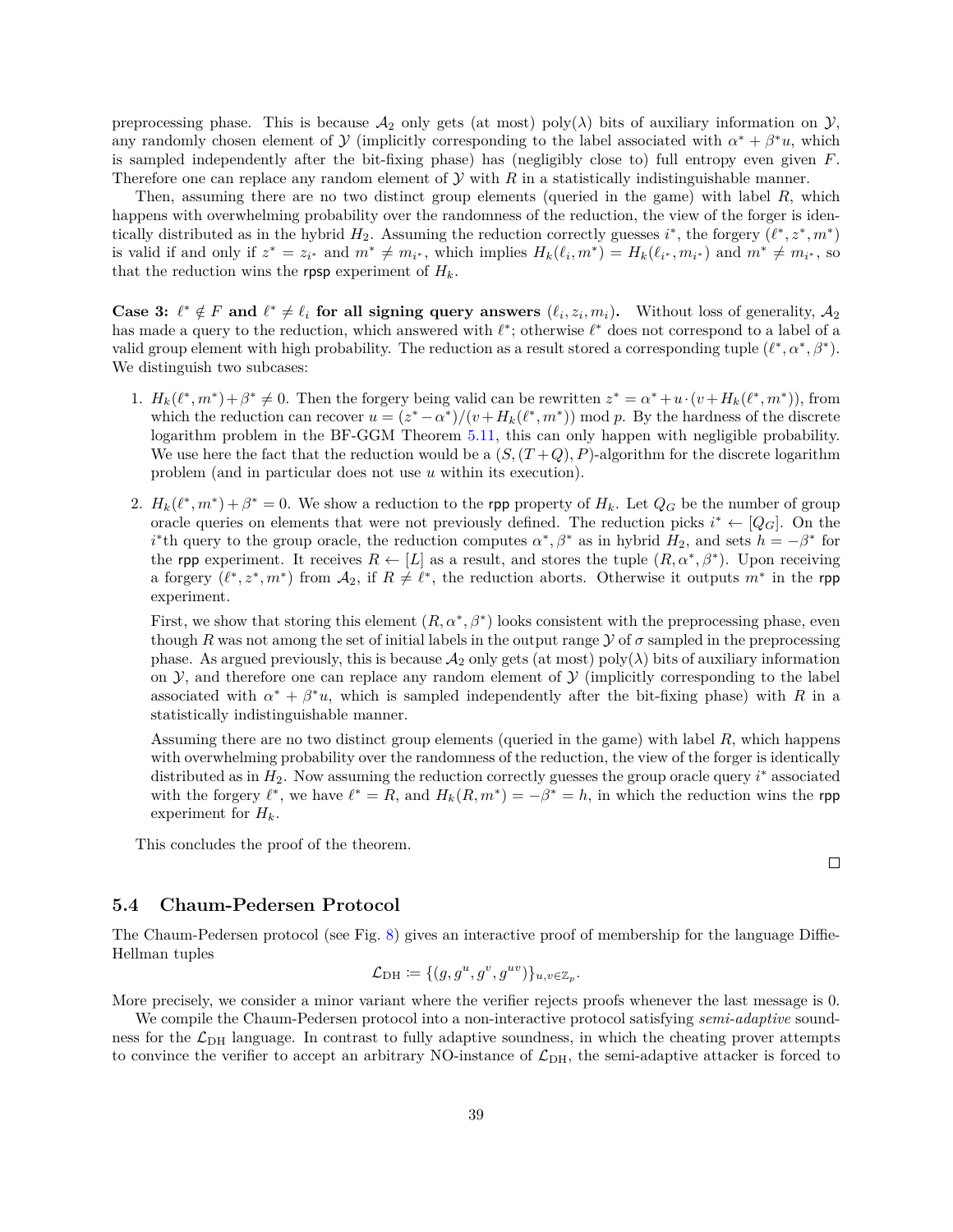<span id="page-41-0"></span>

Figure 8: Protocol  $\Pi^{\text{CP}}$  for proving validity of a DDH tuple.

give a NO-instance whose second group element  $g^u$  is sampled at random. It then picks  $g^v$  and  $g^w$  such that  $(g, g^u, g^v, g^w) \notin \mathcal{L}_{\text{DH}}$ , and wins if the verifier accepts.

In this section, we prove that any fixed Fiat-Shamir hash function  $h: G^4 \to \mathbb{Z}_p$  satisfying the following information theoretic notion suffices to compile Chaum-Pedersen protocol into a semi-adaptively sound argument for  $\mathcal{L}_{\text{DH}}$ .

<span id="page-41-1"></span>**Definition 5.17** (Well-Spread on Repeated Random Inputs). Let  $H : [L]^d \to \mathbb{Z}_p$  be a function. Consider *the following random variable*  $X_A \to [L]^d$  associated with an (unbounded) adversary A:

- *1. A* produces  $d-1$  elements  $\tau_1, \ldots, \tau_{d-1} \in [L]^{d-1}$ .
- 2. A receives an uniformly sampled element  $\tau^* \leftarrow [L]$ . Let  $E = {\tau_1, \ldots \tau_{d-1}, \tau^*}$ .
- *3.* A outputs  $(x_1, \dots, x_d)$  such that
	- For all  $i \in [d], x_i \in E$ ;
	- *There exists (at least) some*  $i \in [d]$  *such that*  $x_i = \tau^*$ *.*

We say that  $H$  is well-spread on repeated random inputs if for all unbounded algorithms  $\mathcal{A}$ :

 $\mathbf{H}_{\infty} (H(x_{i_1}, \ldots, x_{i_d}) : (x_1, \ldots, x_d) \leftarrow X_{\mathcal{A}}) = \omega(\log \lambda).$ 

We stress that the property defined in Definition [5.17](#page-41-1) can be satisfied by very simple hash functions. We give an example below.

**Claim 5.18.** Let  $H_{sum} : [L]^d \to \mathbb{Z}_p$  be the function which, on input  $(x_1, \ldots, x_d) \in [L]^d$ , computes  $\sum_{i \le d} x_i$  mod  $p$  (interpreting the inputs  $x_i$  as integer and reducing the sum modulo  $p$ ).

*Suppose*  $d < p = 2^{\lambda} < |L|$ . Then  $H_{sum}$  is well-spread on random inputs (Definition [5.17\)](#page-41-1).

*Proof.* Let A be an unbounded algorithm that outputs  $x_1, \ldots, x_d \in [L]^d$ . Let k be the number of occurrences of  $\tau^*$ : we have  $1 \leq k \leq d < p$ . We have:  $H(x_1, \dots, x_n) = k\tau^* + \sum_{i_j, j \in [d-k]} \tau_{i_j}$  for some indices  $i_j$ . Over the randomness of  $\tau^*$  alone,  $H(x_1, \dots, x_n)$  has as much (min-)entropy as  $\tau^*$  mod p, which is  $\lambda - O(1)$ .  $\Box$ 

For the protocol  $\Pi^{CP}$ , we will consider Fiat-Shamir hash function  $H : g^v, g^w, h_1, h_2 \mapsto c \in \mathbb{Z}_p$ . This is because we will ultimately only guarantee semi-adaptive soundness, where  $g^u$  is picked uniformly independent of the adversary.

<span id="page-41-2"></span>**Theorem 5.19.** Suppose the Fiat-Shamir hash function  $H : [L]^4 \to \mathbb{Z}_p$  is well-spread on repeated random *inputs (Definition [5.17\)](#page-41-1). Then the protocol*  $(\Pi^{\tilde{C}P})_{FS,H}$  *is semi-adaptively sound in the BF-GGM against adversaries*  $(A_1, A_2)$  *with advice of size*  $S = \text{poly}(\lambda)$ ,  $T = \text{poly}(\lambda)$  *oracle queries, that fix*  $P = \text{poly}(\lambda)$ *input-output pairs during the bit-fixing stage.*

Combined with Theorem [5.9,](#page-37-2) we obtain the following: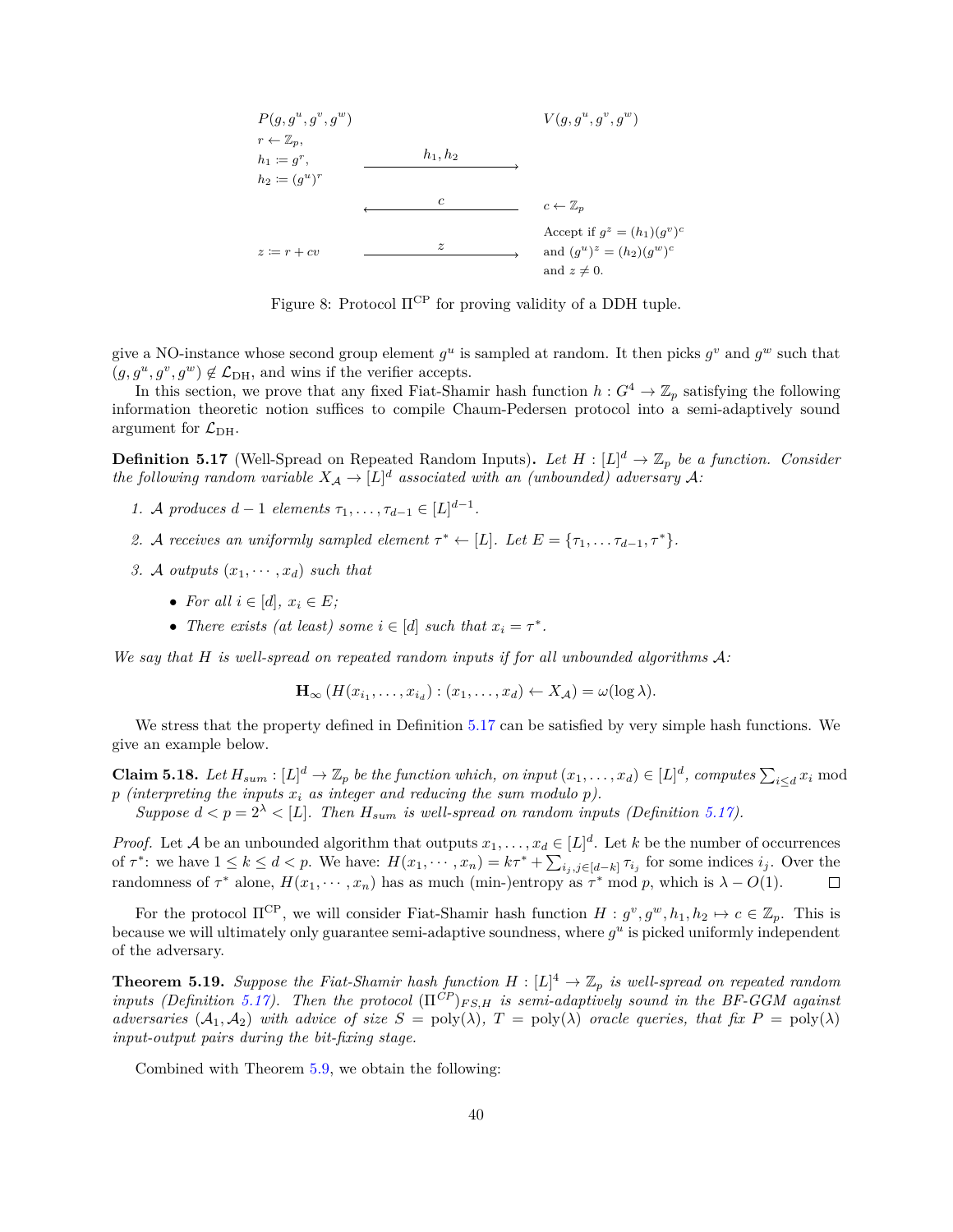**Corollary 5.20.** *Suppose the Fiat-Shamir hash function is well-spread on repeated random inputs (Definition* [5.17\)](#page-41-1). Then the protocol  $(\Pi^{CP})_{FS,H}$  is semi-adaptively sound in the AI-GGM against adversaries *with polynomially-sized advice and polynomial number of group oracle queries.*

We now prove Theorem  $5.19$ .

*Proof.* We consider the bit-fixing generic group model in the linear-query formulation (Definition [5.4\)](#page-36-1).

Suppose a bit-fixing generic group attacker  $A = (A_1, A_2)$  breaks the semi-adaptive soundness of the non-interactive protocol with advantage  $\epsilon(\lambda)$ . This means  $\mathcal{A}_1$ , given the set of labels  $\mathcal{Y} = \{\tau\}$  of all group elements, picks a set of input-output pairs  $F = \{(r_i, \tau_i)\}\$  of size P, and derives from F some auxiliary input aux of size S. Then,  $A_2$  instantiated with input  $(\sigma(1), \sigma(u))$  (and the auxiliary information aux) will, with probability  $\epsilon(\lambda)$  over u and  $\sigma$ , output  $(\tau_v, \tau_w) \in [L]^2$  corresponding to a "no instance" of the DDH language, accompanied by an accepting proof  $((\tau_r, \tau_s), z)$  where  $(\tau_r, \tau_s) \in [L]^2$  and  $z \in \mathbb{Z}_p$ .

Explicitly,  $A_2$  outputs  $(\tau_v, \tau_w, \tau_r, \tau_s, z)$  satisfying the following conditions with probability  $\epsilon(\lambda)$ :

- (Condition 1:  $(\sigma(u), \tau_v, \tau_w)$  is not a valid DDH tuple) Over  $\mathbb{Z}_p$ ,  $u \cdot \sigma^{-1}(\tau_v) \neq \sigma^{-1}(\tau_w)$ . If either of  $\sigma^{-1}(\tau_v)$  or  $\sigma^{-1}(\tau_w)$  do not exist, this condition is failed.
- (Condition 2: the verifier accepts  $(\tau_r, \tau_s, z)$ ). The two checks the verifier performs are:

<span id="page-42-1"></span><span id="page-42-0"></span>
$$
z = \sigma^{-1}(\tau_r) + \sigma^{-1}(\tau_v) \cdot H(\tau_v, \tau_w, \tau_r, \tau_s), \tag{5}
$$

$$
u \cdot z = \sigma^{-1}(\tau_s) + \sigma^{-1}(\tau_w) \cdot H(\tau_v, \tau_w, \tau_r, \tau_s). \tag{6}
$$

In the real protocol, the verifier is checking these relations in the exponent, but the cheating prover must still satisfy them over  $\mathbb{Z}_p$ . If either of  $\sigma^{-1}(\tau_r)$  or  $\sigma^{-1}(\tau_w)$  do not exist, this condition is failed.

Recall that in the linear-query formulation of the GGM (cf. Definition [5.4\)](#page-36-1), any label the attacker  $\mathcal{A}_2$ obtains from the group oracle  $\mathcal{O}_{lin}$  is of the form  $\sigma(\alpha \cdot u+\beta)$ , where  $\alpha$  and  $\beta$  are known to the attacker (since A explicitly provides  $\alpha, \beta$  to make the query). Note that  $\beta$  can depend on the values  $r_i \in \mathbb{Z}_p$  (contained in F) produced in the preprocessing phase. If any of the labels  $\tau_v, \tau_w, \tau_r, \tau_s$  that A outputs are *not* the result of a query to  $\mathcal{O}_{lin}$  (or one of  $\sigma(1)$  or  $\sigma(u)$ ), nor belong to the set F obtained during the preprocessing phase, then with probability  $1 - O(1/2^{\lambda})$  (over the randomness of  $\sigma$ ) there will not exist a preimage under  $\sigma$  and the conditions will fail.

Therefore, for any attacker  $A$ , we can define an attacker that directly outputs those coefficients with overwhelming probability. Up to renaming, we can therefore think of  $A$  as *directly* outputting coefficients  $\alpha_v, \beta_v, \alpha_w, \beta_w, \alpha_r, \beta_r, \alpha_s, \beta_s \in \mathbb{Z}_p$  such that

<span id="page-42-3"></span><span id="page-42-2"></span>
$$
v = \alpha_v \cdot u + \beta_v,
$$
  
\n
$$
w = \alpha_w \cdot u + \beta_w,
$$
  
\n
$$
r = \alpha_r \cdot u + \beta_r,
$$
  
\n
$$
s = \alpha_s \cdot u + \beta_s,
$$

in place of  $\tau_v, \tau_w, \tau_r, \tau_s$ , as this can only hurt its advantage by an additive  $O(1/2^{\lambda})$ .

We rewrite Eqs. [\(5\)](#page-42-0) and [\(6\)](#page-42-1) in terms of  $\vec{\alpha} := (\alpha_v, \alpha_w, \alpha_r, \alpha_s)$  and  $\vec{\beta} := (\beta_v, \beta_w, \beta_r, \beta_s)$ :

$$
z = (\alpha_r \cdot u + \beta_r) + (\alpha_v \cdot u + \beta_v) \cdot f(\vec{\alpha}, \vec{\beta}), \tag{7}
$$

$$
u \cdot z = (\alpha_s \cdot u + \beta_s) + (\alpha_w \cdot u + \beta_w) \cdot f(\vec{\alpha}, \vec{\beta}), \tag{8}
$$

where

$$
f(\vec{\alpha}, \vec{\beta}) \coloneqq H(\sigma(\alpha_v + u \cdot \beta_v), \sigma(\alpha_w + u \cdot \beta_w), \sigma(\alpha_r + u \cdot \beta_r), \sigma(\alpha_s + u \cdot \beta_s)).
$$

In these equations, the attacker  $\mathcal A$  outputs (or can efficiently compute) every value except for  $u$ . If these equations can be solved for  $u$ , this means the attacker can break discrete log with the same probability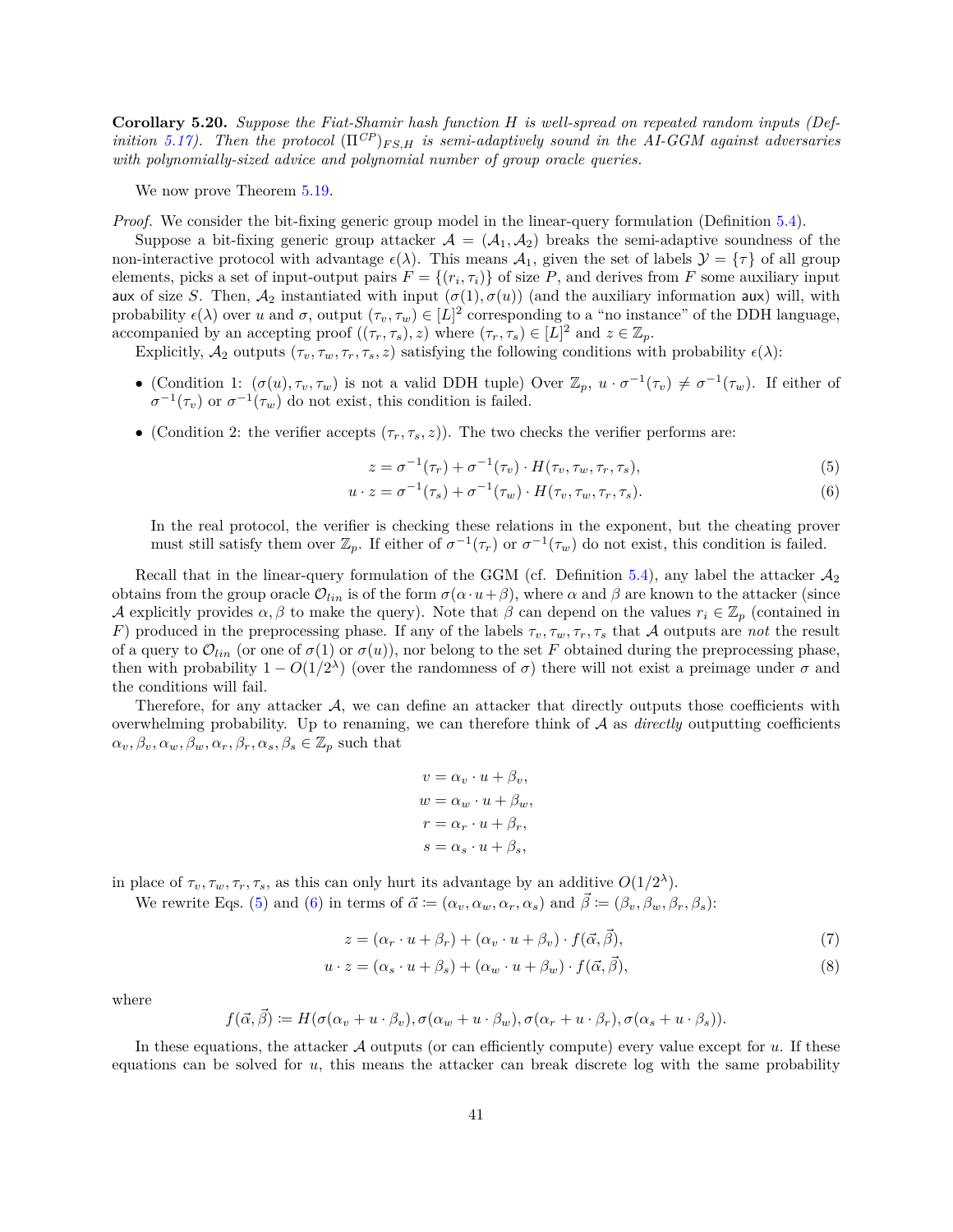that can satisfy these equations. By Theorem [5.11,](#page-37-3) a  $(S, T, P)$  attacker can only break discrete log in the BF-GGM model with negligible probability  $O((TP + T^2)/p)$ .

Therefore, with probability  $\epsilon(\lambda) - O(1/2^{\lambda}) - O((TP + T^2)/p)$ , the attacker outputs  $\vec{\alpha}, \vec{\beta}, z$  satisfy-ing Eqs. [\(7\)](#page-42-2) and [\(8\)](#page-42-3), and furthermore these equations *cannot* be solved for u. In other words, these equations should not be formally solvable in  $u$  as a formal variable. This gives rise to the following four equations, where the first two state the coefficient of  $u$  must be equal on both sides of Eqs. [\(7\)](#page-42-2) and [\(8\)](#page-42-3), and the last two are the result of setting the constant terms to be equal.

<span id="page-43-0"></span>
$$
0 = \alpha_r + \alpha_v \cdot f(\vec{\alpha}, \vec{\beta}), \tag{9}
$$

$$
z = \alpha_s + \alpha_w \cdot f(\vec{\alpha}, \vec{\beta}), \tag{10}
$$

$$
z = \beta_r + \beta_v \cdot f(\vec{\alpha}, \vec{\beta}), \tag{11}
$$

<span id="page-43-1"></span>
$$
0 = \beta_s + \beta_w \cdot f(\vec{\alpha}, \vec{\beta}). \tag{12}
$$

We finish the proof by showing that if  $\vec{\alpha}, \vec{\beta}, z$  does not correspond to a valid DDH tuple, then over the randomness of  $\sigma$ , these equations can only hold with probability  $O((T + P)^4/\lambda^{\omega(1)})$ . This means  $\epsilon(\lambda)$  –  $O(1/2^{\lambda})-O((TP+T^2)/p) \leq O((T+P)^4/\lambda^{\omega(1)})$ , from which the claimed bound of  $\epsilon(\lambda) \leq O((T+P)^4/\lambda^{\omega(1)})$ follows.

Suppose for a moment that  $f(\vec{\alpha}, \vec{\beta})$  is replaced by a formal variable **f** in each of Eqs. [\(9\)](#page-43-0) to [\(12\)](#page-43-1). Then for any particular choice of  $\vec{\alpha}, \vec{\beta}$ , either (1) none of these equations have any formal dependence on **f** or (2) at least one of these equations determines **f** (if more than one equation determines **f** there may be no solution).

If (1) is the case, then the coefficients of **f** must be equal on both sides in all four equations. This gives rise to the following conditions on  $\vec{\alpha}, \vec{\beta}, z$ :

$$
\alpha_v = 0,
$$
  
\n
$$
\alpha_r = 0,
$$
  
\n
$$
\alpha_w = \beta_v,
$$
  
\n
$$
\alpha_s = \beta_r,
$$
  
\n
$$
\beta_w = 0,
$$
  
\n
$$
\beta_s = 0,
$$
  
\n
$$
z = \beta_r + \beta_v \cdot f(\vec{\alpha}, \vec{\beta}).
$$

These conditions are equivalent to  $w = u \cdot v$ ,  $s = u \cdot r$ , and  $z = r + H(\tau_v, \tau_w, \tau_r, \tau_s) \cdot v$ , which precisely corresponds to an honest execution of the protocol on a valid DDH tuple.

However, since A is outputting  $(\vec{\alpha}, \vec{\beta}, z)$  corresponding to a DDH "no instance" (with probability  $\epsilon(\lambda)$  –  $O(1/2^{\lambda}) - O((TP + T^2)/p)$  this cannot correspond to (1). Therefore, it must be that the choice of  $\vec{\alpha}, \vec{\beta}$ determines **f**.

We then distinguish two cases.

**Case 1. All the inputs**  $v, w, r, s$  to the hash function are from the preprocessing stage. That is, there exists some elements  $\tau_v, \tau_w, \tau_r, \tau_s$  such that  $(v, \tau_v), (w, \tau_w), (r, \ell_r), (s, \ell_s) \in F$ . In this case, the proof is accepted by the verifier only if  $(g^u)^z = (h_2)(g^w)^c$ , so that  $u \cdot z = s + w \cdot c$ , where  $c = H(\tau_v, \tau_w, \tau_r, \tau_s)$  and  $z \neq 0$ . As  $v, w, r$  and s are computed during the preprocessing phase, and in particular before u is defined, we have that, with overwhelming probability over the randomness of  $u$  alone, the verifier rejects the proof. Namely, as  $z \neq 0$ :

$$
\Pr[\text{Verifier accepts}] \le \Pr_{u \leftarrow \mathbb{Z}_p} \left[ u = (s + w \cdot H(v, w, r, s)) \cdot z^{-1} \text{ mod } p \right] = 1/p.
$$

**Case 2. At least one input to the hash function has not been fixed during the preprocessing stage.** Observe that there are at most  $(T + P + 2)^4$  possible such choices for  $\vec{\alpha}, \vec{\beta}$ , since we are already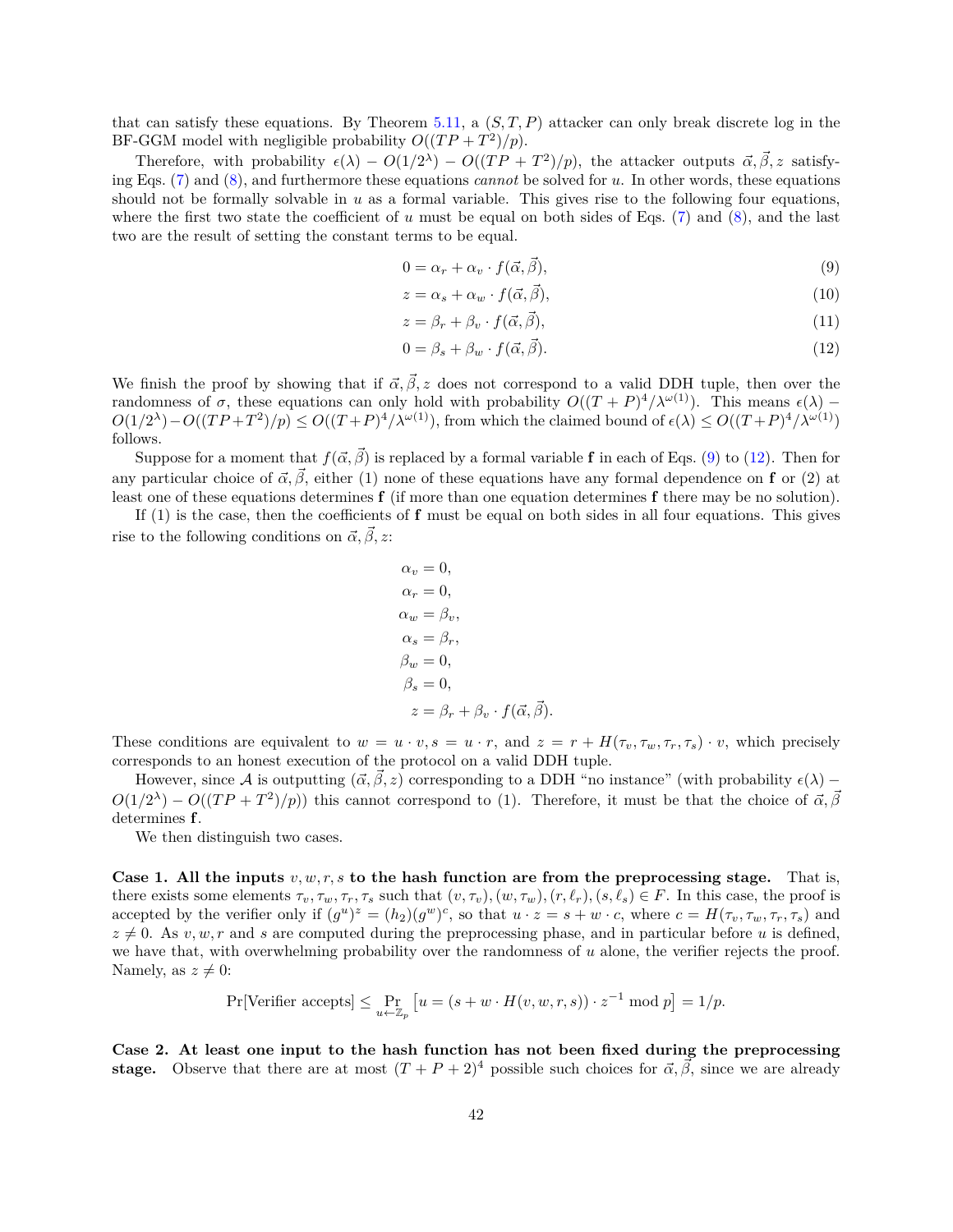conditioning on the attacker outputting only  $(\alpha, \beta)$  pairs corresponding to one of the T queries it made  $\mathcal{O}_{Lin}$ , or one of the two group elements  $\sigma(1), \sigma(u)$  (i.e.  $(\alpha, \beta) = (0, 1)$  or  $(1, 0)$ ), or ones resulting from the preprocessing phase.

For any such fixed choice of  $\vec{\alpha}, \vec{\beta}$ , the value  $f(\vec{\alpha}, \vec{\beta})$  will be an evaluation of H on four generic group labels  $(\tau_v, \tau_w, \tau_r, \tau_s)$ . These labels may be repeated, but at least one (the one not resulting from the preprocessing phase) is (statistically close to) uniformly random by our assumption on the case. Therefore, the well-spread property of H (Definition [5.17\)](#page-41-1) guarantees that H still has min-entropy  $\omega(\log \lambda)$ . So the probability that this value of H will equal the prescribed setting for **f** is at most  $1/2^{\omega(\log \lambda)}$ . By a union bound over all  $(T + P + 2)^4$  possible choices of  $(\vec{\alpha}, \vec{\beta})$ , the probability that the attacker satisfies all the equations is at most  $(T+P+2)^4/2^{\omega(\log \lambda)}$ .  $\Box$ 

## <span id="page-44-0"></span>**5.5 Application: NIZKs for** NP

We now show that  $(\Pi^{CP})_{FS,H}$  can be used to obtain NIZKs for all of NP. This follows the recent line work of instantiating the hidden-bits model [\[FLS99\]](#page-56-8) from standard assumptions [\[CH19,](#page-55-11) [KNYY19,](#page-57-10) [QRW19,](#page-58-11) [CKU20\]](#page-55-3). In particular, Couteau, Katsumata and Ursu [\[CKU20,](#page-55-3) Theorem 28] show that any NIZK for the language  $\mathcal{L}_{\text{DH}}$  is sufficient to build so-called Verifiable Pseudorandom Generators (VPRG) [\[CH19\]](#page-55-11) (also known as hidden bits generators [\[QRW19\]](#page-58-11)), which in turn allows to instantiate the hidden bits model [\[CH19,](#page-55-11) [KNYY19,](#page-57-10) [QRW19,](#page-58-11) [CKU20\]](#page-55-3).

While the statement of  $\text{CKU20}$ , Theorem 28] specifies that the underlying NIZK for  $\mathcal{L}_{\text{DH}}$  be *adaptively sound*, we note that our notion of semi-adaptive soundness suffices. This is because in the proof of [\[CKU20,](#page-55-3) Theorem 28] the  $g^u$  component of the Diffie-Hellman tuple is randomly sampled and included in the common reference string of the VPRG; this is something which the malicious prover does not have any control over. This gives the following theorem:

**Theorem 5.21** (NIZKs for  $\mathcal{L}_{DH}$  imply NIZKs for all of NP, adapted from [\[CKU20\]](#page-55-3)). *Suppose*  $\Pi$  *is a semiadaptively sound, single-theorem zero-knowledge NIZK argument for*  $\mathcal{L}_{\text{DH}}$ . Then, under the CDH assumption, *there exists an (adaptively sound, adaptively multi-theorem) NIZK argument for all of* NP*.*

As is, our protocol  $(\Pi^{\text{CP}})_{FS,H}$  is in the plain model, and is therefore not zero-knowledge (assuming deciding DDH is not in BPP). However, one can generically add single-theorem zero-knowledge in the following way. We now use a common random string crs  $:= \rho \leftarrow \mathbb{Z}_p$  and define our new hash function  $H_o = H + \rho$ . This makes  $H_o$  1-wise independent, and allows to lift honest-verifier zero-knowledge of  $\Pi^{\rm CP}$  to single-theorem zero-knowledge of  $(\Pi^{\text{CP}})_{FS,H}$  in the CRS model (by having the simulator program  $\rho$  to map the challenge  $c$  to the honest-verifier simulator challenge).

# <span id="page-44-1"></span>**6 Negative Results for Fiat-Shamir with Non-Cryptographic Hash Functions**

In this section, we give evidence that in contrast to our positive results (Section [5,](#page-35-0) Section [4\)](#page-23-0), Fiat-Shamir for certain protocols *necessarily requires* a cryptographic hash function. Our prototypical example of such an interactive protocol is Blum's protocol for graph Hamiltonicity [\[Blu86\]](#page-54-10), but our results extend to a broad class of 3-message HVZK argument systems.

Our results have two different forms:

∙ We show that even if one is willing to use an oracle (such as a random oracle or a generic group oracle) to instantiate the 3-message protocol (such as Blum), there is an unconditional break of soundness in the resulting Fiat-Shamir protocol for any hash function *ℎ* that *does not make use of the oracle*. This stands in contrast to our results in Section [5,](#page-35-0) where idealized (GGM) assumptions about 3-message protocols *did* suffice for the soundness of Fiat-Shamir with an oracle independent hash function.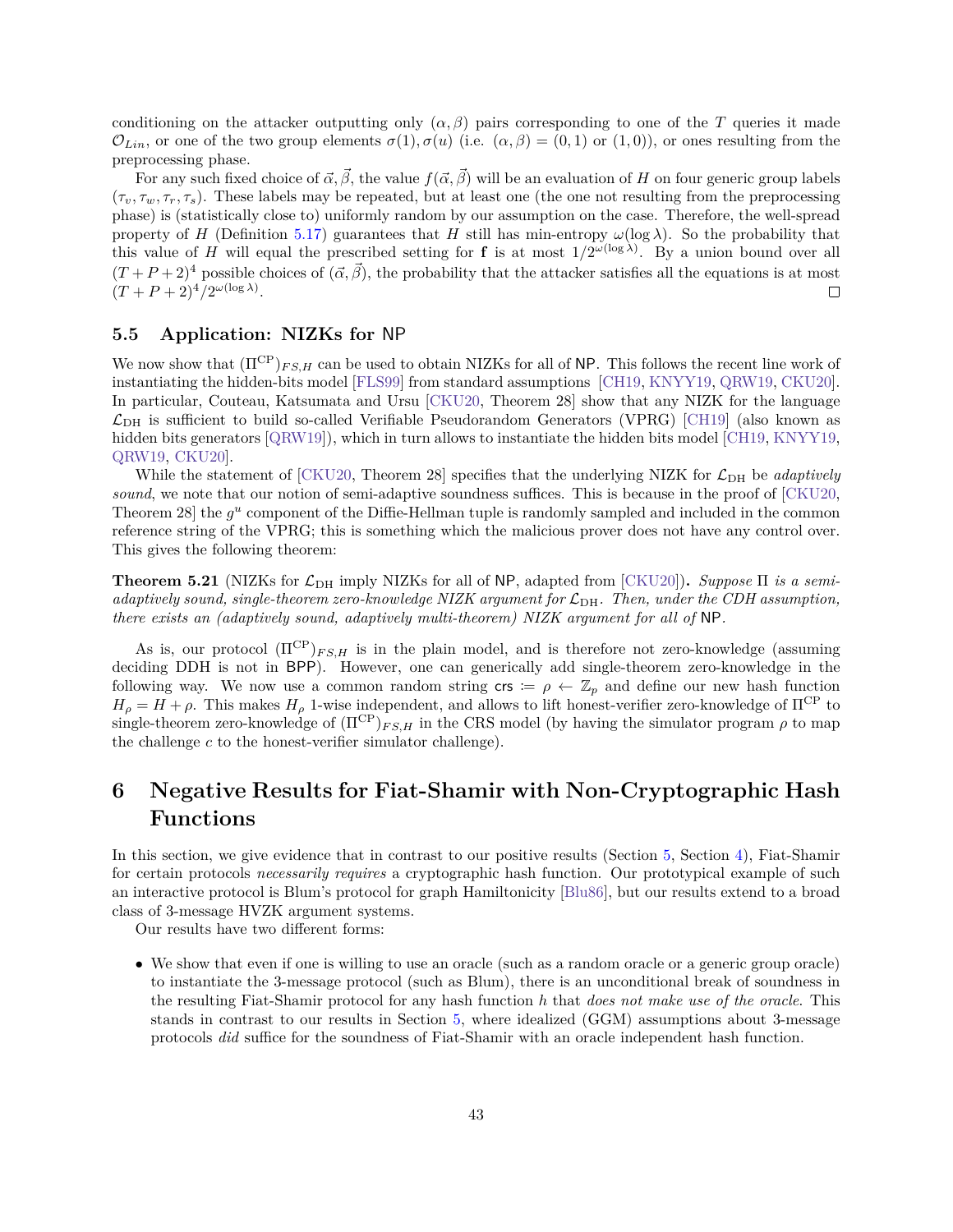∙ We describe a concrete security property (which we call "mix-and-match resistance" (Definition [6.8\)](#page-50-1)) such that for any protocol  $\Pi$  in a large class C, any hash function (family)  $\mathcal H$  that instantiates Fiat-Shamir for Π must possess this security property. This result also holds relative to natural oracle distributions  $\mathcal{O}$ , which further establishes that the "mix-and-match resistance" property of  $\mathcal{H}$  is not "borrowing hardness" from the protocol. This stands in contrast to our results in Section [4,](#page-23-0) where a simple and non-cryptographic hash function was provably sufficient to instantiate Fiat-Shamir in the standard model.

Moreover, we show that mix-and-match resistant hash functions imply the existence of one-way functions, allowing us to conclude that  $\mathcal{H}$  (if it instantiates Fiat-Shamir soundly) can be used to construct a one-way function.

The two kinds of results are closely related. As described in the technical overview (Section [2\)](#page-12-0), our attacks in the random oracle model (for example) make only a polynomial number of queries to the oracle but require solving some oracle-independent problem in unbounded time. Our concrete security property is then the claim that this oracle-independent problem cannot be solved in polynomial time.

Of course, for this methodology to work, we have to ensure that the oracle-independent problem above actually has an information-theoretic solution. We begin (Section  $6.1$ ) with a technical lemma that will guarantee such an information-theoretic solution; this lemma is also used to show that the security property implies that OWFs exist in Section [6.4.](#page-50-0) We then prove impossibility results for instantiating Fiat-Shamir for the Blum protocol (Section [6.2\)](#page-47-0) and then state and prove our two general negative results (Section [6.3](#page-47-1) and Section [6.4\)](#page-50-0).

## <span id="page-45-0"></span>**6.1 Main Information-Theoretic Lemma**

Let  $A^{(1)}, \ldots, A^{(t)}$  be arbitrary  $q \times w$  binary matrices, and let  $f: \{0,1\}^{wt} \to \Sigma^t$  be an arbitrary function. Finally, let  $y^{(1)}, \ldots, y^{(t)} \leftarrow \Sigma^q$  be i.i.d. uniformly random elements of  $\Sigma^q$ .

For any vector  $v \in [q]^t$ , fix the notation  $A[v] = (A_{v_1}^{(1)}, \ldots, A_{v_t}^{(t)})$  and  $y[v] = (y_{v_1}^{(1)}, \ldots, y_{v_t}^{(t)})$ .

<span id="page-45-1"></span>**Lemma 6.1.** *If*  $q \ge t | \Sigma | \lambda$ , then with  $1 - O\left(\frac{1}{\lambda t}\right)$  probability, there exists a vector  $v \in [q]^t$  such that  $f(A[v]) =$  $[y[v]$ . Moreover, with probability  $1 - O\left(\frac{1}{\lambda t}\right)$ , the number of such v is at least  $\frac{1}{2} \left(\frac{q}{|\Sigma|}\right)^t$ .

*Proof.* For every vector v, define the random variable  $X_v = \chi\big(f(A[v]) = y[v]\big)$  (i.e., the indicator variable for v being a solution to our problem). Define  $X = \sum_{v} X_v$ . We will show that  $X > \frac{1}{2} \cdot \mathbf{E}[X]$  with high probability.

To do this, we apply the second moment method (Chebyshev's inequality). We first compute

$$
\mathbf{E}[X] = \sum_{v \in [q]^t} \mathbf{E}[X_v]
$$
  
= 
$$
\sum_{v \in [q]^t} \Pr\left[f(A[v]) = y[v]\right]
$$
  
= 
$$
\sum_{v \in [q]^t} |\Sigma|^{-t} = \left(\frac{q}{|\Sigma|}\right)^t.
$$

The third equality holds because for any vector v, the random variable  $y[v]$  is uniform over  $\Sigma^t$ . We next compute the second moment of  $X$ , as follows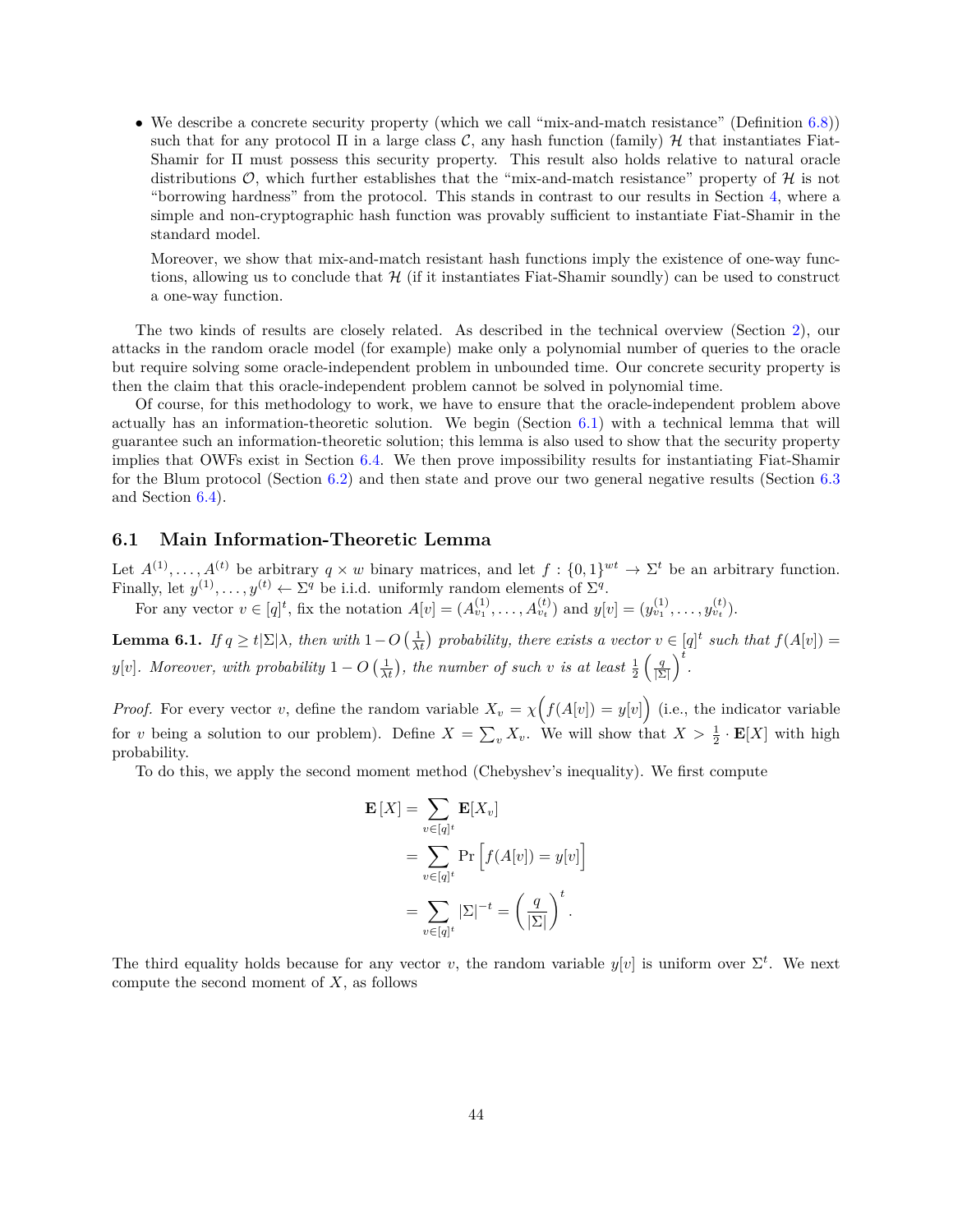$$
\mathbf{E}\left[X^2\right] = \sum_{v,w \in [q]^t} \mathbf{E}[X_v X_w]
$$

$$
= \sum_{d=0}^t \sum_{\substack{v,w \in [q]^t \\ \delta_H(v,w) = d}} \mathbf{E}[X_v X_w],
$$

where  $\delta_H(v, w)$  denotes  $\Sigma$ -Hamming distance (the number of symbols on which v and w disagree). We claim that for every *v*, *w* such that  $\delta_H(v, w) = d$ ,  $\mathbf{E}[X_v X_w] \leq 2^{-t-d}$ . This can be seen by the calculation

$$
\mathbf{E}[X_v X_w] = \Pr\left[f(A[v]) = y[v] \text{ AND } f(A[w]) = y[w]\right]
$$

$$
= |\Sigma|^{-t} \Pr\left[f(A[w]) = y[w] \mid f(A[v]) = y[v]\right]
$$

$$
\leq |\Sigma|^{-t-d},
$$

where the last inequality follows from the fact that  $y[w]$  has  $d \log |\Sigma|$ -bits of min-entropy given  $y[v]$ .

Therefore, we complete the calculation

$$
\mathbf{E}[X^2] = \sum_{d=0}^t \sum_{\substack{v, w \in [q]^t \\ \delta_H(v, w) = d}} \mathbf{E}[X_v X_w]
$$
  
\n
$$
\leq \sum_{d=0}^t \sum_{\substack{v, w \in [q]^t \\ \delta_H(v, w) = d}} |\Sigma|^{-t-d}
$$
  
\n
$$
\leq \sum_{d=0}^t \binom{t}{d} q^{t+d} |\Sigma|^{-t-d}
$$
  
\n
$$
= \left(\frac{q}{|\Sigma|}\right)^{2t} \sum_{d=0}^t \binom{t}{d} \left(\frac{|\Sigma|}{q}\right)^{t-d}
$$

*.*

Thus, we can bound

$$
\operatorname{Var}[X] = \mathbf{E}[X^2] - \mathbf{E}[X]^2
$$
  
\n
$$
\leq \left(\frac{q}{|\Sigma|}\right)^{2t} \sum_{d=0}^{t-1} {t \choose d} \left(\frac{|\Sigma|}{q}\right)^{t-d}
$$
  
\n
$$
= \left(\frac{q}{|\Sigma|}\right)^{2t-1} \left(1 + \frac{|\Sigma|}{q}\right)^{t-1}.
$$

We conclude that when  $q\geq t|\Sigma|\lambda,$ 

$$
\frac{\text{Var}[X]}{\mathbf{E}[X]^2} = O\left(\frac{1}{\lambda t}\right),\,
$$

which implies that  $Pr\left[X > \frac{1}{2} \cdot \mathbf{E}[X]\right] \geq 1 - O\left(\frac{1}{\lambda t}\right)$  by Chebyshev's inequality.

 $\Box$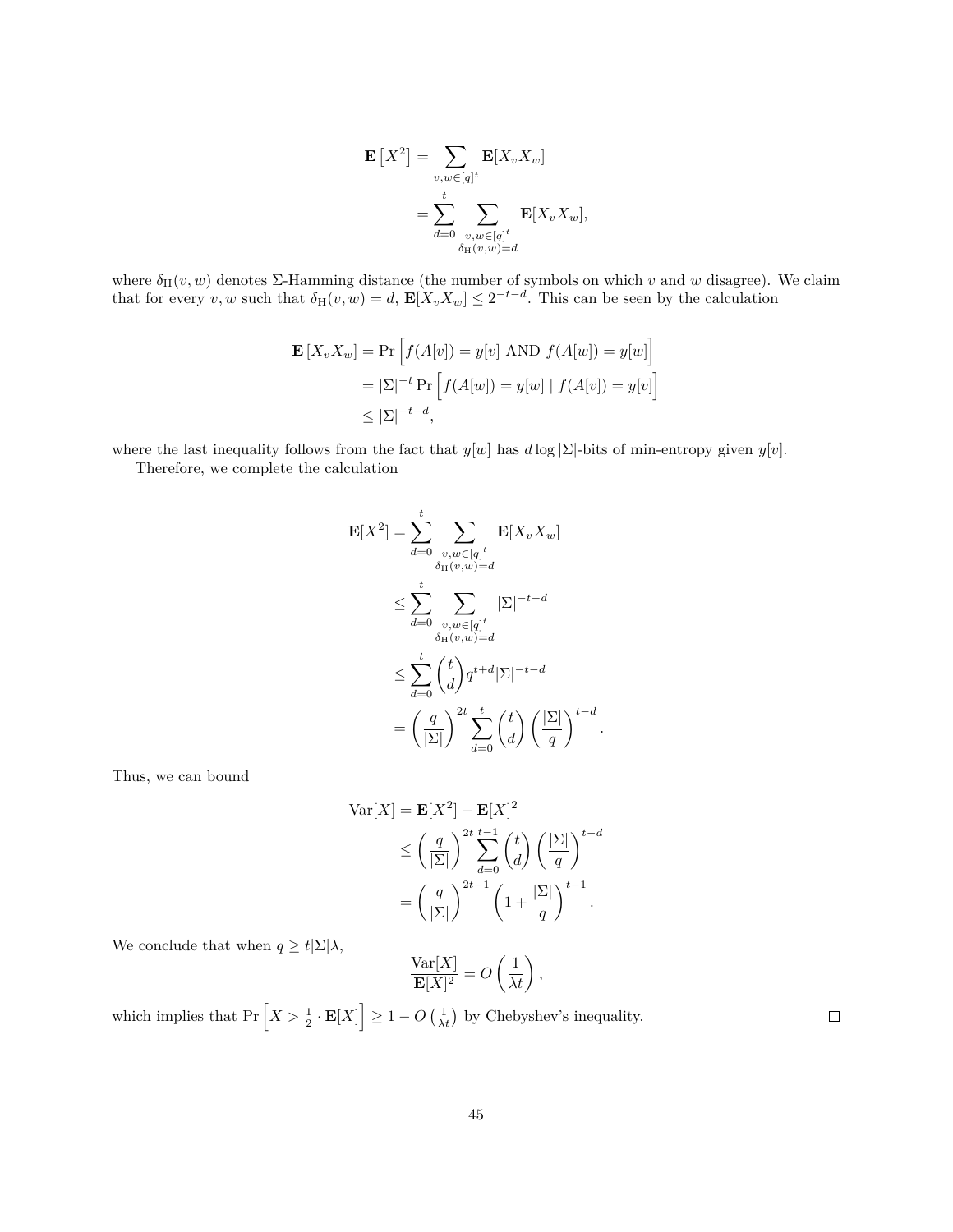## <span id="page-47-0"></span>**6.2 Negative Result for Blum in the Random Oracle Model**

In this section, we give a simple example of a negative result that we can prove using our methods. In particular, we consider an idealized variant of Blum's Hamiltonicity protocol [\[Blu86\]](#page-54-10) in which the commitment scheme is instantiated with a random oracle. We show that even for this idealized variant of the Blum protocol, a (successful) Fiat-Shamir hash function  $H$  for this protocol necessarily satisfies a cryptographic security property.

<span id="page-47-2"></span>
$$
P(G, \sigma)
$$
\n
$$
\pi \leftarrow S_n, G' = \pi(G)
$$
\n
$$
\alpha \leftarrow \text{Com}(G')
$$
\n
$$
\xrightarrow{\beta}
$$
\n
$$
\beta \leftarrow \{0, 1\}
$$
\nIf  $\beta = 0$ , decommit to *H* and reveal  $\pi$ .\nIf  $\beta = 1$ , reveal  $\pi \circ \sigma$  and decommit to the edges in  $G'$  corresponding to the cycle  $\pi \circ \sigma$ .\n\n
$$
\xrightarrow{\gamma}
$$
\n
$$
\xrightarrow{\text{Accept if all decommitters are correct and:}} \text{either } \beta = 0 \text{ and } G' = \pi G
$$
\n
$$
\xrightarrow{\text{the cycle } \pi \circ \sigma} \text{ or } \beta = 1 \text{ and all edge decommitters are 1.}
$$

Figure 9: The Zero Knowledge Proof System  $\Pi^{\text{Blum}}$  for Graph Hamiltonicity.

The Blum protocol  $\Pi$  is described in Fig. [9.](#page-47-2) For this example, we instantiate  $\textsf{Com}(b; r) = \mathcal{O}(x, r)$  as an idealized bitwise commitment scheme in the random oracle model.  $\Pi$  is repeated  $t$  times in parallel to obtain soundness error  $2^{-t}$ . We now give a polynomial-query attack on  $\Pi_{\text{FS},H}^t$  for any hash function H that does not invoke the oracle<sup>[14](#page-47-3)</sup>  $\mathcal{O}$ .

Let  $H$  denote a candidate Fiat-Shamir hash function for the above protocol  $\Pi_{\text{Blum}}$  when iterated  $t$  times in parallel. Consider the following attack on the Fiat-Shamir protocol  $\Pi^t_{\text{FS},H}$ :

- 1. For  $1 \leq i \leq t, 1 \leq \ell \leq q$ , sample a random bit  $y_{\ell}^{(i)} \leftarrow \{0,1\}$  and sample message  $\alpha_{\ell}^{(i)}$  $y_{\ell}^{(i)}$ : if  $y_{\ell}^{(i)} = 0$ , sample  $\alpha_{\ell}^{(i)}$  $\ell_{\ell}^{(i)}$  as in the honest protocol, while if  $y_{\ell}^{(i)} = 1$ , and sample  $\alpha_i^{(\ell)}$  as a commitment to a cycle graph.
- 2. Find  $v \in [q]^t$  such that  $H(\alpha[v]) = y[v]$ .
- 3. Output  $\alpha[v]$  as well as the necessary decommitments to  $\alpha[v]$  (either the entire graph or just the edges in the cycle).

By Lemma [6.1,](#page-45-1) as long as  $q = \omega(t)$ , Step (2) has a solution with high probability over  $(\alpha, y)$  (because the joint distribution  $(\alpha, y)$  is statistically close to uniform). Therefore, this constitutes a poly-query attack on the protocol  $\Pi_{\text{FS},H}^t$  in the random oracle model. Moreover, if the computational problem in Step (2) (which does not depend on  $\mathcal{O}$ ) can be solved *efficiently*, then there is a poly-*time* attack on  $\Pi_{\text{FS},H}^t$ .

## <span id="page-47-1"></span>**6.3 A General Polynomial-Query Attack**

We now generalize our negative result for Π<sub>Blum</sub> to a broader class of interactive arguments. Namely, we consider a class of 3-message public-coin honest-verifier zero-knowledge arguments relative to an arbitrary oracle (or efficiently simulatable oracle distribution<sup>[15](#page-47-4)</sup>)  $\mathcal O$  and give polynomial-query attacks on resulting Fiat-Shamir protocols for any (oracle-independent) hash function *ℎ*.

<span id="page-47-3"></span><sup>&</sup>lt;sup>14</sup>Such an assumption is necessary, or else  $\mathcal O$  can be used to instantiate a standard Random-Oracle based Fiat-Shamir hash function.

<span id="page-47-4"></span><sup>&</sup>lt;sup>15</sup>An oracle distribution is efficiently simulatable if a polynomial-query interaction with  $\mathcal O$  can be simulated (up to negligible statistical distance) in polynomial time. This captures models such as the random oracle model and generic group model.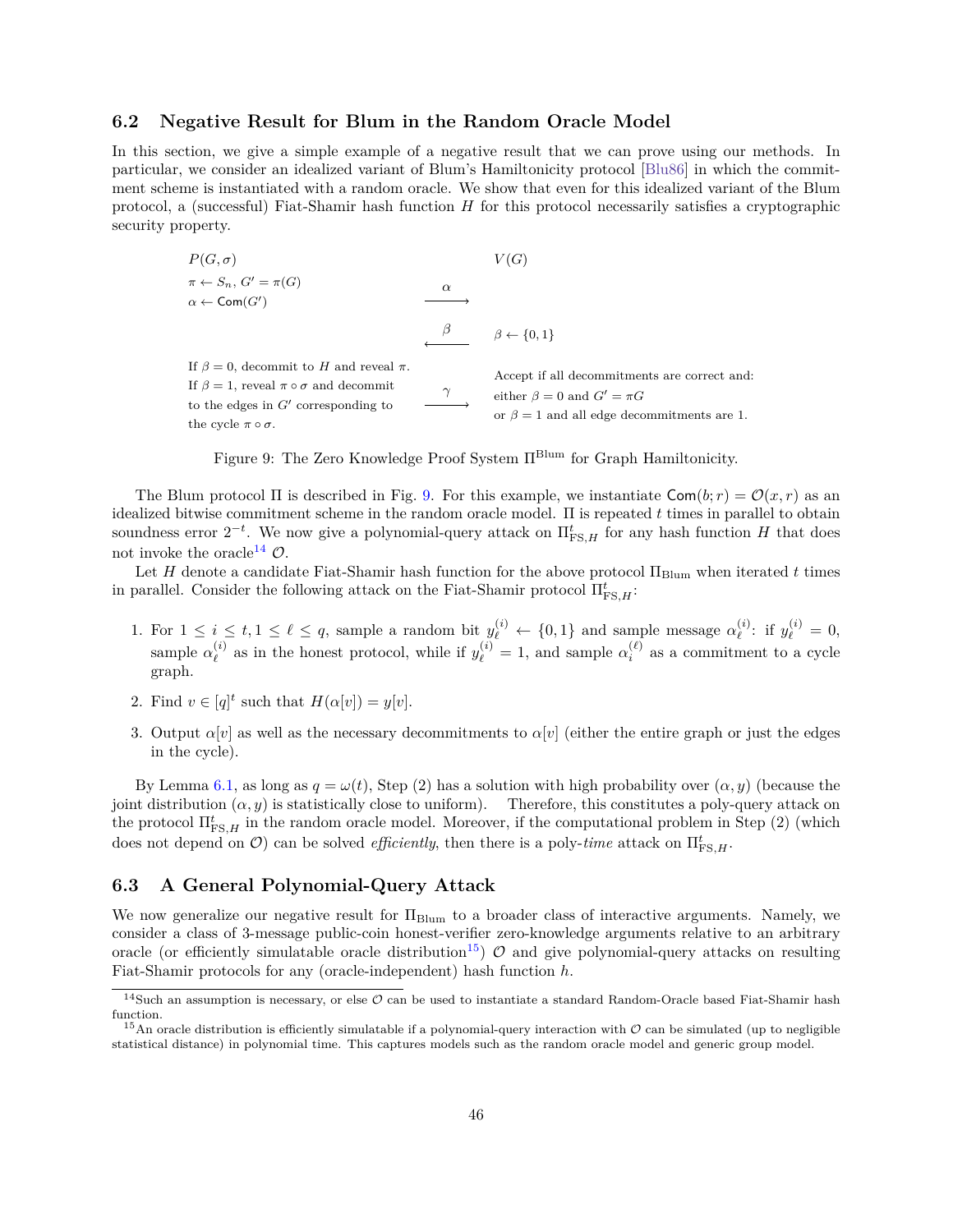**Definition 6.2** (HVZK Arguments relative to an Oracle). *An interactive argument system*  $\Pi^{\mathcal{O}(\cdot)} = (P^{\mathcal{O}(\cdot)}, V^{\mathcal{O}(\cdot)})$ *for a language*  $L$  (with witness relation  $R_L$ ) built relative to an oracle distribution  $O$  is an HVZK argument system *relative to*  $\mathcal O$  *if it satisfies the following properties:* 

- **Completeness**: For any  $(x, w) \in R_L$ , at the end of an interaction  $\langle P^{O(·)}(x, w), V^{O(·)}(x) \rangle$ , the verifier *outputs* 1 *with probability*  $1 - \text{negl}(\lambda)$ .
- Soundness error  $\epsilon$ : For any  $x \notin L$  and any efficient  $P^{*O(\cdot)}$ ,  $V^{O(\cdot)}(x)$  (in an interaction with  $P^*$ ) *outputs* 1 *with probability at most*  $\epsilon$ .
- *Honest-Verifier Zero Knowledge: There exists a polynomial-time simulator* Sim<sup>O(-)</sup> such that for *every*  $(x, w) \in R_L$ , the following indistinguishability holds:

$$
\mathsf{Sim}^{\mathcal{O}(\cdot)}(x) \approx \mathsf{view}_V \langle P^{\mathcal{O}(\cdot)}(x, w), V^{\mathcal{O}(\cdot)}(x; r) \rangle.
$$

*That is, the simulator outputs a verifier view that is indistinguishable from the honest verifier's view in an interaction with an honest prover.*

We emphasize that the Simulator is only given query access to  $\mathcal{O}$ ; it may not program the oracle.

*Two Variants:* We say that  $\Pi^{\mathcal{O}}(\cdot)$  satisfies HVZK against **query-bounded** adversaries if simulation *indistinguishability holds with respect to all polynomial-query distinguishers. We say that*  $\Pi^{\mathcal{O}(\cdot)}$  satisfies *HVZK against polynomial-time adversaries if the indistinguishability holds with respect to all polynomialtime distinguishers.*

For our negative results, we focus on protocols  $\Pi^{\mathcal{O}(\cdot)}$  satisfying the following conditions

- ∙ **Public Coin**: The verifier messages are assumed to be sampled publicly (no internal verifier state) and uniformly at random. This restriction is necessary for Fiat-Shamir to be well-defined syntactically.
- ∙ **3-Messages**: We assume that Π consists of only three rounds of interaction. This is mainly for simplicity of the analysis.
- ∙ **Small Challenge Space**: We assume that the verifier's message is an element of a polynomial-size alphabet Σ. Fiat-Shamir is then applied to the protocol  $\Pi^t$  repeated  $t = \omega(1)$  times in parallel.

We note that for such protocols, the honest-verifier zero knowledge property is equivalent to **special honest-verifier zero knowledge**:

**Definition 6.3** (Special Honest-Verifier Zero Knowledge). A 3-message public-coin protocol Π<sup>O(·)</sup> is special *honest-verifier zero knowledge if there exists a simulator*  $\text{Sim}(x, \beta) \rightarrow (\alpha, \gamma)$  *such that for all*  $(x, w) \in R_L$  *and* all verifier messages  $\beta$ ,  $\text{Sim}(x, \beta)$  is (computationally/query-bounded) indistinguishable from the distribution  $\{(\alpha, \text{state}) \leftarrow P(x, w), \gamma \leftarrow P(\text{state}, \beta) : (\alpha, \gamma)\}.$ 

We now prove our two negative results on Fiat-Shamir using information-theoretic hash functions. For our first result, we generalize the polynomial-query attack on Blum. This attack requires one further property of the protocol Π: a variant of "zero-knowledge" that even holds for false statements:

<span id="page-48-0"></span>**Definition 6.4** (Challenge Hiding)**.** *For a 3-message special honest-verifier zero knowledge protocol* Π*, we say that the SHVZK simulator* Sim *is* challenge hiding *if for all (not necessarily true statements) and all challenges*  $\beta, \beta' \in \Sigma$ , the following (computational/query-bounded) indistinguishability holds:

$$
\Big\{(\alpha,\gamma)\leftarrow \mathsf{Sim}(x,\beta): \alpha\Big\} \approx \Big\{(\alpha',\gamma')\leftarrow \mathsf{Sim}(x,\beta'):\alpha'\Big\}.
$$

*That is, simulated first messages hide their corresponding challenges.*

The above definition is a worst-case notion, meaning that we require that the property holds for *every* false statement (and every true statement). We also consider an average-case variant: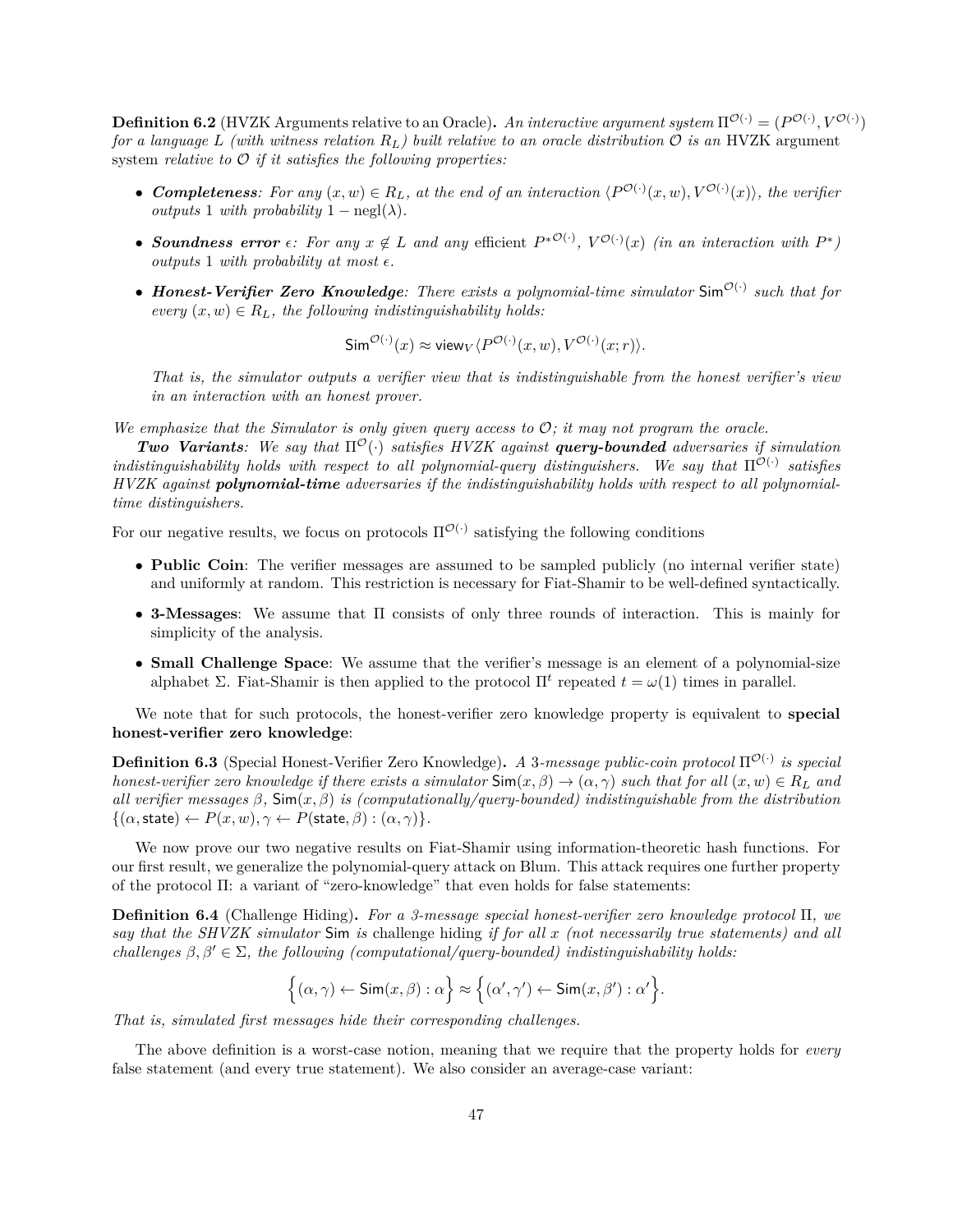**Definition 6.5** (Average-Case Challenge Hiding)**.** *Let* Π *denote a 3-message special honest-verifier zero knowledge protocol* Π *for a language , and let be a distribution on NO-instances. We say that the SHVZK simulator* Sim *is* challenge hiding on average *if the following two distributions are (computationally/querybounded) indistinguishable:*

$$
\Big\{x\leftarrow\mathcal{D},\beta\leftarrow\Sigma,(\alpha,\gamma)\leftarrow\mathsf{Sim}(x,\beta):(x,\alpha,\beta)\Big\}\approx\Big\{x\leftarrow\mathcal{D},\beta,\beta^{\prime}\leftarrow\Sigma,(\alpha,\gamma)\leftarrow\mathsf{Sim}(x,\beta^{\prime}):(x,\alpha,\beta)\Big\}.
$$

**Remark 6.6.** *As long as the oracle distribution is efficiently simulatable (such as a random oracle or a GGM oracle), any Special HVZK protocol* Π *with simulator* Sim *is challenge-hiding against polynomial-time adversaries* for at least one false statement *assuming that the underlying language is hard. Moreover, if is decisionally hard-on-average – meaning that there are computationally indistinguishable distributions*  $\mathcal{D}_{Yes} \approx_c \mathcal{D}_{No}$  *on YES-instances and NO-instances, respectively – then* ( $\Pi$ , Sim) *is average-case challenge hiding for the distribution No. However, challenge hiding against query-bounded adversaries does not follow formally from hardness of the underlying language and SHVZK.*

<span id="page-49-0"></span>**Theorem 6.7.** *Suppose that*  $\Pi := \Pi^{\mathcal{O}(\cdot)}$  *is a 3-message public-coin HVZK argument system (with simulator* Sim) relative to an (efficiently simulatable) oracle distribution  $\mathcal O$  satisfying query-bounded *HVZK*. Moreover, *suppose that*

- 1*. The underlying language*  $L \notin \text{BPP}$ ,
- 2*. The Verifier's challenge space* Σ *is polynomial-size, and*
- 3*.* (Π*,* Sim) *is challenge hiding (Definition [6.4\)](#page-48-0).*

*Then, for any t and any hash function h (that does not query the oracle), the protocol*  $\Pi_{\text{FS},h}^t$  *is unsound relative to . Alternatively, if*

- 1 ′ *. is hard-on-average for a distribution on no-instances*
- 2*.* Σ *is polynomial-size, and*
- 3 ′ *.* (Π*,* Sim) *is -average-case challenge hiding,*

*then*  $\Pi_{\text{FS},h}^t$  *is unsound as above.* 

*Proof.* We prove the "worst-case" variant of the theorem; the "average-case" variant follows by an almost identical argument.

We describe a polynomial-query attack on  $\Pi_{\text{FS},h}^t$ . Given the oracle  $\mathcal O$  and an instance x, do the following, with parameter  $q = t|\Sigma|\lambda$ :

- 1. For  $1 \leq i \leq t, \ 1 \leq \ell \leq q$ :
	- Sample a uniformly random challenge  $\beta_i^{(\ell)} \leftarrow \Sigma$
	- Sample fake transcripts  $(\alpha_i^{(\ell)}, \gamma_i^{(\ell)})$  ← Sim<sup> $\mathcal{O}(\cdot)(x, \beta_i^{(\ell)})$  using the special honest-verifier zero-knowledge</sup> simulator.
- 2. Given  $(\alpha, \beta)$ , search for a vector  $v \in [q]^t$  such that  $h(\alpha[v]) = \beta[v]$ .
- 3. If such a *v* exists, output  $(\alpha[v], \beta[v], \gamma[v])$ .

We claim that for some  $x \notin L$ , this attack outputs an accepting transcript with high probability. To prove this, we have to show two things occur (with non-negligible probability): Step (2) successfully finds a vector  $v$  as described, and that the resulting transcript is accepting.

We first show that the former event occurs for *every*  $x$ . To see this, consider the following hybrid experiment (cut off at step (2)):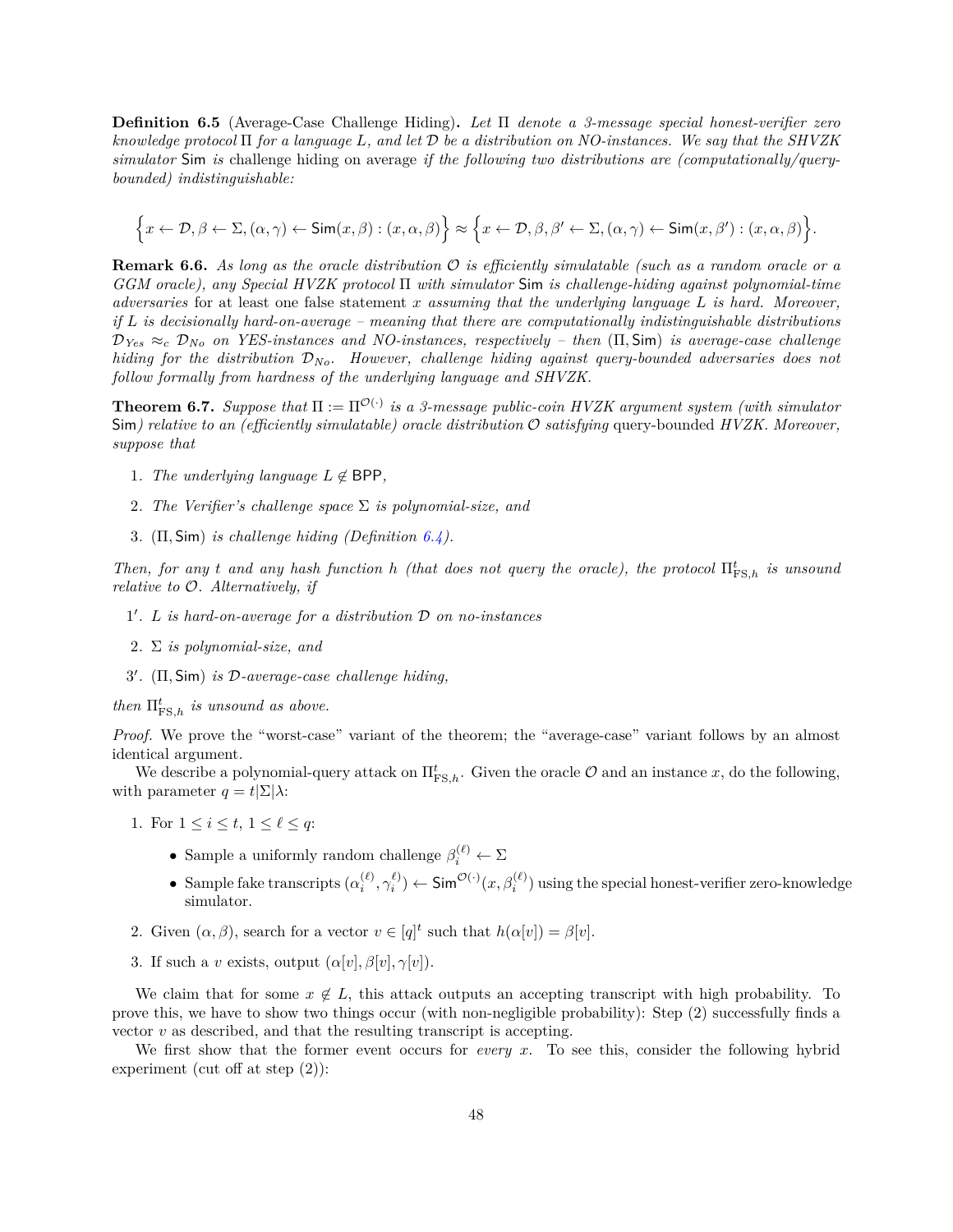- 1. For  $1 \leq i \leq t$ ,  $1 \leq \ell \leq q$ :
	- Sample i.i.d. uniformly random challenges  $\beta_i^{(\ell)}, \tilde{\beta}_i^{(\ell)} \leftarrow \Sigma$ .
	- Sample fake transcripts  $(\alpha_i^{(\ell)}, \gamma_i^{\ell}) \leftarrow \mathsf{Sim}^{\mathcal{O}(\cdot)}(x, \tilde{\beta}_i^{(\ell)})$  using the special honest-verifier zero-knowledge simulator.
- 2. Given  $(\alpha, \beta)$ , search for a vector  $v \in [q]^t$  such that  $h(\alpha[v]) = \beta[v]$ .

We claim that the probability that such a vector  $v$  exists in the hybrid experiment is indistinguishable from the analogous probability in the real attack. This follows from the Challenge-Hiding property of (Π*,* Sim) (since in both experiments, only polynomially many queries are made to  $\mathcal{O}$ ).

Moreover, in the hybrid experiment, the probability that such a vector  $v$  exists is  $1-O(\frac{1}{\lambda t})$  by Lemma [6.1.](#page-45-1) Therefore, we conclude that for all statements x, our attack successfully outputs a tuple  $(\alpha[v], \beta[v], \gamma[v])$  such that  $h(\alpha[v]) = \beta[v]$  with high probability.

To complete the proof of Theorem [6.7,](#page-49-0) we show that there exists some  $x \notin L$  such that with probability  $1-\text{negl}(\lambda)$  over the randomness of each  $(\alpha_i^{(\ell)}, \gamma_i^{(\ell)})$  ← Sim $(x, \beta_i^{(\ell)})$ , the transcript  $(\alpha_i^{(\ell)}, \beta_i^{(\ell)}, \gamma_i^{(\ell)})$  is accepting. This follows from the SHVZK simulation security of  $\Pi$ , the completeness of  $\Pi$ , as well as the hardness of  $L$ . In more detail, by the completeness and SHVZK of  $\Pi$ , we know that simulated transcripts  $(\alpha_i^{(\ell)}, \beta_i^{(\ell)}, \gamma_i^{(\ell)})$ are accepting with probability  $1-\text{negl}(\lambda)$  whenever  $x \in L$ . Since this property can be verified in polynomial *time*, we conclude that if  $L \notin BPP$ , there exists some  $x \notin L$  such that simulated transcripts are accepting with probability  $1 - \text{negl}(\lambda)$  as well.

Thus, we conclude that our polynomial-query attack breaks the soundness of  $\Pi_{\text{FS},h}^t$ , completing the proof of Theorem [6.7.](#page-49-0)

As a corollary to Theorem [6.7,](#page-49-0) we obtain explicit polynomial-query attacks on the soundness of  $\Pi_{\textrm{FS},h}^{t}$  – for *any* hash function *ℎ* – for a large class of interactive protocols Π. For example, any "commit-challengeresponse" style argument system [\[Blu86,](#page-54-10) [GMW87,](#page-56-12) [IKOS07\]](#page-56-13) instantiated using a commitment scheme that is hiding against bounded-query adversaries in the ROM satisifes the hypotheses of Theorem [6.7,](#page-49-0) and so Fiat-Shamir cannot be instantiated for such protocols if the Fiat-Shamir hash function does not depend on the random oracle. An analogous result holds for the "single bit challenge" variant of the Schnorr identification protocol [\[Sch90\]](#page-58-1) in the generic group model.

## <span id="page-50-0"></span>**6.4 A General "Cryptography is Necessary" Result**

We move on to our second result, which states that for a broad class of interactive protocols, any sound Fiat-Shamir hash function *ℎ* (or family ℋ) necessarily satisfies a cryptographic security property. This result holds both in the standard model and relative to any efficiently simulatable oracle distribution (which makes the negative result even stronger). The security property we consider is a computational hardness assumption about making Lemma [6.1](#page-45-1) *effective*.

#### **6.4.1 Mix-and-Match Resistance**

<span id="page-50-1"></span>**Definition 6.8**  $((q, \Sigma)$ -Mix-and-Match Resistance). A hash function (family)  $\mathcal H$  with output space  $\Sigma^t$  is mixand-match resistant *with parameters*  $(q, \Sigma)$  *if a computationally bounded adversary cannot win the following game with non-negligible probability:*

- *The challenger samples a hash function*  $H \leftarrow H$ *.*
- The challenger samples *t* uniformly random  $q \times w$  matrices  $A^{(1)}, \ldots, A^{(t)}$  as well as uniformly random  $y^{(1)}, \ldots, y^{(t)} \leftarrow \Sigma^q$ .
- *The challenger sends*  $(H, A, y)$  *to the adversary.*
- The adversary outputs a string  $v \in [q]^t$ .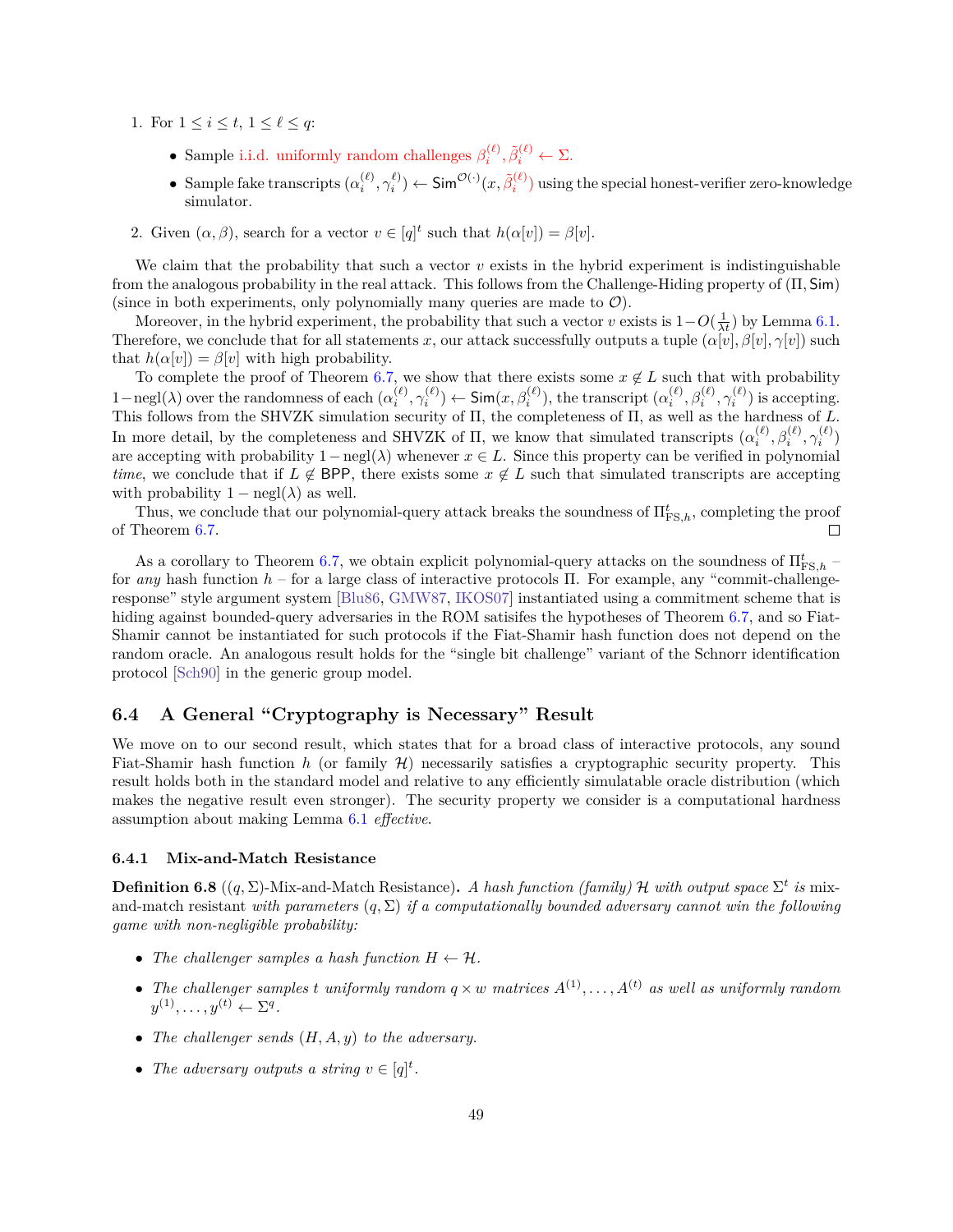• *The adversary wins if*  $y[v] = H(A[v])$ *.* 

By Lemma [6.1,](#page-45-1) we know that for  $q \ge t \sum |\lambda|$ , an unbounded adversary can win the mix-and-match resistance security game with probability  $1 - o(1)$ . We emphasize that the matrices  $A^{(1)}, \ldots, A^{(t)}$  are uniformly random in Definition [6.8](#page-50-1) so that mix-and-match resistance is a single, universal security property that will not depend on the protocols Π discussed below.

While Lemma [6.1](#page-45-1) implies that mix-and-match resistance is a non-trivial security property, it is a priori unclear how this relates to more standard cryptographic objects such as one-way functions. We now show that mix-and-match resistant hash functions imply the existence of one-way functions; in fact, a simple variant of the hash function itself will be a *weak* OWF.

<span id="page-51-1"></span>**Lemma 6.9.** *Suppose that*  $\mathcal{H}$  *(with output space*  $\Sigma^t$ *) is*  $(q, \Sigma)$  *mix-and-match resistant for some*  $q \ge t | \Sigma | \lambda$ *. Then, the function*

$$
g: (h, A, y, v) \mapsto (h, A, y, h(A[v]) - y[v]),
$$

where  $A \leftarrow (\{0, 1\}^{q \times w})^t$ ,  $y \leftarrow (\Sigma^q)^t$ , and  $v \leftarrow [q]^t$ , is a weak one-way function.

*Proof.* Define the function  $f(v) = f_{h,A,y}(v) = h(A[v]) - y[v]$ . We start by noting that mix-and-match resistance of H is the computational hardness of the following problem: given a random  $(h, A, y)$ , find v such that  $f_{h,A,y}(v) = 0$ . Meanwhile, we want to prove that it is (mildly) hard, given a random tuple  $(h, A, y, z = f_{h,A,y}(v'))$ , to find some v such that  $f_{h,A,y}(v) = z$ .

As an intermediate step, we note that mix-and-match resistance *also* implies that it is computationally hard to find an f-inverse of a *uniformly random* string r (instead of 0). To see this, suppose that an adversary  $\mathcal{A}'(h, A, y, r)$  outputs v such that  $f_{h, A, y}(v) = r$  with non-negligible probability. To break mix-and-match resistance, given  $h, A, y$ , one can sample a random r, define  $y^{(i)} = y^{(i)} - r$ , and call  $\mathcal{A}'(h, A, y', r)$ . This call to A has the correct distribution and will therefore find a v such that  $h(A[v]) - y'[v] = r$  with non-negligible probability. This equation implies that  $h(A[v]) = y[v]$ , completing the reduction.

Finally, we show that  $g : (h, A, y, v) \mapsto (h, A, y, f_{h, A, y}(v))$  is weakly one-way. Suppose that an adversary  $\mathcal{A}(h, A, y, z)$  inverts g with probability  $\geq \frac{3}{4}$ . We claim that the same adversary  $\mathcal{A}$  inverts g on input  $(h, A, y, r)$ (for uniformly random  $r$ ) with non-negligible probability. To see this, we let  $E$  denote the event on tuples  $(h, A, y, z)$  which holds if and only if

$$
\Pr_{v}[f_{h,A,y}(v) = z] \ge \frac{1}{2} |\Sigma|^{-t}.
$$

By Lemma [6.1](#page-45-1) (and the symmetry of our distribution with respect to a random shift  $r$ ), we know that  $\Pr_{h,A,y,r}[(h,A,y,r)\in E] \geq 1 - O(\frac{1}{\lambda t})$ . Therefore, we see that

$$
\Pr_{h,A,y,r}[\mathcal{A}(h,A,y,r) \text{ fails }] \leq \Pr_{h,A,y,r}[(h,A,y,r) \notin E] + 2 \cdot \Pr_{h,A,y,v}[\mathcal{A}(h,A,y,f_{h,A,y}(v)) \text{ fails }] \\ \leq O(\frac{1}{\lambda t}) + \frac{1}{2}.
$$

As shown above, this contradicts the mix-and-match resistance of  $H$ . We conclude that  $g$  is weakly one-way, as desired.

 $\Box$ 

#### **6.4.2 Fiat-Shamir Implies Mix-and-Match Resistance**

Finally, we show that any hash function *ℎ* (or family ℋ) that instantiates Fiat-Shamir for any one of a broad class of protocols must be mix-and-match resistant. By Lemma [6.9,](#page-51-1) this implies that *ℎ* can be used to construct a one-way function.

<span id="page-51-0"></span>**Theorem 6.10.** *Suppose that*  $\Pi := \Pi^{\mathcal{O}(\cdot)}$  *is a 3-message public-coin HVZK argument system (with simulator* Sim) relative to an efficiently simulatable oracle distribution  $\mathcal{O}$ . Moreover, suppose that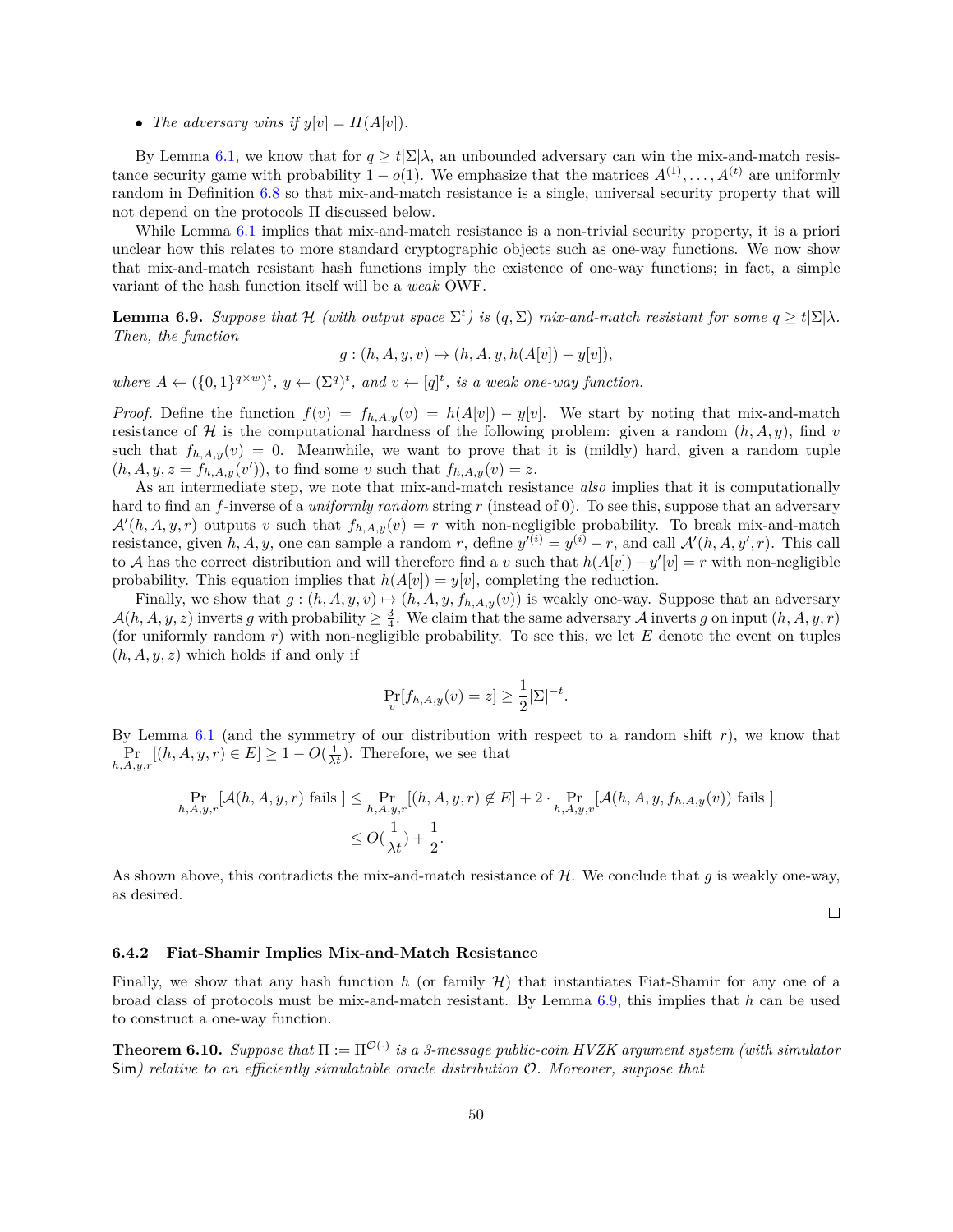- *1. The underlying language*  $L \notin \text{BPP}$ ,
- *2. The challenge space* Σ *is polynomial-size, and*
- 3. First messages are pseudorandom: that is, for every  $(x, w) \in R_L$ , the first message  $\alpha \leftarrow P(x, w)$  is *computationally pseudorandom.*

*Finally, suppose that a hash function family H (which does not make use of the oracle*  $\mathcal{O}$ ) *securely instantiates the Fiat-Shamir heuristic for*  $\Pi^t$ .

*Then, H* is  $(q, \Sigma)$ -mix-and-match resistant (Definition [6.8\)](#page-50-1) with  $q = t|\Sigma| \lambda$ . Alternatively, if

- *1. The underlying language L is hard-on-average for a distribution*  $D_{Yes}$  *on pairs*  $(x, w)$ *,*
- *2. The challenge space* Σ *is polynomial-size, and*
- 3. First messages are pseudorandom-on-average: that is, the distribution  $(x, \alpha \leftarrow P(x, w))$  is computa*tionally indistinguishable from*  $(x, \$)$ , for  $(x, w) \leftarrow \mathcal{D}_{Yes}$ .

*Then, the same conclusion holds.*

*Proof.* We prove the "worst-case" variant of the theorem; the "average-case" variant follows by an almost identical argument.

Let  $\mathcal H$  be a hash function family with the appropriate input/output lengths, and assume that  $\mathcal H$  is not mix-and-match resistant. Then, there is a polynomial-time algorithm  $A$  breaking the mix-and-match security game for  $H$ . Assuming that  $L \notin BPP$ , we use  $\mathcal A$  to break the soundness of  $\Pi_{\text{FS},\mathcal{H}}^t$  (relative to  $\mathcal O$ ) in polynomial time.

The attack  $P^{*O(\cdot)}$  is as follows for an arbitrary instance x and hash function  $H \leftarrow \mathcal{H}$ :

- 1. For  $1 \leq i \leq t, 1 \leq \ell \leq q$ , sample fake transcripts  $(\alpha_i^{(\ell)}, \beta_i^{(\ell)}, \gamma_i^{(\ell)}) \leftarrow \textsf{Sim}^{\mathcal{O}(\cdot)}(x, \beta_i^{(\ell)})$  using the special honest-verifier zero-knowledge simulator on a uniformly random  $\beta_i^{(\ell)} \leftarrow \Sigma$ .
- 2. Call  $\mathcal{A}(\alpha, \beta)$  to obtain a vector  $v \in [q]^t$ .
- 3. Output  $(\alpha[v], \beta[v], \gamma[v])$ .

It now suffices to show that assuming  $\Pi$  is HVZK,  $\Pi$  has pseudorandom first messages, and  $L \notin BPP$ , there exists  $x \notin L$  such that  $P^{*O(\cdot)}(x)$  outputs an accepting transcript with non-negligible probability.

To prove this, we consider a sequence of claims that each suffice.

<span id="page-52-0"></span>**Claim 6.11.** For all  $x \in L$ ,  $P^{*O(\cdot)}(x)$  outputs an accepting transcript with non-negligible probability.

Assuming Claim [6.11,](#page-52-0) since  $P^*$  is efficient, we conclude that if  $L \notin BPP$ , there exists an  $x \notin L$  such that  $P^{*O(·)}(x)$  outputs an accepting transcript with non-negligible probability. Otherwise,  $P^*$  can be used as an experiment to decide  $L$ .

Thus, it suffices to prove Claim [6.11.](#page-52-0) Let  $(x, w) \in R_L$  be an arbitrary instance-witness pair. We now consider the following hybrid algorithm Hybrid, which is a modification (changes in red) of  $P^*$ .

- 1. For  $1 \leq i \leq t$ ,  $1 \leq \ell \leq q$ , sample real transcripts  $(\alpha_i^{(\ell)}, \beta_i^{(\ell)}, \gamma_i^{(\ell)}) \leftarrow \langle P^{\mathcal{O}(\cdot)}(x, w), V^{\mathcal{O}(\cdot)} \rangle$  (playing the role of both the prover and verifier).
- 2. Call  $\mathcal{A}(\alpha, \beta)$  to obtain a vector  $v \in [q]^t$ .
- 3. Output  $(\alpha[v], \beta[v], \gamma[v])$ .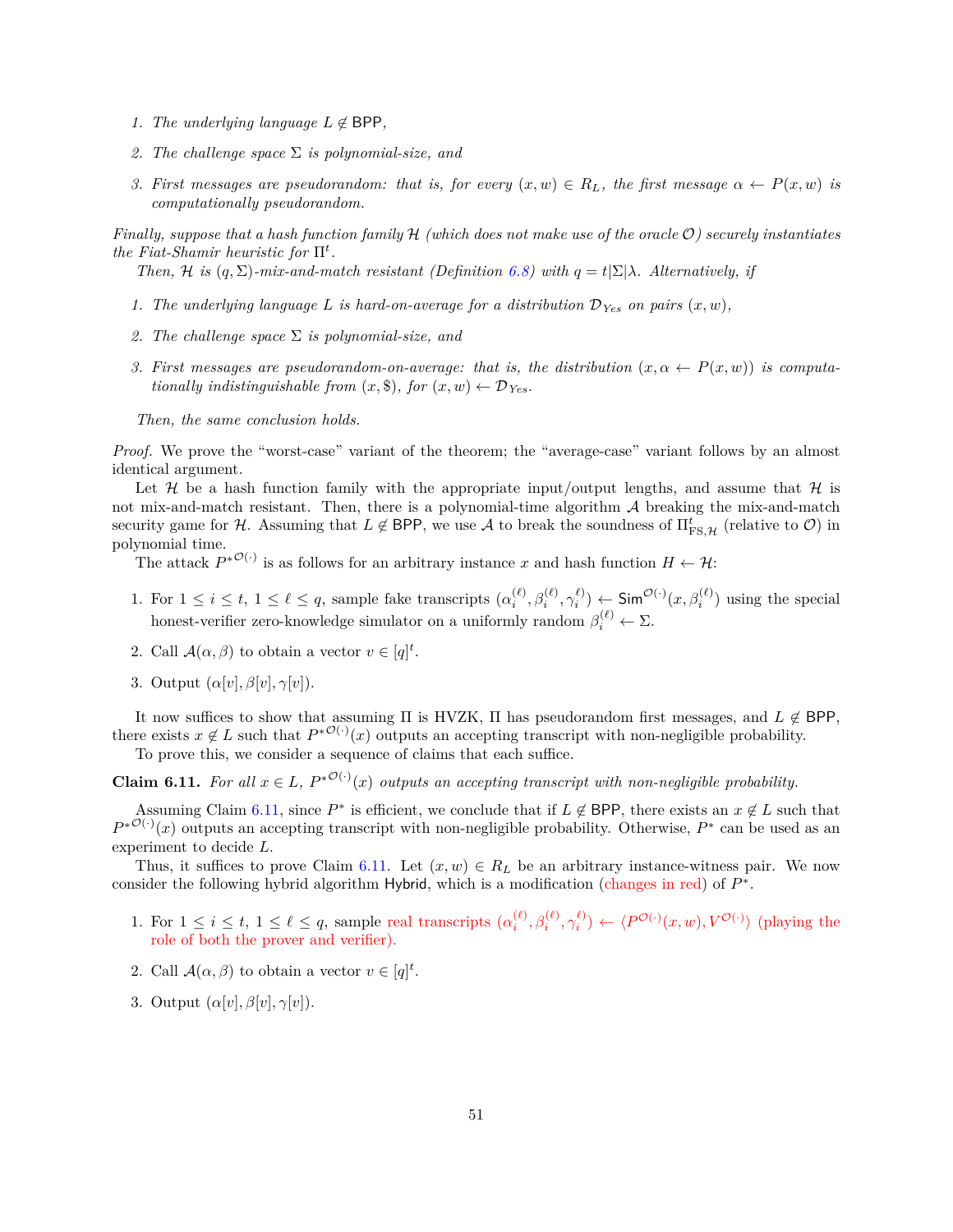By the honest-verifier zero-knowledge of Π, the algorithm Hybrid outputs an accepting transcript with the same probability as that of  $A$  (up to negligible difference).

Finally, we note that in an execution of Hybrid,  $A(\alpha, \beta)$  is being called on a joint distribution that is computationally indistinguishable from uniform (since  $\alpha$  is pseudorandom and  $\beta$  is independent of  $\alpha$ ). Therefore, the call to A in Hybrid outputs a v such that  $H(\alpha[v]) = \beta[v]$  with non-negligible probability. Whenever this condition holds, the transcript  $(\alpha[v], \beta[v], \gamma[v])$  is accepting, so we conclude that Hybrid (and the actual cheating prover  $P^*$ ) outputs an accepting transcript with non-negligible probability. This completes the proofs of Claim [6.11](#page-52-0) and Theorem [6.10.](#page-51-0)  $\Box$ 

Note that Theorem [6.10](#page-51-0) applies to protocols in the random oracle model, in the generic group model, and in the standard model (that is, the reduction makes black-box calls to the HVZK simulator but not to the oracle  $\mathcal O$  itself). Therefore, this negative result applies to many 3-message argument systems, such as:

- ∙ Blum's Hamiltonicity protocol [\[Blu86\]](#page-54-10), when the commitment scheme Com outputs pseudorandom values (i.e. Naor commitments [\[Nao90\]](#page-57-13) in the CRS model or Blum commitments [\[Blu81\]](#page-54-12)) in the plain model).
- ∙ The [\[GMW87\]](#page-56-12) 3-coloring protocol with either of the above choices of commitment scheme.
- ∙ The [\[IKOS07\]](#page-56-13) "MPC-in-the-head" proof system, for any MPC protocol, when the commitment scheme is instantiated as above.
- ∙ The {0*,* 1}-challenge variant of Schnorr's identification scheme [\[Sch90\]](#page-58-1), even in the generic group model.
- ∙ The [\[GMR85\]](#page-56-14) proof system for Quadratic Residuosity.
- ∙ A simple proof system for bounded distance decoding (BDD) problem based on the natural "instance-dependent commitment scheme [\[BMO90,](#page-54-13) [IOS97\]](#page-56-15)" for BDD. On a (worst-case) instance  $(A, y = sA + e)$ of this language, the prover sends a "commitment"  $s'A + e'$  for random  $s'$  and random noise  $e'$  that floods e. On a challenge bit b, the prover replies with  $s' + bs$ . This can also be thought of as a simplification of the [\[MV03\]](#page-57-14) proof system for gap-CVP (restricted to BDD instances). Under the LWE assumption, this protocol has pseudorandom first messages on random instances, so Theorem [6.10](#page-51-0) applies.

## **Acknowledgments**

We thank Brynmor Chapman, Justin Holmgren, Akshayaram Srinivasan, and Daniel Wichs for many helpful discussions. Part of this work was done while the authors were visiting the Simons Institute for the Theory of Computing in Spring 2020.

## **References**

- <span id="page-53-2"></span>[ACPS09] Benny Applebaum, David Cash, Chris Peikert, and Amit Sahai. Fast cryptographic primitives and circular-secure encryption based on hard learning problems. In Shai Halevi, editor, *CRYPTO 2009*, volume 5677 of *LNCS*, pages 595–618. Springer, Heidelberg, August 2009.
- <span id="page-53-1"></span>[Ajt96] Miklós Ajtai. Generating hard instances of lattice problems (extended abstract). In *28th ACM STOC*, pages 99–108. ACM Press, May 1996.
- <span id="page-53-0"></span>[BBC<sup>+</sup>17] Eli Ben-Sasson, Iddo Bentov, Alessandro Chiesa, Ariel Gabizon, Daniel Genkin, Matan Hamilis, Evgenya Pergament, Michael Riabzev, Mark Silberstein, Eran Tromer, and Madars Virza. Computational integrity with a public random string from quasi-linear PCPs. In Jean-Sébastien Coron and Jesper Buus Nielsen, editors, *EUROCRYPT 2017, Part III*, volume 10212 of *LNCS*, pages 551–579. Springer, Heidelberg, April / May 2017.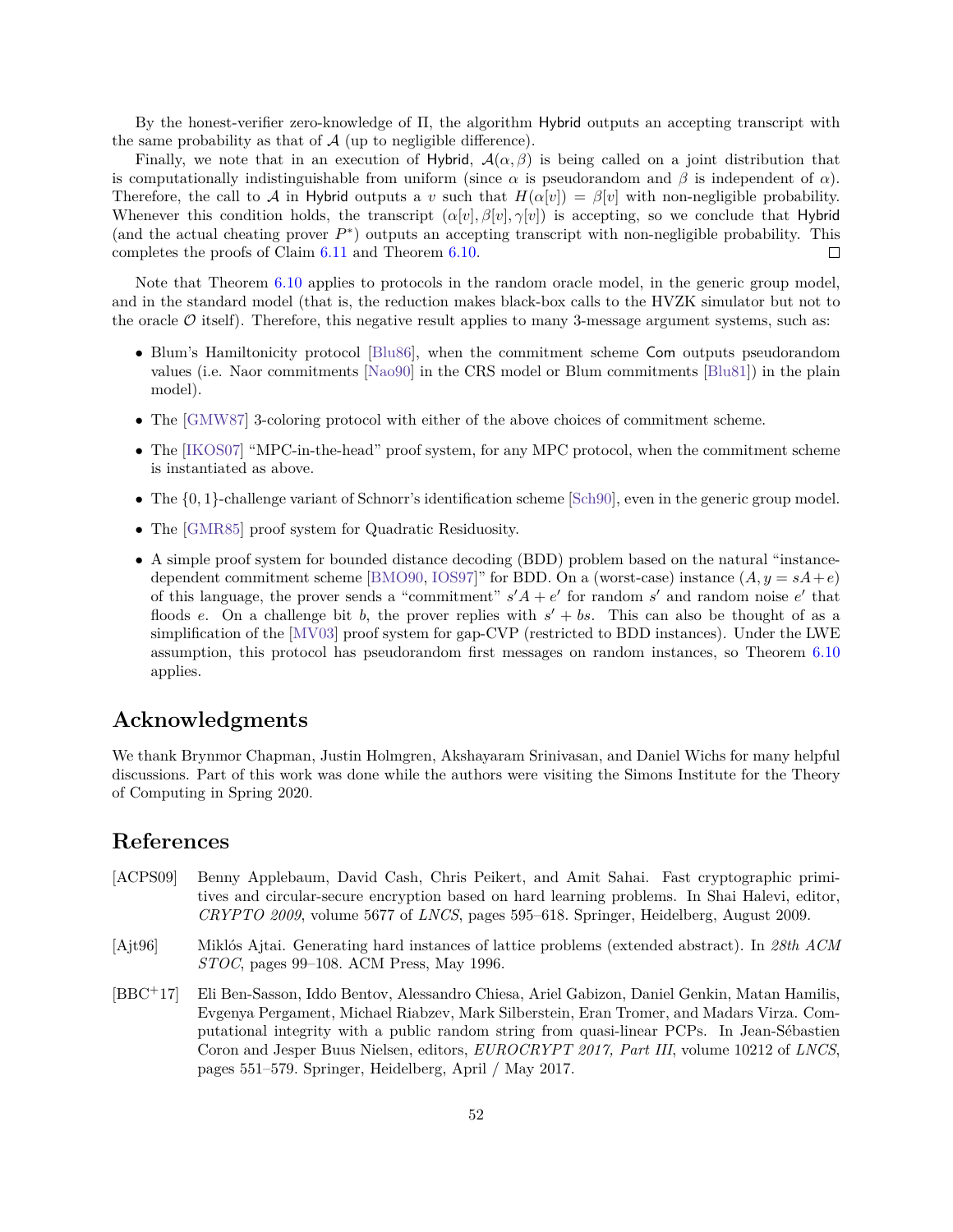- <span id="page-54-5"></span>[BBHR18a] Eli Ben-Sasson, Iddo Bentov, Yinon Horesh, and Michael Riabzev. Fast reed-solomon interactive oracle proofs of proximity. In Ioannis Chatzigiannakis, Christos Kaklamanis, Dániel Marx, and Donald Sannella, editors, *ICALP 2018*, volume 107 of *LIPIcs*, pages 14:1–14:17. Schloss Dagstuhl, July 2018.
- <span id="page-54-4"></span>[BBHR18b] Eli Ben-Sasson, Iddo Bentov, Yinon Horesh, and Michael Riabzev. Scalable, transparent, and post-quantum secure computational integrity. Cryptology ePrint Archive, Report 2018/046, 2018. <https://eprint.iacr.org/2018/046>.
- <span id="page-54-7"></span>[BBHR19] Eli Ben-Sasson, Iddo Bentov, Yinon Horesh, and Michael Riabzev. Scalable zero knowledge with no trusted setup. In Alexandra Boldyreva and Daniele Micciancio, editors, *CRYPTO 2019, Part III*, volume 11694 of *LNCS*, pages 701–732. Springer, Heidelberg, August 2019.
- <span id="page-54-6"></span>[BCR<sup>+</sup>19] Eli Ben-Sasson, Alessandro Chiesa, Michael Riabzev, Nicholas Spooner, Madars Virza, and Nicholas P. Ward. Aurora: Transparent succinct arguments for R1CS. In Yuval Ishai and Vincent Rijmen, editors, *EUROCRYPT 2019, Part I*, volume 11476 of *LNCS*, pages 103–128. Springer, Heidelberg, May 2019.
- <span id="page-54-3"></span>[BCS16] Eli Ben-Sasson, Alessandro Chiesa, and Nicholas Spooner. Interactive oracle proofs. In Martin Hirt and Adam D. Smith, editors, *TCC 2016-B, Part II*, volume 9986 of *LNCS*, pages 31–60. Springer, Heidelberg, October / November 2016.
- <span id="page-54-8"></span>[BKM20] Zvika Brakerski, Venkata Koppula, and Tamer Mour. NIZK from LPN and trapdoor hash via correlation intractability for approximable relations. In Daniele Micciancio and Thomas Ristenpart, editors, *CRYPTO 2020, Part III*, volume 12172 of *LNCS*, pages 738–767. Springer, Heidelberg, August 2020.
- <span id="page-54-12"></span>[Blu81] Manuel Blum. Coin flipping by telephone. In Allen Gersho, editor, *CRYPTO'81*, volume ECE Report 82-04, pages 11–15. U.C. Santa Barbara, Dept. of Elec. and Computer Eng., 1981.
- <span id="page-54-10"></span>[Blu86] Manuel Blum. How to prove a theorem so no one else can claim it. In *Proceedings of the International Congress of Mathematicians*, volume 1, page 2. Citeseer, 1986.
- <span id="page-54-13"></span>[BMO90] Mihir Bellare, Silvio Micali, and Rafail Ostrovsky. Perfect zero-knowledge in constant rounds. In *22nd ACM STOC*, pages 482–493. ACM Press, May 1990.
- <span id="page-54-0"></span>[BR94] Mihir Bellare and Phillip Rogaway. Entity authentication and key distribution. In Douglas R. Stinson, editor, *CRYPTO'93*, volume 773 of *LNCS*, pages 232–249. Springer, Heidelberg, August 1994.
- <span id="page-54-9"></span>[BV11] Zvika Brakerski and Vinod Vaikuntanathan. Efficient fully homomorphic encryption from (standard) LWE. In Rafail Ostrovsky, editor, *52nd FOCS*, pages 97–106. IEEE Computer Society Press, October 2011.
- <span id="page-54-2"></span>[CCH<sup>+</sup>19] Ran Canetti, Yilei Chen, Justin Holmgren, Alex Lombardi, Guy N. Rothblum, Ron D. Rothblum, and Daniel Wichs. Fiat-Shamir: from practice to theory. In Moses Charikar and Edith Cohen, editors, *51st ACM STOC*, pages 1082–1090. ACM Press, June 2019.
- <span id="page-54-11"></span>[CCR16] Ran Canetti, Yilei Chen, and Leonid Reyzin. On the correlation intractability of obfuscated pseudorandom functions. In Eyal Kushilevitz and Tal Malkin, editors, *TCC 2016-A, Part I*, volume 9562 of *LNCS*, pages 389–415. Springer, Heidelberg, January 2016.
- <span id="page-54-1"></span>[CCRR18] Ran Canetti, Yilei Chen, Leonid Reyzin, and Ron D. Rothblum. Fiat-Shamir and correlation intractability from strong KDM-secure encryption. In Jesper Buus Nielsen and Vincent Rijmen, editors, *EUROCRYPT 2018, Part I*, volume 10820 of *LNCS*, pages 91–122. Springer, Heidelberg, April / May 2018.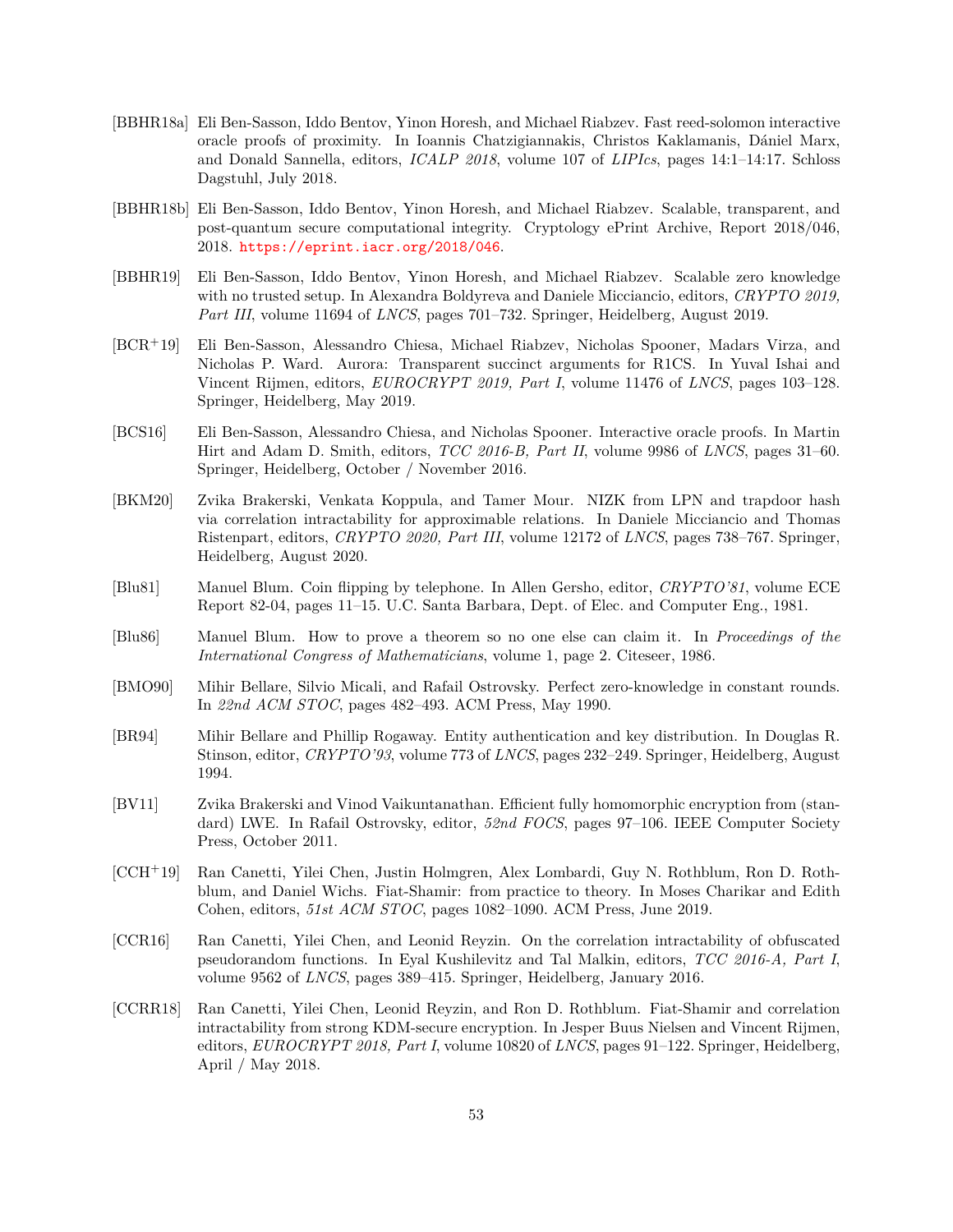- <span id="page-55-6"></span>[CDG18] Sandro Coretti, Yevgeniy Dodis, and Siyao Guo. Non-uniform bounds in the randompermutation, ideal-cipher, and generic-group models. In Hovav Shacham and Alexandra Boldyreva, editors, *CRYPTO 2018, Part I*, volume 10991 of *LNCS*, pages 693–721. Springer, Heidelberg, August 2018.
- <span id="page-55-1"></span>[CGH98] Ran Canetti, Oded Goldreich, and Shai Halevi. The random oracle methodology, revisited (preliminary version). In *30th ACM STOC*, pages 209–218. ACM Press, May 1998.
- <span id="page-55-11"></span>[CH19] Geoffroy Couteau and Dennis Hofheinz. Designated-verifier pseudorandom generators, and their applications. In Yuval Ishai and Vincent Rijmen, editors, *EUROCRYPT 2019, Part II*, volume 11477 of *LNCS*, pages 562–592. Springer, Heidelberg, May 2019.
- <span id="page-55-9"></span>[CHKP10] David Cash, Dennis Hofheinz, Eike Kiltz, and Chris Peikert. Bonsai trees, or how to delegate a lattice basis. In Henri Gilbert, editor, *EUROCRYPT 2010*, volume 6110 of *LNCS*, pages 523–552. Springer, Heidelberg, May / June 2010.
- <span id="page-55-7"></span>[CK18] Henry Corrigan-Gibbs and Dmitry Kogan. The discrete-logarithm problem with preprocessing. In Jesper Buus Nielsen and Vincent Rijmen, editors, *EUROCRYPT 2018, Part II*, volume 10821 of *LNCS*, pages 415–447. Springer, Heidelberg, April / May 2018.
- <span id="page-55-3"></span>[CKU20] Geoffroy Couteau, Shuichi Katsumata, and Bogdan Ursu. Non-interactive zero-knowledge in pairing-free groups from weaker assumptions. In Anne Canteaut and Yuval Ishai, editors, *EU-ROCRYPT 2020, Part III*, volume 12107 of *LNCS*, pages 442–471. Springer, Heidelberg, May 2020.
- <span id="page-55-13"></span>[CLMQ20] Yilei Chen, Alex Lombardi, Fermi Ma, and Willy Quach. Does fiat-shamir require a cryptographic hash function? Cryptology ePrint Archive, Report 2020/915, 2020. [https:](https://eprint.iacr.org/2020/915) [//eprint.iacr.org/2020/915](https://eprint.iacr.org/2020/915).
- <span id="page-55-4"></span>[CP93] David Chaum and Torben P. Pedersen. Wallet databases with observers. In Ernest F. Brickell, editor, *CRYPTO'92*, volume 740 of *LNCS*, pages 89–105. Springer, Heidelberg, August 1993.
- <span id="page-55-0"></span>[CPV20] Michele Ciampi, Roberto Parisella, and Daniele Venturi. On adaptive security of delayed-input sigma protocols and fiat-shamir NIZKs. In Clemente Galdi and Vladimir Kolesnikov, editors, *SCN 20*, volume 12238 of *LNCS*, pages 670–690. Springer, Heidelberg, September 2020.
- <span id="page-55-10"></span>[CS98] Ronald Cramer and Victor Shoup. A practical public key cryptosystem provably secure against adaptive chosen ciphertext attack. In Hugo Krawczyk, editor, *CRYPTO'98*, volume 1462 of *LNCS*, pages 13–25. Springer, Heidelberg, August 1998.
- <span id="page-55-5"></span>[Dam10] Ivan Damgard. On sigma-protocols, lecture notes, faculty of science aarhus university, department of computer science, 2010.
- <span id="page-55-8"></span>[Den02] Alexander W. Dent. Adapting the weaknesses of the random oracle model to the generic group model. In Yuliang Zheng, editor, *ASIACRYPT 2002*, volume 2501 of *LNCS*, pages 100–109. Springer, Heidelberg, December 2002.
- <span id="page-55-2"></span>[DGI<sup>+</sup>19] Nico Döttling, Sanjam Garg, Yuval Ishai, Giulio Malavolta, Tamer Mour, and Rafail Ostrovsky. Trapdoor hash functions and their applications. In Alexandra Boldyreva and Daniele Micciancio, editors, *CRYPTO 2019, Part III*, volume 11694 of *LNCS*, pages 3–32. Springer, Heidelberg, August 2019.
- <span id="page-55-12"></span>[DNRS99] Cynthia Dwork, Moni Naor, Omer Reingold, and Larry J. Stockmeyer. Magic functions. In *40th FOCS*, pages 523–534. IEEE Computer Society Press, October 1999.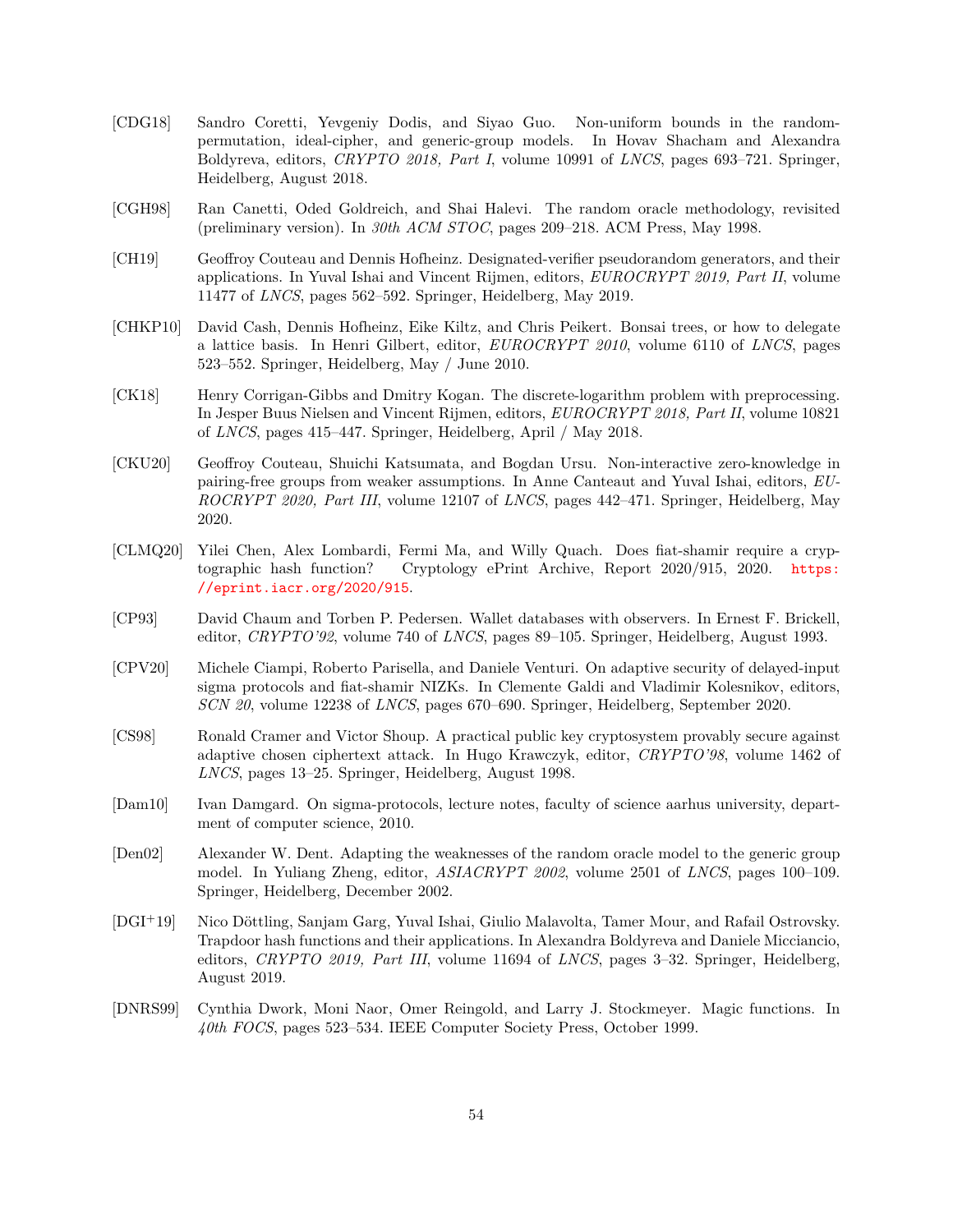- <span id="page-56-11"></span>[DRV12] Yevgeniy Dodis, Thomas Ristenpart, and Salil P. Vadhan. Randomness condensers for efficiently samplable, seed-dependent sources. In Ronald Cramer, editor, *TCC 2012*, volume 7194 of *LNCS*, pages 618–635. Springer, Heidelberg, March 2012.
- <span id="page-56-6"></span>[Fis00] Marc Fischlin. A note on security proofs in the generic model. In Tatsuaki Okamoto, editor, *ASIACRYPT 2000*, volume 1976 of *LNCS*, pages 458–469. Springer, Heidelberg, December 2000.
- <span id="page-56-8"></span>[FLS99] Uriel Feige, Dror Lapidot, and Adi Shamir. Multiple noninteractive zero knowledge proofs under general assumptions. *SIAM J. Comput.*, 29(1):1–28, September 1999.
- <span id="page-56-0"></span>[FS87] Amos Fiat and Adi Shamir. How to prove yourself: Practical solutions to identification and signature problems. In Andrew M. Odlyzko, editor, *CRYPTO'86*, volume 263 of *LNCS*, pages 186–194. Springer, Heidelberg, August 1987.
- <span id="page-56-5"></span>[Gen09] Craig Gentry. Fully homomorphic encryption using ideal lattices. In Michael Mitzenmacher, editor, *41st ACM STOC*, pages 169–178. ACM Press, May / June 2009.
- <span id="page-56-4"></span>[GGM84] Oded Goldreich, Shafi Goldwasser, and Silvio Micali. How to construct random functions (extended abstract). In *25th FOCS*, pages 464–479. IEEE Computer Society Press, October 1984.
- <span id="page-56-10"></span>[GK90] Oded Goldreich and Hugo Krawczyk. Sparse pseudorandom distributions. In Gilles Brassard, editor, *CRYPTO'89*, volume 435 of *LNCS*, pages 113–127. Springer, Heidelberg, August 1990.
- <span id="page-56-2"></span>[GM82] Shafi Goldwasser and Silvio Micali. Probabilistic encryption and how to play mental poker keeping secret all partial information. In *14th ACM STOC*, pages 365–377. ACM Press, May 1982.
- <span id="page-56-14"></span>[GMR85] Shafi Goldwasser, Silvio Micali, and Charles Rackoff. The knowledge complexity of interactive proof-systems (extended abstract). In *17th ACM STOC*, pages 291–304. ACM Press, May 1985.
- <span id="page-56-12"></span>[GMW87] Oded Goldreich, Silvio Micali, and Avi Wigderson. How to prove all NP-statements in zeroknowledge, and a methodology of cryptographic protocol design. In Andrew M. Odlyzko, editor, *CRYPTO'86*, volume 263 of *LNCS*, pages 171–185. Springer, Heidelberg, August 1987.
- <span id="page-56-9"></span>[GO94] Oded Goldreich and Yair Oren. Definitions and properties of zero-knowledge proof systems. *Journal of Cryptology*, 7(1):1–32, December 1994.
- <span id="page-56-7"></span>[GPV08] Craig Gentry, Chris Peikert, and Vinod Vaikuntanathan. Trapdoors for hard lattices and new cryptographic constructions. In Richard E. Ladner and Cynthia Dwork, editors, *40th ACM STOC*, pages 197–206. ACM Press, May 2008.
- <span id="page-56-3"></span>[HL18] Justin Holmgren and Alex Lombardi. Cryptographic hashing from strong one-way functions (or: One-way product functions and their applications). In Mikkel Thorup, editor, *59th FOCS*, pages 850–858. IEEE Computer Society Press, October 2018.
- <span id="page-56-13"></span>[IKOS07] Yuval Ishai, Eyal Kushilevitz, Rafail Ostrovsky, and Amit Sahai. Zero-knowledge from secure multiparty computation. In David S. Johnson and Uriel Feige, editors, *39th ACM STOC*, pages 21–30. ACM Press, June 2007.
- <span id="page-56-15"></span>[IOS97] Toshiya Itoh, Yuji Ohta, and Hiroki Shizuya. A language-dependent cryptographic primitive. *Journal of Cryptology*, 10(1):37–50, December 1997.
- <span id="page-56-1"></span>[Kil92] Joe Kilian. A note on efficient zero-knowledge proofs and arguments (extended abstract). In *24th ACM STOC*, pages 723–732. ACM Press, May 1992.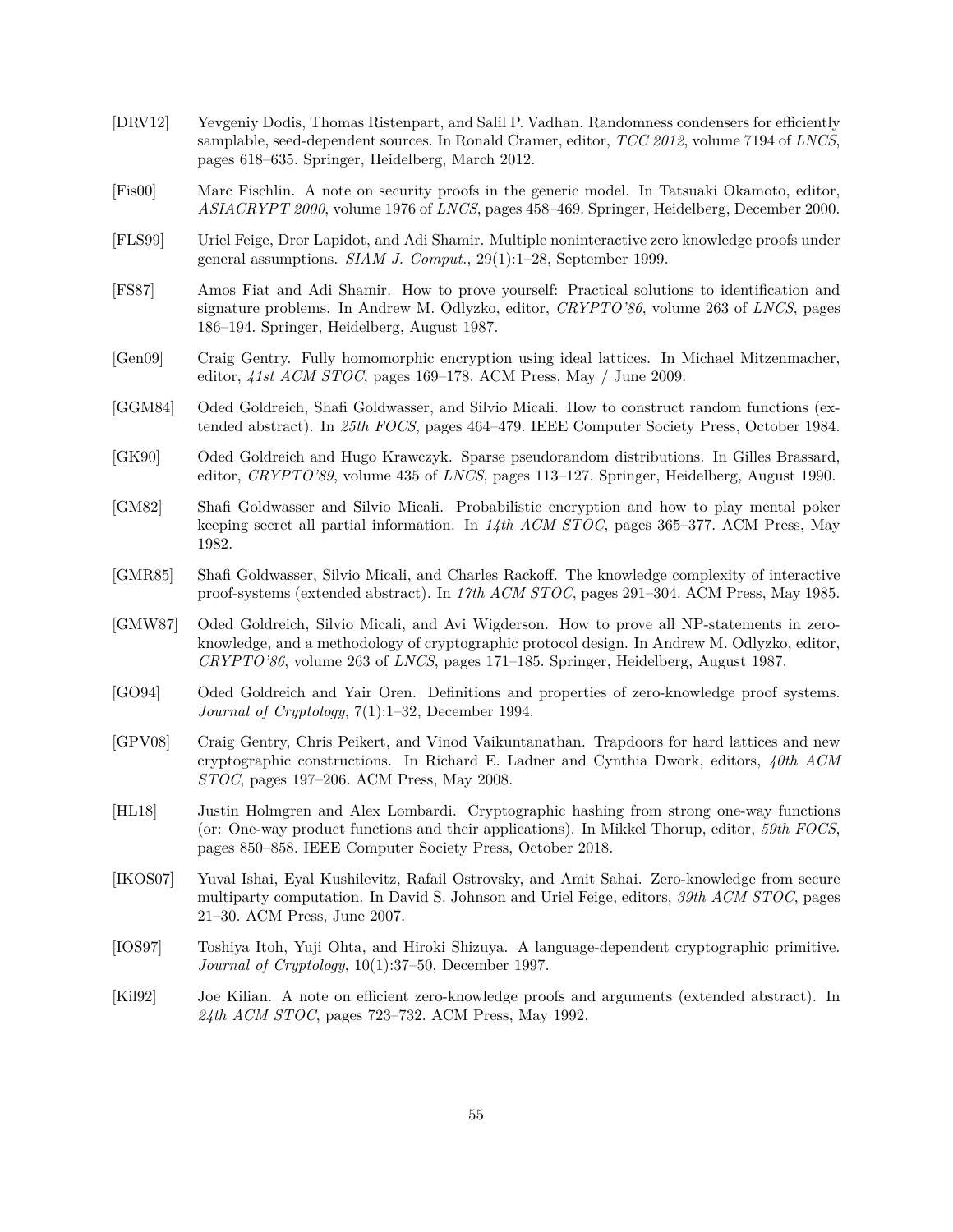- <span id="page-57-10"></span>[KNYY19] Shuichi Katsumata, Ryo Nishimaki, Shota Yamada, and Takashi Yamakawa. Designated verifier/prover and preprocessing NIZKs from Diffie-Hellman assumptions. In Yuval Ishai and Vincent Rijmen, editors, *EUROCRYPT 2019, Part II*, volume 11477 of *LNCS*, pages 622–651. Springer, Heidelberg, May 2019.
- <span id="page-57-1"></span>[KRR17] Yael Tauman Kalai, Guy N. Rothblum, and Ron D. Rothblum. From obfuscation to the security of Fiat-Shamir for proofs. In Jonathan Katz and Hovav Shacham, editors, *CRYPTO 2017, Part II*, volume 10402 of *LNCS*, pages 224–251. Springer, Heidelberg, August 2017.
- <span id="page-57-2"></span>[LV20] Alex Lombardi and Vinod Vaikuntanathan. Fiat-shamir for repeated squaring with applications to PPAD-hardness and VDFs. In Daniele Micciancio and Thomas Ristenpart, editors, *CRYPTO 2020, Part III*, volume 12172 of *LNCS*, pages 632–651. Springer, Heidelberg, August 2020.
- <span id="page-57-8"></span>[LW15] Vadim Lyubashevsky and Daniel Wichs. Simple lattice trapdoor sampling from a broad class of distributions. In Jonathan Katz, editor, *PKC 2015*, volume 9020 of *LNCS*, pages 716–730. Springer, Heidelberg, March / April 2015.
- <span id="page-57-5"></span>[Lyu08] Vadim Lyubashevsky. Lattice-based identification schemes secure under active attacks. In Ronald Cramer, editor, *PKC 2008*, volume 4939 of *LNCS*, pages 162–179. Springer, Heidelberg, March 2008.
- <span id="page-57-6"></span>[Lyu09] Vadim Lyubashevsky. Fiat-Shamir with aborts: Applications to lattice and factoring-based signatures. In Mitsuru Matsui, editor, *ASIACRYPT 2009*, volume 5912 of *LNCS*, pages 598– 616. Springer, Heidelberg, December 2009.
- <span id="page-57-3"></span>[Lyu12] Vadim Lyubashevsky. Lattice signatures without trapdoors. In David Pointcheval and Thomas Johansson, editors, *EUROCRYPT 2012*, volume 7237 of *LNCS*, pages 738–755. Springer, Heidelberg, April 2012.
- <span id="page-57-9"></span>[Mau05] Ueli Maurer. Abstract models of computation in cryptography. In *IMA International Conference on Cryptography and Coding*, pages 1–12. Springer, 2005.
- <span id="page-57-0"></span>[Mic00] Silvio Micali. Computationally sound proofs. *SIAM Journal on Computing*, 30(4):1253–1298, 2000.
- <span id="page-57-12"></span>[Mou20] Tamer Mour. Correlation intractability vs. one-wayness, 2020. [https://eprint.iacr.org/](https://eprint.iacr.org/2021/057) [2021/057](https://eprint.iacr.org/2021/057).
- <span id="page-57-7"></span>[MP12] Daniele Micciancio and Chris Peikert. Trapdoors for lattices: Simpler, tighter, faster, smaller. In David Pointcheval and Thomas Johansson, editors, *EUROCRYPT 2012*, volume 7237 of *LNCS*, pages 700–718. Springer, Heidelberg, April 2012.
- <span id="page-57-14"></span>[MV03] Daniele Micciancio and Salil P. Vadhan. Statistical zero-knowledge proofs with efficient provers: Lattice problems and more. In Dan Boneh, editor, *CRYPTO 2003*, volume 2729 of *LNCS*, pages 282–298. Springer, Heidelberg, August 2003.
- <span id="page-57-11"></span>[MV16] Arno Mittelbach and Daniele Venturi. Fiat-Shamir for highly sound protocols is instantiable. In Vassilis Zikas and Roberto De Prisco, editors, *SCN 16*, volume 9841 of *LNCS*, pages 198–215. Springer, Heidelberg, August / September 2016.
- <span id="page-57-13"></span>[Nao90] Moni Naor. Bit commitment using pseudo-randomness. In Gilles Brassard, editor, *CRYPTO'89*, volume 435 of *LNCS*, pages 128–136. Springer, Heidelberg, August 1990.
- <span id="page-57-4"></span>[Nec94] V. I. Nechaev. Complexity of a determinate algorithm for the discrete logarithm. *Mathematical Notes*, 55(2):165–172, 1994.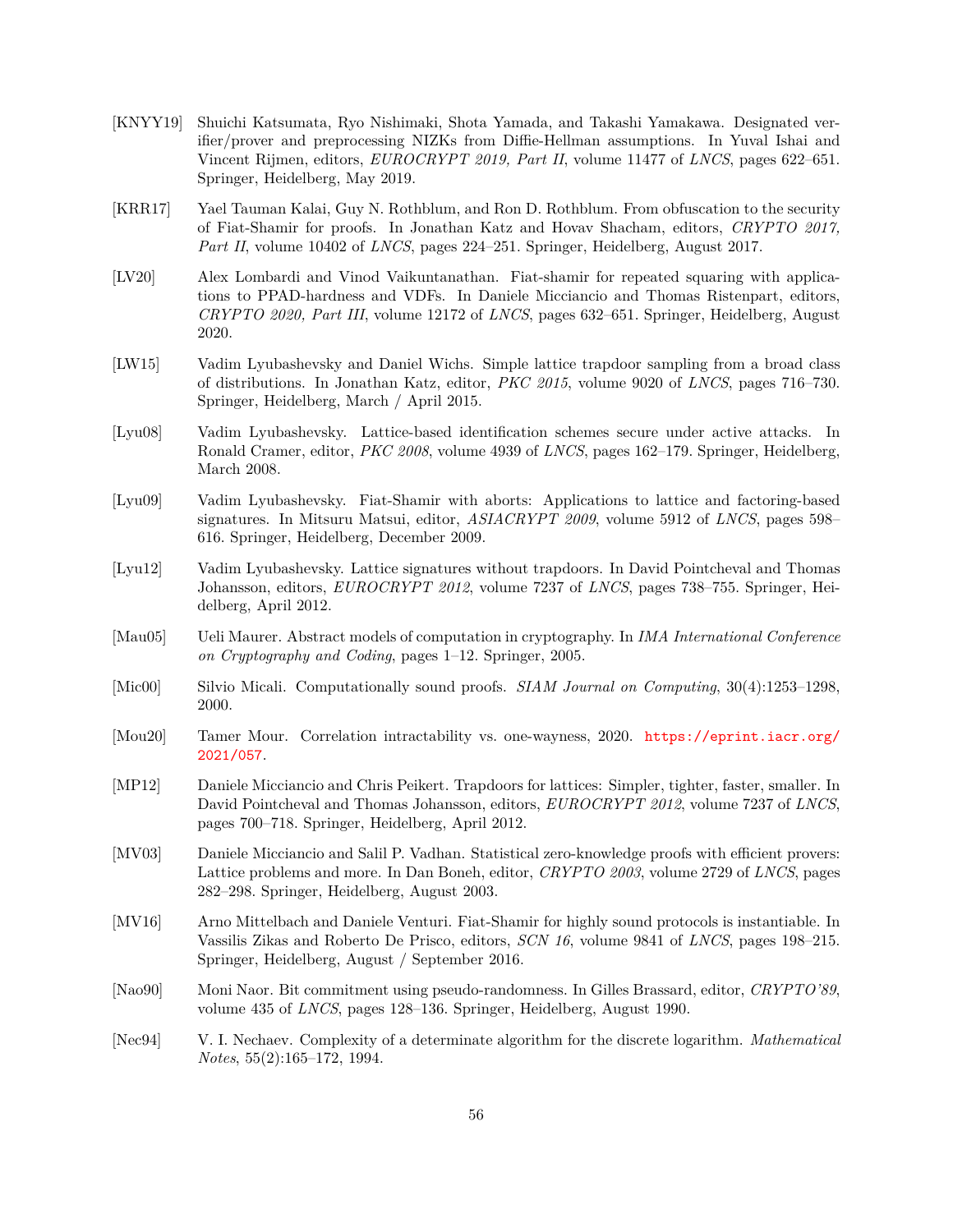- <span id="page-58-10"></span>[NSW09] Gregory Neven, Nigel P Smart, and Bogdan Warinschi. Hash function requirements for schnorr signatures. *Journal of Mathematical Cryptology*, 3(1):69–87, 2009.
- <span id="page-58-5"></span>[Oka93] Tatsuaki Okamoto. Provably secure and practical identification schemes and corresponding signature schemes. In Ernest F. Brickell, editor, *CRYPTO'92*, volume 740 of *LNCS*, pages 31–53. Springer, Heidelberg, August 1993.
- <span id="page-58-9"></span>[Pei16] Chris Peikert. A decade of lattice cryptography. *Foundations and Trends in Theoretical Computer Science*, 10(4):283–424, 2016.
- <span id="page-58-2"></span>[PS96] David Pointcheval and Jacques Stern. Provably secure blind signature schemes. In Kwangjo Kim and Tsutomu Matsumoto, editors, *ASIACRYPT'96*, volume 1163 of *LNCS*, pages 252–265. Springer, Heidelberg, November 1996.
- <span id="page-58-3"></span>[PS19] Chris Peikert and Sina Shiehian. Noninteractive zero knowledge for NP from (plain) learning with errors. In Alexandra Boldyreva and Daniele Micciancio, editors, *CRYPTO 2019, Part I*, volume 11692 of *LNCS*, pages 89–114. Springer, Heidelberg, August 2019.
- <span id="page-58-11"></span>[QRW19] Willy Quach, Ron D. Rothblum, and Daniel Wichs. Reusable designated-verifier NIZKs for all NP from CDH. In Yuval Ishai and Vincent Rijmen, editors, *EUROCRYPT 2019, Part II*, volume 11477 of *LNCS*, pages 593–621. Springer, Heidelberg, May 2019.
- <span id="page-58-12"></span>[Reg05] Oded Regev. On lattices, learning with errors, random linear codes, and cryptography. In Harold N. Gabow and Ronald Fagin, editors, *37th ACM STOC*, pages 84–93. ACM Press, May 2005.
- <span id="page-58-1"></span>[Sch90] Claus-Peter Schnorr. Efficient identification and signatures for smart cards. In Gilles Brassard, editor, *CRYPTO'89*, volume 435 of *LNCS*, pages 239–252. Springer, Heidelberg, August 1990.
- <span id="page-58-6"></span>[Sho97] Victor Shoup. Lower bounds for discrete logarithms and related problems. In Walter Fumy, editor, *EUROCRYPT'97*, volume 1233 of *LNCS*, pages 256–266. Springer, Heidelberg, May 1997.
- <span id="page-58-8"></span>[SPMS02] Jacques Stern, David Pointcheval, John Malone-Lee, and Nigel P. Smart. Flaws in applying proof methodologies to signature schemes. In Moti Yung, editor, *CRYPTO 2002*, volume 2442 of *LNCS*, pages 93–110. Springer, Heidelberg, August 2002.
- <span id="page-58-7"></span>[Unr07] Dominique Unruh. Random oracles and auxiliary input. In Alfred Menezes, editor, *CRYPTO 2007*, volume 4622 of *LNCS*, pages 205–223. Springer, Heidelberg, August 2007.
- <span id="page-58-4"></span>[WTs<sup>+</sup>18] Riad S. Wahby, Ioanna Tzialla, abhi shelat, Justin Thaler, and Michael Walfish. Doubly-efficient zkSNARKs without trusted setup. In *2018 IEEE Symposium on Security and Privacy*, pages 926–943. IEEE Computer Society Press, May 2018.

## <span id="page-58-0"></span>**A Correlation Intractability and the Idealized Blum Protocol**

In this section, we show that correlation intractability for efficiently computable functions  $[CCH+19, PS19]$  $[CCH+19, PS19]$  $[CCH+19, PS19]$ implies a sound instantiation of Fiat-Shamir for a variant of the idealized Blum protocol (Section [6.2\)](#page-47-0).

First, we recall a minor modification of the Blum protocol (as in  $[CCH<sup>+</sup>19, PS19]$  $[CCH<sup>+</sup>19, PS19]$  $[CCH<sup>+</sup>19, PS19]$ ) and instantiate the commitment scheme with a random oracle, as in Section [6.2.](#page-47-0)

That is, we require the prover to additionally commit to the permutation  $\pi$  and decommit to  $\pi$  if  $\beta = 0$ . In this case, the verifier checks that  $\pi$  is a valid permutation and that  $G' = \pi(G)$ . The reason this modification is made is so that given a (partial) decommitment to the first message  $\alpha$ , it is possible to efficiently decide which challenge is answerable using this decommitment. In the original Blum protocol, the analogous computation requires solving a graph isomorphism problem.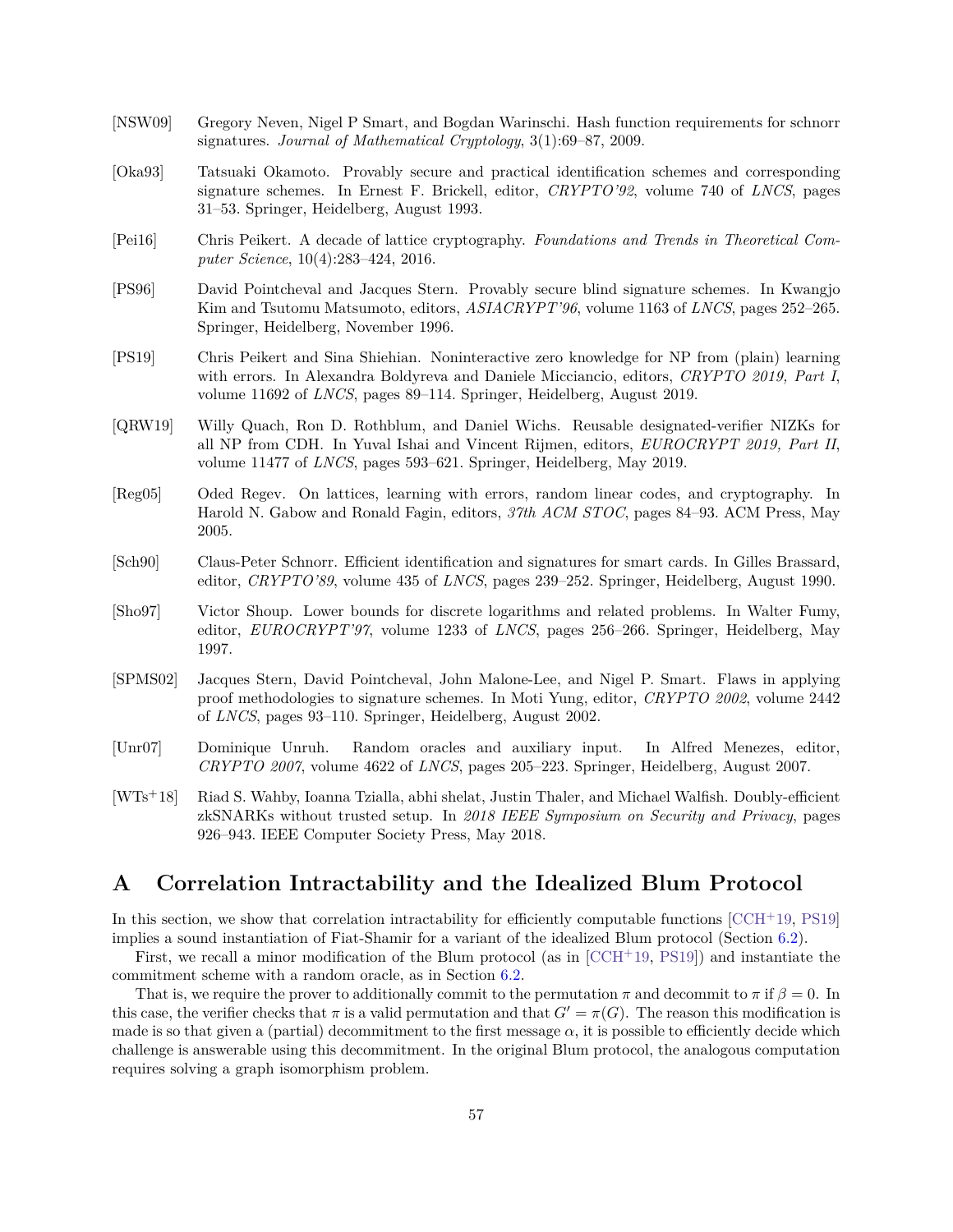$P(G, \sigma)$   $V(G)$  $\pi \leftarrow S_n, G' = \pi(G)$  $\alpha \leftarrow \mathsf{Com}(G' || \pi)$  $\alpha$  $\beta \qquad \beta \leftarrow \{0,1\}$ If  $\beta = 0$ , decommit to  $(G', \pi)$ . If  $\beta = 1$ , reveal  $\pi \circ \sigma$  and decommit to the edges in  $G'$  corresponding to the cycle  $\pi \circ \sigma$ .  $\gamma$ Accept if all decommitments are correct and: either  $\beta = 0$  and  $G' = \pi(G)$ or  $\beta = 1$  and all edge decommitments are 1.



As before, we instantiate  $\textsf{Com}(b; r) = \mathcal{O}(b, r)$  using a random oracle. Concretely, we set  $|r| = \lambda = \lambda(n)$ and  $|\mathcal{O}(b,r)| = \kappa = \kappa(n)$  to be arbitrary polynomial functions in  $n = |V(G)|$ . The protocol above is then repeated  $t = t(n)$  times in parallel to obtain negligible soundness error. We then prove:

<span id="page-59-0"></span>**Theorem A.1.** *Suppose that for every (efficiently computable)*  $s(n) = \text{poly}(n)$ *, there exists a hash family*  $\mathcal{H} = \{h_k : \{0,1\}^{m(n)\kappa(n)\tbinom{n}{m}} \to \{0,1\}^{t(n)}\}_{k\in\{0,1\}^{\ell(n)}} \text{ (for } m(n) = n^2 + n) \text{ that is correlation intractable for }$ *all functions computable by size*  $s(n)$  *circuits.* 

*Then, for an appropriate fixed choice of function*  $s(\cdot)$ *, the same hash family*  $H$  *soundly instantiates the Fiat-Shamir heuristic for the protocol* Π *in the random oracle model.*

By Theorem  $6.10$ , we also obtain the following corollary.

**Corollary A.2.** *Under the hypothesis of Theorem [A.1,](#page-59-0) the hash family*  $\mathcal{H}$  *is also*  $(q, \Sigma)$  *mix-and-match resistant (Definition [6.8\)](#page-50-1) for*  $\Sigma = \{0, 1\}$  *and arbitrary*  $q = \text{poly}(n)$ *.* 

We now prove Theorem [A.1.](#page-59-0)

*Proof.* Let *H* be a family of correlation-intractable hash functions with parameters as above (for  $s = s(n)$ ) chosen appropriately large). Since correlation-intractable hash functions imply the existence of one-way functions, we additionally let  $F_s: \{0,1\}^{\kappa(n)-1} \to \{0,1\}$  be a PRF family computable by a family of circuits of size  $s(n)$ .

Now, suppose that an efficient adversary  $\mathcal{A}^{\mathcal{O}(\cdot)}$ , given a non-Hamiltonian graph G and random hash function *h*, breaks the soundness of  $\Pi_{\text{FS},\mathcal{H}}^t$  on  $G$ .

Let  $\tau = \tau(A, O)$  denote the transcript of O-queries made by A; that is, for every i,  $\tau_i = (b_i, r_i, c_i)$  where  $(b_i, r_i)$  is the *i*th query made by A to O, and  $c_i = O(b_i, r_i)$ . Finally, let  $(\alpha^*, \beta^*, \gamma^*)$  denote the output of A.

Given an arbitrary first message  $\alpha$  and transcript  $\tau$ , we say that a challenge  $\beta$  is a **bad challenge** for  $(\alpha, \tau)$  if the following conditions hold:

- For every *i* such that  $\beta_i = 0$ , the string of commitments  $\alpha_i = (c_{i,0}, \ldots, c_{i,m})$  is entirely contained within the transcript  $\tau$ , and the corresponding bits  ${b_{i,j}}$  consist of a permutation  $\pi$  and the graph  $\pi(G)$ .
- For every *i* such that  $\beta_i = 1$ , the transcript  $\tau$  contains a substring of  $\alpha_i$  consisting of commitments to a cycle.

We now note a sequence of facts about the execution of  $A$ .

**Claim A.3.** The probability that  $\mathcal{A}^{\mathcal{O}(\cdot)}$  wins with output  $(\alpha^*, \beta^*, \gamma^*)$  and  $\beta^*$  is not *a* bad challenge for  $(\alpha^*, \tau)$ *is negligible.*

This claim follows from binding properties of the (random oracle) commitment scheme. This is because if  $\beta^*$  is not bad for  $(\alpha^*, \tau)$  but  $(\alpha^*, \beta^*, \gamma^*)$  is accepting, then  $\gamma^*$  contains decommitments to bits that are not present in  $\tau$ ; this means that  $\mathcal{A}^{\mathcal{O}(\cdot)}$  solves an (unconditionally) hard problem in the random oracle model.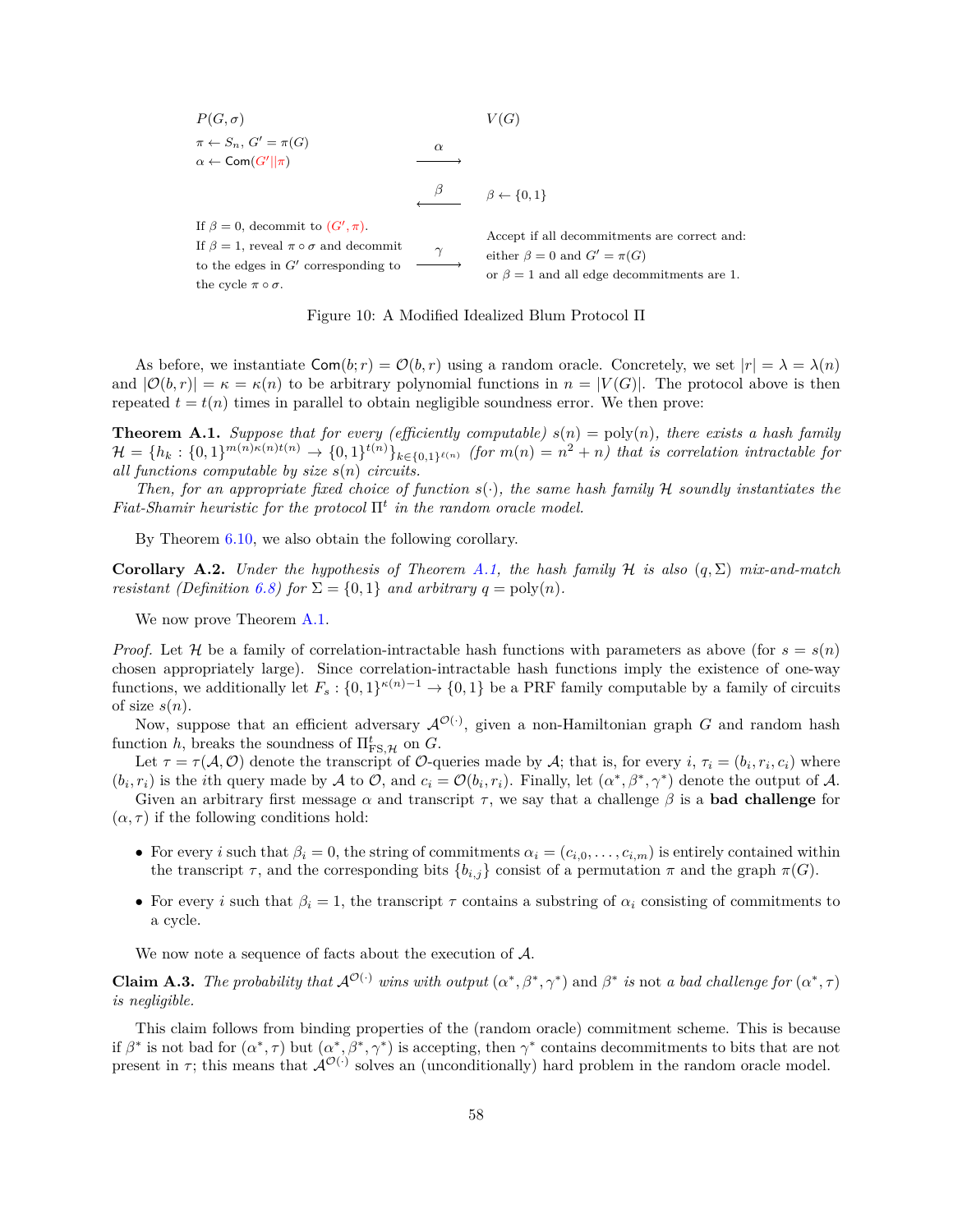**Claim A.4.** *The probability that*  $(\alpha^*, \tau)$  *has* multiple *bad challenges associated to it is negligible.* 

This again follows from binding properties of the commitment scheme, and the fact that  $G$  is not Hamiltonian. Since G is Hamiltonian, if no string c appears twice (for two different choices of  $(b, r)$ ) in the transcript  $\tau$ , bad challenges for any  $(\alpha, \tau)$  are unique (as each  $\alpha_i$  cannot have an opening to both a permutation of G and a Hamiltonian graph simultaneously). However,  $\tau$  only contains the same commitment string c twice with negligible probability, since it is (unconditionally) hard to find  $\mathcal{O}$ -collisions.

Thus, given a transcript  $\tau$  and message  $\alpha$ , we define the efficiently computable "transcript bad-challenge" function"  $f(\tau, \alpha)$  as follows:

- If  $\alpha_i$  is present in  $\tau$  as a commitment to  $(G', \pi)$  and  $G' = \pi(G)$ , set  $\beta_i = 0$ .
- Otherwise, set  $\beta_i = 1$ .
- Output  $\beta = (\beta_1, \ldots, \beta_t)$ .

By the above analysis, we conclude:

<span id="page-60-1"></span>**Claim A.5.** With non-negligible probability, the adversary  $\mathcal{A}^{\mathcal{O}}(G,h)$  outputs  $(\alpha^*,\beta^*,\gamma^*)$  such that

- $\beta^* = h(\alpha^*) = f(\alpha^*, \tau)$ , and
- $\tau$  contains all necessary decommitments to answer the challenge  $\beta^*$ .

Note that Claim [A.5](#page-60-1) is an efficiently decidable property of  $(\tau, \alpha^*, \beta^*)$ . Thus, Claim A.5 *also* holds if we replace the truly random oracle  $\mathcal O$  with the following oracle distribution  $\mathcal O'$ :

- $\mathcal{O}'$  has a hard-coded random seed *s* for the PRF  $F_s: \{0,1\}^{\kappa(n)-1} \to \{0,1\}$
- $\mathcal{O}'(b,r)$  samples a uniformly random  $r' \leftarrow \{0,1\}^{\kappa(n)-1}$  and outputs  $(r', F_s(r') \oplus b)$ .

This follows directly from the pseudorandomness property of the PRF family. Finally, we define the following efficiently computable function  $g_s: \{0,1\}^{m(n)\kappa(n)t(n)} \to \{0,1\}^{t(n)}$ .

- Input:  $\alpha = (\alpha_1, \ldots, \alpha_n)$
- For all *i*, let  $\alpha_i = (c_{i,1}, \ldots, c_{i,m(n)})$  and  $c_{i,j} = r'_{i,j} || b'_{i,j}$ . Compute  $b_{i,j} = F_s(r'_{i,j}) \oplus b'_{i,j}$ .
- Let  $\tilde{\tau}$  denote a transcript containing triples of the form  $(b_{i,j}, r_{i,j}, c_{i,j})$  where  $r_{i,j}$  are arbitrary.
- Output  $f(\alpha, \tilde{\tau})$ .

We claim that  $\mathcal{A}^{\mathcal{O}'(\cdot)}$  breaks the correlation intractability of H with respect to the function  $g_s$ . Indeed, whenever the conditions of Claim [A.5](#page-60-1) hold, we also claim that  $h(\alpha^*) = g_s(\alpha^*)$ . To see this, we note that any commitment  $c = (r', b')$  occurring as  $(b, r, c)$  in the transcript  $\tau$  must satisfy the property  $b' = F_s(r') \oplus b$ . Thus, the *i*th bit  $f(\alpha^*, \tau)_i = 0$  if and only if the *i*th bit  $g_s(\alpha^*)_i = 0$ .

We conclude that  $\mathcal{A}^{\mathcal{O}'(\cdot)}$ , which can be implemented efficiently given the PRF seed s, contradicts the correlation intractability of  $\mathcal H$  with respect to  $g_s$ . Therefore, the protocol  $\Pi_{\text{FS},\mathcal{H}}^t$  is indeed sound in the ROM.  $\Box$ 

## <span id="page-60-0"></span>**B Security Analysis in Concrete Groups**

We give some concrete representations of groups and hash functions and analyze the security of our variant of Schnorr signatures and the Chaum-Pederson protocol for those representations. In all the examples given below, we let G be the group of prime order  $p$  and let  $q$  be a generator of G.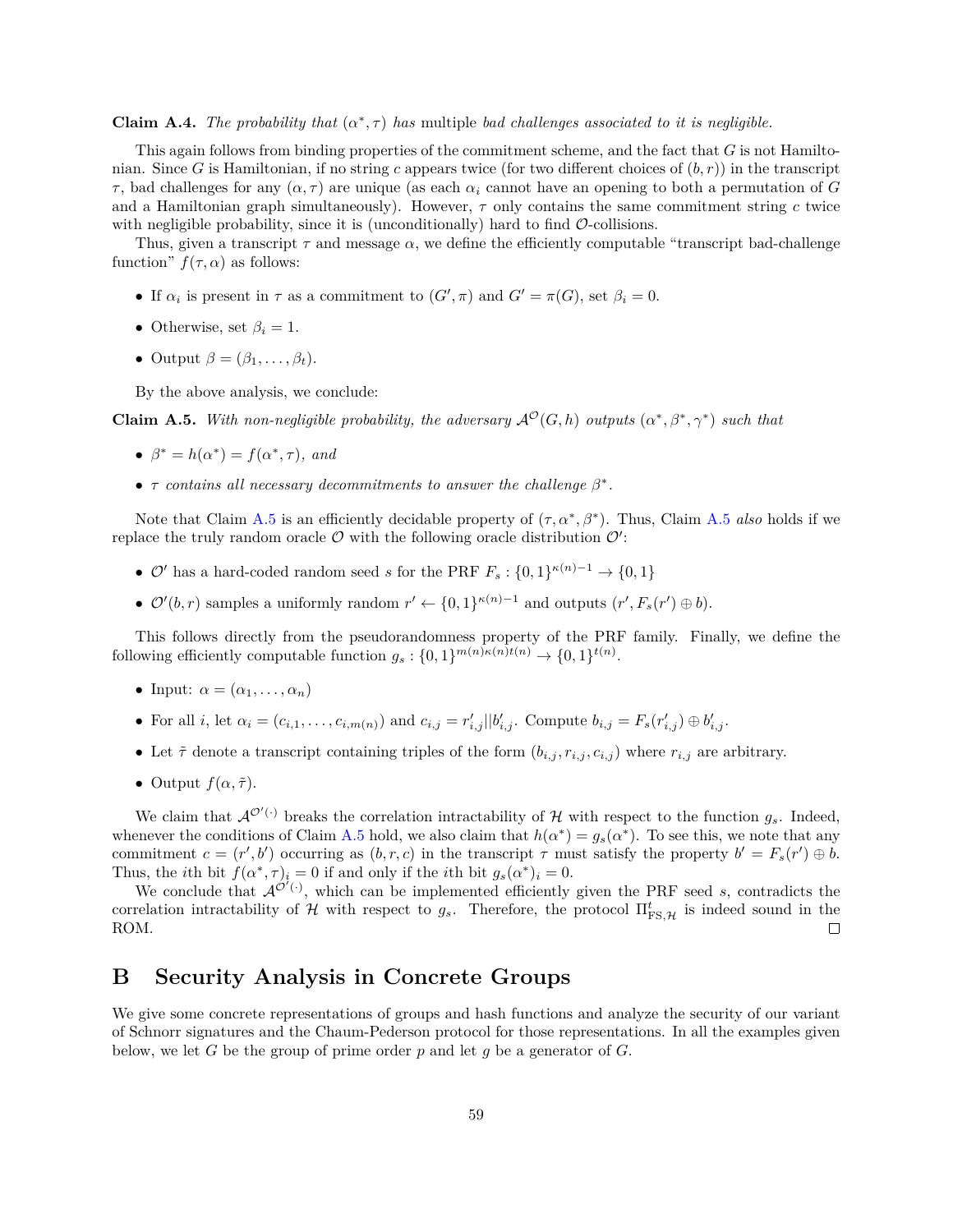### <span id="page-61-0"></span>**B.1 Analysis of (Our Variant of) Schnorr Signatures**

Let the secret key be  $u \in \mathbb{Z}_p$ , the public key be  $U = g^u$ . Let the message space be M of size  $\approx T$  such that  $p/T$  is super-polynomially large. Let *h* denote the Fiat-Shamir hash function. Let  $f: G \to \mathbb{Z}$  be a function that parses a group element as an integer.

#### **B.1.1 Over Finite Fields**

Let p, q be primes such that  $q = 2p + 1$ . Let the group G be the cyclic subgroup of  $\mathbb{F}_q^*$  of order p. Let the message space be  $M = [0, ..., T]$ . A valid signature of a message  $m \in \mathcal{M}$  is of the form  $(R, z)$  such that

$$
R \cdot U^{h(R,m)} = g^z \pmod{q} \tag{13}
$$

**Security analysis for**  $h(R,m) := f(R) + m$ . By letting  $h(R,m) := f(R) + m \mod p$ , we mean that f parses  $R \in \mathbb{Z}_q$  as an integer in the range  $(-q/2, q/2]$ . Note that the mapping f is well spread.

Here is an attack against such a choices of *h*: the attacker begins with a known equation of the form  $f(g^{z^*}) + m^* = 0 \pmod{p}$  (which can be hard-coded non-uniformly) and sets  $R = g^{z^*}, m = m^*$ . In this case  $h(f(R), m) = 0 \mod p$ . Therefore,  $(R, z^*)$  is a valid signature for  $m = m^*$ .

This attack utilizes the fact that we can easily find (or hard-code)  $R, m$  such that  $h(R, m) = 0$ . We stress that this attack is phrased as a preprocessing GGM attack.

**Security analysis for**  $h_k(R,m) := f(R) + m + k$ . Let  $h_k(R,m) := f(R) + m + k$  mod p, where the key k is sampled uniformly random from  $\mathbb{Z}_p$ . In this case the previous attack strategy does not work since  $f(R) + k + M$  is unlikely to contain zero for any hard-coded value of R (independent of k) due to the randomness of  $k$  and the small message space.

Another potential attack strategy is to make  $Q$  signature queries for the same message  $0$ , get back signatures  $\{R_i, z_i\}_{i \in [Q]}$  such that

<span id="page-61-1"></span>
$$
R_i \cdot U^{h_k(R_i,0)} = g^{z_i} \pmod{q}
$$
\n<sup>(14)</sup>

If the adversary is able to find a set of integers  ${a_i}_{i \in [Q]}$  such that

$$
t := \prod_{i=1}^{Q} R_i^{a_i} \mod q = \sum_{i=1}^{Q} a_i \cdot (R_i + k) - k - m^* \mod p \tag{15}
$$

for some message  $m^* \in \mathcal{M}$ , then the adversary can forge the signature of  $m^*$  as  $(t, \sum_{i=1}^Q a_i \cdot z_i)$ .

But we don't know how to solve Eqn. [\(15\)](#page-61-1) efficiently. So  $h_k(R,m) := f(R) + m + k \mod p$  remains a plausibly secure Fiat-Shamir hash function for Schnorr signature over finite fields.

#### **B.1.2 Over Elliptic Curve Groups**

In this section, we note that there is an additional attack over elliptic curve groups in Weierstrass form exploiting a common problem with this group representation [\[SPMS02\]](#page-58-8): the fact that  $(x, y)$  and  $(x, -y)$  are inverses of each other.

Let  $E(\mathbb{F}_q)$  be an elliptic curve group of order p represented by the Weierstrass form

$$
E = \{y^2 = x^3 + ax + b \mod q\} \cup \mathcal{O}, \text{ where } a, b \in \mathbb{F}_q.
$$

Let the group operation be ∘. A group element P is represented by  $P = (x, y)$ .

A valid signature of a message  $m \in \mathcal{M}$  is of the form  $(R, z)$ , where  $R = (x, y) \in E(\mathbb{F}_q)$ ,  $z \in \mathbb{Z}_p$  such that

$$
R \circ U^{h(R,m)} = g^z \tag{16}
$$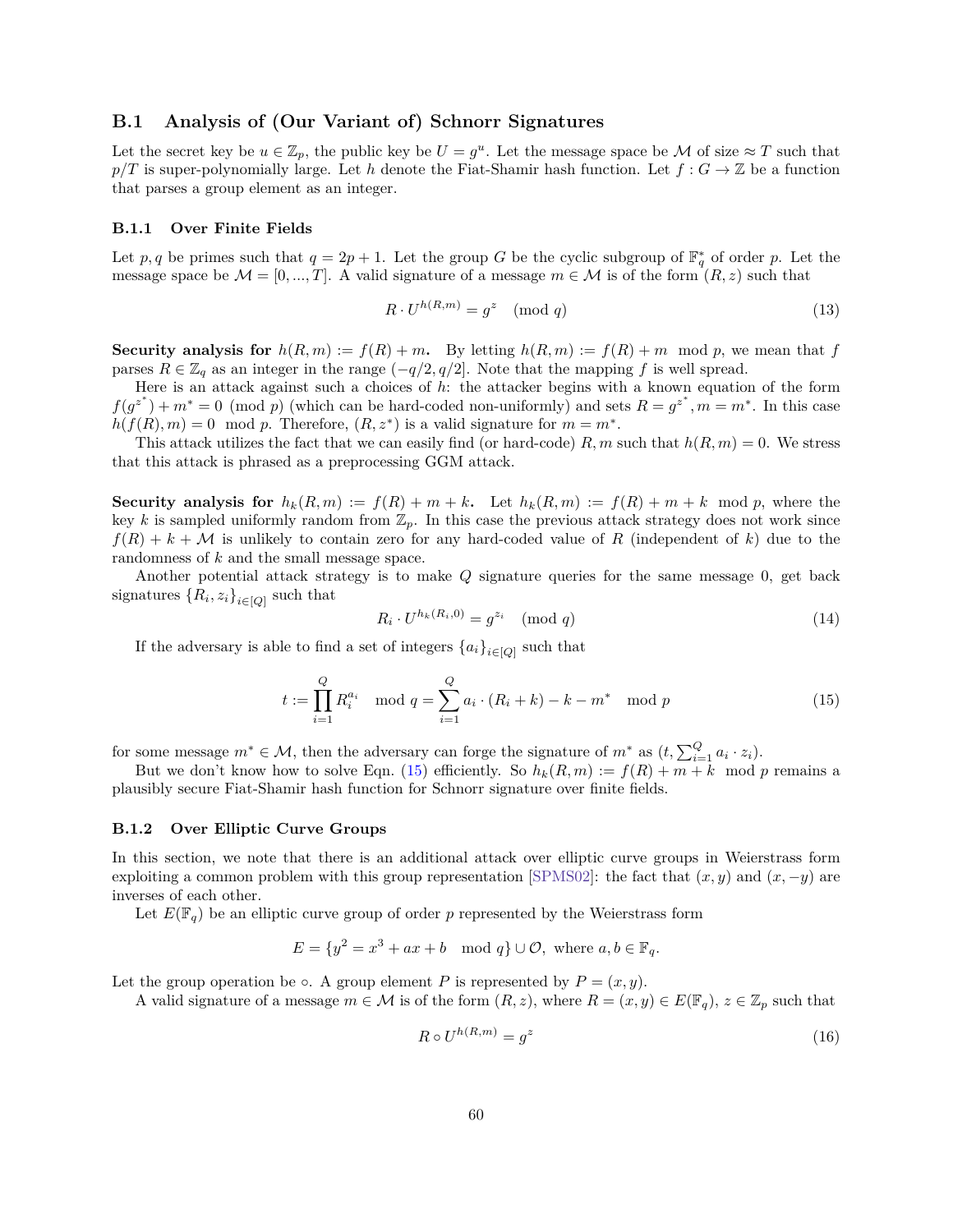**Security analysis for**  $h(R, m) := y + m$  and  $M = [-T/2, ..., T/2]$ . If we let  $h(R, m) := y + m \mod p$ , meaning that  $f(R)$  outputs the y-coordinate of R and interpret it as an integer (we require  $R \neq \mathcal{O}$ ); and if we choose the message space to be  $\mathcal{M} = [-T/2, ..., T/2]$ . Then the attacker can use the fact that  $R^{-1} = (x, -y)$ and the symmetry of  $M$  to mount an attack.

The attacker queries the signature of an arbitrary message  $m$ , gets back the signature  $(R, z)$  such that

$$
R \circ U^{y+m} = g^z \tag{17}
$$

Then  $R^{-1}$ ,  $-z$  is the signature for  $-m$  since

$$
R^{-1} \circ U^{-y-m} = g^{-z} \tag{18}
$$

This attack does not use the trick of making  $h(R, m) = 0$ . As already noted in prior work [\[SPMS02\]](#page-58-8), the symmetry of the short Weierstrass form is not captured by the (preprocessing) generic group model.

**Security analysis for**  $h_k(R,m) := y + m + k$  and  $\mathcal{M} = [-T/2, ..., T/2]$ . If we let  $h_k(R,m) := y + m + k$  $m$  mod  $p$ , then we cannot use the symmetry of the Weierstrass model to mount an attack because the message space is too small to cancel out a random k. One can also let  $h_k(R,m) := x + m + k \mod p$ , where  $f(R)$ outputs the  $x$  coordinate of  $R$ . All of these fixes pertain to the general problem of Weierstrass form in elliptic curve groups.

## <span id="page-62-0"></span>**B.2 Security Analysis of Chaum-Pederson over Finite Fields**

Recall in the Chaum-Pederson protocol, the adversary in the semi-adaptive setting is allowed to pick part of the instance  $g^v$ ,  $g^w$  given  $g, g^u$ . The adversary breaks the semi-adaptive soundness of the non-interactive Chaum-Pederson protocol if it chooses  $g^v, g^w$  such that  $(g, g^u, g^v, g^w)$  is not a DDH tuple along with  $h_1, h_2$ and  $z$  satisfying

1.  $h(g^v, g^w, h_1, h_2) = c$ , 2.  $g^z = (h_1)(g^v)^c$ , 3.  $(g^u)^z = (h_2)(g^w)^c$ .

**Security analysis for**  $h(V, W, h_1, h_2) = V + W + h_1 + h_2 \mod p$ . Here is the strategy of the adversary: fix a desired challenge  $c$  (think of  $c$  as 0 or  $c$  is a small polynomial for a moment), and is trying to find  $z, V, W, h<sub>1</sub>, h<sub>2</sub>$  such that

- 1.  $V + W + h_1 + h_2 = c \pmod{p};$
- 2.  $g^z = (h_1)V^c;$
- 3.  $(g^u)^z = (h_2)W^c$ .

To do so the adversary picks an arbitrary z, and let  $g^z = Z_1$ ,  $g^{uz} = Z_2$ . Rearrange the last two equations as

$$
h_1 = Z_1/V^c, \quad h_2 = Z_2/W^c
$$

Then plug *ℎ*<sup>1</sup> and *ℎ*<sup>2</sup> in

<span id="page-62-1"></span>
$$
V + W + Z_1/V^c + Z_2/W^c = c \pmod{p}.
$$
 (19)

Eqn. [19](#page-62-1) is a single equation with two unknown variables  $(V \text{ and } W)$ . We claim that if the group representation is  $\mathbb{F}_q^*$  where q is slightly larger than p (say  $q=2p+1$ ), and when c is polynomially large, then we can efficiently solve Eqn. [19.](#page-62-1) To do so, we pick a random group element as  $V$ . Then finding  $W$  requires solving a polynomial of degree  $c + 1$ . With probability half a valid solution of W is a valid group element, and  $(g, g^u, V, W)$  is not likely to be a DDH tuple.